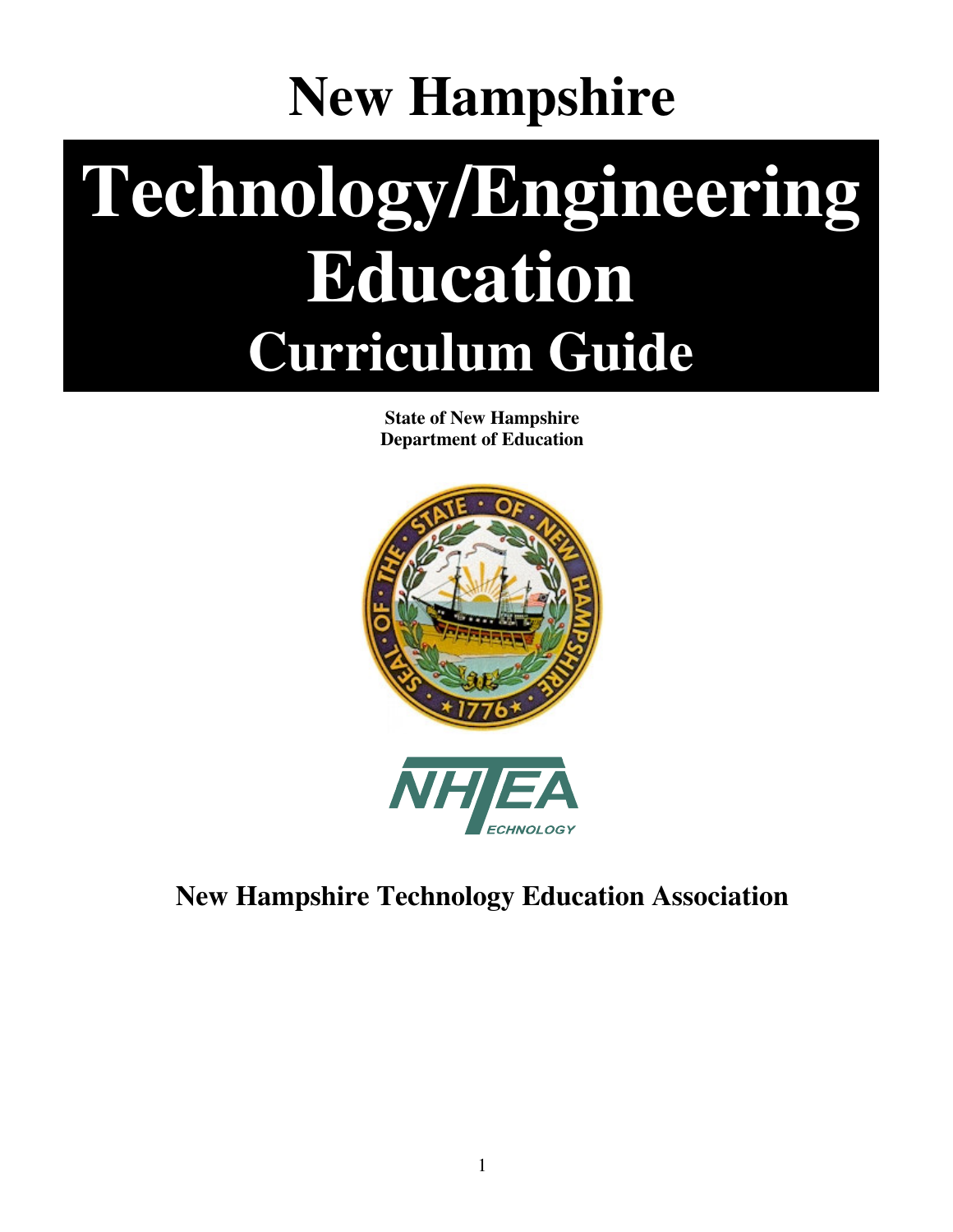#### **Governor of New Hampshire John Lynch**

#### **The Executive Council**

| District 1 | Raymond S. Burton, Bath          |
|------------|----------------------------------|
| District 2 | John D. Shea, Nelson             |
| District 3 | Beverly A. Hollingworth, Hampton |
| District 4 | Raymond J. Wieczorek, Manchester |
| District 5 | Debora Pignatelli, Nashua        |

#### **New Hampshire State Board of Education**

| Chris Fred E. Lyons, Jr, Chairman<br>Portsmouth ( <i>jlyons@lyonslaw.net</i> ) | Term Expires<br>2012 |
|--------------------------------------------------------------------------------|----------------------|
| Fredrick J. Bramante, Jr.<br>Durham (fredbramante@daddys.com)                  | 2011                 |
| Helen G. Honorow<br>Nashua (hhonorow@barrylawoffice.com)                       | 2012                 |
| Daphne A. Kenyon, Ph.D.<br>Windham (dkenyon $433@$ aol.com)                    | 2010                 |
| Stephen R. L'Heureux<br>Hooksett (s.lheureux@comcast.net)                      | 2009                 |
| <b>Tom Raffio</b><br>Bow (tomraffio@nedelta.com)                               | 2009                 |
| William D. Walker<br>Campton (bwalker@dhhs.state.nh.us)                        | 2012                 |

#### **Commissioner of Education**

Lyonel B. Tracy ltracy@ed.state.nh.us

#### **Deputy Commissioner**

Mary S. Heath mheath@ed.state.nh.us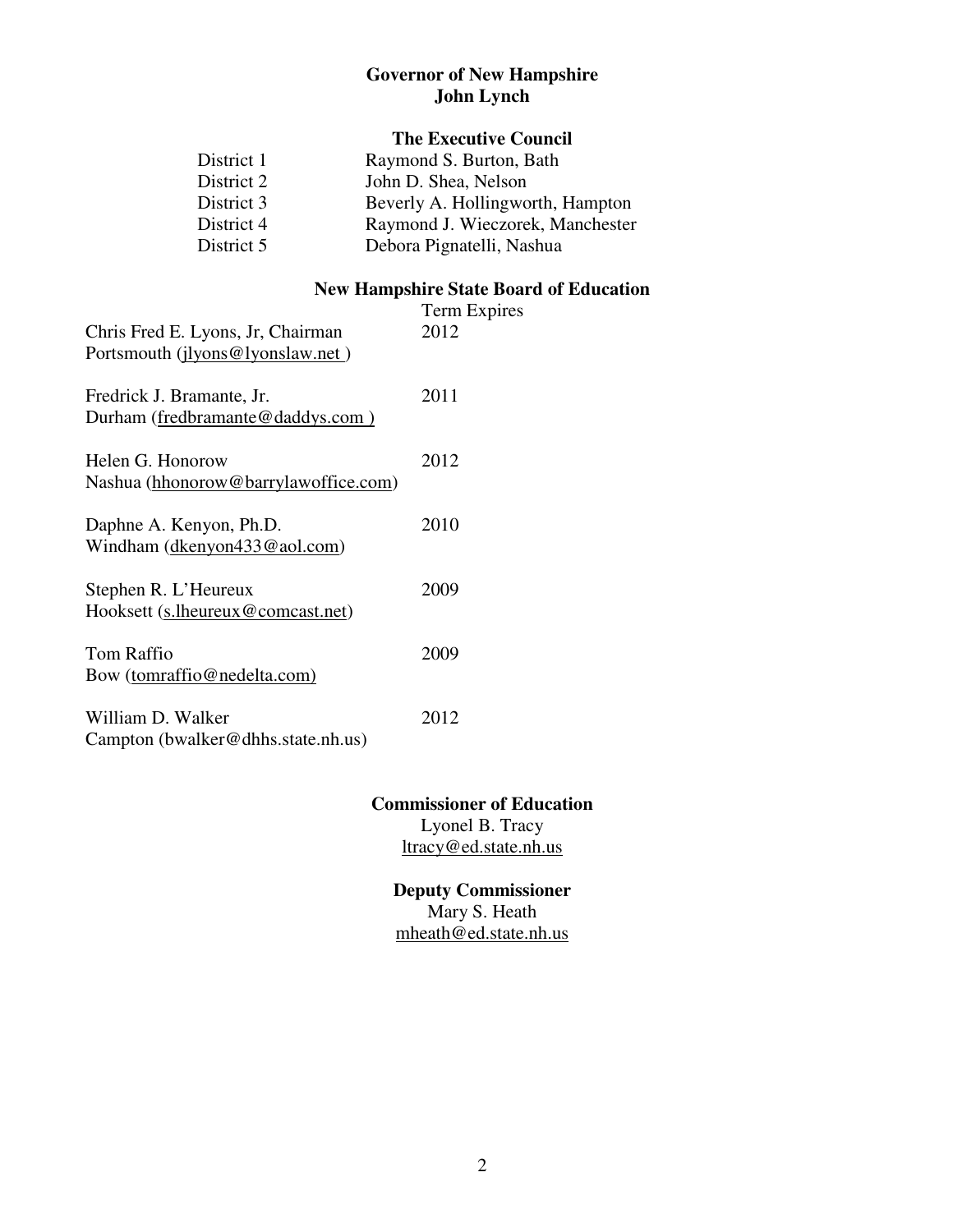#### **Notice of Nondiscrimination**

The New Hampshire Department of Education does not discriminate on the basis of race, color, religion, marital status, national/ethnic origin, age, sex, sexual orientation, or disability in its programs, activities and employment practices. The following person has been designated to handle inquires regarding nondiscrimination policies:

> Brenda Cochrane ADA Coordinator NH Department of Education 101 Pleasant Street Concord, NH 03301-3860 (603) 271-3743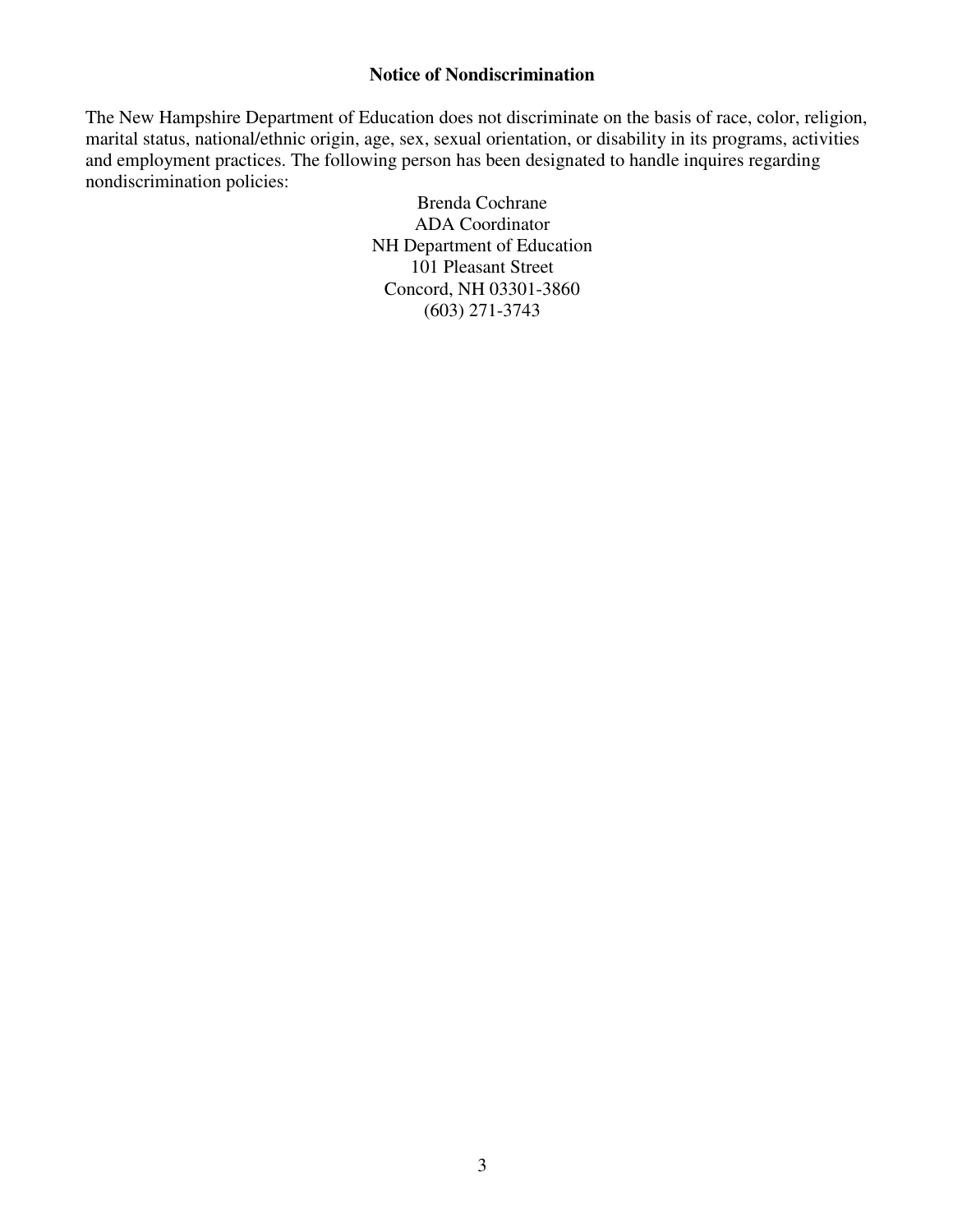### Technology/Engineering Education: **Contents**

### **Introduction**

### Principles

### **Program Descriptions and Outcomes**

### **Program Evaluation**

|--|--|--|

#### **Appendices**

| B. Comparing ITEA Standards to NH Curriculum Framework Objectives 52 |
|----------------------------------------------------------------------|
|                                                                      |
|                                                                      |
|                                                                      |
|                                                                      |
|                                                                      |
|                                                                      |
|                                                                      |
|                                                                      |
|                                                                      |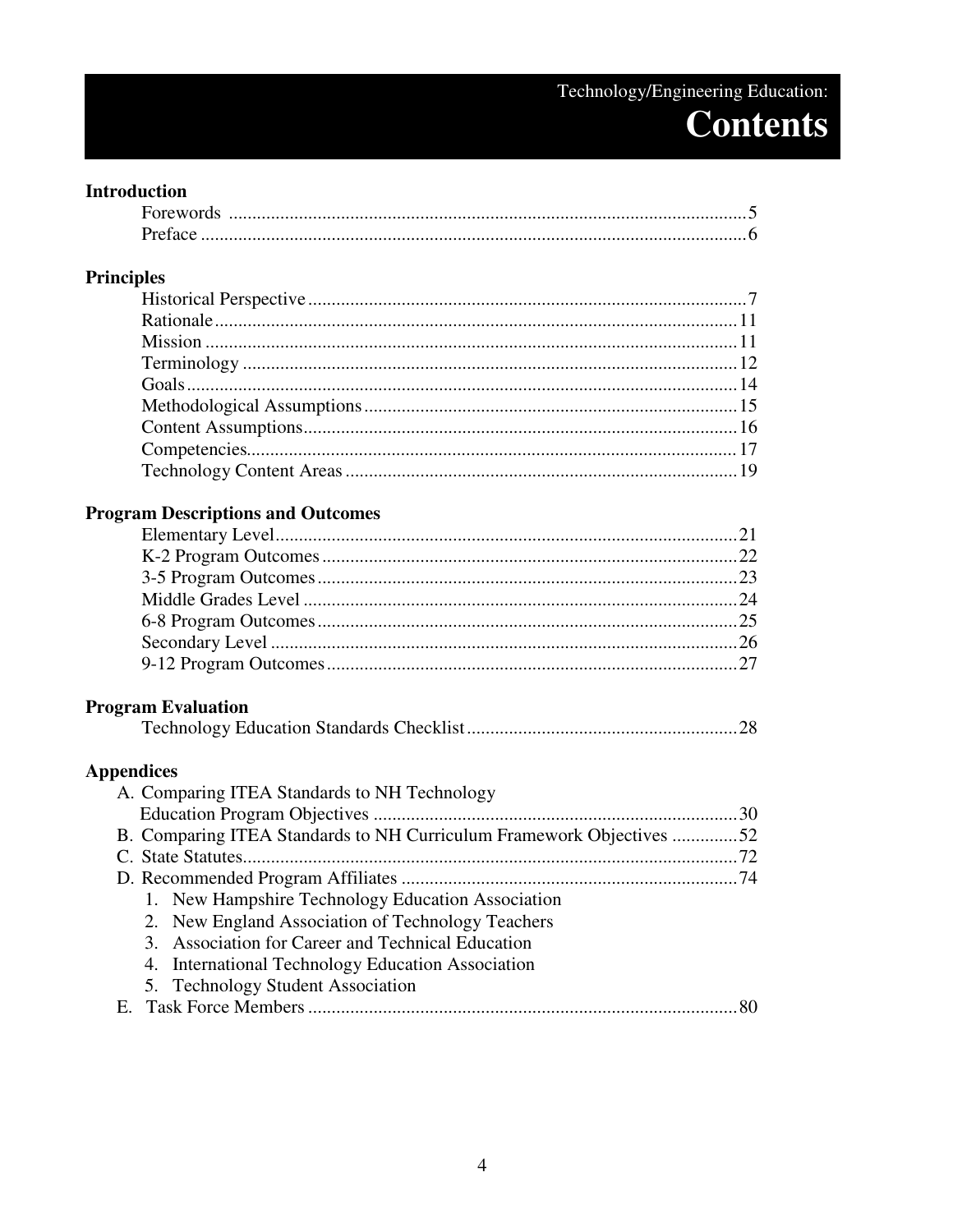#### **Foreword to the 2001 Edition**

Fifty years ago all a teacher of Industrial Arts needed was a collection of project plans and operation sheets to implement a shop-oriented program of hands-on activities. Students in the subject areas enjoyed the individual creative work and always liked taking home to parents the finished products of their labors from the drafting and graphic arts rooms, and wood and metal shops of junior and senior high schools.

Then, in the sixties and seventies, many curriculum innovators pushed to shift the curricular emphasis from the "arts" to the "industrial" nature of the program. Numerous attempts to provide a new direction included the Maryland Plan, Orchestrated Systems, Industrial Arts Curriculum Project, American Industry Project, and Industriology. Each program revision provided a unique emphasis while most included the industrial areas of construction, manufacturing, communication, and transportation. These programmatic "revolutions" provided the "evolutions" that formed the revised program and included such activities as production lines, structure building, and group projects, to name a few.

The decades of the eighties and nineties fostered another curriculum renewal, emphasizing the "technology" that was always inherent in the industrial programs of previous years. Computers were incorporated into instruction and students participated in instrumentation, robotics, graphic design work, publications, and engineering simulations.

In the past, the "graduation" of new teachers marked the completion of a program of studies wherein little change was required or expected during a career. Now, the "commencement" of professional educators establishes the beginning of a career of constant change--one demanding life-long learning of instructors. In order to stay current, technology educators must be open to these changes and to the new and better ways of assisting learners in their quest for technological literacy--understanding the nature of civilization in the twenty-first century.

Herein are many suggestions for updating programs in Technology Education. Read through them carefully and do everything possible to incorporate them in new and evolving programs under your care. Your students will learn more about the contemporary state of the technological society, one in which they will spend the rest of their lives.

> Robert C. Andrews, Ed.D. Professor Emeritis Keene State College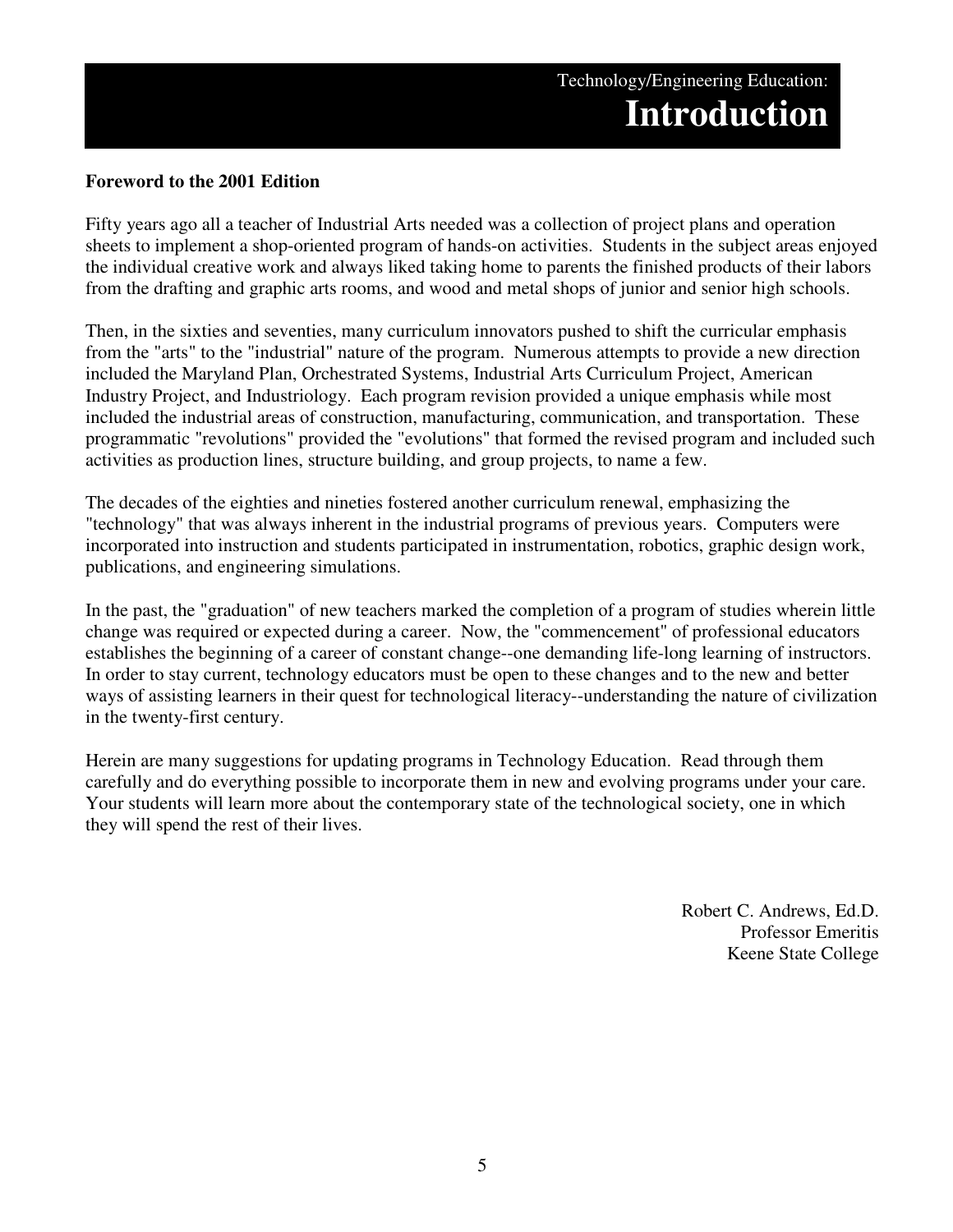#### **Foreword to the 2008 Guide**

This Curriculum Guide is first and foremost a professional work done by the technology education teachers of New Hampshire. It is the fourth of a series of guides developed by members of the profession since 1983, and presents the content of educational experiences which will provide for the development of engineering and technological literacy for New Hampshire students. It is designed as a guide in that it is not a prescribed curriculum, but it is a reflection of current national thinking about the content universe of engineering and technology education. It is unique in that it was developed by professional educators in New Hampshire for New Hampshire schools and takes into account the specific needs and conditions of New Hampshire at the present. Please see the list of educators who have contributed to this Guide listed elsewhere.

This document is the result of much work by many individuals. Significant support has been received by the New Hampshire Technology Education Association in the completion of this work. The New Hampshire Department of Education has contributed personnel and resources, and the New England Association of Technology Teachers has provided resources, and most importantly, the professional educators in technology education in New Hampshire have contributed time, energy and commitment to this project. It is their Guide.

The intended purpose of this document is to help educators provide experiences which increase technological literacy for all learners in our schools. It deserves the careful and thoughtful review by all educators who bring technological literacy to learners in New Hampshire. I am confident that its use will prove beneficial in this effort.

Ed W. Taylor, PhD Curriculum Supervisor New Hampshire Department of Education

#### **Preface to revised edition**

The *New Hampshire Technolog/Enginering Education Curriculum Guide* was developed to provide a rationale for Technology/Engineering Education. This guide reflects the national *Standards for Technological Literacy: Content for the Study of Technology* produced by the International Technology Education Association (ITEA), and the philosophy set forth by the New Hampshire Technology Education Association. This guide is intended to assist in the process of developing and improving a K-12 Technology/Engineering Education program. In kindergarten through fifth grade an introduction to technological literacy can be accomplished through activities integrated into the regular curriculum. The certified Technology Education teacher can meet with students or may serve as a "consultant/facilitator" or guide for the regular elementary teachers as they make Technology/Engineering Education a part of the curriculum. In each elementary and middle school a technology education program is required to provide instruction to enable students to develop an understanding of the technological world in which they live and will someday work. *(Ed 306.47,a.1-a.4).* In grades nine through twelve it is required that four units of credit in technology education be among the program areas offered by each high school. *(Ed 306.47,b.4).*

This guide was developed for use in applying the principles of effective and efficient curriculum design to the field of Technology/Engineering Education and assist teachers to create and implement the best possible programs for their students. Using this guide, teachers will be able to reevaluate their current methodologies and curriculum. It is important to remember that curriculum must evolve to accommodate the ever-changing needs of the students it serves. The ultimate goal of Technology Education is to help all students become productive citizens and develop an understanding of technology's role in society.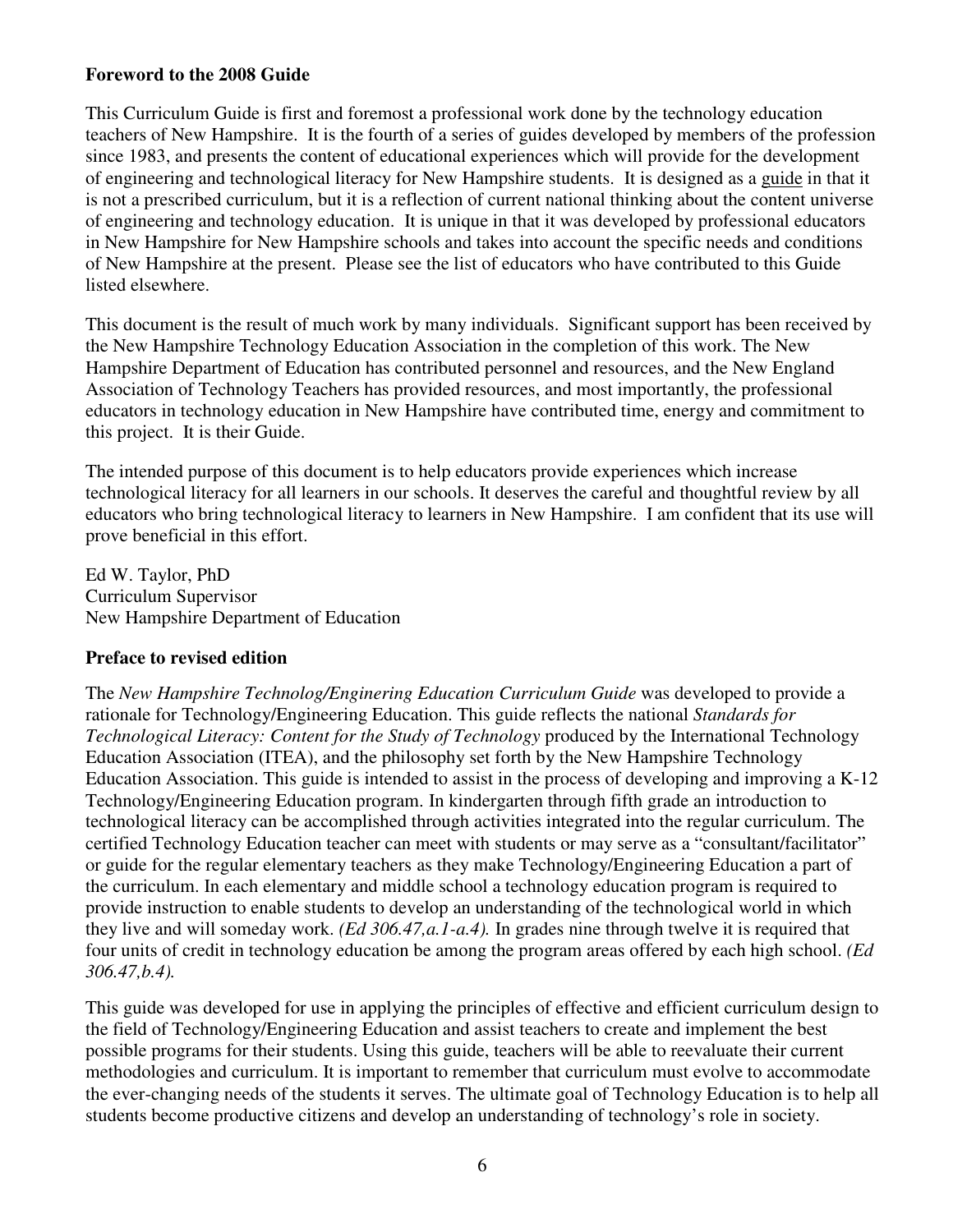#### **Early Beginnings**

Technology is a basic human activity, a root of human development throughout history. Mainly concerned with filling basic needs such as food, clothing, and shelter, early humans survived by developing tools and techniques that allowed them to overcome their physical deficiencies. They were not only making tools and weapons from wood, hides, bone, and stone; they were passing the knowledge of these techniques to their young, creating sustainable cultures. From generation to generation, education by imitation was the only viable means of passing on the tools and skills for survival in a hostile environment. Over the centuries very little refinement took place in the design of the basic implements until humans began to specialize in the production of a particular article. The development of individual aptitudes, as evidenced by skillfully constructed products, initiated economic systems of exchange, and artisans became known for their accomplishments and contributions to the common good. As time went on, specialized skills were passed to succeeding generations through the apprenticeship system, but the roots of Technology Education, as we know it today, can be traced to the nineteenth century.

#### **Scandinavian Sloyd**

Scandinavian farming families, needing constructive pursuits during long winter evenings, found much satisfaction in the useful handwork of woodcarving. Furniture, household articles, and tools were carved from native woods for use in the home and on the farm. By 1800, this practice of handwork, or "*sloyd*", had become a major component of the culture of Sweden and Finland. As farmer-craftsman developed individual talents and unique products, **home sloyd**, a system of usufacture (production for use), evolved into **domestic industries**, a precursor to the factory system and manufacturing (production for distribution). The advent of the industrial revolution, with mechanized production, brought the homebased era to a gradual close, but due to the developmental values inherent in constructive activities, **educational sloyd** was established as a school-based system of formative education. Uno Cygnaeus of Finland and Otto Salomon of Sweden were the major leaders in the development of a systematic program for the elementary schools, emphasizing the usefulness of constructed articles through formal educational methodology.

#### **Mechanic Arts**

Founded to train Russian engineers, draftsman, and chemists, the Imperial Technical School of Moscow was the first to replace the apprenticeship method with a pedagogically sequenced program of studies, simple to complex, employing classroom instruction separate from construction shops. While imitation had previously been the main method of skill and information acquisition, Victor Della Vos and his instructors required students to pass an organized program of activities, thereby shortening the time required to learn the mechanic arts. Whereas the formal apprenticeship system was severely limited in the number of learners that could be instructed by a single craftsman, this new method allowed one master craftsman to teach a relatively large number of students simultaneously. Individual student achievement could also be more easily and accurately evaluated by the instructor. In 1876, Della Vos and his colleagues, created the Russian Exhibit of Mechanic Art, a display of student products, for the Centennial Exposition in Philadelphia. This exhibit was to exercise a great deal of influence on the American system of Manual Training.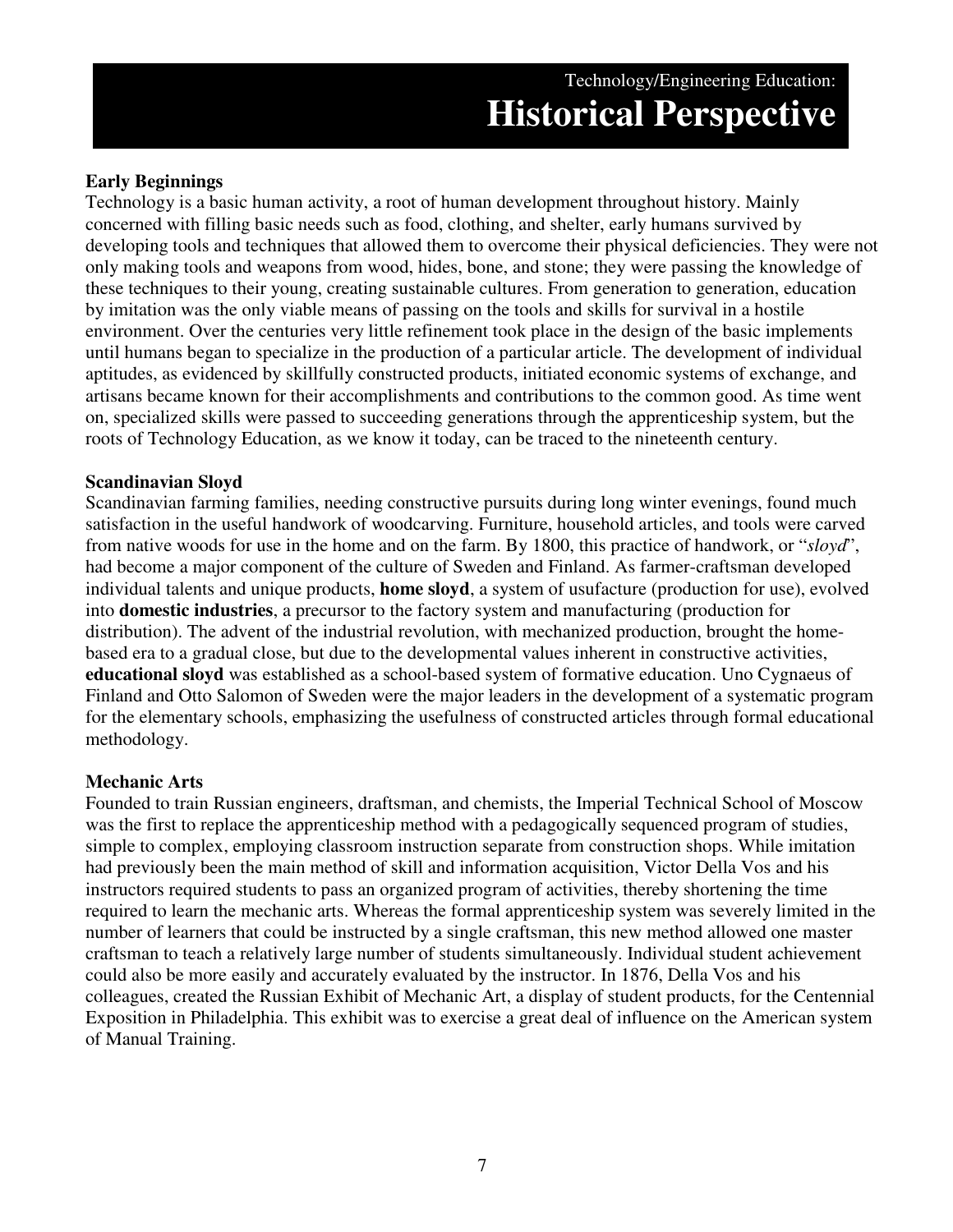#### **Manual Training**

At about this time, Calvin Woodward of Washington University in St. Louis and John Runkle of the Massachusetts Institute of Technology sensed a deficiency in the educational preparation of engineers at their respective institutions. There existed a general lack of practical experience with tools, machines, and materials, necessitating lengthy post-graduate apprenticeships before students could be recognized as independent practicing engineers. The Russian Exhibit of Mechanic Arts, previously mentioned, provided reinforcement for their ideas and the impetus to reorganize engineering education, incorporating the principles associated with sloyd and the mechanic arts. Eventually this resulted in a relatively new system of manual training in higher education as well as at the secondary level. The Manual Training School of St. Louis and Boston Trade High School resulted from their endeavors, providing the impetus to build many similar secondary schools throughout the nation. The success of practical education continued to illustrate the need for integrating tools, materials, and manipulative activities into the traditional program of academic studies.

#### **Manual Arts**

In the 1890s John Ruskin and William Morris founded the Arts and Crafts Movement in England. They were reacting to those aspects of the Industrial Revolution which they perceived had a dehumanizing effect on society. With its emphasis on creativity and aesthetics, the Arts and Crafts Movement reached the United States where Charles Bennett instituted a new subject area concerning the arts of industry. It included **graphic arts**—embracing all forms of drawing and illustration, **mechanic arts**—dealing with production of wood and metal articles, **plastic arts**—including work with ductile materials such as clay and concrete, **textile arts**—with activities in spinning, weaving, basketry, and garment making, **bookmaking arts**—concerned with printing and bindery experiences, and **culinary arts**—dealing with aspects of food preparation. The structure was so comprehensive that many of the titles were widely accepted and used in future programmatic transitions. Bennett's philosophy was mainly concerned with education as preparation for life. He felt that all learning experiences in the schools should be directed toward the fulfillment of that most important goal.

#### **Industrial Arts**

In 1913, Fredrick Bonser and Lois Coffey Mossman established the framework for Industrial Arts as a separate subject at the Teachers College of Columbia University. Working mainly with elementary school students and teachers, they promoted the idea that students should become producers before participating in society as adult consumers. Thus, as members of an industrial society, they would have a greater awareness and deeper understanding of the methods of industrial production used to fill human needs and wants. Their definition of Industrial Arts, "those occupations by which changes are made on the forms of materials to increase their values for human usage… and of the problems of life related to those changes" provided a foundation for curriculum development. The project became the principal means of teaching and learning, and instructors were encouraged to integrate academic subjects with Industrial Arts. Seven subject areas evolved, including woodworking, mechanical drawing, metalworking, graphic arts, industrial crafts, power mechanics, and electricity. With the launch of Sputnik by the Soviets, a reevaluation of objectives and content occurred during the 1950s and 1960s, ushering in an age of experimentation associated with the technological nature of contemporary culture. Subject areas expanded to include line production, transportation, industrial plastics, and electronics. The foundation was laid for the prolific development of innovative programs and the eventual curricular transformation to Technology Education.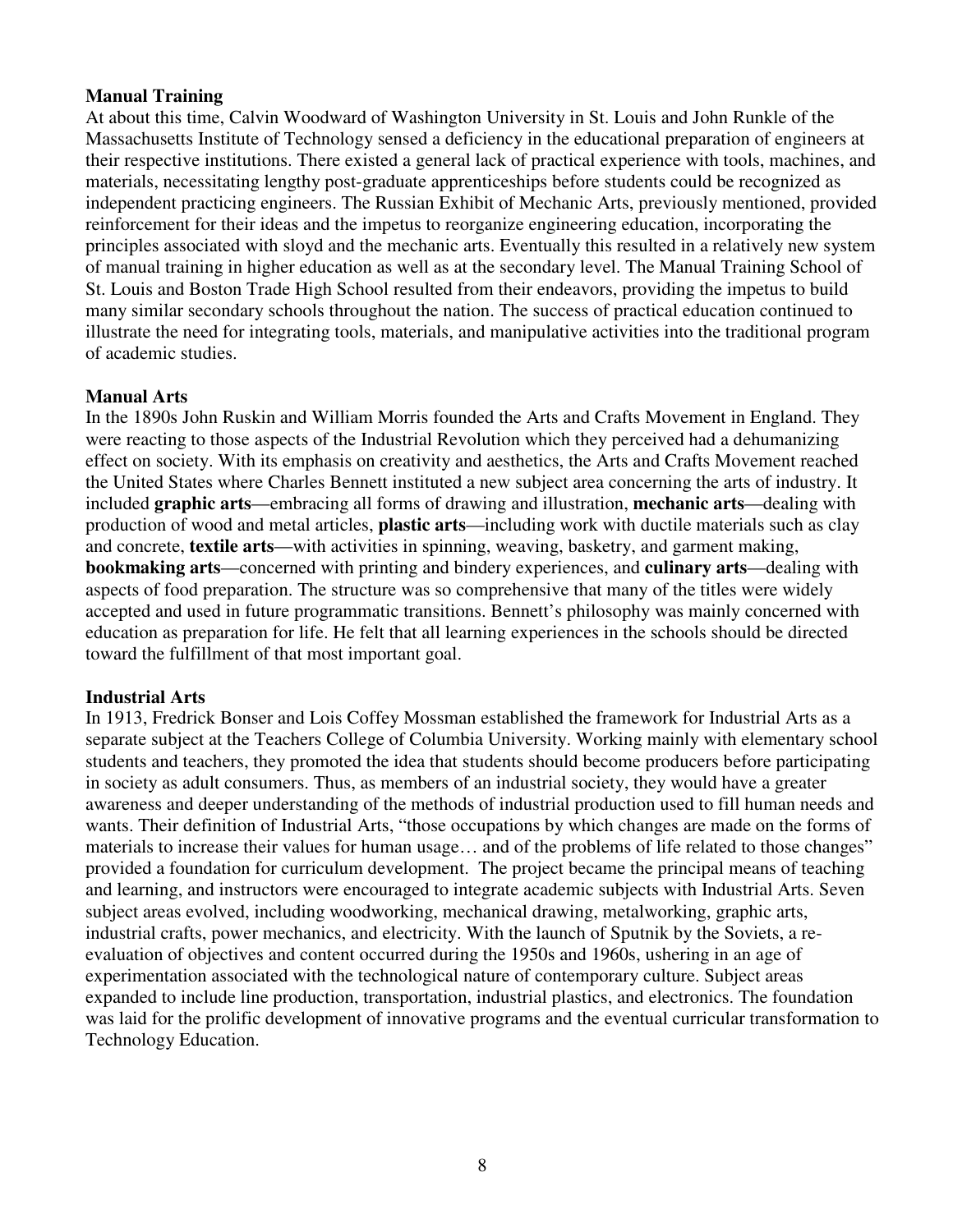#### **Vocational-Industrial Education**

The United States was increasingly turning from an agricultural society into a full participant in the Industrial Revolution begun in England. This increase in industrial activity required a workforce trained to the demands of the factory model of production. The passage of the Smith-Hughes Act (1917) provided for the development of special schools and training programs for vocational preparation. This first federal aid program to vocational education forced the manual education movement to re-examine its goals in light of society's needs for occupational orientation and trade preparation. Through a series of amendments to the original legislation, as well as subsequent acts, vocational education has continued to expand and flourish with the national emphasis on career development (orientation, exploration, preparation, and specialization), as well as programs for the disadvantaged and handicapped. One outcome of the Smith-Hughes Act, however, was that vocational education and Industrial Arts had a tendency toward converging development. This occurred in part because the schools where teachers received their training tended to create a single program to train the teachers in both disciplines. As a result, Industrial Arts migrated from its origin as part of the progressive elementary education movement to its perception as a pre-vocational program in the high school curriculum.

#### **Technology Education**

Throughout history, humans have been producers, builders, communicators, consumers, and travelers. During this century, however, the manner in which these activities have been conducted has undergone rapid change. These changes have been caused by the phenomenon known as technology. Through technology, human potential has been multiplied many times. Because of technology, humans can now engage in virtually instant worldwide communication, travel faster than the speed of sound and, build structures and produce durable goods through a high degree of automation. Technology has truly changed the way we live. Since technology has had, and continues to have, an enormous impact on our way of life, it seems appropriate for all persons to be able to understand and use technology.

Technology Education, as a curricular area within the schools, is designed to meet this challenge. In 1996 the International Technology Education Association published the document *Technology for All Americans: A Rationale and Structure for the Study of Technology*. This document outlines the reasons for and basic principles behind the study of technology. It was used to guide the development of *Standards for Technological Literacy: Content for the Study of Technology.* This document was released in 2000. It describes five major categories of study in Technology Education: The Nature of Technology, Technology and Society, Design, Abilities for a Technological World, and The Designed World. Each category is then broken down into the Standards for Technological Literacy. These twenty Standards are further refined into measurable benchmarks for Grades K-2, 3-5, 6-8, and 9-12. This has given Technology Education teachers a road map to follow when developing curriculum at both the state and local level. This document provided the foundation and established the guidelines for what each person should know and be able to do in order to be technologically literate, and has been a primary tool in updating the *New Hampshire Technology Education Curriculum Guide.* 

#### **Career and Technical Education**

Career and Technical Education has evolved from Vocational/Industrial Education as a result of development of a clustered approach by the US Department of Education in response to the changing nature of careers and work. It is realized that the nature of employment and work requires individuals who demonstrate an ability to learn and change as the nature of industry and business changes. The US Department of Education has developed a set of clusters which encompass the existing vocational program areas and allow for the changes reflected in the workplace. These clusters are characterized by secondary and post secondary education programs and contain linkages between these levels. Along with the development of the clustered approach to developing career readiness in learners, is an emphasis on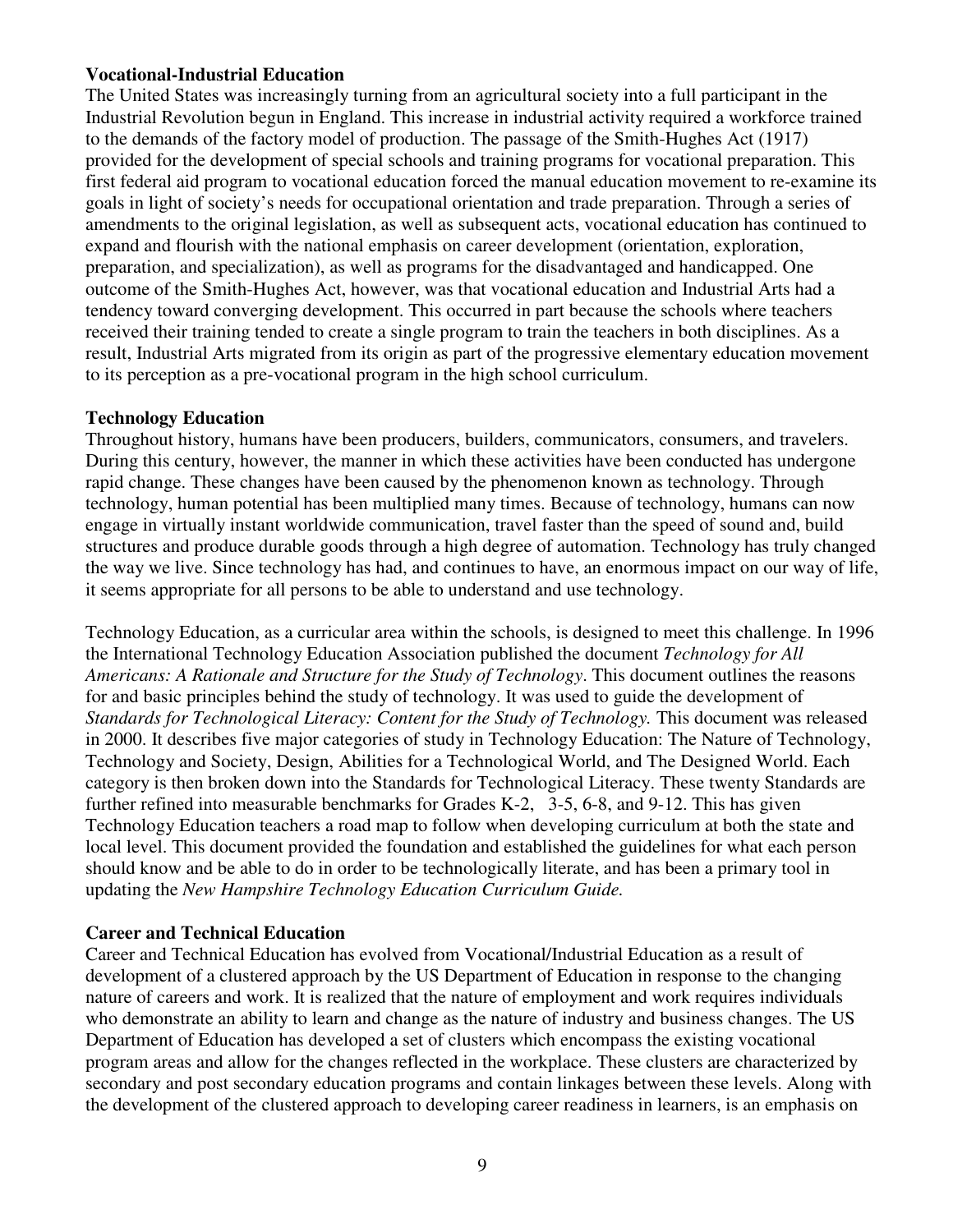accountability based on student achievement of identified competencies for performance in the workplace. Competencies form the basis for one measure of student achievement at all levels of Career and Technical Education. As workplaces change and requirements for workers and processes change, the required competencies for graduates of programs change also. Some of these changes are reflected by industry based standards, certifications and licenses. Requirements for these standards and credentials are reflected in the competencies for programs and as the requirements change, program competencies change also. The clustered areas are seen to be flexible enough to allow some programs to change into new and emerging areas while some programs are diminished or phased out due to a lack of demand or enrollment. Additional information about all aspects of industry is provided to the learner and is inclusive of activities within the cluster. This provides some direction for continued learning and possible advancement for the learner.

#### **Engineering**

The evolution of Technology Education resulted in teachers using the Engineering Design Process to teach about technology. Students are taught to invent, innovate, design, test, model, evaluate, build and sometimes market solutions to simple and complex problems. Many New Hampshire Technology Education teachers continue to use engineering as a methodology to teach about technology and, as engineering programs become more popular, many teachers are teaching Engineering Concepts as a separate Content Area. There are three Engineering Programs that are popular among NH teachers; Project Lead the Way® (PLTW®), Engineering byDesign<sup>TM</sup> (EbD<sup>TM</sup>) and Engineering is Elementary. The Center to Advance the Teaching of Technology and Science has described Engineering Programs as teaching the big "E" in Engineering or the little "e" in engineering. Programs teaching the big "E" help to prepare students to enroll in engineering programs at the college and university level. Programs teaching the little "e," prepare students to think like engineers and exposes them to a variety of technical careers. The Terminology Section of this Guide describes these programs in greater detail.

At the direction of the State Department of Education, and working under the supervision of the Pre-Engineering Technology Advisory Council (PETAC) and the Capital Area Center for Educational Support (CACES), a group of engineering teachers defined specific competencies that all New Hampshire engineering students should strive to achieve. The NH Engineering Competencies are related to the Technology/Engineering Education Competencies found in the Addendum to this Guide. The NHTEA recommends to those teachers wishing to teach engineering as a separate content area to use the NH Engineering Competencies that can be found on the Engineering NH web site at www.preengineeringNH.org .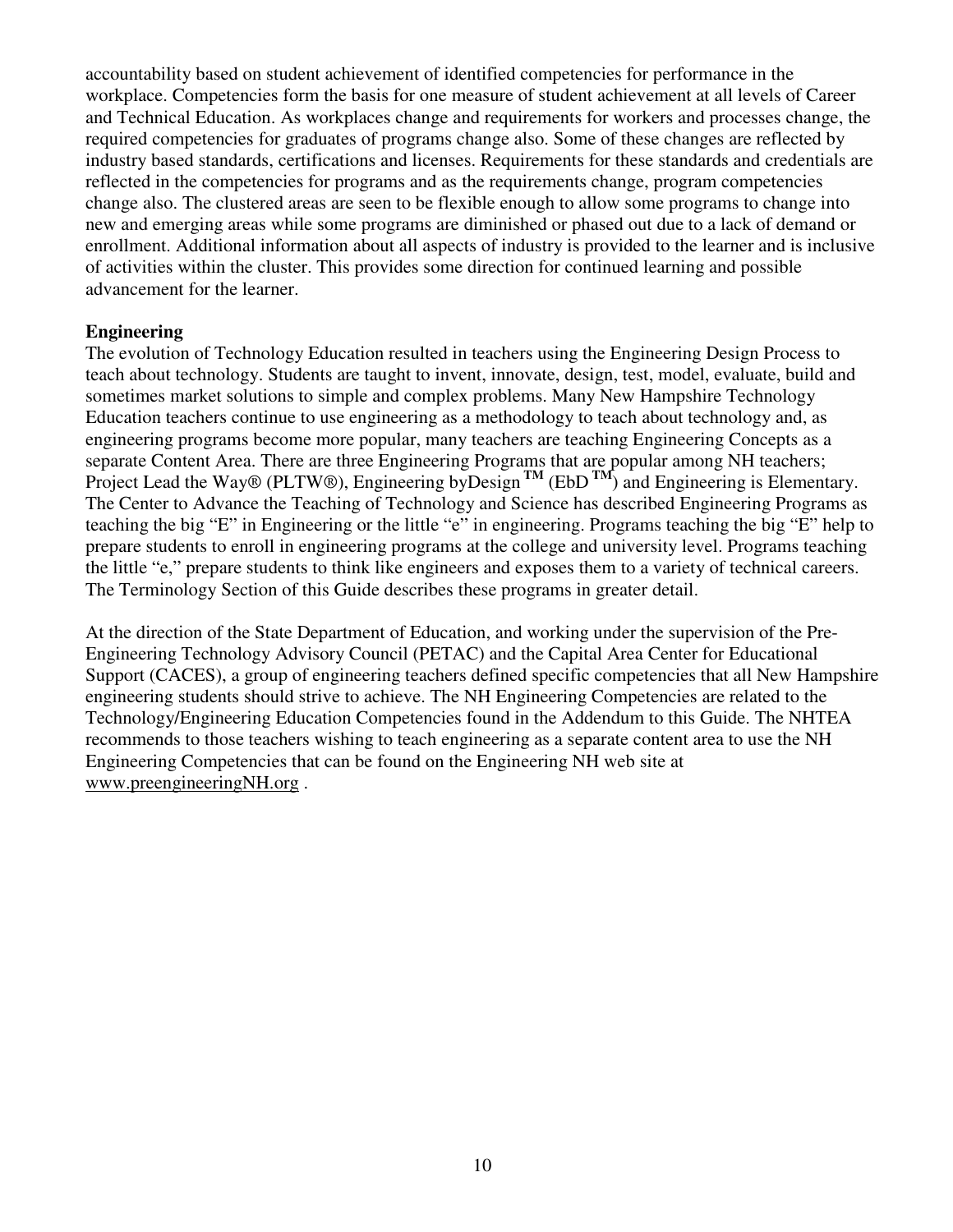### Technology/Engineering Education: **Rationale**

As technological development continues at an accelerating rate, it becomes increasingly difficult for people to understand the changes they experience in their society. Individuals can best enjoy the benefits of technology when they understand the problems inherent in it and are able to control and maintain it. Effective democracy depends on the participation of its citizens in the decision-making process. Because so many political and economic decisions involve technological issues, all citizens should achieve some level of technological literacy.

Technology/Engineering Education prepares individuals to participate and adapt to a changing society. For this reason, Technology/Engineering Education must be included as an integral part of the general education of every student in New Hampshire. To develop into a technologically literate individual, every student should experience a wide variety of technological activities with real world contexts and become exposed to the widest possible range of technological careers.

> Technology/Engineering Education: **Mission**

# **It is the mission of Technology/Engineering Education to advance technological literacy.**

The mission of Technology/Engineering Educators, therefore, is to:

- 1. Interpret technology- its past, present, and future.
- 2. Organize and facilitate learning activities that are age-appropriate, action-oriented, and thematically related to different technological systems such as medical, agricultural  $\&$ biotechnology, energy and power, information and communications, transportation, manufacturing, and construction technological systems.
- 3. Demonstrate how other disciplines such as math, science and the humanities relate to and integrate with technology.
- 4. Assess the impacts of technology on society in general and on individuals in particular.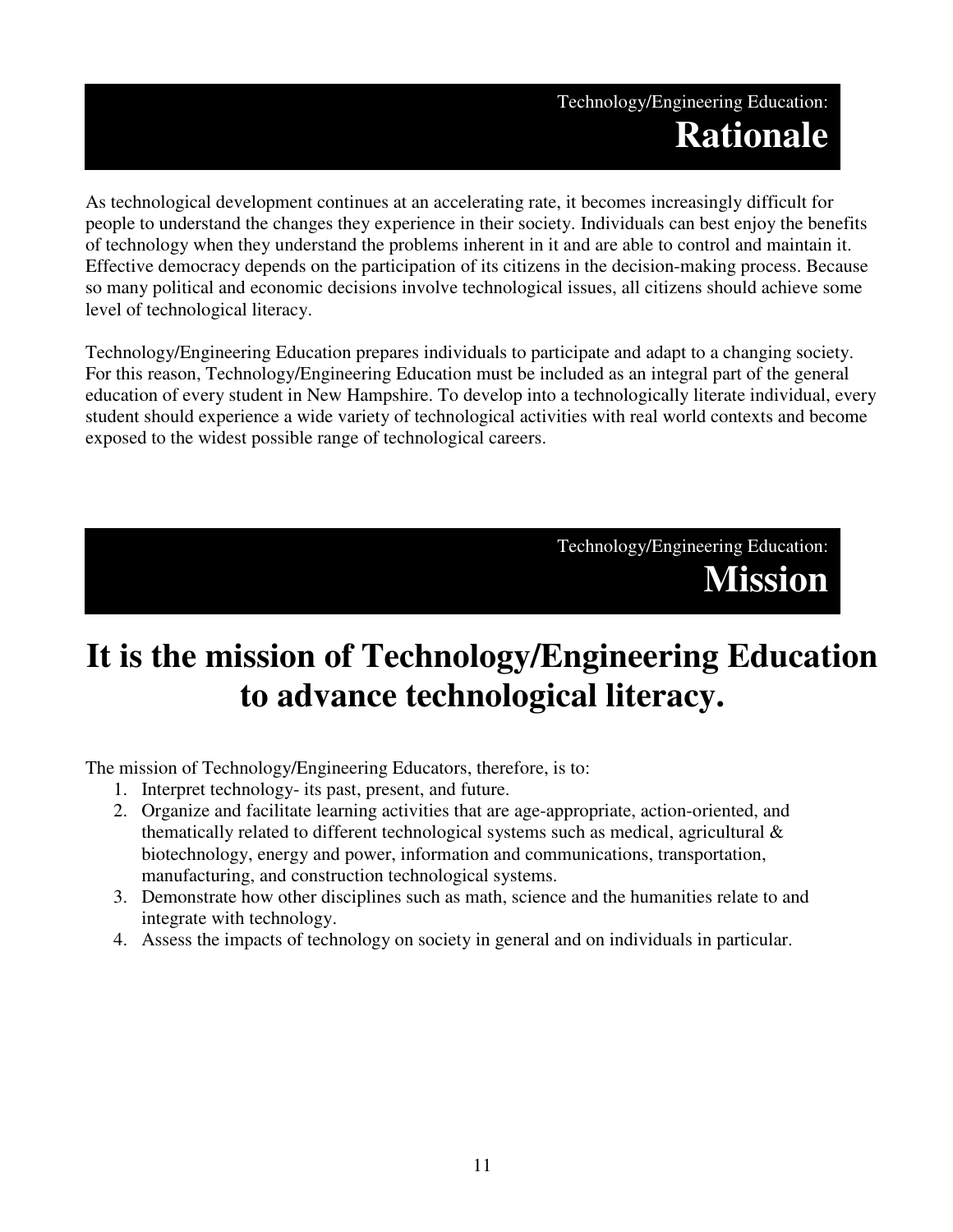# **Technology: Human innovation in action.**

While other creatures have been known to make use of simple tools, the development of complex technological systems is a uniquely human activity. One of the primary qualities of this activity is change. Due to their limited physical capabilities, humans rely on technology to meet challenges in their environment. Quite often these challenges are met by making changes in their world. These changes lead to further challenges, and the cycle of technological development continues, not simply as a conceptual exercise, but as an ongoing creative activity.

Defined as such, technology extends beyond the observation and conceptualization of natural phenomena, the domain of science. It is also more than just a collection of artifacts, hardware cannot define a discipline. Technology is an activity that involves the generation of knowledge and processes to develop systems that solve problems and extend human capabilities.

# **Technological Literacy: The ability to use, manage, understand, and assess technology.**

Over a short period of time a large gap has developed between the knowledge, capability, and confidence of consumers and that of the inventors, researchers, and implementers who work to develop the technological world in which we live. Thus, all citizens need to become technologically literate in order to be productive users of technology. It is very important to understand technology in a broad spectrum, but it also involves the ability to synthesize the information into new insights. Understanding technology requires examination of solutions, *and of* their design, evolution, and impact on human existence.

### **Technology/Engineering Education: The discipline devoted to the study of technology, providing an opportunity for students to learn about the processes and knowledge related to technology that are needed to solve problems and extend human capabilities.**

Due to the need for all people to become technologically literate, the need for Technology/Engineering Education is increased. Technology/Engineering Education is education about all of technology; its processes, evolution, systems, resources, limitations, impacts, products, and problems. It examines technology in its historical, environmental, economic, ethical and cultural contexts. Through the problemsolving processes, students learn to research, study, create, and evaluate. Technology/Engineering Education is an action-based discipline devoted to the application of human ingenuity and innovation. As a result of Technology/Engineering Education, students will better understand the world in which they live and be more prepared for the future.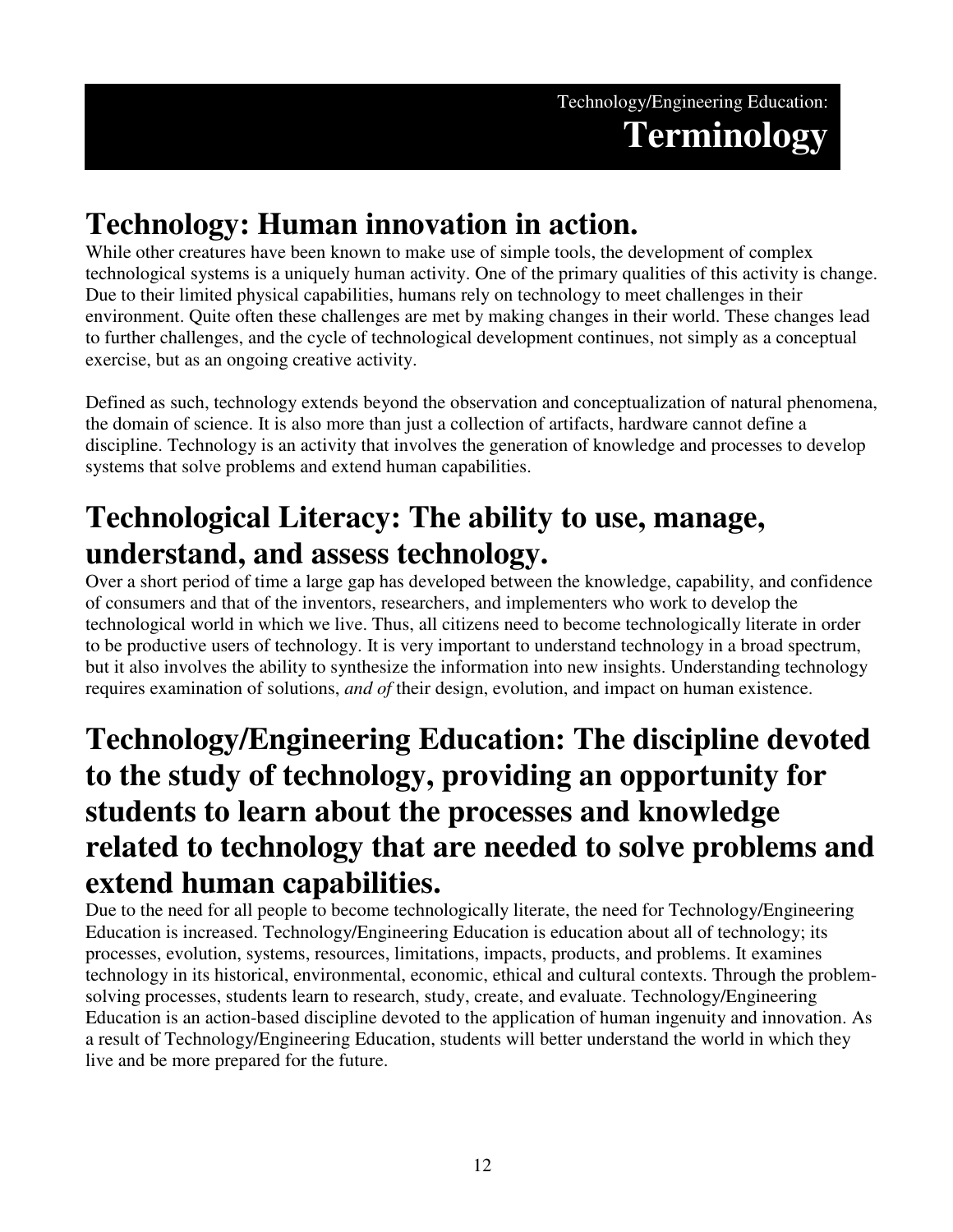# **PETAC: Pre-Engineering Technology Advisory Council**

 PETAC was established by the New Hampshire Legislature and consists of representatives from the Legislature, Education, Industry and the Public. (Chapter 188-E: 16) PETAC's role is to advise the Department of Education in the implementation and expansion of pre-engineering technology curriculum used in the New Hampshire's public schools. It is also to assist the Department of Education in pursuing public and private funds in order to ensure statewide access for all public high school students to preengineering technology curriculum coursework.

### **Engineering: Using a knowledge of math and science to design, create, and enhance technology.**

Engineering involves the art and science of planning, constructing, operating, and managing technological systems for the benefit of humanity. The exponential increase in human knowledge and understanding of both natural and technological systems, and the interaction of these, requires the commitment of resources to ensure citizens are prepared to make ethical and practical decisions based upon real understanding of complex interactions.

(The terms engineering and pre-engineering are used interchangeably by educators throughout New Hampshire to describe courses that use the engineering design process to teach engineering concepts and principles.)

### **PLTW®: Project Lead The Way®**

Project Lead The Way® (PLTW®) is a not-for-profit organization that promotes pre-engineering courses for middle and high school students. PLTW® forms partnerships with public schools, higher education institutions and the private sector to increase the quantity and quality of engineers and engineering technologists graduating from our educational system.

# **EbD**<sup>™</sup>: Engineering byDesign™

The Engineering byDesign<sup>TM</sup> (EbD<sup>TM</sup>) Program is a model used by schools developing themes in the Science, Technology, Engineering, Mathematics (STEM) and other Career Clusters that are seeking to increase all students' achievement in technology, science, mathematics, and English through authentic learning. The program is built on specific models and creates awareness and competence over time as it builds on learned knowledge and skills—aligning closely with the Cluster Knowledge and Skills in all Career Clusters. EbD <sup>TM</sup> provides a broad standards-based K-12 program that ensures that all students are technologically literate, as well as providing clear standards and expectations for increasing student achievement in math, science, and technology.

# **Engineering is Elementary**

The *Engineering is Elementary* (EiE) project aims to foster engineering and technological literacy among children. EiE is creating a research-driven, standards-based, and classroom-tested curriculum that integrates engineering and technology concepts and skills with elementary science topics. EiE lessons not only promote K-12 science, technology, engineering, and mathematics (STEM) learning, but also connect with literacy and social studies. Engineering is Elementary is a product of the Boston Museum of Science. (Accessed from www.mos.org/eie, on November 20, 2008)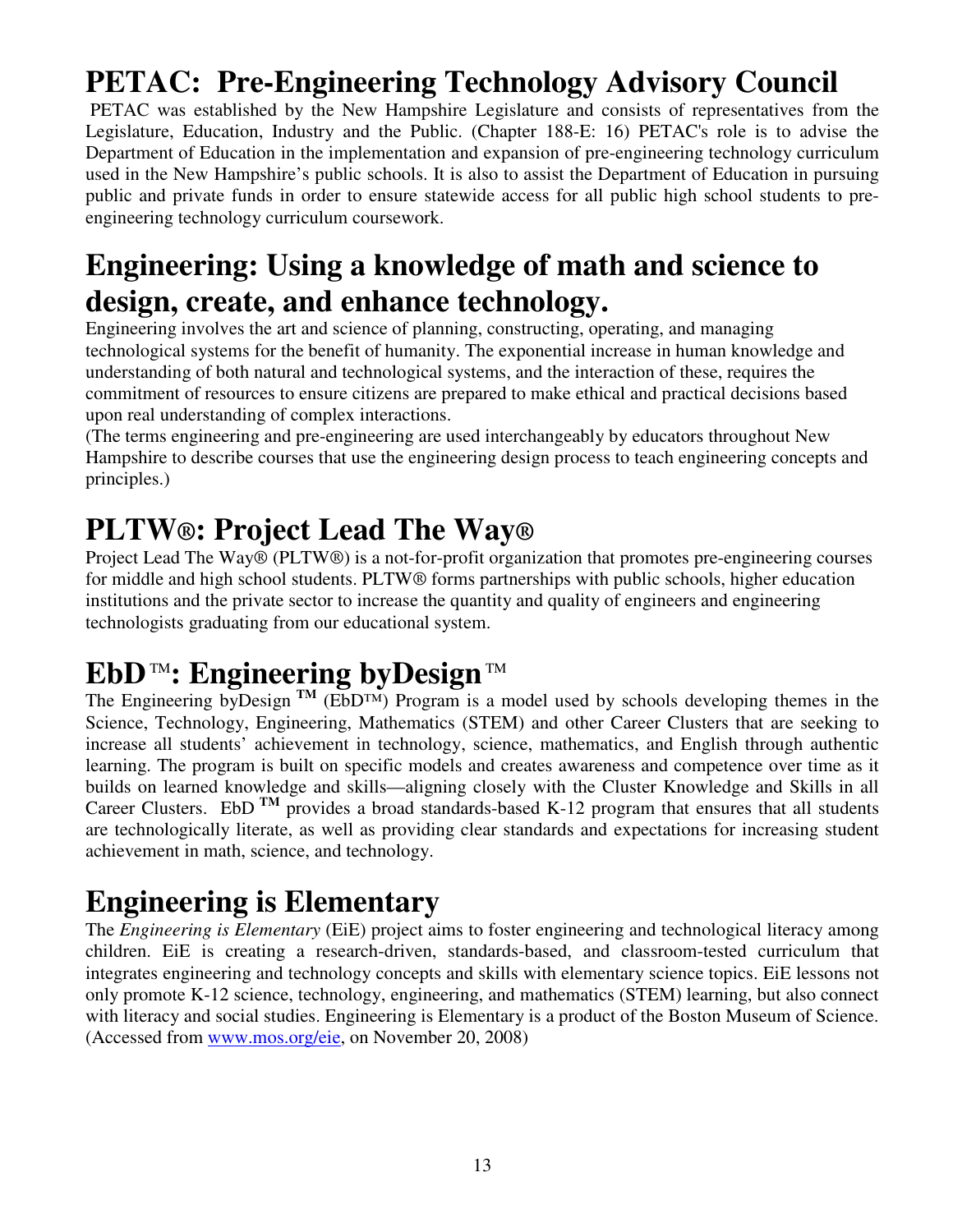Technology/Engineering Education will contribute to the development of all students by:

- A. Providing opportunities to develop safe and appropriate skills and awareness in a wide range of traditional and contemporary technologies.
- B. Providing opportunities to plan, develop, operate, control, and maintain a variety of technological systems such as medical, agricultural, biological, energy and power, information and communication, transportation, manufacturing, construction, and engineering.
- C. Preparing students to recognize, use and prepare technical information in order to engineer solutions to problems related to a variety of technological systems.
- D. Encouraging those habits of mind necessary to a lifelong learner such as the ability to question, investigate, design, experiment, and evaluate.
- E. Promoting an appreciation for the interdependency of technology and other disciplines.
- F. Increasing understanding of the relationships between technology, individuals, and society.
- G. Providing an introduction to the impact technology has on society and the environment.
- H. Encourage the development of leadership abilities through participation in extracurricular activities such as the Technology Student Association and projects that support their communities.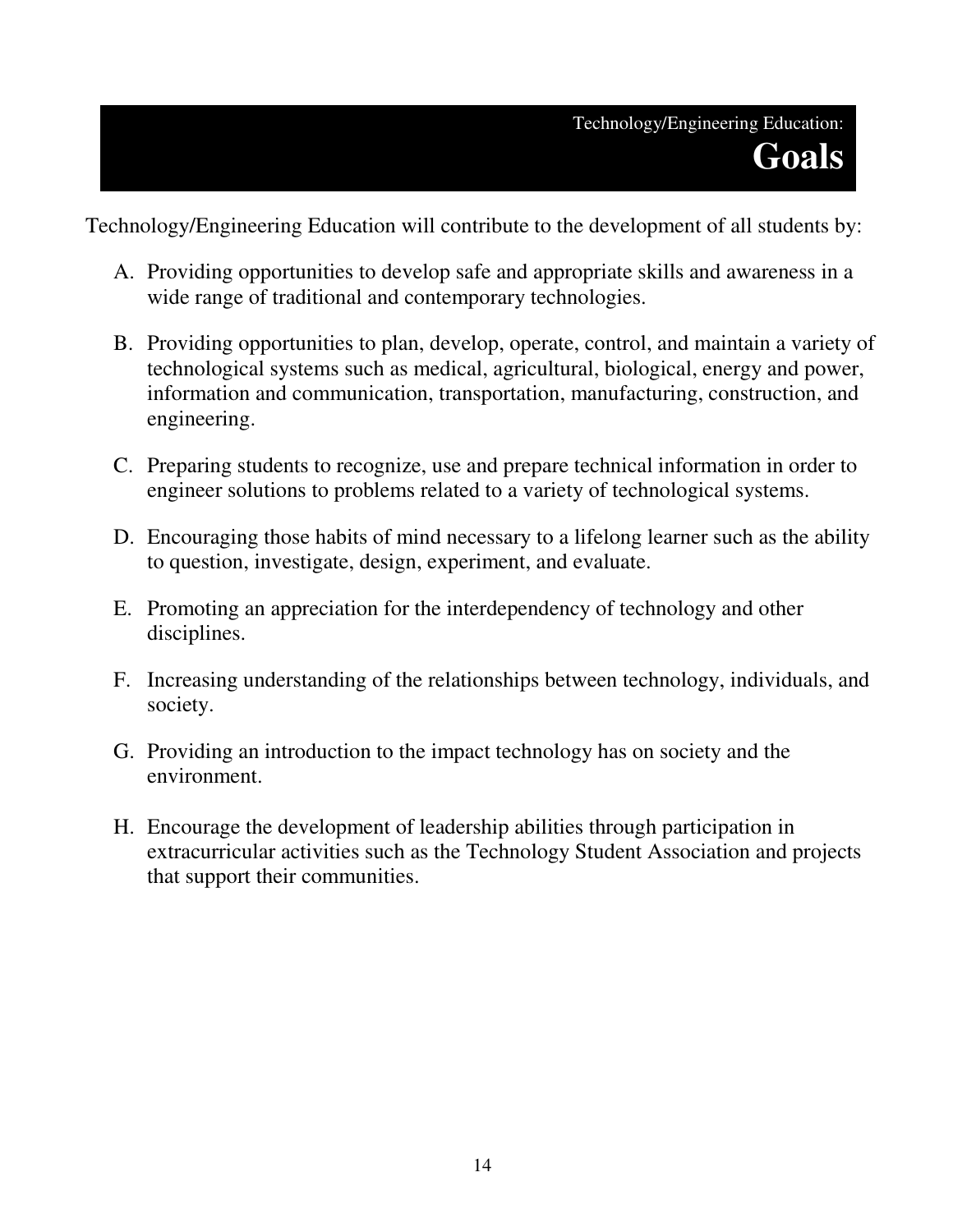### Technology/Engineering Education: **Methodological Assumptions**

Classroom/laboratory experiences will be designed utilizing the following approaches:

- 1. Emphasis will be placed on the hands-on solution of problem-solving challenges as a principal delivery method.
- 2. Activities will be laboratory-based and action-oriented.
- 3. Emphasis must be placed on the safe and proper application of the techniques, equipment, and materials in the labs.
- 4. Labs should be designed to encourage safe placement and use of equipment and storage of materials.
- 5. Class size should support the supervision and safety of students as well as the safe and proper use of the labs and their equipment.
- 6. Cooperative learning and small group interaction, and design teams will be encouraged.
- 7. Exploratory activities will include real and simulated situations.
- 8. A broad range of assessment strategies (design portfolios, project work, individual and group work, presentations, performance testing, etc.) will be utilized in the evaluation process.
- 9. Emphasis will be placed on activities that explore the relationship between different technologies and disciplines and society.
- 10. The engineering design process will be implemented to encourage engineering thinking.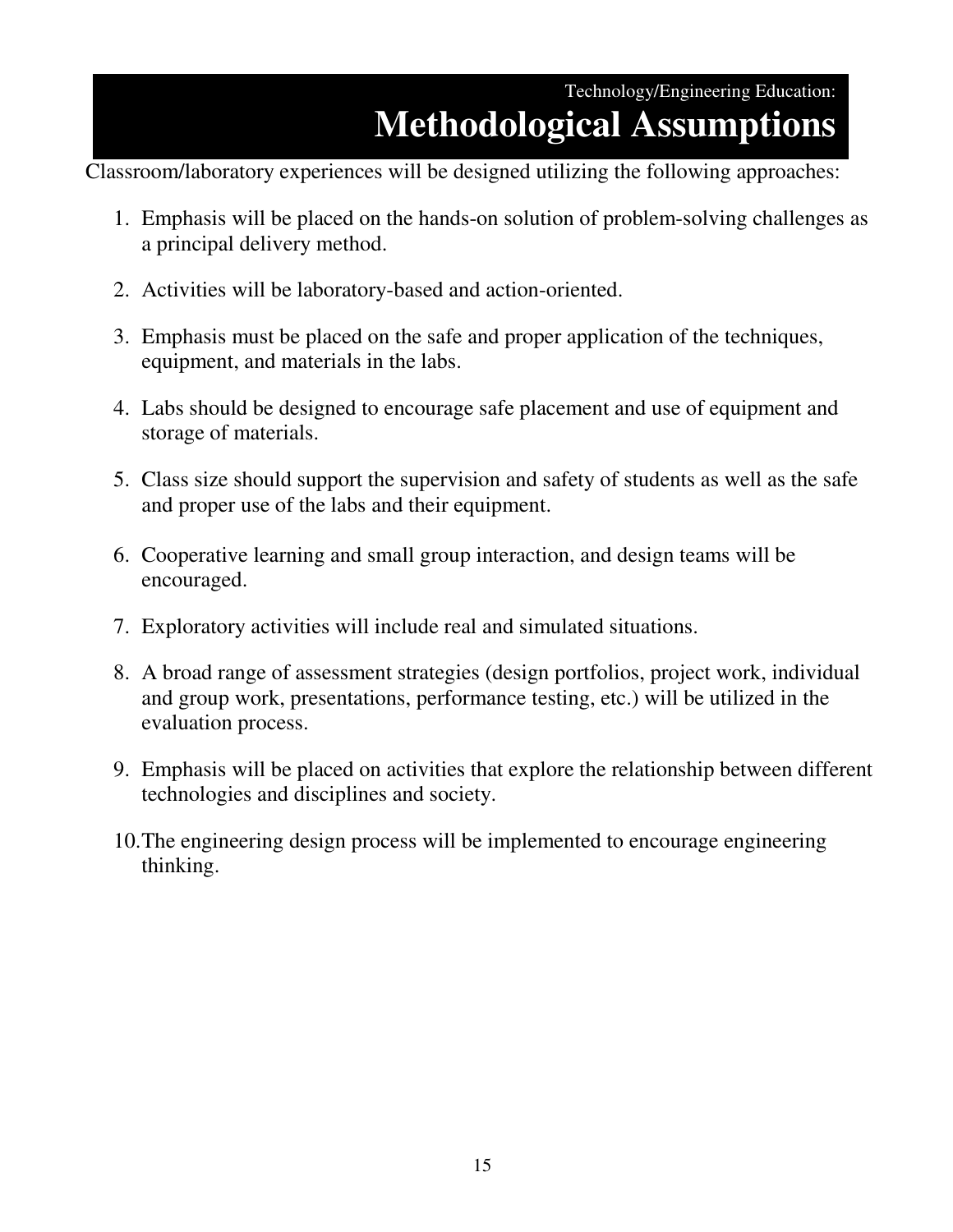### Technology/Engineering Education: **Content Assumptions**

The program/course content for Technology/Engineering Education should be based on:

- 1. An organized set of concepts, processes, and systems that is unique to the study of technology.
- 2. Fundamental knowledge about the historical development of technology and its effects on people, the environment, and society.
- 3. Contemporary instructional content, drawn from one or more of the following technological systems (in order from the national standards):
	- Medical Technologies
	- Agricultural, and related Biotechnologies
	- Energy and Power Technologies
	- Information and Communications Technologies
	- Transportation Technologies
	- Manufacturing Technologies
	- Construction Technologies
	- Engineering Principles and Design
- 4. Development of insight, understanding, and application of technological concepts, processes, and systems to engineer solutions to future problems and needs.
- 5. Safe and efficient application of tools, materials, machines, processes, and technical concepts.
- 6. Development of students' skills, creative abilities, positive self-concepts, and individual potential in engineering and technology.
- 7. Development of students' problem-solving and decision-making abilities involving human and material resources, processes, and technological systems.
- 8. Activity-oriented laboratory instruction with students, reinforcing abstract concepts and engineering skills with concrete experiences.
- 9. Preparation of students for lifelong learning in a technological society.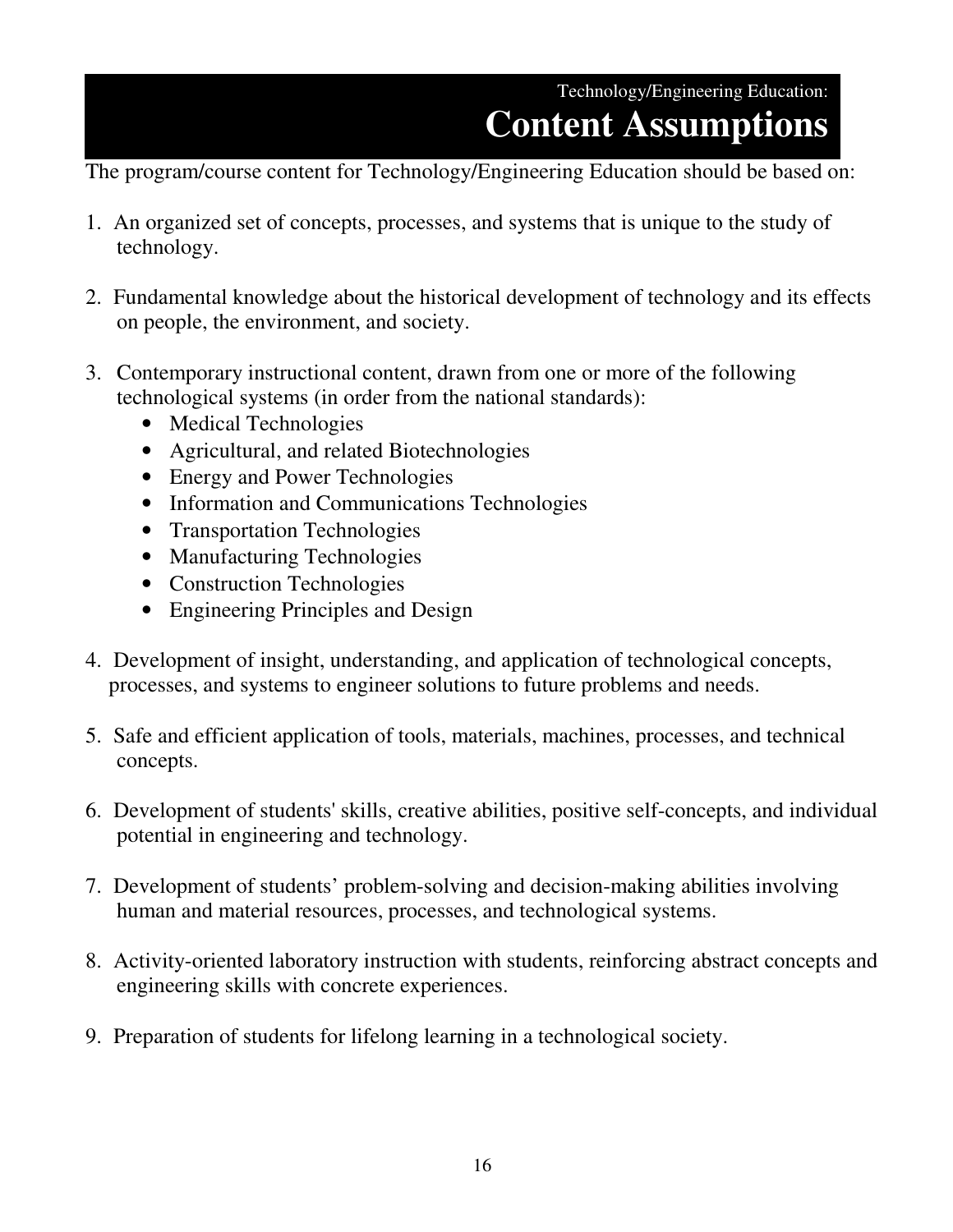### Technology/Engineering Education: **Technology Competencies**

The following competencies are applied to each content area and grade level, listed in the guide. (medical, agricultural, biological, energy and power, information and communication, transportation, manufacturing and construction) These competencies and how they apply to each Content Area may be found in the addendum to the NHTEA Curriculum Guide. Engineering Competencies may be found on the Engineering NH web site at www.preengineeringnh.org .

- 1. Students will understand that the study of technology involves an organized set of concepts, processes, and systems that are specific to the study of technology.
- 2. Students will understand that the implementation of technological solutions requires the application of human and material resources, processes, and systems.
- 3. Students will understand that technological systems require input, processes, output, and feedback.
- 4. Students will understand that relationships exist among technologies and between technology and other fields of study.
- 5. Students will understand that there are interrelationships among the individual, society, technology, and the environment.
- 6. Students will understand that solving problems relating to a variety of technological systems requires the use of technical information.
- 7. Students will understand that they must develop the ability to question, investigate, experiment, and evaluate; habits of mind necessary to a lifelong learner.
- 8. Students will understand that solving technological problems involves cooperation, collaboration, and individual contributions.
- 9. Students will understand that technological problem solving requires the application of the design process.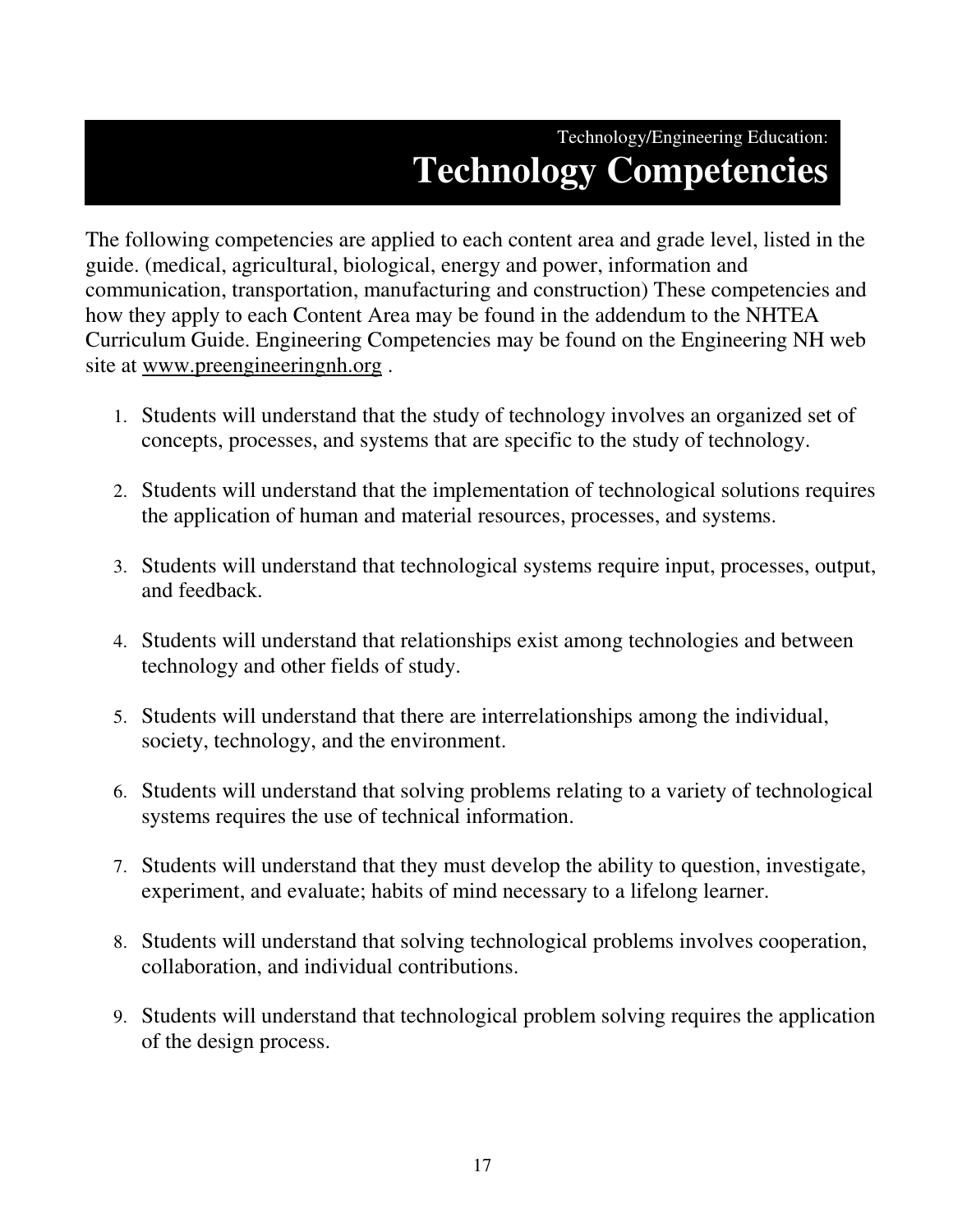- 10. Students will understand that all technological systems require the development of safe and acceptable applications of techniques, equipment, and materials.
- 11. Students will understand that safe practices, attitudes, and awareness are essential within all areas and levels of technologies.
- 12. Students will understand that there is a need for human societies to develop, control, and maintain a variety of technological systems such as medical, agricultural, biological, energy and power, information and communication, transportation, manufacturing and construction.
- 13. Students will understand that it is important to develop leadership abilities through participation in co-curricular activities such as the Technology Student Association and projects that support their communities.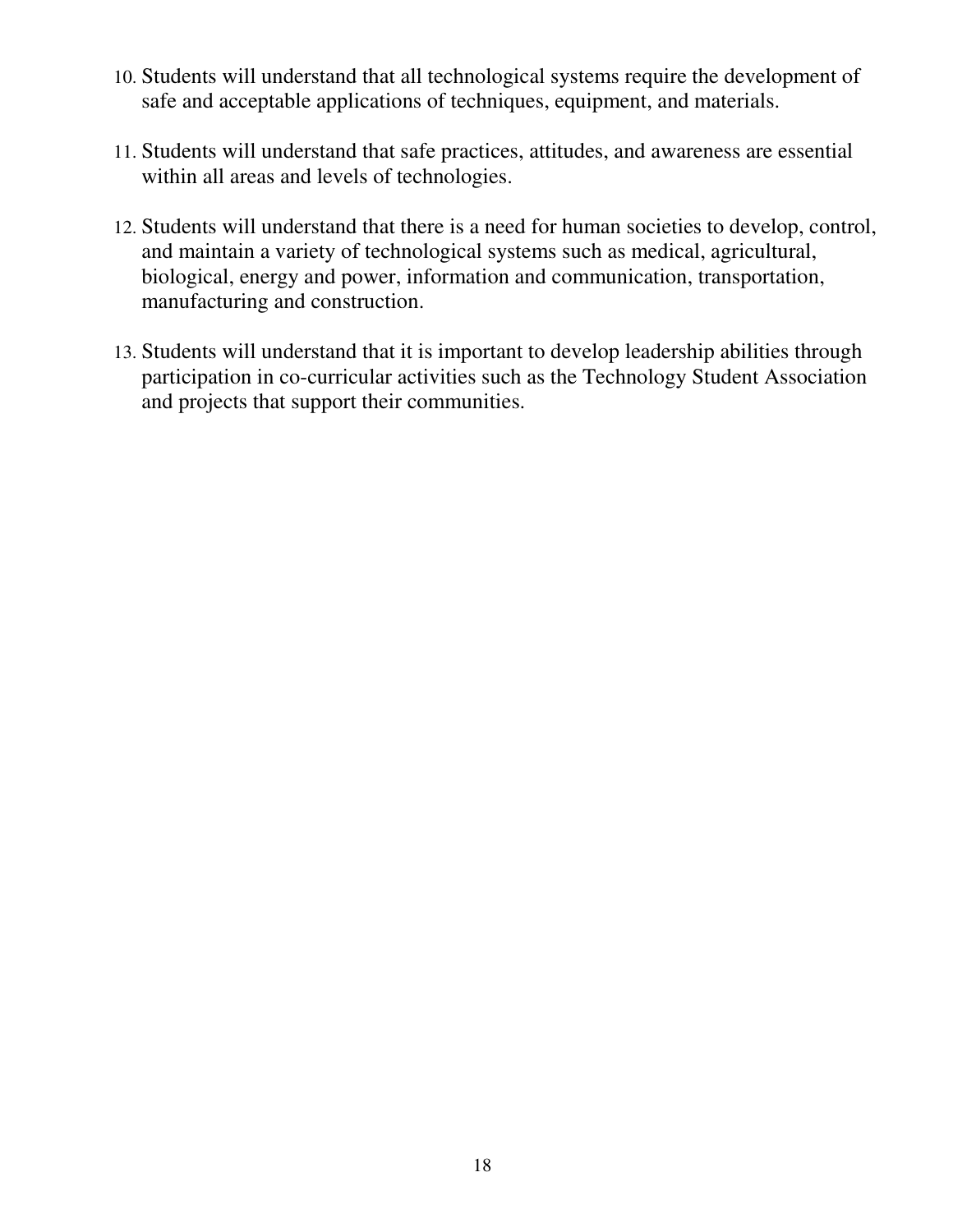### Technology/Engineering Education: **Technology/Engineering Content Areas**

**Medical Technology** is the application of specialized equipment in the diagnosis, treatment, and prevention of disease. Understanding of the physical and biological ('hard' science) components must be matched with an appreciation for the social aspects of disease and treatment. Because issues connected with the application of many medical technologies can lead to ethical conflict, the need for comprehensive understanding based on accurate information is critical. As dialogue and demand increase regarding access to health care in national and global platforms, developments in medical technology are occupying a larger share of political attention. Only through knowledgeable discourse, continuing innovation, and accurate, compassionate application of medical technologies can sound decisions and advancements be made for a healthy future society, as well as for individuals in the present.

**Agricultural Technologies and related Biotechnologies** deal with the application of knowledge, techniques, and resources to the raising of crops and animals for food, feed, fiber, fuel, and other useful products. Biotechnology, which uses part or whole living organisms to create or modify products, improve plants or animals, or develop microorganisms for specific uses, has been applied in this endeavor throughout human history. A clear understanding is needed to be able to assess and manage the effects of agricultural, and biotechnologies used to create artificial ecosystems and genetically modified plants and animals in order to sustain the Earth's natural resources.

**Energy and Power Technologies** are concerned with the ability to use, manage, assess, and understand the generation, conversion, control, transmission, and storage of potential/kinetic energy, and the machines and tools used to increase strength and mechanical advantage. Technological products and systems need energy in order to work. Thus, the processing and controlling of energy resources have been key features in the development of technology. It is the responsibility of all citizens to conserve energy resources to ensure that future generations will have access to these natural resources. In order to decide what energy resources should be further developed, people must critically evaluate the positive and negative impacts of this area related to technology. Activities in this area should introduce all of the major scientific, mathematical, and ethical concepts related to energy and power technologies.

**Information and Communication Technology** is concerned with the ability to use, manage, assess, and understand the transfer of information from a sender to a receiver. Information and communication technologies date from the development of human speech and language, and continue through the creation of a variety of writing and encoding systems and the invention of printing. Now they also include computers and related devices, an increase in the number of available sensory media, electronic transmitters and receiving devices, and entertainment products. Digital technologies have revolutionized society's information handling capacity to the point that the Industrial Revolution has evolved into the Information Age.

**Transportation Technologies** are concerned with the ability to use, manage, assess, and understand the complex network of interconnected components that operate on land, on water, in the air, and in space to move humans or resources from one location to another. As life and work become more complex, transportation systems become more indispensable to the smooth workings of society. Because transportation has become such an integral part of life, people often take it for granted or consider it an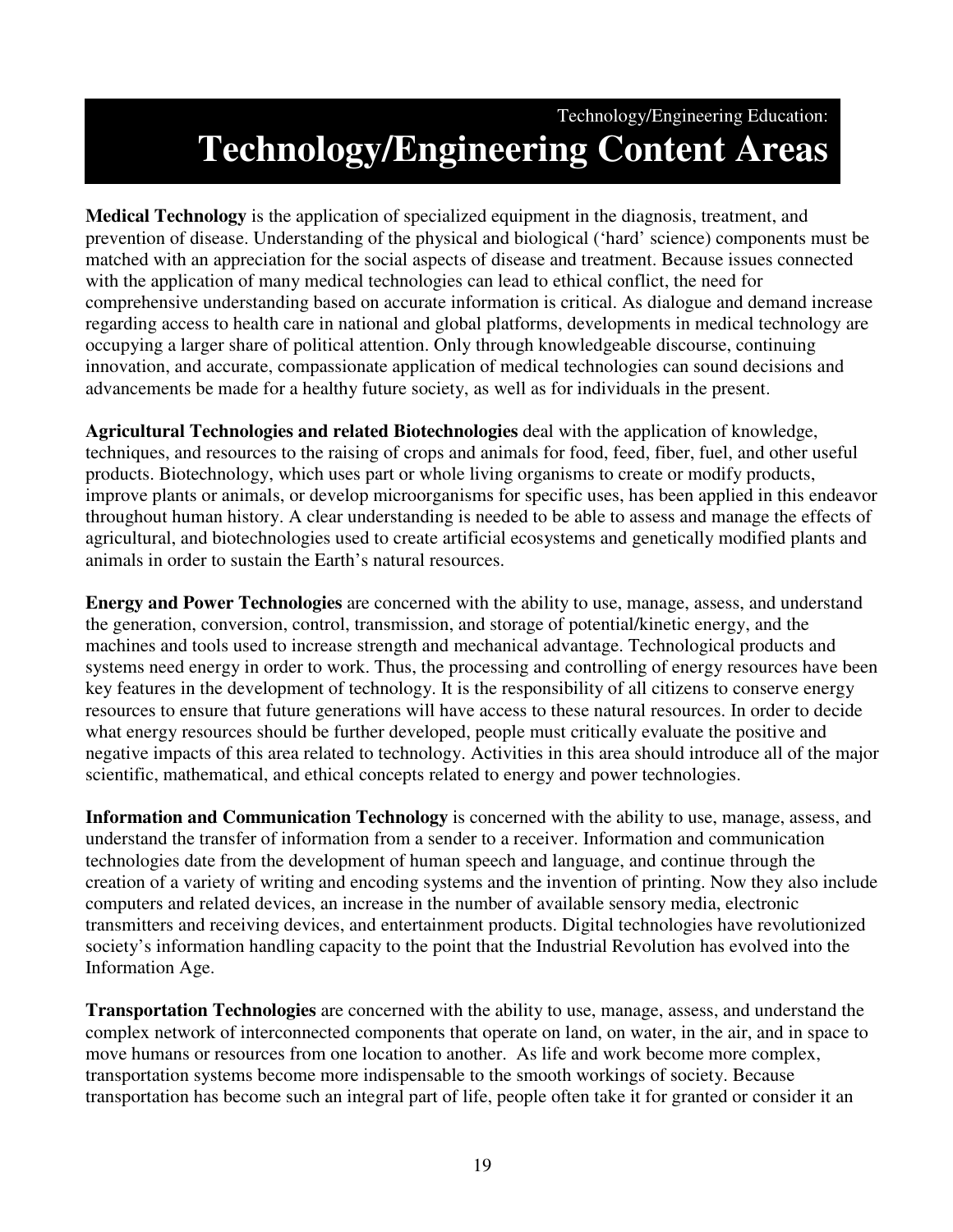ordinary part of the world. People need to understand the various systems that are interconnected into this network so that they may understand the environmental, social, and economic issues related to this complex area of technology. Issues such as appropriate or alternative technologies, the effects of the development of individual versus mass transportation on urban development would all fall under this category. As we develop into further space exploration, we need to understand that transportation is no longer limited to our world but can be used as a tool to open up the worlds around us.

**Manufacturing Technologies** are concerned with the ability to use, manage, assess, and understand the processes used to turn raw materials into useful items. Emphasis is placed on 1) recognizing the differences in producing and using natural and synthetic materials, 2) understanding and using creative problem solving techniques to come up with design solutions, 3) designing and managing production systems, processes, and resources and 4) the ability to assess the functionality and marketability of the finished product. Skills developed in many manufacturing courses are often applied to professional or vocational pursuits. An understanding of Manufacturing Technologies will be vital in societies dealing with issues such as the development of a global economy, the relations between labor and capital, and the conservation of scarce resources.

**Construction Technologies** is the effective use of materials, labor, equipment, methods, and management resources to produce a self-supporting structure. These structures can be used as residences, office buildings, entertainment, storage, or commercial facilities. Structures can be part of transportation systems such as roads, bridges, or airports. Structures can be used for cultural, artistic or civic purposes, as pyramids, statues, or monuments. Structures can be as permanent as the pyramids or as temporary as scaffolding. While construction and manufacturing technologies are similar in that they both produce useful items, Construction is predominantly used for customized designs while manufacturing generally focuses on mass production techniques. Classes in Construction Technology should involve a variety of construction types. Emphasis should be placed on the understanding of processes used in planning for the design, building, use, and maintenance of different structures.

**Engineering** involves the art and science of planning, constructing, operating, and managing technological systems for the benefit of humanity. The exponential increase in human knowledge and understanding of both natural and technological systems, and the interaction of these, requires the commitment of resources to ensure citizens are prepared to make ethical and practical decisions based upon real understanding of complex interactions.

The first seven content areas are based on the Standards listed in "The Designed World" section of the *Standards for Technological Literacy: Content for the Study of Technology* as published by the International Technology Education Association. The order used in listing content areas in this document is consistent with those Standards and does not imply a priority of importance.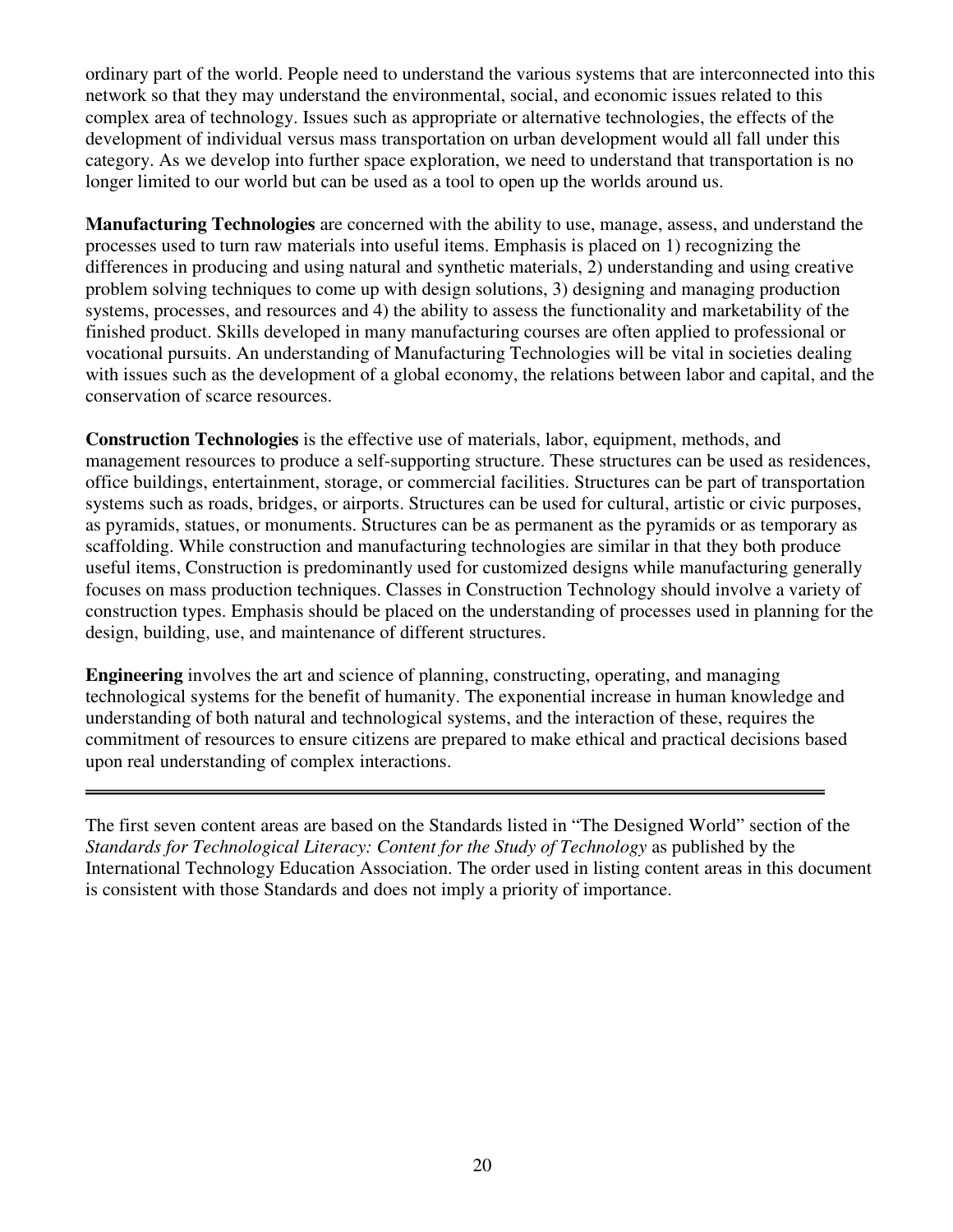# **Program Descriptions and Outcomes**

Technology/Engineering Education: **Elementary Level**

### *Theme:* **Exposure and Orientation to Technology**

### *Program Description:*

Children at the Elementary Level (grades K-5) are active learners. Many of their play activities can be seen as investigations of the materials, systems, and techniques of technology available to them. They will observe, problem-solve, design, build, evaluate, and redesign while exploring a variety of natural and synthetic materials. These materials might include sand, clay, wood, plastics, paper, cardboard, even food. Their communication skills will continue to develop with exposure to a variety of media from paints, crayons, and colored pencils, to computers and digital media. Their interpersonal contacts will expand beyond the family into the larger community, exposing them to the skills needed when individuals work in groups as well as the many ways technology is used in society. This exposure may come through real-life activities such as visits to the neighborhood firehouse or evaluating the effectiveness of the design of their school. It could also come through teacher-developed problems, from evaluating materials-testing methods used by Goldilocks or the Three Pigs, to a mass production/packaging design/marketing unit.

Students at this level are encouraged to use the engineering design loop and a trial and error approach to solving problems. The Pre-Engineering Technology Advisory Council (PETAC) and the NH Department of Education recognizes The Engineering byDesign **TM** Curriculum with its series of ten activities under the title,  $I^3$ : Invention, Innovation and Inquiry as exemplary Technology/Engineering curricula. The activities are based on the Standards for Technological Literacy compiled by the International Technology Education Association. The  $I<sup>3</sup>$  project was funded by the National Science Foundation.

Technology/Engineering Education should be included as a regularly scheduled part of the general Elementary Level curriculum. Equipment and material requirements beyond basic grade-level classroom supplies are minimal. Technology/Engineering Education can be taught in a regular classroom by a qualified Elementary teacher. Appropriate in-service training should be made available for teachers inexperienced in Technology/Engineering Education. Ideally, Technology/Engineering Education should be part of the undergraduate degree requirements at institutions that prepare Elementary teachers.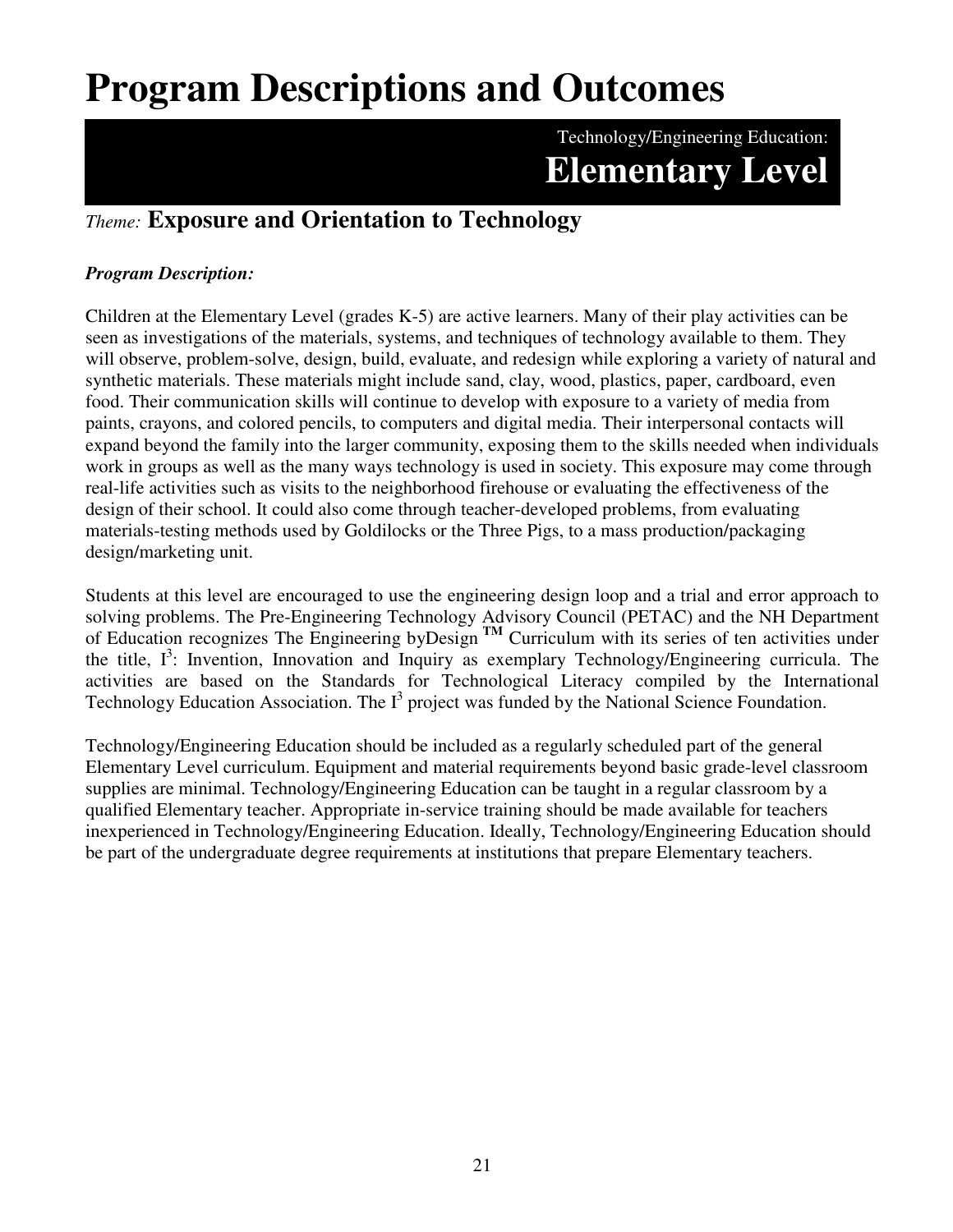### Technology/Engineering Education:

# **Student Performance Outcomes: K-2**

*These student performance outcomes relate to the corresponding letter goal found on page fourteen.*

### **The student will be able to:**

- A1. Identify various forms and systems of measurement.
- A2. State and practice safety rules related to technology activities.
- A3. Safely use hand tools in a technological setting.
- A4. Identify technological activities in different occupations.
- B1. Define technology and identify that technological systems are made up of subsystems and components.
- B2. Practice basic design principles and processes.
- B3. Use a variety of materials in activities.
- C1. Identify that the collection and organization of information and data is a key component of technological activities.
- C2. Use appropriate terminology in a variety of technical environments.
- D1. Use problem-solving strategies in a technological setting.
- E1. List examples of technology in the classroom and at home.
- F1. Describe the historical evolution of technological inventions.
- G1. Identify ways technology is helpful or harmful to the natural world.
- G2. Identify ways people have adapted the natural world to meet their needs and wants.
- H1. Identify how technological resources are used in the local community.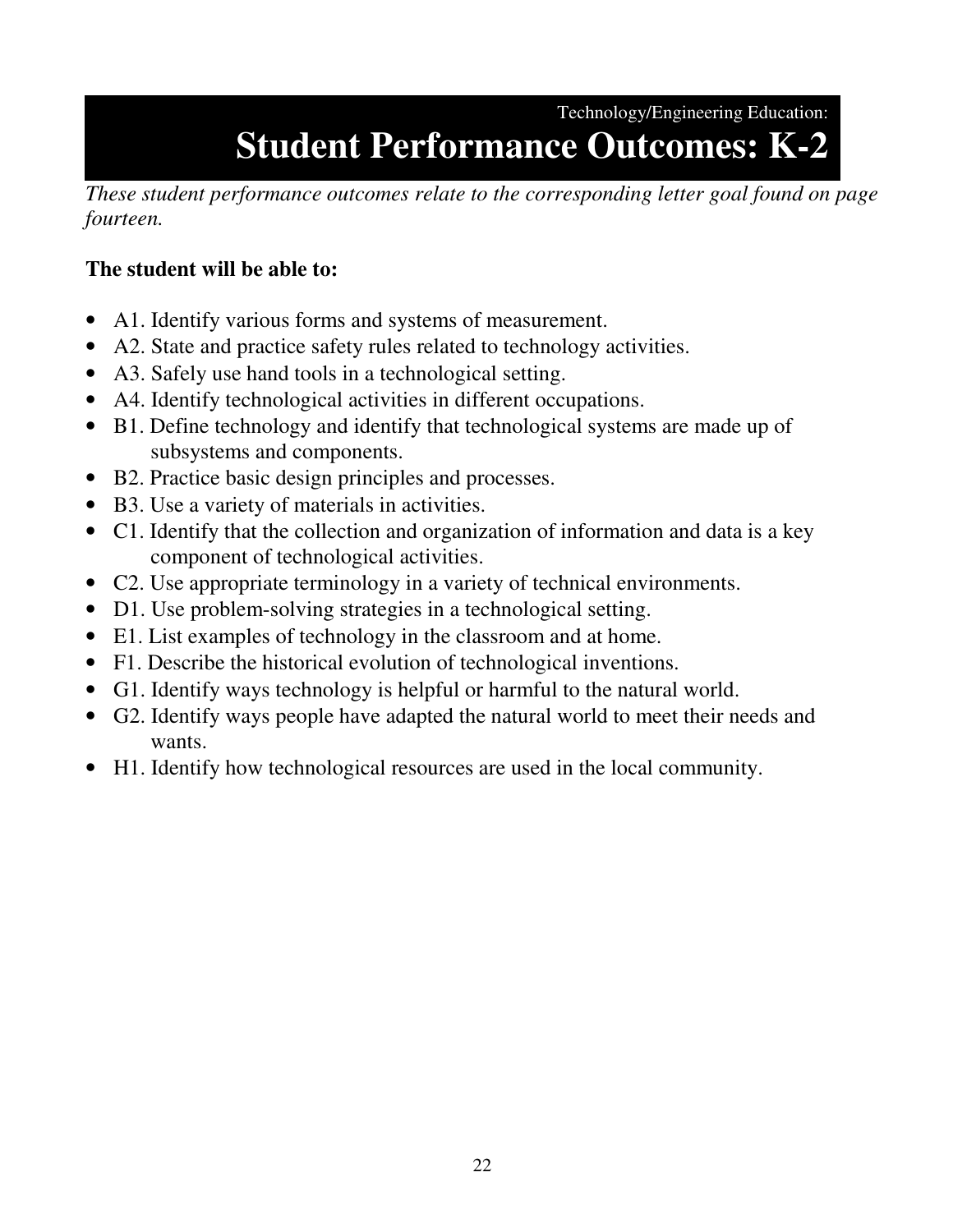Technology/Engineering Education:

# **Student Performance Outcomes: 3-5**

*These student performance outcomes relate to the corresponding letter goal found on page fourteen.*

### **The student will be able to:**

- A1. Identify and accurately use English and metric units of measure.
- A2. State and practice safety rules related to technology activities.
- A3. Safely use hand tools and appropriate power tools under supervision, in a technological setting.
- A4. Identify and describe technological activities related to careers and occupations.
- B1. Define technology and identify components and subsystems that make up technological systems and associated industries.
- B2. Practice design principles and processes in basic technological activities.
- B3. Identify and utilize a variety of materials in activities.
- C1. Use information and data in the design process.
- C2. Use technical terminology used in a technical environment.
- D1. Demonstrate appropriate problem-solving strategies and techniques for solving technical problems.
- E1. List examples of technology in the classroom, at home, and at the parents' workplaces.
- F1. Describe the historical evolution of technological inventions as societies needs and wants change.
- G1. Discuss ways technology is helpful or harmful to the natural world.
- G2. Identify ways people have adapted the natural world to meet their needs and wants or to solve problems.
- H1. Identify how technological resources benefit the local community.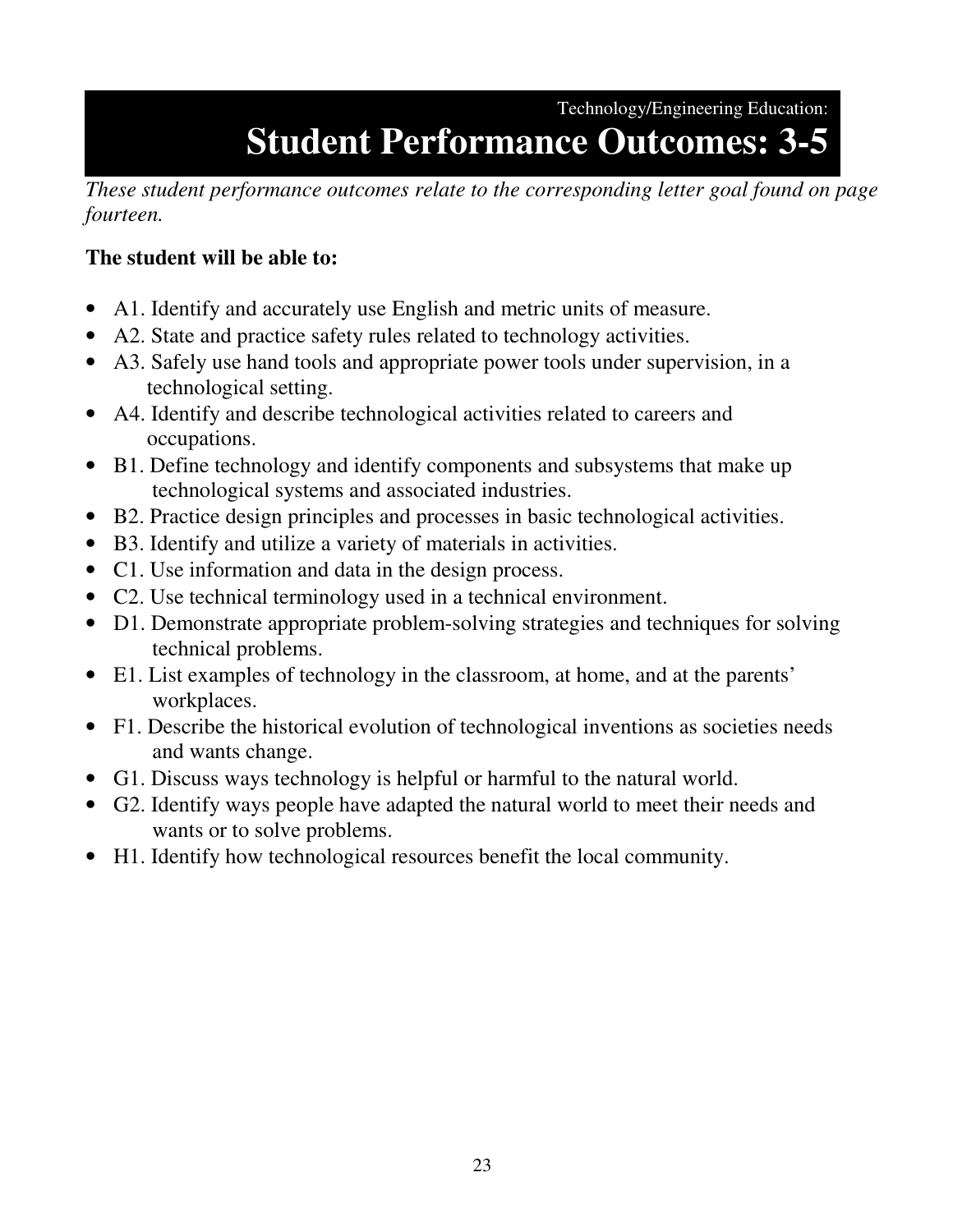### *Theme:* **Exploration of Technology**

#### *Program Description:*

Students in the Middle Level (grades 6-8) display a wide variety in development of interpersonal skills due to the rapid changes of adolescence. Students at this stage are intensely involved in grasping their own identities and their place in the community and society. Technology/Engineering Education at this level should respond to the distinct developmental needs of these students as it helps them explore and expand their understanding of technology. Technology/Engineering Education should take advantage of adolescent perspective and provide opportunities for them to develop their ability to design, develop, use, and create technological products, processes, and systems with connections to community and culture. Activities should be designed to help students recognize the relationship between theory and application. Students will continue to investigate personal skills and interests within the technological context; at the same time they will learn basic principles of engineering, architecture, industrial design, and computer science. They should be challenged to apply and integrate knowledge and skills learned in other classes, both in the technology lab as well as in extracurricular activities. Real and simulated activities should be used that require students to learn and apply problem-solving skills, creative techniques, and teamwork. Students will develop their ability to access, manipulate, use, and communicate technical information. Students should become more aware of the developmental nature of technology and its effects on individuals, society and the natural world.

Technology/Engineering Education at this level should be integrated as a core part of the curriculum for all students. It can be taught by a certified individual or by an interdisciplinary team that includes a certified Technology/Engineering Education teacher. Schools may be designed with multiple labs dedicated to one or more technological contexts, or general-use labs. Facilities should be designed for the safe and effective use of the tools, equipment, materials, processes, and techniques within the context of the designed world, including activities in each of the Technology Content Areas (see pp. 19 - 20).

Technology/Engineering Education at the middle school level strives to provide students with literacy about technology and the fields of engineering. Two engineering curricula at this level have been recognized by the Pre-Engineering Technology Advisory Council (PETAC) and the NH Department of Education: Engineering byDesign<sup>TM</sup> (EbD<sup>TM</sup>) and Gateway to Engineering/Project Lead the Way® (PLTW®). All EbD **TM** and PLTW® courses at this level provide students with an awareness and exploratory activities which may form a basis for future courses in engineering and/or technology.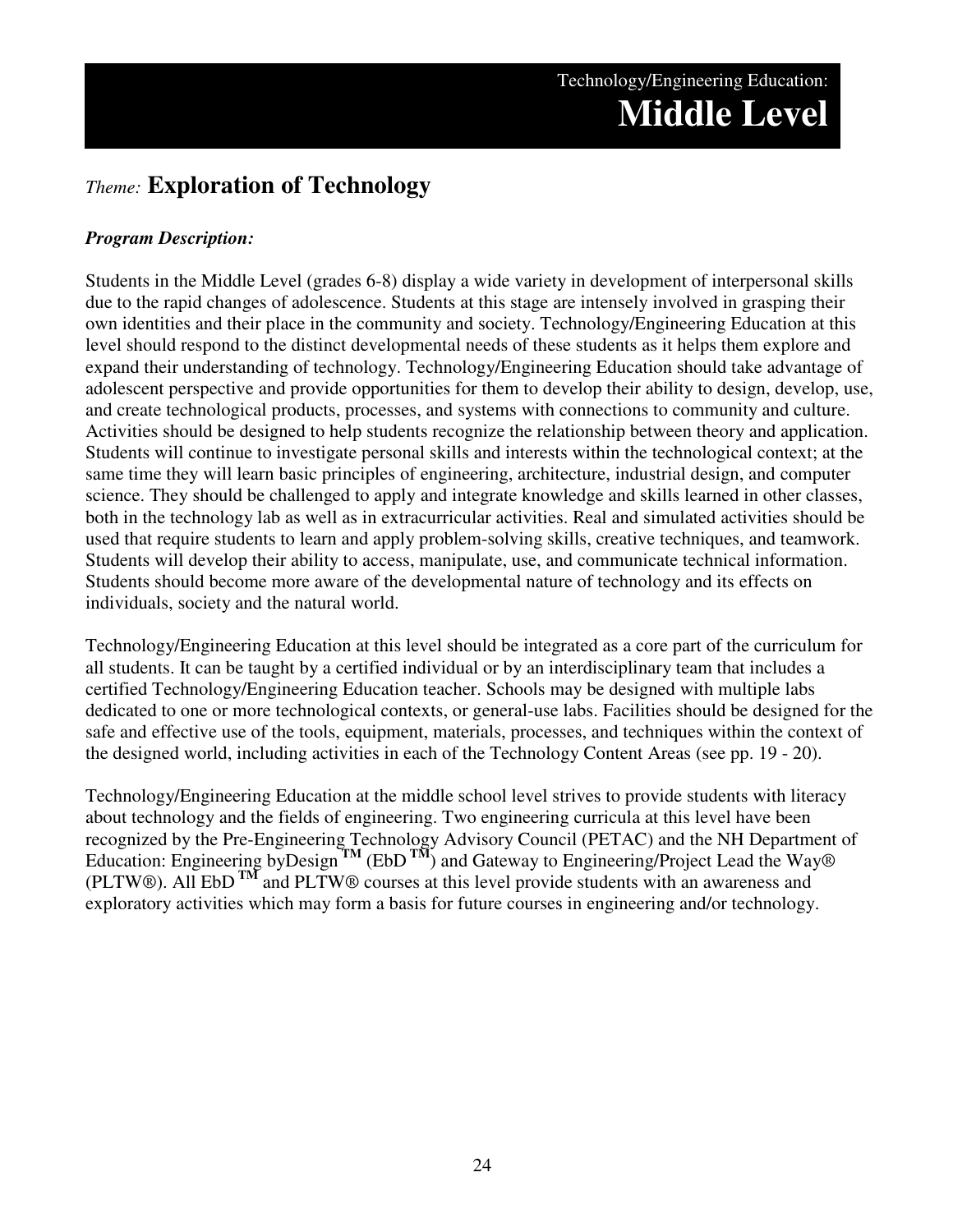### Technology/Engineering Education: **Student Performance Outcomes: 6-8**

*These student performance outcomes relate to the corresponding letter goal found on page fourteen.*

### **The student will be able to:**

- A1. Demonstrate the accurate use of appropriate measuring tools to gather, manipulate, and communicate information.
- A2. Demonstrate safe working attitudes and practices.
- A3.Demonstrate basic skills in the safe and proper selection and use of technical equipment, materials, and processes.
- A4. Identify basic skills required in technological careers.
- B1. Recognize the core concepts of a "technological system" which include input, processes, output, and feedback.
- B2. Identify and investigate various types of technology systems (including: medical, agricultural, biological, energy and power, information and communication, transportation, manufacturing, construction and engineering).
- C1. Demonstrate skills needed to find, use, and communicate technical information.
- D1. Apply problem-solving techniques to technological challenges involving materials, processes, and products.
- E1. Apply academic concepts and practices in a technological setting.
- F1. Trace the evolution of technological systems and processes.
- G1. Evaluate technological systems and their impact on people, the environment, culture, and the economy.
- H1. Exhibit responsible individual and cooperative work habits.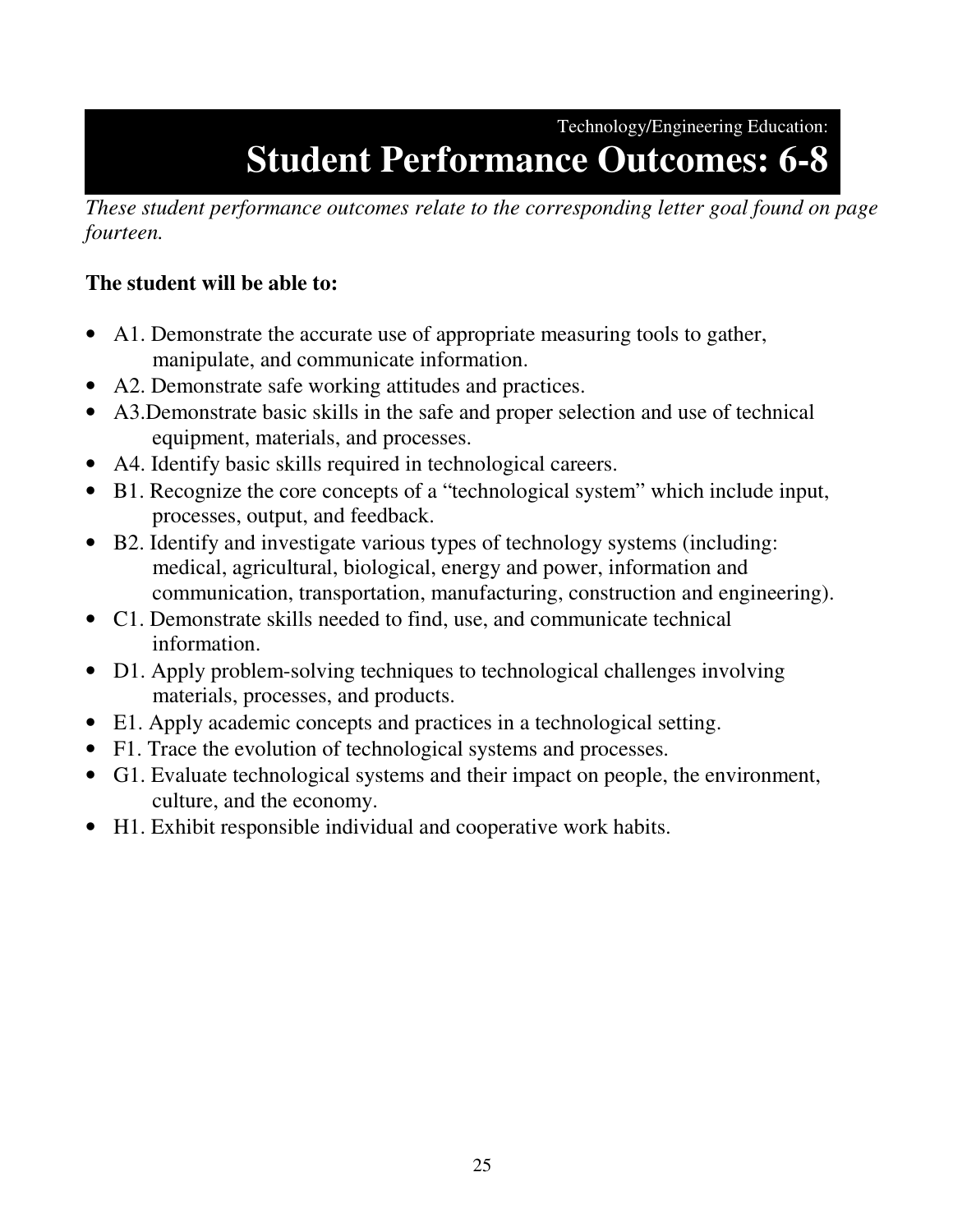### Technology/Engineering Education: **Secondary Level**

### *Theme:* **Evaluation and Implementation of Technology**

#### *Program Description:*

Students at the Secondary Level (grades 9-12) are continuing the process of self-definition begun in the Middle Level Grades. As students mature, they are asked to take more responsibility for their own learning and are faced with making decisions about their interests, skills, education, and work that will have a definitive influence on their lives. Technology/Engineering Education should inform their decision-making process and provide a firm foundation for lifelong learning about technology.

Technology/Engineering Education courses must prepare students to be technologically literate. They should help students develop individual interests and skills in technology. These courses should also deepen their understanding of the relationship between technology and other disciplines. Students should be prepared by these classes to further their education in technological careers in fields such as engineering, architecture, construction, computer science, or Technology/Engineering Education. Technology/Engineering Education courses should enhance the student's ability to evaluate technology's effect on individuals, society, and the natural world. They should be able to apply knowledge of materials and processes to analyze, design, create, manage, and evaluate technological products or systems. Students should also be able to use problem-solving techniques to extend human capabilities.

Technology/Engineering Education at the Secondary Level must support a diverse program able to build on Middle Level experiences in medical, agricultural, biological, energy and power, information and communication, transportation, manufacturing and construction. Students should be able to choose from a sequence of courses that will allow them to develop their skills, interests, and knowledge in any of these particular technological contexts. Technology/Engineering Education must be offered in dedicated labs designed to allow students to safely and effectively work with appropriate tools, equipment, materials, and processes. Technology/Engineering Education classes should be taught by a certified teacher, either individually or in a team-teaching environment.

Technology/Engineering Education at the high school level has two goals: first, it strives to provide students with literacy about technology and the fields of engineering; second, it strives to prepare students to continue their technical education after high school. Two engineering curricula at this level have been recognized by the Pre-Engineering Technology Advisory Council (PETAC) and the NH Department of Education: Engineering byDesign<sup>TM</sup> (EbD<sup>TM</sup>,) and Project Lead the Way® (PLTW®). The first 3 EbD<br>TM  $T<sup>M</sup>$  courses at this level (grades  $9 - 10$ ) tend to be introductory, teaching technological literacy. The following three courses are more advanced with the goal of preparing students to continue their technical education at the post secondary level. All PLTW® courses have the goal of preparing students to continue their engineering education at the post secondary level.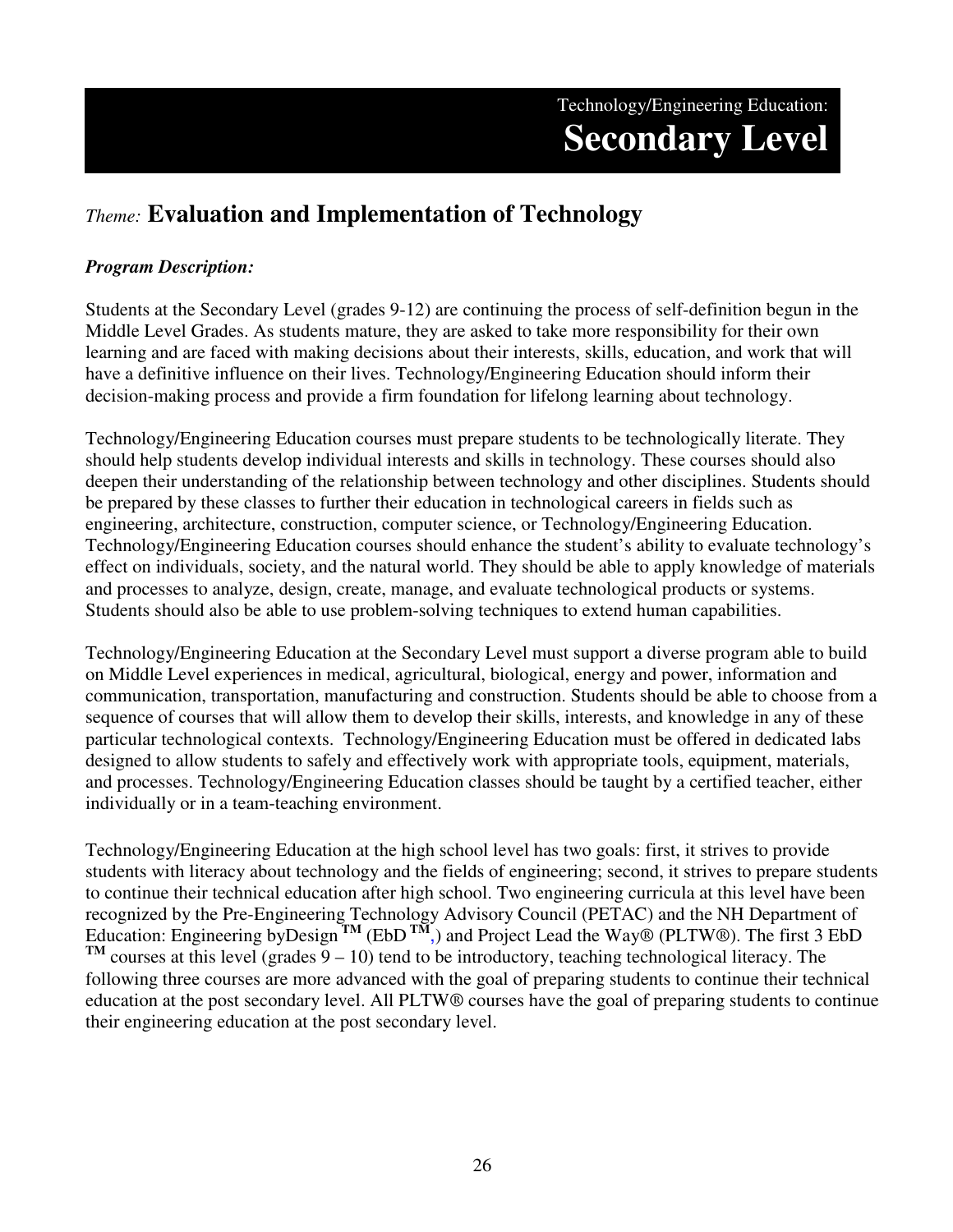Technology/Engineering Education:

# **Student Performance Outcomes: 9-12**

*These student performance outcomes relate to the corresponding letter goal found on page fourteen.* 

### **The student will be able to:**

- A1. Select and use appropriate measuring tools to accurately gather, manipulate, and communicate information.
- A2. Exhibit the safe and proper selection, use and maintenance of technical equipment, materials, and processes.
- A3. Discover and develop talents, aptitudes, and interests of the individual related to technical pursuits.
- A4. Demonstrate an awareness of career opportunities and requirements needed to make informed and meaningful choices in their education/employment in technical occupations.
- B1. Design, schedule, manage, and assess technical processes and systems.
- C1. Demonstrate those technical skills needed to find, use and communicate information effectively in a technological world.
- D1. Design, develop, manage, and evaluate activities using identified problem-solving techniques.
- E1. Exhibit an understanding of the relationship between academic concepts and practices to their applications in a technological setting.
- F1. Evaluate the effects of technology's development on society through time.
- F2. Evaluate examples of how technological systems and processes have developed to satisfy human needs and wants.
- G1. Describe technology's impact on society and the environment, and its capacity to enhance or destroy the human condition and quality of life.
- H1. Demonstrate an understanding of and an appreciation for the importance of accepting individual responsibility, developing a solid work ethic and learning to plan and work effectively.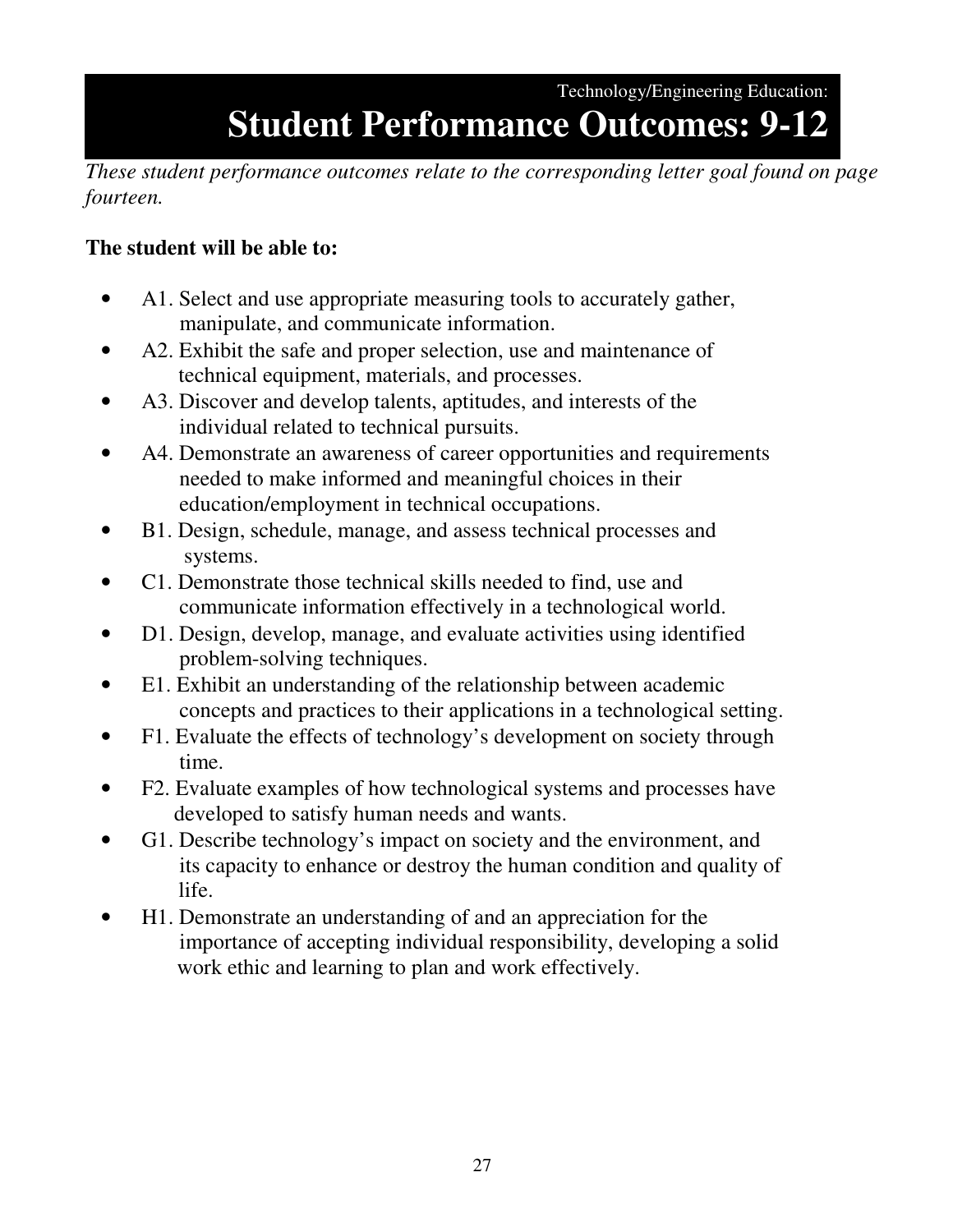### Technology/Engineering Education: **Program Evaluation**

### **Technology/Engineering Education Standards Checklist**

This checklist is provided as a means to evaluate the strengths and weaknesses of a program. It is to be used by schools as a method to plan and improve their program of study in Technology/Engineering Education

### **Philosophy:**

A current, comprehensive, written philosophical statement is available, and it influences thought and action for Technology Education.

| <b>Yes</b> | No                 |                                                                                                                                                                                    |  |  |  |  |  |
|------------|--------------------|------------------------------------------------------------------------------------------------------------------------------------------------------------------------------------|--|--|--|--|--|
|            |                    | <b>Development</b>                                                                                                                                                                 |  |  |  |  |  |
|            |                    | 1. The statement was developed as a joint effort, with input from teachers,<br>administrators, students, parents, community representatives, and other appropriate<br>consultants. |  |  |  |  |  |
|            |                    | 2. The statement is consistent with local, state, and national philosophies of education<br>and of Technology Education.                                                           |  |  |  |  |  |
|            |                    | 3. The statement supports the existence of the program.                                                                                                                            |  |  |  |  |  |
|            | <b>Utilization</b> |                                                                                                                                                                                    |  |  |  |  |  |
|            |                    | The statement is used as a basis for program planning, development, implementation,<br>4.<br>and evaluation.                                                                       |  |  |  |  |  |
|            | <b>Revision</b>    |                                                                                                                                                                                    |  |  |  |  |  |
|            |                    | The statement is reviewed and revised at least once every five years.<br>5.                                                                                                        |  |  |  |  |  |

### **Instructional Program:**

The instructional program reflects the stated Technology Education philosophy through experiences designed to meet the needs of all students.

| <b>Goals</b> |                                                                                                                 |  |
|--------------|-----------------------------------------------------------------------------------------------------------------|--|
|              | 6. Program goals articulate the mission of Technology Education.                                                |  |
|              | Goals are consistent with local, state, and national standards and emerging<br>developments in the field.       |  |
|              | Goals are developed with input from teachers, administrators, and others.<br>8.                                 |  |
|              | 9. Goals are written and kept on file with the school's administration.                                         |  |
|              | 10. Goals are utilized by teachers and administrators for planning, implementing, and<br>evaluating curriculum. |  |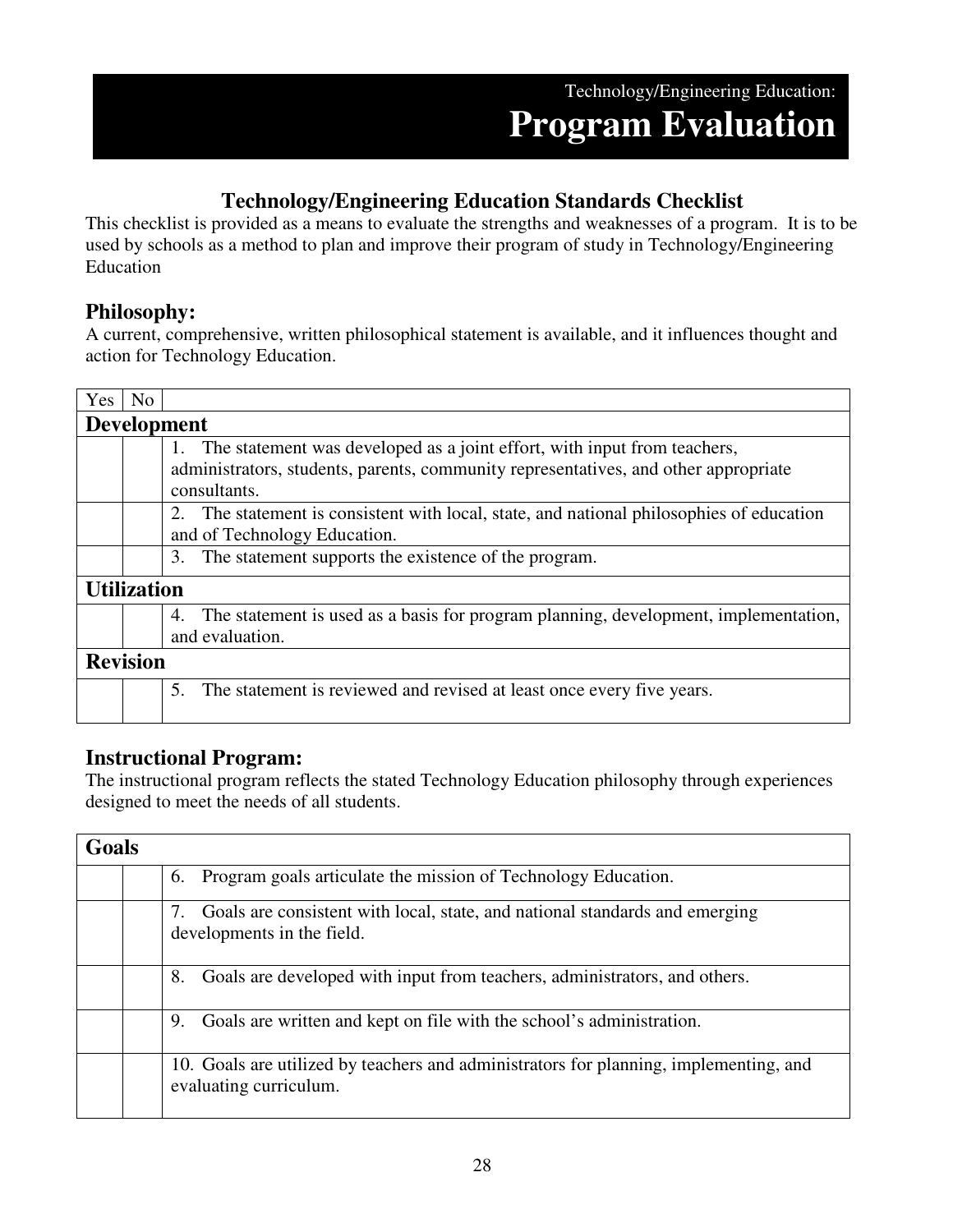|                   | <b>Objectives</b>                                                                                                                                                                                                  |
|-------------------|--------------------------------------------------------------------------------------------------------------------------------------------------------------------------------------------------------------------|
|                   | 11. Written, measurable objectives are shared with students and parents and kept on file                                                                                                                           |
|                   | with the school's administration.                                                                                                                                                                                  |
|                   | 12. Objectives are used by teachers and administrators for planning, implementing, and                                                                                                                             |
|                   | evaluating course content and instructional methods.                                                                                                                                                               |
|                   | 13. Objectives are used as a basis for developing the Technology Education component<br>of the Individualized Education Program (IEP).                                                                             |
| <b>Content</b>    |                                                                                                                                                                                                                    |
|                   | 14. Course content is developed from course objectives and uses approved curriculum                                                                                                                                |
|                   | guides, and other professional resources.                                                                                                                                                                          |
|                   | 15. Content is offered in Medical Technology.                                                                                                                                                                      |
|                   | 16. Content is offered in Agricultural Technology and Biotechnology.                                                                                                                                               |
|                   | 17. Content is offered in Energy and Power Technology.                                                                                                                                                             |
|                   | 18. Content is offered in Information and Communication Technology.                                                                                                                                                |
|                   | 19. Content is offered in Transportation Technology.                                                                                                                                                               |
|                   | 20. Content is offered in Manufacturing Technology.                                                                                                                                                                |
|                   | 21. Content is offered in Construction Technology.                                                                                                                                                                 |
|                   | 22. Course content is selected to provide for all students.                                                                                                                                                        |
|                   | 23. Content includes the development of personal and leadership skills through student<br>organizations such as the Technology Student Association.                                                                |
|                   | 24. Courses are sequential (K-12), beginning with broad orientations and exploration of<br>subject matter followed by specialized experiences.                                                                     |
|                   | 25. Course content reflects current topics and trends in industry and technology.                                                                                                                                  |
|                   | 26. Content is organized into outlines, unit plans, and lesson plans.                                                                                                                                              |
|                   | 27. A written description for each course is available to all students prior to enrollment.                                                                                                                        |
|                   | 28. Course content is reviewed annually and revised at least once every five years.                                                                                                                                |
|                   | 29. Technology Education courses are of sufficient duration to achieve program<br>objectives.                                                                                                                      |
|                   | 30. Students are encouraged to enroll in courses from more than one content area during<br>their total Technology Education experience.                                                                            |
| <b>Facilities</b> |                                                                                                                                                                                                                    |
|                   | 31. Facilities are within the size guidelines recommended by the state in Ed $321.10 - h$ , i,                                                                                                                     |
|                   | k; Ed 321.19 - i (see Appendix C)<br>32. Facilities are designed to support safely the content for which they are used.                                                                                            |
| <b>Faculty</b>    |                                                                                                                                                                                                                    |
|                   | 33. All courses are taught by faculty certified in Technology Education.                                                                                                                                           |
|                   | <b>Student Population</b>                                                                                                                                                                                          |
|                   | 34. All students, regardless of their race, color, religion, marital status, national/ethnic<br>origin, age, sex, sexual orientation, or disability are admitted to and served by<br>Technology Education courses. |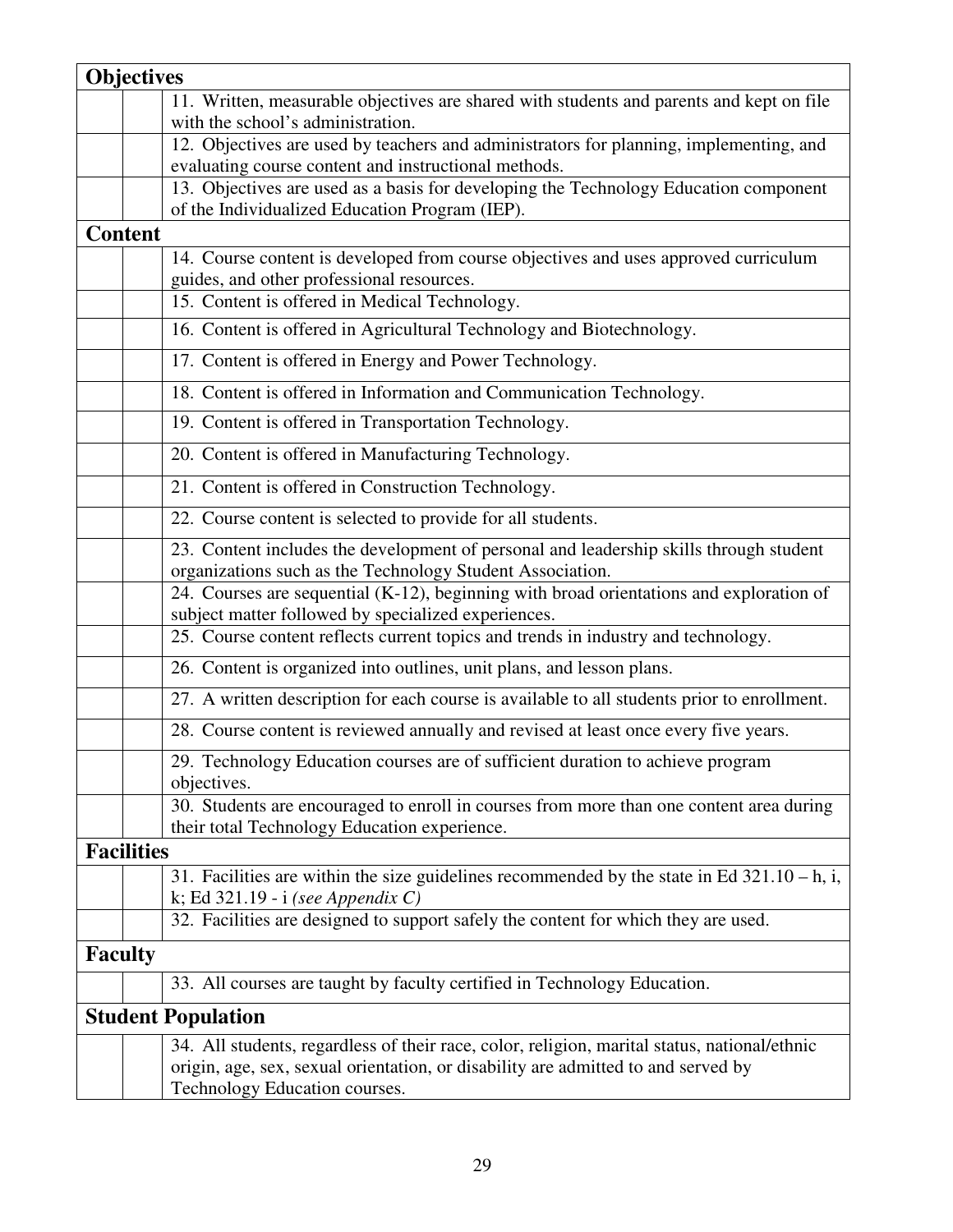|                                                                          |                                   |                                                                                                                  |                                   |                                                                                                                                                               |                                   | Technology/Engineering Education                                                                                         |                                      |
|--------------------------------------------------------------------------|-----------------------------------|------------------------------------------------------------------------------------------------------------------|-----------------------------------|---------------------------------------------------------------------------------------------------------------------------------------------------------------|-----------------------------------|--------------------------------------------------------------------------------------------------------------------------|--------------------------------------|
|                                                                          |                                   |                                                                                                                  |                                   | <b>Appendix A: Comparing ITEA Standards to</b>                                                                                                                |                                   |                                                                                                                          |                                      |
|                                                                          |                                   |                                                                                                                  |                                   | <b>NH Technology/Engineering Education Program Objectives</b>                                                                                                 |                                   |                                                                                                                          |                                      |
| <b>Standards</b><br><b>Benchmarks</b>                                    | $K-2$ NH<br>Program<br>Objectives | <b>Standards Benchmarks</b>                                                                                      | $3-5$ NH<br>Program<br>Objectives | <b>Standards Benchmarks</b>                                                                                                                                   | $6-8$ NH<br>Program<br>Objectives | <b>Standards Benchmarks</b>                                                                                              | $9 - 12$ NH<br>Program<br>Objectives |
|                                                                          |                                   |                                                                                                                  |                                   | 1. Students will develop an understanding of the characteristics and scope of technology.                                                                     |                                   |                                                                                                                          |                                      |
| 1a. The natural<br>world and human-<br>made world are<br>different.      | B3, G1, G2                        | 1c. Things that are<br>found in nature differ<br>from things that are<br>human-made in how<br>they are produced. | <b>B3, G2</b>                     | 1f. New products and<br>systems can be<br>developed to solve<br>problems or to help do<br>things that could not be<br>done without the help of<br>technology. | A3, A4, B2,<br>C1, D1, F1,<br>G1, | 1 <i>j</i> . The name and<br>development of<br>technological knowledge<br>and processes are<br>functions of the setting. | $A2, \overline{A3}$                  |
| 1b. All people use<br>tools and techniques<br>to help them do<br>things. | A3, A4, E1, F1,<br>G1, G2, H1     | 1d. Tools, materials,<br>and skills are used to<br>make things and carry<br>out tasks.                           | B1, B2, E1,<br>G2                 | 1g. The development of<br>technology is a human<br>activity and is the result<br>of individual or<br>collective needs and the<br>ability to be creative.      | A4, D1, F1,<br>G1, H1             | 1k. The rate of<br>technological<br>development and<br>diffusion is increasing<br>rapidly.                               | A3, A4, B1                           |
|                                                                          |                                   | 1e. Creative thinking<br>and economic and<br>cultural influences<br>shape technological<br>development.          | F1, G1                            | 1h. Technology is<br>closely linked to<br>creativity, which has<br>resulted in innovation.                                                                    | A4, D1, E1,<br>F1                 | 11. Inventions and<br>innovations are the results<br>of specific, goal-directed<br>research.                             | B1, E1                               |
|                                                                          |                                   |                                                                                                                  |                                   | 1i. Corporations can<br>often create demand for<br>a product by bringing it<br>onto the market place<br>and advertising it.                                   | A4, C1, D1,<br>F1, G1             | 1m. Most development of<br>technologies these days is<br>driven by the profit<br>motive and the market.                  | A4                                   |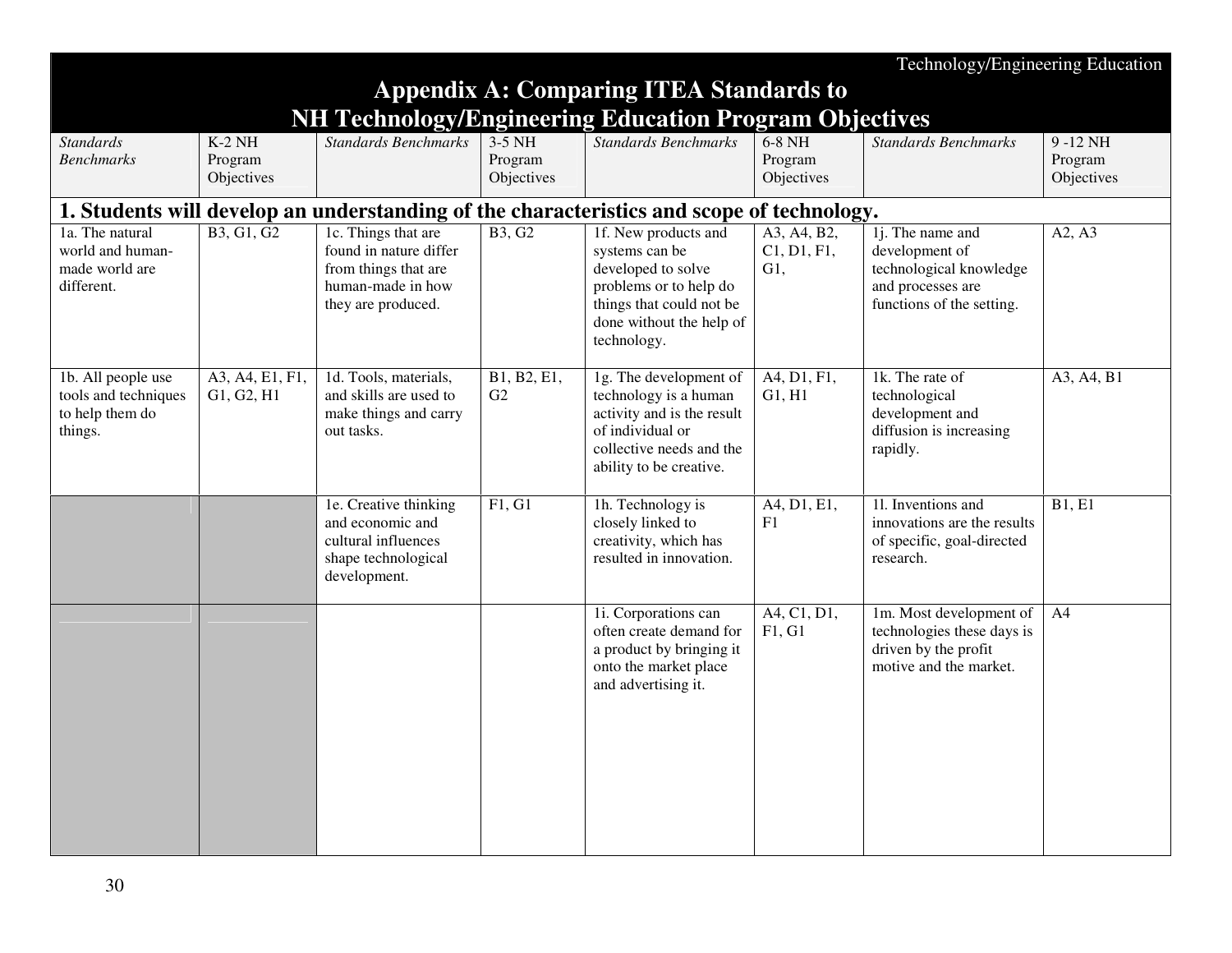| <b>Standards</b><br><b>Benchmarks</b><br>2a. Some systems<br>are found in nature,<br>and some are made<br>by humans. | $K-2$ NH<br>Program<br>Objectives<br>A1, B1 | <b>Standards Benchmarks</b><br>2a. A subsystem is a<br>system that operates as<br>a part of another<br>system.                                                  | 3-5 NH<br>Program<br>Objectives<br>B1 | <b>Standards Benchmarks</b><br>2. Students will develop an understanding of the core concepts of technology.<br>2m. Technological<br>systems include input,<br>processes, output, and,<br>at times, feedback. | 6-8 NH<br>Program<br>Objectives<br>B1 | <b>Standards Benchmarks</b><br>2w. Systems thinking<br>applies logic and<br>creativity with<br>appropriate compromises<br>in complex real-life<br>problems.                                       | 9-12 NH<br>Program<br>Objectives<br>D1 |
|----------------------------------------------------------------------------------------------------------------------|---------------------------------------------|-----------------------------------------------------------------------------------------------------------------------------------------------------------------|---------------------------------------|---------------------------------------------------------------------------------------------------------------------------------------------------------------------------------------------------------------|---------------------------------------|---------------------------------------------------------------------------------------------------------------------------------------------------------------------------------------------------|----------------------------------------|
| 2b. Systems have<br>parts or components<br>that work together to<br>accomplish a goal.                               | B1                                          | 2b. When parts of a<br>system are missing, it<br>may not work as<br>planned.                                                                                    | B1                                    | 2n. Systems thinking<br>involves considering<br>how every part relates<br>to others.                                                                                                                          | A2, B1, C1,<br>D1, E1                 | 2x. Systems, which are<br>the building blocks of<br>technology, are<br>embedded within larger<br>technological, social, and<br>environmental systems.                                             | B1, C1, D1                             |
| 2c. Tools are simple<br>objects that help<br>humans complete<br>tasks.                                               | A1, A3                                      | 2c. Resources are the<br>things needed to get a<br>job done, such as tools<br>and machines,<br>materials, information,<br>energy, people, capital,<br>and time. | A3, B2, B3,<br>D1, H1                 | 2o. An open-loop<br>system has no feedback<br>path and requires<br>human intervention,<br>while a closed-loop<br>system uses feedback.                                                                        | A2, B1, C1,<br>D <sub>1</sub>         | 2y. The stability of a<br>technological system is<br>influenced by all of the<br>components in the<br>system, especially those<br>in the feedback loop.                                           | B1, C1, D1                             |
| 2d. Different<br>materials are used in<br>making things.                                                             | B <sub>3</sub>                              | 2d. Tools are used to<br>design, make, use, and<br>assess technology.                                                                                           | A1, A2, A3,<br>D1, H1                 | 2p. Technological<br>systems can be<br>connected to one<br>another.                                                                                                                                           | B1, E1                                | 2z. Selecting resources<br>involves trade-offs<br>between competing<br>values, such as<br>availability, cost,<br>desirability, and waste.                                                         | A1, A2, B1, C1,<br>D1,                 |
| 2e. People plan in<br>order to get things<br>done.                                                                   | B2, C1, D1                                  | 2e. Materials have<br>many different<br>properties.                                                                                                             | B <sub>3</sub>                        | 2q. Malfunctions of any<br>part of a system may<br>affect the function and<br>quality of the system.                                                                                                          | A2, B1, C1,<br>D1, E1,                | 2aa. Requirements<br>involve the identification<br>of the criteria and<br>constants of a product or<br>system and the<br>determination of how<br>they affect the final<br>design and development. | A1, C1, D1, E1                         |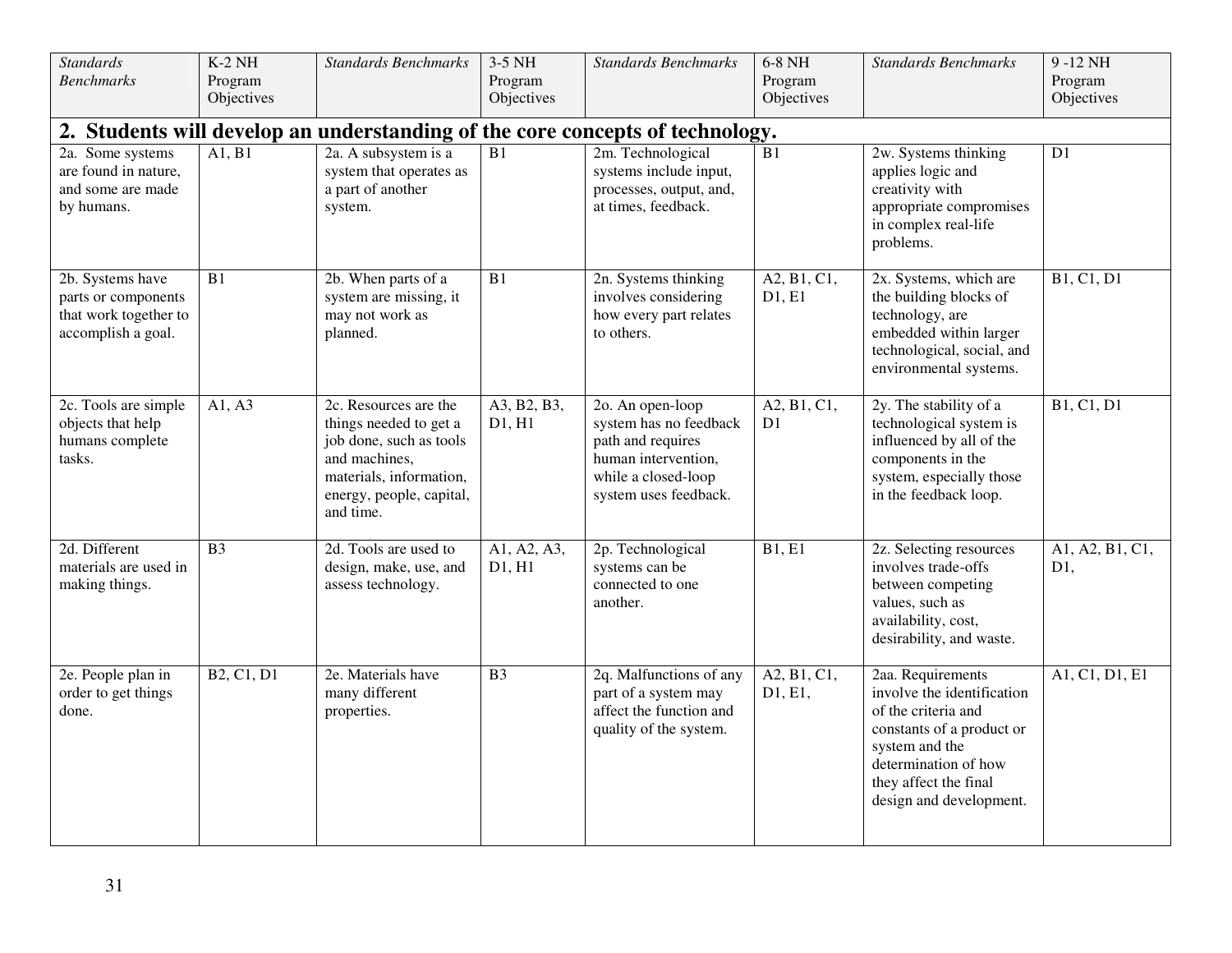| <b>Standards</b><br><b>Benchmarks</b> | $K-2$ NH<br>Program<br>Objectives | <b>Standards Benchmarks</b><br>2f. Tools and machines<br>extend human<br>capabilities, such as<br>holding, lifting,<br>carrying, fastening,<br>separating, and<br>computing. | $3-5$ NH<br>Program<br>Objectives<br>A1, A2, A3,<br>D1, F1, G1 | <b>Standards Benchmarks</b><br>2r. Requirements are<br>the parameters placed<br>on the development of a<br>product or system.                                                                                                 | 6-8 NH<br>Program<br>Objectives<br>A2, A4, D1 | <b>Standards Benchmarks</b><br>2bb. Optimization is an<br>ongoing process or<br>methodology of<br>designing or making a<br>product and is dependent<br>on criteria and<br>constraints. | 9-12 NH<br>Program<br>Objectives<br>C1, D1, E1 |
|---------------------------------------|-----------------------------------|------------------------------------------------------------------------------------------------------------------------------------------------------------------------------|----------------------------------------------------------------|-------------------------------------------------------------------------------------------------------------------------------------------------------------------------------------------------------------------------------|-----------------------------------------------|----------------------------------------------------------------------------------------------------------------------------------------------------------------------------------------|------------------------------------------------|
|                                       |                                   | 2g. Requirements are<br>the limits to designing<br>or making a product or<br>system.                                                                                         | B2, D1                                                         | 2s. Trade-off is a<br>decision process<br>recognizing the need for<br>careful compromises<br>among competing<br>factors.                                                                                                      | A2, D1                                        | 2cc. New technologies<br>create new processes.                                                                                                                                         | B1, C1, D1,                                    |
|                                       |                                   |                                                                                                                                                                              |                                                                | 2t. Different<br>technologies involve<br>different sets of<br>processes.                                                                                                                                                      | B1, C1, D1                                    | 2dd. Quality control is a<br>planned process to ensure<br>that a product, service, or<br>system meets established<br>criteria.                                                         | C1, D1, H1                                     |
|                                       |                                   |                                                                                                                                                                              |                                                                | 2u. Maintenance is the<br>process of inspecting<br>and servicing a product<br>or system on a regular<br>basis in order for it to<br>continue functioning<br>properly, to extend its<br>life, or to upgrade its<br>capability. | <b>B1</b> , D1                                | 2ee. Management is the<br>process of planning,<br>organizing, and<br>controlling work.                                                                                                 | A3, H1,                                        |
|                                       |                                   |                                                                                                                                                                              |                                                                | 2v. Controls are<br>mechanisms or<br>particular steps that<br>people perform using<br>information about the<br>system that causes<br>systems to change.                                                                       | A2, C1, D1,<br>G <sub>1</sub>                 | 2ff. Complex systems<br>have many layers of<br>controls and feedback<br>loops to provide<br>information.                                                                               | A1, D1,                                        |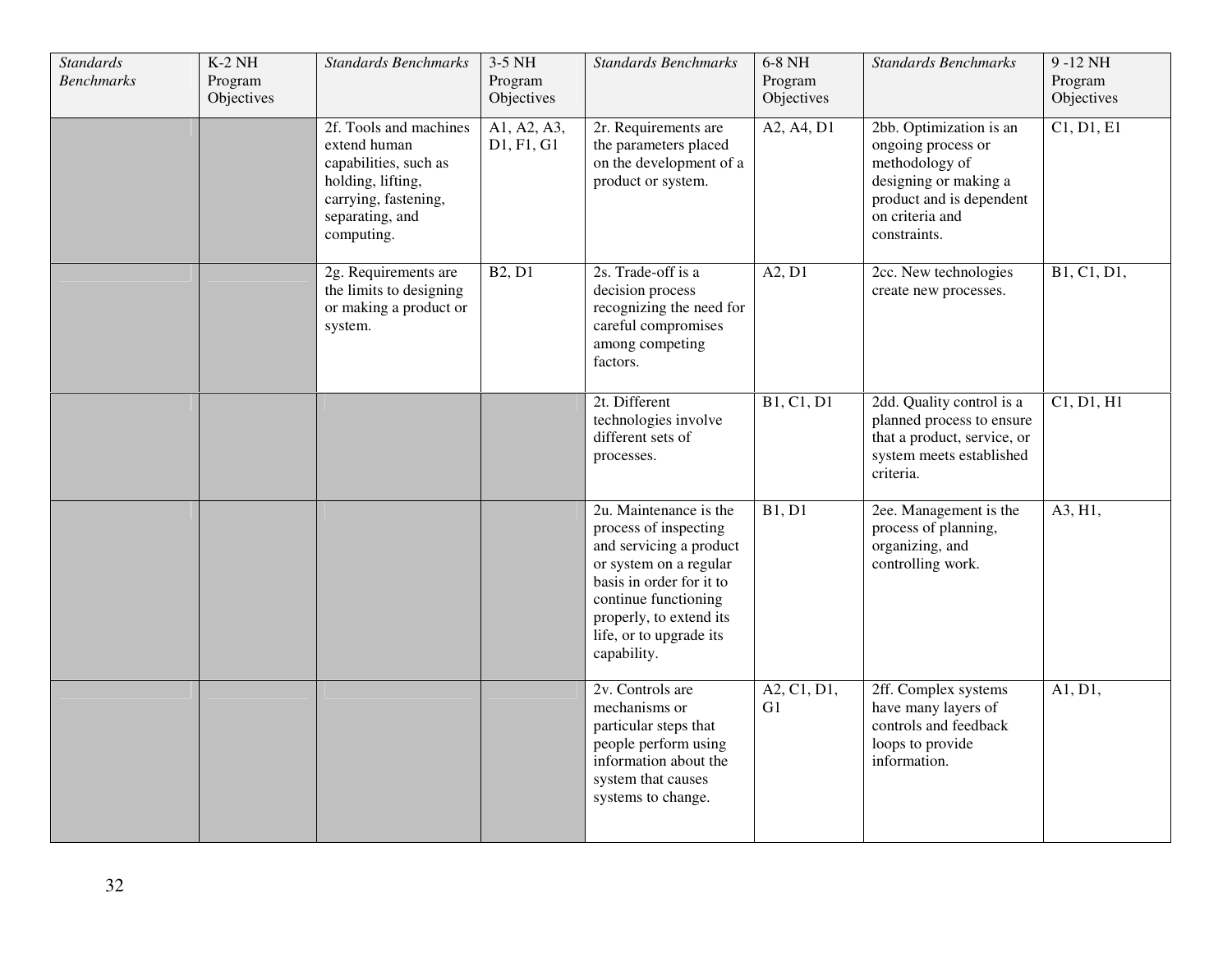| <b>Standards</b><br><b>Benchmarks</b>                                                             | $K-2$ NH<br>Program                                         | <b>Standards Benchmarks</b>                                                                                                                     | 3-5 NH<br>Program                                              | <b>Standards Benchmarks</b>                                                                                                                  | 6-8 NH<br>Program | <b>Standards Benchmarks</b>                                                                                                                                               | 9-12 NH<br>Program    |
|---------------------------------------------------------------------------------------------------|-------------------------------------------------------------|-------------------------------------------------------------------------------------------------------------------------------------------------|----------------------------------------------------------------|----------------------------------------------------------------------------------------------------------------------------------------------|-------------------|---------------------------------------------------------------------------------------------------------------------------------------------------------------------------|-----------------------|
|                                                                                                   | Objectives                                                  |                                                                                                                                                 | Objectives                                                     |                                                                                                                                              | Objectives        |                                                                                                                                                                           | Objectives            |
|                                                                                                   |                                                             |                                                                                                                                                 |                                                                |                                                                                                                                              |                   | 3. Students will develop an understanding of the relationships among technologies and the connections between                                                             |                       |
| technology and other fields of study.                                                             |                                                             |                                                                                                                                                 |                                                                |                                                                                                                                              |                   |                                                                                                                                                                           |                       |
| 3a. The study of<br>technology uses<br>many of the same<br>ideas and skills as<br>other subjects. | D1, E1                                                      | 3d. Technological<br>systems often interact<br>with one another.                                                                                | A3, A4, B1,<br>B2, B3, D1,<br>E1, F1, G1,<br>H1                | 3d. Technological<br>systems often interact<br>with one another.                                                                             | $\rm E1$          | 3g. Technology transfer<br>occurs when a new user<br>applies an existing<br>innovation developed for<br>one purpose in a different<br>function.                           | B1, C1, D1            |
| 3b. Technologies are<br>often combined.                                                           | A3, A4, B1,<br>B2, B3, D1, E1,<br>F1, G1, H1                | 3e. A product, system,<br>or environment<br>developed for one<br>setting may be applied<br>to another setting.                                  | A1, A2, A3,<br>A4, B1, B2,<br>B3, C2, D1,<br>E1, F1, G1,<br>H1 | 3e. A product, system,<br>or environment<br>developed for one<br>setting may be applied<br>to another setting.                               | A3, A4, E1,<br>F1 | 3h. Technological<br>innovation often results<br>when ideas, knowledge,<br>or skills are shared within<br>a technology, among<br>technologies, or across<br>other fields. | A4, B1, C1, D1,<br>E1 |
| 3c. Various<br>relationships exist<br>between technology<br>and other fields of<br>study.         | A1, A2, A3,<br>A4, B1, B2,<br>B3, C2, D1, E1,<br>F1, G1, H1 | 3f. Knowledge gained<br>from other fields of<br>study has a direct<br>effect on the<br>development of<br>technological products<br>and systems. | A1, C1, C2,<br>E1, H1                                          | 3f. Knowledge gained<br>from other fields of<br>study has a direct effect<br>on the development of<br>technological products<br>and systems. | A1, A4, E1,<br>F1 | 3i. Technological ideas<br>are sometimes protected<br>through the process of<br>patenting.                                                                                | Cl, D1, H1,           |
|                                                                                                   |                                                             |                                                                                                                                                 |                                                                |                                                                                                                                              |                   | 3j. Technological<br>progress promotes the<br>advancement of science<br>and mathematics.                                                                                  | E1                    |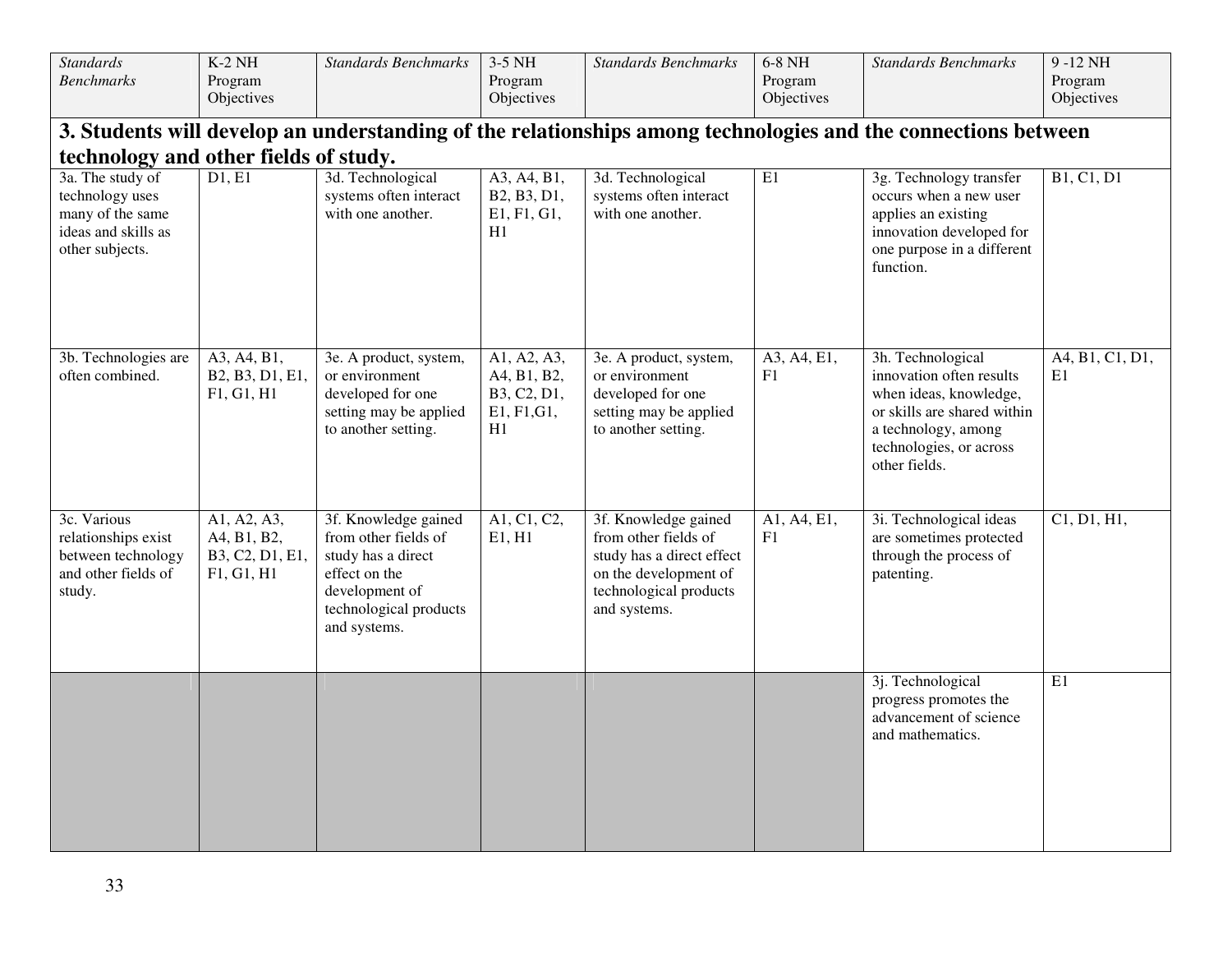| <b>Standards</b>                                                                                                  | $K-2$ NH              | <b>Standards Benchmarks</b>                    | 3-5 NH                | <b>Standards Benchmarks</b>              | 6-8 NH                | <b>Standards Benchmarks</b>                         | 9-12 NH               |  |  |
|-------------------------------------------------------------------------------------------------------------------|-----------------------|------------------------------------------------|-----------------------|------------------------------------------|-----------------------|-----------------------------------------------------|-----------------------|--|--|
| <b>Benchmarks</b>                                                                                                 | Program<br>Objectives |                                                | Program<br>Objectives |                                          | Program<br>Objectives |                                                     | Program<br>Objectives |  |  |
| 4. Students will develop an understanding of the cultural, social, economic, and political effects of technology. |                       |                                                |                       |                                          |                       |                                                     |                       |  |  |
| 4a. The use of tools                                                                                              | D1, G1                | 4b. When using                                 |                       | 4d. The use of                           | A2, C1, D1,           | 4h. Changes caused by                               | A4                    |  |  |
| and machines can be                                                                                               |                       | technology, results can                        | G1, G2                | technology affects                       | E1, F1                | the use of technology can                           |                       |  |  |
| helpful or harmful.                                                                                               |                       | be good or bad.                                |                       | humans in various                        |                       | range from gradual to                               |                       |  |  |
|                                                                                                                   |                       |                                                |                       | ways, including their                    |                       | rapid and from subtle to                            |                       |  |  |
|                                                                                                                   |                       |                                                |                       | safety, comfort,                         |                       | obvious.                                            |                       |  |  |
|                                                                                                                   |                       |                                                |                       | choices, and attitudes                   |                       |                                                     |                       |  |  |
|                                                                                                                   |                       |                                                |                       | about technology's                       |                       |                                                     |                       |  |  |
|                                                                                                                   |                       |                                                |                       | development and use.                     |                       |                                                     |                       |  |  |
|                                                                                                                   |                       | 4c. The use of                                 | F1, G1, G2            | 4e. Technology, by                       | A2, C1, D1,           | 4i. Making decisions                                | B1, D1                |  |  |
|                                                                                                                   |                       | technology can have                            |                       | itself, is neither good                  | E1, F1                | about the use of                                    |                       |  |  |
|                                                                                                                   |                       | unintended                                     |                       | nor bad, but decisions                   |                       | technology involves                                 |                       |  |  |
|                                                                                                                   |                       | consequences.                                  |                       | about the use of<br>products and systems |                       | weighing the trade-offs<br>between the positive and |                       |  |  |
|                                                                                                                   |                       |                                                |                       | can result in desirable                  |                       | negative effects.                                   |                       |  |  |
|                                                                                                                   |                       |                                                |                       | or undesirable                           |                       |                                                     |                       |  |  |
|                                                                                                                   |                       |                                                |                       | consequences.                            |                       |                                                     |                       |  |  |
|                                                                                                                   |                       | 4d. The use of                                 | A4, E1, F1,           | 4f. The development                      | A4, C1, D1,           | 4j. Ethical considerations                          | A1, A2, H1,           |  |  |
|                                                                                                                   |                       | technology affects                             | G1, G2, H1            | and use of technology                    | E1, G1                | are important in the                                |                       |  |  |
|                                                                                                                   |                       | humans in various                              |                       | poses ethical issues.                    |                       | development, selection,                             |                       |  |  |
|                                                                                                                   |                       | ways, including their                          |                       |                                          |                       | and use of technologies.                            |                       |  |  |
|                                                                                                                   |                       | safety, comfort, choices,                      |                       |                                          |                       |                                                     |                       |  |  |
|                                                                                                                   |                       | and attitudes about                            |                       |                                          |                       |                                                     |                       |  |  |
|                                                                                                                   |                       | technology's                                   |                       |                                          |                       |                                                     |                       |  |  |
|                                                                                                                   |                       | development and use.<br>4e. Technology, by     | B1, E1, F1,           | 4g. Economic,                            | A4, B2, C1,           | 4k. The transfer of a                               | F2, H1,               |  |  |
|                                                                                                                   |                       | itself, is neither good                        | G1,                   | political, and cultural                  | D1, E1, G1            | technology from one                                 |                       |  |  |
|                                                                                                                   |                       | nor bad, but decisions                         |                       | issues are influenced by                 |                       | society to another can                              |                       |  |  |
|                                                                                                                   |                       | about the use of                               |                       | the development and                      |                       | cause cultural, social,                             |                       |  |  |
|                                                                                                                   |                       | products and systems                           |                       | use of technology.                       |                       | economic, and political                             |                       |  |  |
|                                                                                                                   |                       | can result in desirable or                     |                       |                                          |                       | changes affecting both                              |                       |  |  |
|                                                                                                                   |                       | undesirable                                    |                       |                                          |                       | societies to varying                                |                       |  |  |
|                                                                                                                   |                       | consequences.                                  |                       |                                          |                       | degrees.                                            |                       |  |  |
|                                                                                                                   |                       | 4f. The development                            | E1, F1, G1            |                                          |                       |                                                     |                       |  |  |
|                                                                                                                   |                       | and use of technology<br>poses ethical issues. |                       |                                          |                       |                                                     |                       |  |  |
|                                                                                                                   |                       | 4g. Economic, political,                       | E1, F1, G1,           |                                          |                       |                                                     |                       |  |  |
|                                                                                                                   |                       | and cultural issues are                        | G2                    |                                          |                       |                                                     |                       |  |  |
|                                                                                                                   |                       | influenced by the                              |                       |                                          |                       |                                                     |                       |  |  |
|                                                                                                                   |                       | development and use of                         |                       |                                          |                       |                                                     |                       |  |  |
|                                                                                                                   |                       | technology.                                    |                       |                                          |                       |                                                     |                       |  |  |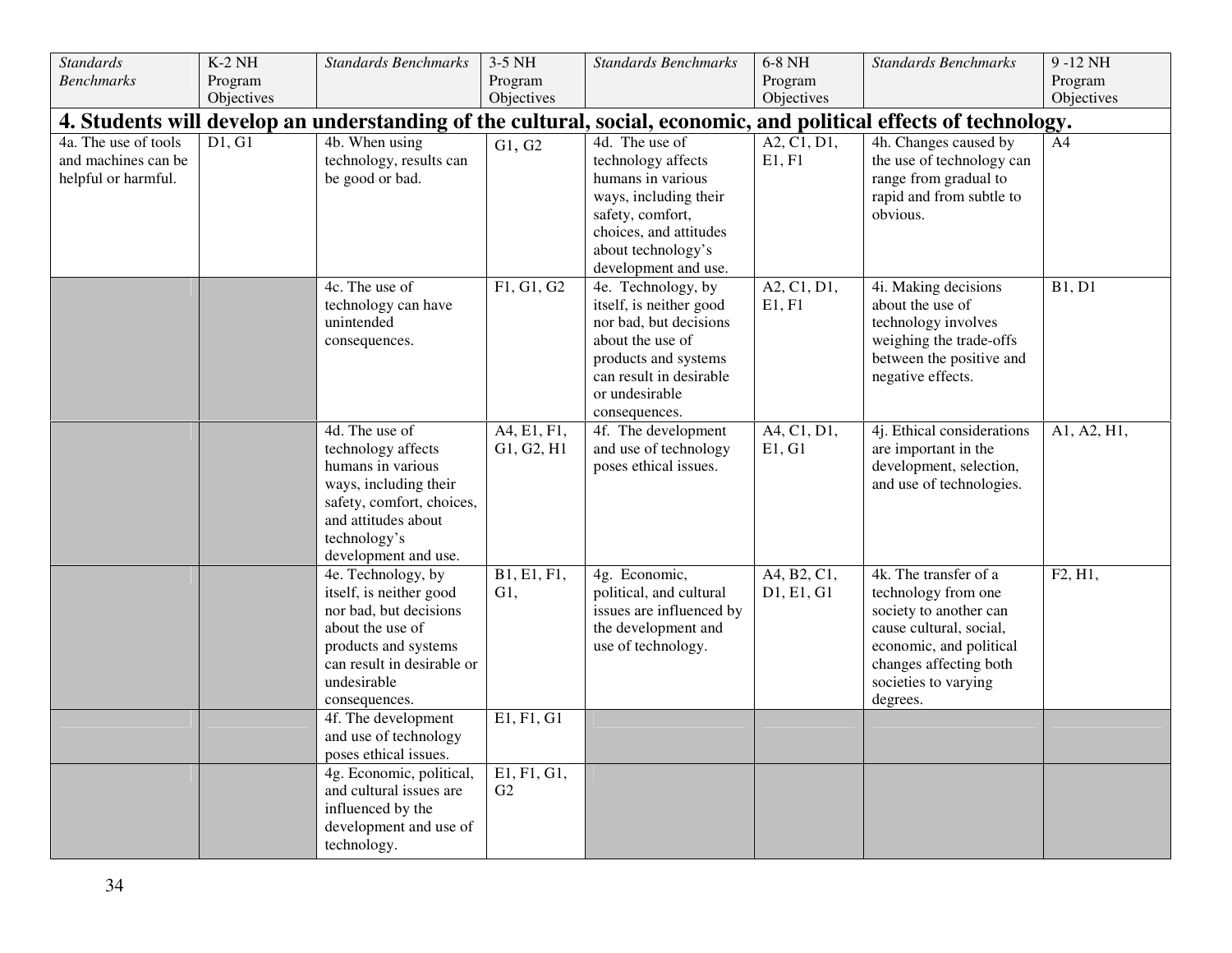| <b>Standards</b>     | $K-2$ NH        | <b>Standards Benchmarks</b> | 3-5 NH      | <b>Standards Benchmarks</b>                                                                | 6-8 NH      | <b>Standards Benchmarks</b>                            | 9-12 NH                |
|----------------------|-----------------|-----------------------------|-------------|--------------------------------------------------------------------------------------------|-------------|--------------------------------------------------------|------------------------|
| <b>Benchmarks</b>    | Program         |                             | Program     |                                                                                            | Program     |                                                        | Program                |
|                      | Objectives      |                             | Objectives  |                                                                                            | Objectives  |                                                        | Objectives             |
|                      |                 |                             |             | 5. Students will develop an understanding of the effects of technology on the environment. |             |                                                        |                        |
| 5a. Some materials   | A4, B1, B2,     | 5b. Waste must be           | A1, A2, A4, | 5d. The management of                                                                      | A2, C1 D1,  | 5g. Humans can devise                                  | A1, A2, D1, E1,        |
| can be reused and/or | B3, E1, F1, G1, | appropriately recycled      | B3, F1, G1, | waste produced by                                                                          | E1, G1      | technologies to conserve                               | H1                     |
| recycled.            | H1              | or disposed of to           | H1          | technological systems is                                                                   |             | water, soil, and energy                                |                        |
|                      |                 | prevent unnecessary         |             | an important social                                                                        |             | through such techniques                                |                        |
|                      |                 | harm to the                 |             | issue.                                                                                     |             | as reusing, reducing, and                              |                        |
|                      |                 | environment.                |             |                                                                                            |             | recycling.                                             |                        |
|                      |                 | 5c. The use of              | F1, G1      | 5e. Technologies can                                                                       | E1, G1      | 5h. When new                                           | A1, F2, H1             |
|                      |                 | technology affects the      |             | be used to repair                                                                          |             | technologies are                                       |                        |
|                      |                 | environment in good         |             | damage caused by                                                                           |             | developed to reduce the                                |                        |
|                      |                 | and bad ways.               |             | natural disasters and to                                                                   |             | use of resources,                                      |                        |
|                      |                 |                             |             | break down waste from                                                                      |             | considerations of trade-                               |                        |
|                      |                 |                             |             | the use of various                                                                         |             | offs are important.                                    |                        |
|                      |                 |                             |             | products and systems.                                                                      |             |                                                        |                        |
|                      |                 |                             |             | 5f. Decisions to                                                                           | A2, A4, E1, | 5i. With the aid of                                    | A1, B1, C1, D1         |
|                      |                 |                             |             | develop and use                                                                            | G1          | technology, various                                    |                        |
|                      |                 |                             |             | technologies often put                                                                     |             | aspects of the                                         |                        |
|                      |                 |                             |             | environmental and                                                                          |             | environment can be                                     |                        |
|                      |                 |                             |             | economic concerns in                                                                       |             | monitored to provide                                   |                        |
|                      |                 |                             |             | direct competition with                                                                    |             | information for decision-                              |                        |
|                      |                 |                             |             | one another.                                                                               |             | making.                                                |                        |
|                      |                 |                             |             |                                                                                            |             | 5j. The alignment of                                   | A1, A2, C1, D1,        |
|                      |                 |                             |             |                                                                                            |             | technological processes                                | E1                     |
|                      |                 |                             |             |                                                                                            |             | maximizes performance                                  |                        |
|                      |                 |                             |             |                                                                                            |             | and reduces negative                                   |                        |
|                      |                 |                             |             |                                                                                            |             | impacts on the                                         |                        |
|                      |                 |                             |             |                                                                                            |             | environment.                                           |                        |
|                      |                 |                             |             |                                                                                            |             | 5k. Humans devise                                      | A1, C1, D1, F1,<br>H1, |
|                      |                 |                             |             |                                                                                            |             | technologies to reduce the<br>negative consequences of |                        |
|                      |                 |                             |             |                                                                                            |             | other technologies.                                    |                        |
|                      |                 |                             |             |                                                                                            |             | 51. Decisions regarding                                | A1, D1, F1, F2,        |
|                      |                 |                             |             |                                                                                            |             | the implementation of                                  | H1                     |
|                      |                 |                             |             |                                                                                            |             | technologies involve the                               |                        |
|                      |                 |                             |             |                                                                                            |             | weighing of trade-offs                                 |                        |
|                      |                 |                             |             |                                                                                            |             | between predicted                                      |                        |
|                      |                 |                             |             |                                                                                            |             | positive and negative                                  |                        |
|                      |                 |                             |             |                                                                                            |             | effects on the                                         |                        |
|                      |                 |                             |             |                                                                                            |             | environment.                                           |                        |
|                      |                 |                             |             |                                                                                            |             |                                                        |                        |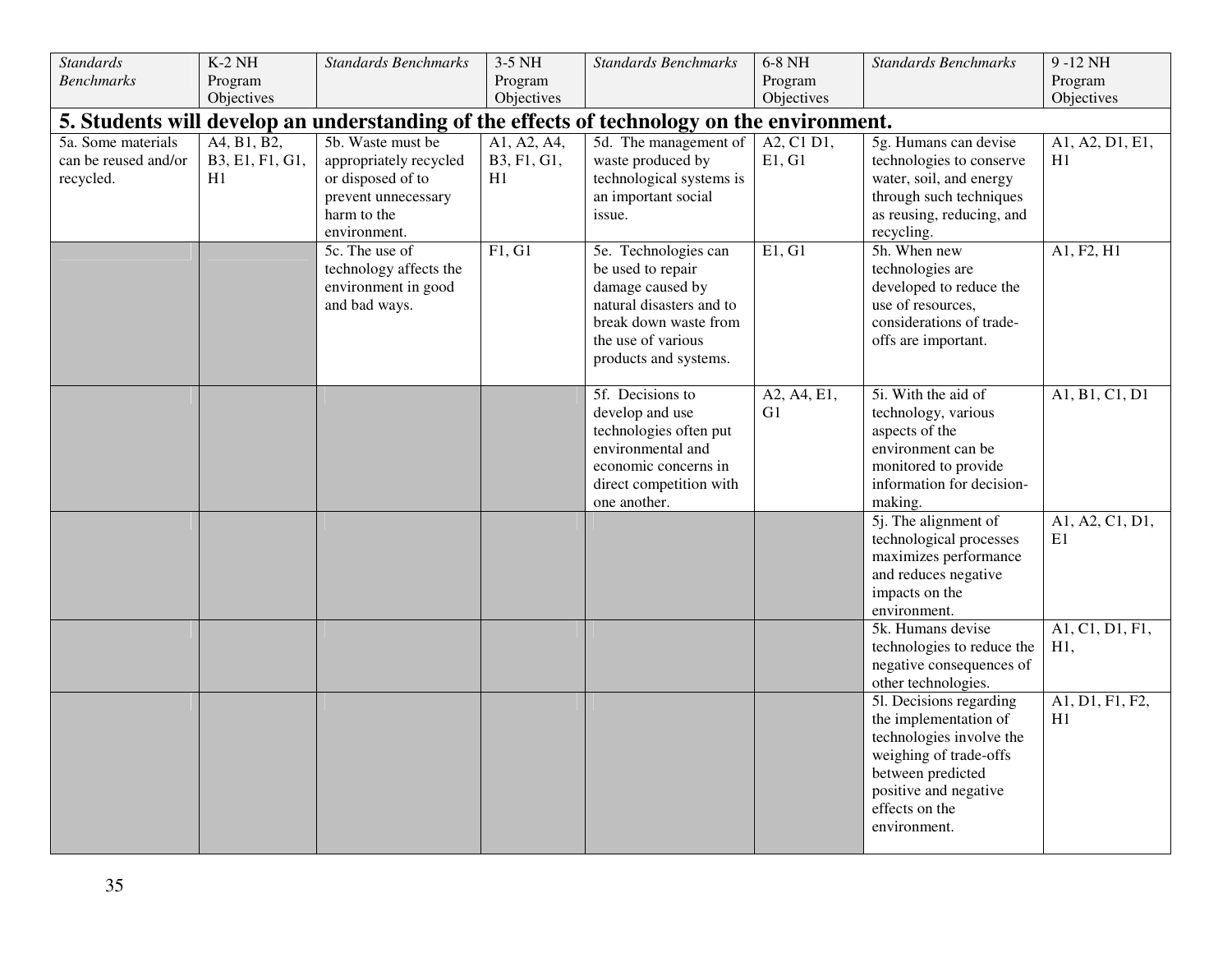| <b>Standards</b>                                                                                           | $K-2$ NH              | <b>Standards Benchmarks</b>                | 3-5 NH                | <b>Standards Benchmarks</b>                       | 6-8 NH                | <b>Standards Benchmarks</b>                      | 9-12 NH               |  |  |
|------------------------------------------------------------------------------------------------------------|-----------------------|--------------------------------------------|-----------------------|---------------------------------------------------|-----------------------|--------------------------------------------------|-----------------------|--|--|
| <b>Benchmarks</b>                                                                                          | Program<br>Objectives |                                            | Program<br>Objectives |                                                   | Program<br>Objectives |                                                  | Program<br>Objectives |  |  |
| 6. Students will develop an understanding of the role of society in the development and use of technology. |                       |                                            |                       |                                                   |                       |                                                  |                       |  |  |
| 6a. Products are                                                                                           | A1, B2, B3,           | 6b. Because people's                       | A4, B1, D1,           | 6d. Throughout history,                           | A2, A4, C1,           | 6h. Different cultures                           | Cl, D1, F2            |  |  |
| made to meet                                                                                               | D1, E1, F1, G1        | needs and wants                            | F1, G1, G2            | new technologies have                             | D1, E1, F1,           | develop their own                                |                       |  |  |
| individual needs or                                                                                        |                       | change, new                                |                       | resulted from the                                 | G1                    | technologies to satisfy                          |                       |  |  |
| wants.                                                                                                     |                       | technologies are<br>developed and old ones |                       | demands, values, and<br>interests of individuals, |                       | their individual and<br>shared needs, wants, and |                       |  |  |
|                                                                                                            |                       | are improved to meet                       |                       | businesses, industries,                           |                       | values.                                          |                       |  |  |
|                                                                                                            |                       | those changes.                             |                       | and societies.                                    |                       |                                                  |                       |  |  |
|                                                                                                            |                       |                                            |                       |                                                   |                       |                                                  |                       |  |  |
|                                                                                                            |                       |                                            |                       |                                                   |                       |                                                  |                       |  |  |
|                                                                                                            |                       | 6c. Individual, family,                    | B1, E1, F1,           | 6e. The use of                                    | A4, E1, F1,           | 6i. The decision to                              | A2                    |  |  |
|                                                                                                            |                       | community, and                             | G <sub>1</sub>        | inventions and                                    | G1                    | develop a technology is                          |                       |  |  |
|                                                                                                            |                       | economic concerns<br>may expand or limit   |                       | innovations has led to<br>change in society and   |                       | influenced by societal<br>options and demands in |                       |  |  |
|                                                                                                            |                       | the development of                         |                       | the creation of new                               |                       | addition to corporate                            |                       |  |  |
|                                                                                                            |                       | technologies.                              |                       | needs and wants.                                  |                       | cultures.                                        |                       |  |  |
|                                                                                                            |                       |                                            |                       |                                                   |                       |                                                  |                       |  |  |
|                                                                                                            |                       |                                            |                       |                                                   |                       |                                                  |                       |  |  |
|                                                                                                            |                       |                                            |                       |                                                   |                       |                                                  |                       |  |  |
|                                                                                                            |                       |                                            |                       | 6f. Social and cultural                           | A2, E1, G1            | 6j. A number of different                        | A1, A3, B1, C1,       |  |  |
|                                                                                                            |                       |                                            |                       | priorities and values are<br>reflected in         |                       | factors, such as<br>advertising, the strength    | D1, E1, F2            |  |  |
|                                                                                                            |                       |                                            |                       | technological devices.                            |                       | of the economy, the goals                        |                       |  |  |
|                                                                                                            |                       |                                            |                       |                                                   |                       | of a company, and the                            |                       |  |  |
|                                                                                                            |                       |                                            |                       |                                                   |                       | latest fads contribute to                        |                       |  |  |
|                                                                                                            |                       |                                            |                       |                                                   |                       | shaping the design of and<br>demand for various  |                       |  |  |
|                                                                                                            |                       |                                            |                       |                                                   |                       | technologies.                                    |                       |  |  |
|                                                                                                            |                       |                                            |                       |                                                   |                       |                                                  |                       |  |  |
|                                                                                                            |                       |                                            |                       | 6g. Meeting societal                              | A2, E1, F1,           |                                                  |                       |  |  |
|                                                                                                            |                       |                                            |                       | expectations is the                               | G1                    |                                                  |                       |  |  |
|                                                                                                            |                       |                                            |                       | driving force behind the                          |                       |                                                  |                       |  |  |
|                                                                                                            |                       |                                            |                       | acceptance and use of                             |                       |                                                  |                       |  |  |
|                                                                                                            |                       |                                            |                       | products and systems.                             |                       |                                                  |                       |  |  |
|                                                                                                            |                       |                                            |                       |                                                   |                       |                                                  |                       |  |  |
|                                                                                                            |                       |                                            |                       |                                                   |                       |                                                  |                       |  |  |
|                                                                                                            |                       |                                            |                       |                                                   |                       |                                                  |                       |  |  |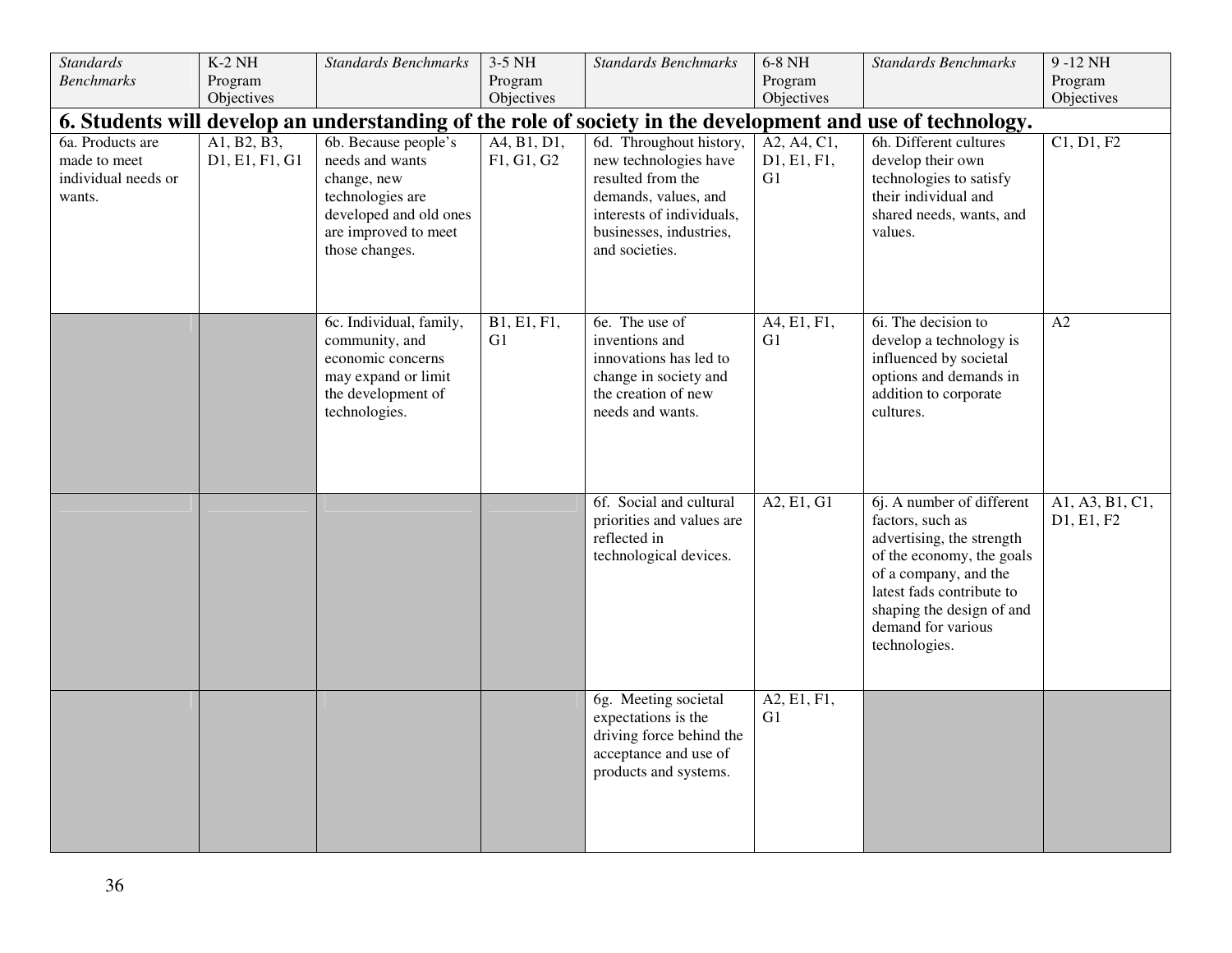| <b>Standards</b><br><b>Benchmarks</b><br>7a. The way people<br>live and work has<br>changed throughout<br>history because of<br>technology. | $K-2$ NH<br>Program<br>Objectives<br>$\overline{A4, B1, E1, F1}$ ,<br>G <sub>1</sub> | <b>Standards Benchmarks</b><br>7b. People have made<br>tools to provide food,<br>to make clothing, and<br>to protect themselves. | 3-5 NH<br>Program<br>Objectives<br>A4, B1, E1,<br>F1, G1, G2 | <b>Standards Benchmarks</b><br>7. Students will develop an understanding of the influence of technology on history.<br>7c. Many inventions<br>and innovations have<br>evolved by using slow<br>and methodical<br>processes of tests and<br>refinements. | 6-8 NH<br>Program<br>Objectives<br>A2, A3, A4,<br>B1, D1, E1,<br>F1 | <b>Standards Benchmarks</b><br>7g. Most technological<br>development has been<br>evolutionary, the result of<br>a series of refinements to<br>a basic invention.          | 9-12 NH<br>Program<br>Objectives<br>B1, G1, |
|---------------------------------------------------------------------------------------------------------------------------------------------|--------------------------------------------------------------------------------------|----------------------------------------------------------------------------------------------------------------------------------|--------------------------------------------------------------|---------------------------------------------------------------------------------------------------------------------------------------------------------------------------------------------------------------------------------------------------------|---------------------------------------------------------------------|---------------------------------------------------------------------------------------------------------------------------------------------------------------------------|---------------------------------------------|
|                                                                                                                                             |                                                                                      |                                                                                                                                  |                                                              | 7d. The specialization<br>of function has been at<br>the heart of many<br>technological<br>improvements.                                                                                                                                                | A4, E1, F1,<br>H1                                                   | 7h. The evolution of<br>civilization has been<br>directly affected by, and<br>has in turn affected, the<br>development and use of<br>tools and materials.                 | A2, G1,                                     |
|                                                                                                                                             |                                                                                      |                                                                                                                                  |                                                              | 7e. The design and<br>construction of<br>structures for service or<br>convenience have<br>evolved from the<br>development of<br>techniques for<br>measurement,<br>controlling systems, and<br>the understanding of<br>spatial relationships.            | A1, A4, D1,<br>E1, F1, G1                                           | 7i. Throughout history,<br>technology has been a<br>powerful force in<br>reshaping the social,<br>cultural, political, and<br>economic landscape.                         | F2, G1,                                     |
|                                                                                                                                             |                                                                                      |                                                                                                                                  |                                                              | 7f. In the past, an<br>invention or innovation<br>was not usually<br>developed with the<br>knowledge of science.                                                                                                                                        | A2, C1, D1,<br>E1, F1                                               | 7j. Early in the history of<br>technology, the<br>development of many<br>tools and machines was<br>based not on scientific<br>knowledge but on<br>technological know-how. | E1, F1, F2, G1,                             |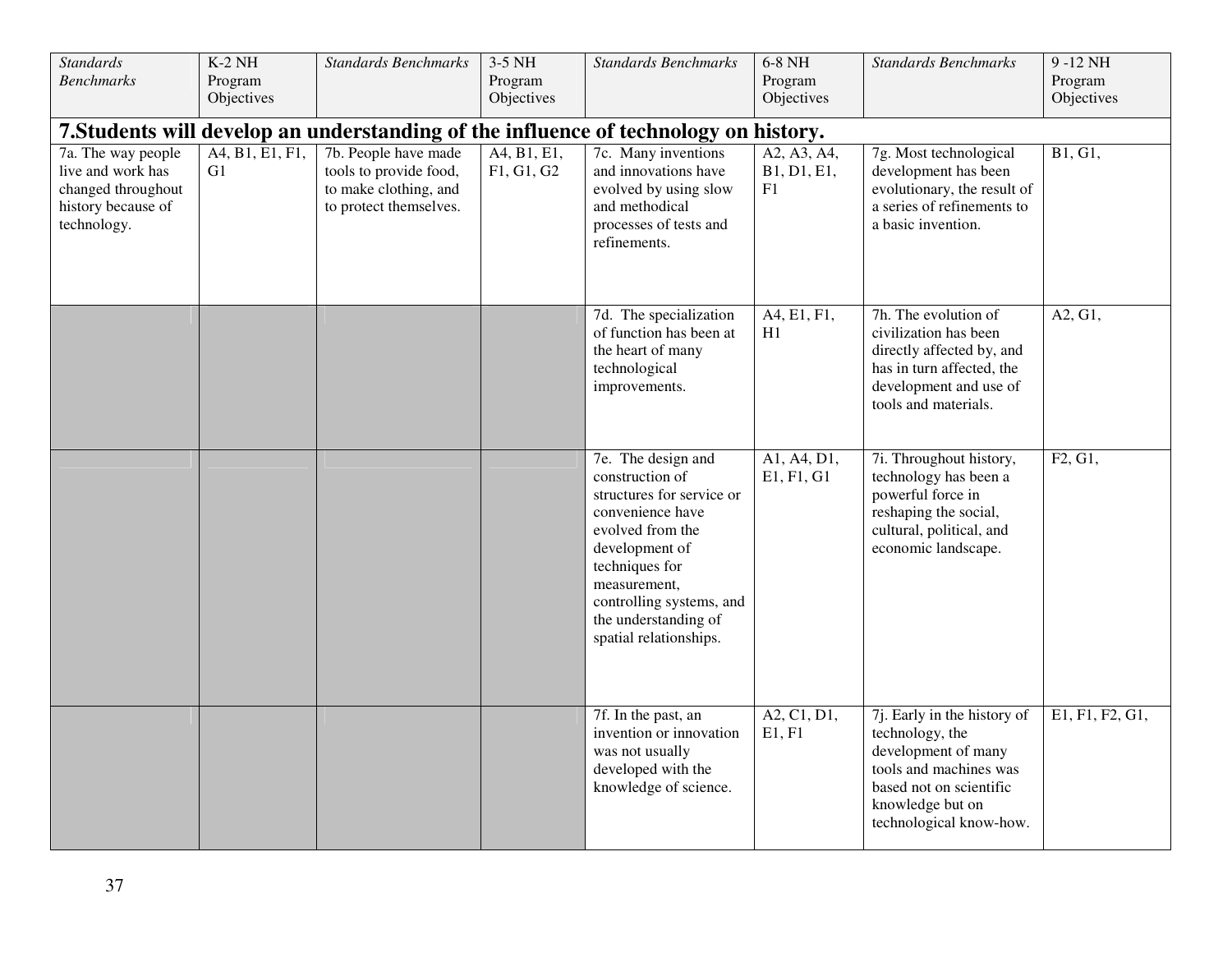| <b>Standards</b><br><b>Benchmarks</b> | $K-2$ NH<br>Program<br>Objectives | <b>Standards Benchmarks</b> | 3-5 NH<br>Program<br>Objectives | <b>Standards Benchmarks</b> | $6-8$ NH<br>Program<br>Objectives | <b>Standards Benchmarks</b>                                                                                                                                                                                                                       | $9 - 12$ NH<br>Program<br>Objectives |
|---------------------------------------|-----------------------------------|-----------------------------|---------------------------------|-----------------------------|-----------------------------------|---------------------------------------------------------------------------------------------------------------------------------------------------------------------------------------------------------------------------------------------------|--------------------------------------|
|                                       |                                   |                             |                                 |                             |                                   | 7k. The Iron Age was<br>defined by the use of iron<br>and steel as the primary<br>materials for tools.                                                                                                                                            | F1, F2, G1,                          |
|                                       |                                   |                             |                                 |                             |                                   | 71. The Middle Ages saw<br>the development of many<br>technological devices that<br>produced long-lasting<br>effects on technology and<br>society.                                                                                                | F1, F2, G1,                          |
|                                       |                                   |                             |                                 |                             |                                   | 7m. The Renaissance, a<br>time of rebirth of the arts<br>and humanities, was also<br>an important<br>development in the<br>history of technology.                                                                                                 | F1, F2, G1,                          |
|                                       |                                   |                             |                                 |                             |                                   | 7n. The Industrial<br>Revolution saw the<br>development of<br>continuous<br>manufacturing,<br>sophisticated<br>transportation and<br>communication systems,<br>advanced construction<br>practices, and improved<br>education and leisure<br>time. | F1, F2, G1,                          |
|                                       |                                   |                             |                                 |                             |                                   | 7o. The Information Age<br>places emphasis on the<br>processing and exchange<br>of information.                                                                                                                                                   | F1, F2, G1,                          |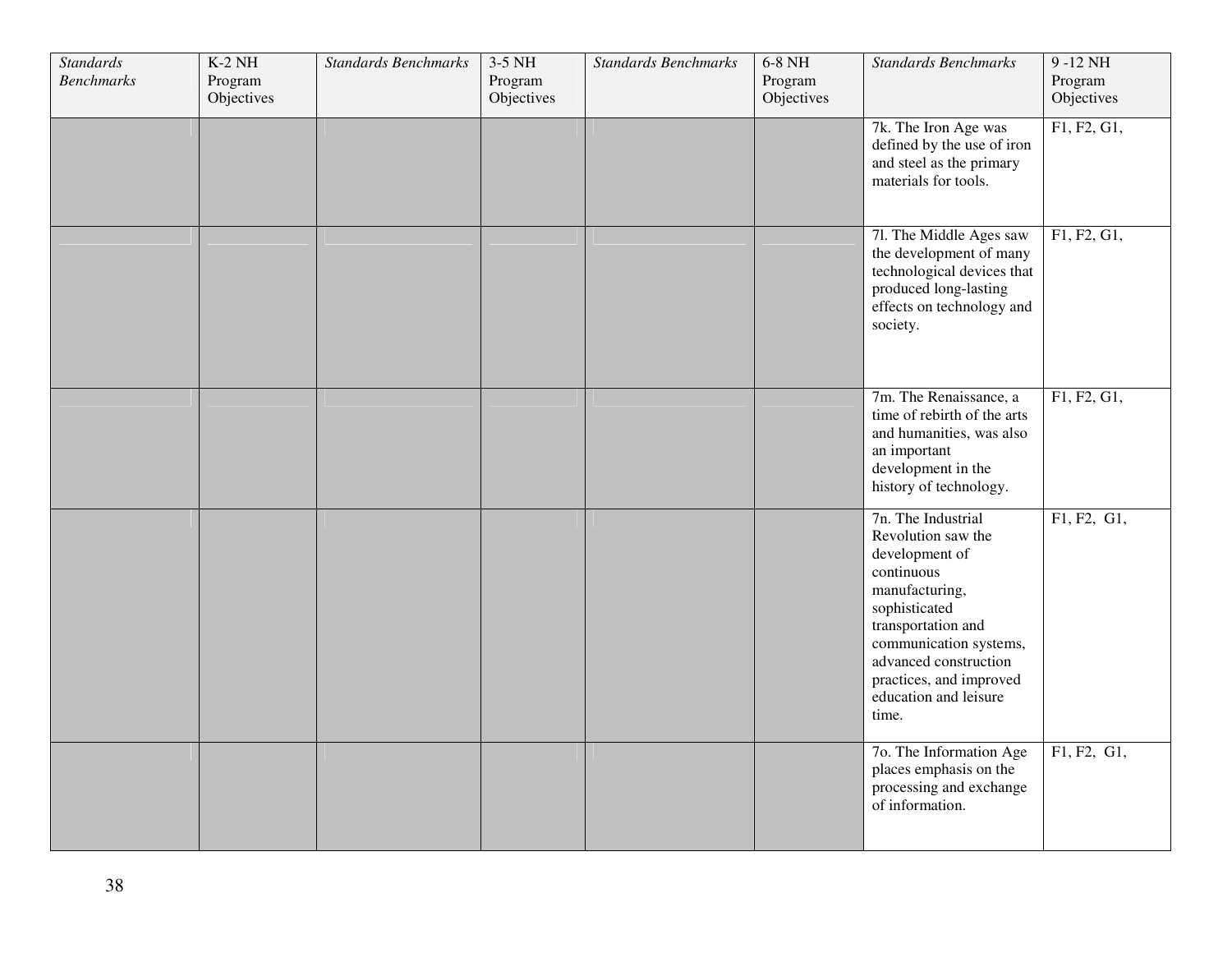| Standards                                             | $K-2$ NH                      | <b>Standards Benchmarks</b>                                                                                                                                                    | 3-5 NH                    | <b>Standards Benchmarks</b>                                                                   | 6-8 NH            | <b>Standards Benchmarks</b>                                                                                                                                                                                                                                                                                                                                                                                                                                      | 9-12 NH                   |
|-------------------------------------------------------|-------------------------------|--------------------------------------------------------------------------------------------------------------------------------------------------------------------------------|---------------------------|-----------------------------------------------------------------------------------------------|-------------------|------------------------------------------------------------------------------------------------------------------------------------------------------------------------------------------------------------------------------------------------------------------------------------------------------------------------------------------------------------------------------------------------------------------------------------------------------------------|---------------------------|
| <b>Benchmarks</b>                                     | Program                       |                                                                                                                                                                                | Program                   |                                                                                               | Program           |                                                                                                                                                                                                                                                                                                                                                                                                                                                                  | Program                   |
|                                                       | Objectives                    |                                                                                                                                                                                | Objectives                |                                                                                               | Objectives        |                                                                                                                                                                                                                                                                                                                                                                                                                                                                  | Objectives                |
|                                                       |                               | 8. Students will develop an understanding of the attributes of design.                                                                                                         |                           |                                                                                               |                   |                                                                                                                                                                                                                                                                                                                                                                                                                                                                  |                           |
| 8a. Everyone can<br>design solutions to a<br>problem. | A2, A3, B2,<br>B3, C2, D1, H1 | 8c. The design process<br>is a purposeful method<br>of planning practical<br>solutions to problems.                                                                            | <b>B2, D1, F1</b>         | 8e. Design is a creative<br>planning process that<br>leads to useful products<br>and systems. | A4, B1, D1,<br>E1 | 8h. The design process<br>includes defining a<br>problem, brainstorming,<br>researching and<br>generating ideas,<br>identifying criteria and<br>specifying constraints,<br>exploring possibilities,<br>selecting an approach,<br>developing a design<br>proposal, making a model<br>or prototype, testing and<br>evaluating the design<br>using specifications,<br>refining the design,<br>creating or making it, and<br>communicating processes<br>and results. | A1, A2, B1, D1            |
| 8b. Design is a<br>creative process.                  | B2, D1, F1                    | 8d. Requirements for a<br>design include such<br>factors as the desired<br>elements and features<br>of a product or system,<br>or the limits that are<br>placed on the design. | A1, B1, B2,<br>D1, G1, H1 | 8f. There is no perfect<br>design.                                                            | <b>B1, D1</b>     | 8i. Design problems are<br>seldom presented in a<br>clearly defined form.                                                                                                                                                                                                                                                                                                                                                                                        | <b>B1</b> , D1            |
|                                                       |                               |                                                                                                                                                                                |                           | 8g. Requirements for a<br>design are made up of<br>criteria and constraints.                  | A1, B1, D1        | 8j. The design needs to be<br>continually checked and<br>critiqued, and the ideas of<br>the design must be<br>redefined and improved.                                                                                                                                                                                                                                                                                                                            | A1, B1, D1, E1,<br>F1, F2 |
|                                                       |                               |                                                                                                                                                                                |                           |                                                                                               |                   | 8k. Requirements of a<br>design, such as criteria,<br>constraints, and<br>efficiency, sometimes<br>compete with each other.                                                                                                                                                                                                                                                                                                                                      | A1, B1, D1, E1,           |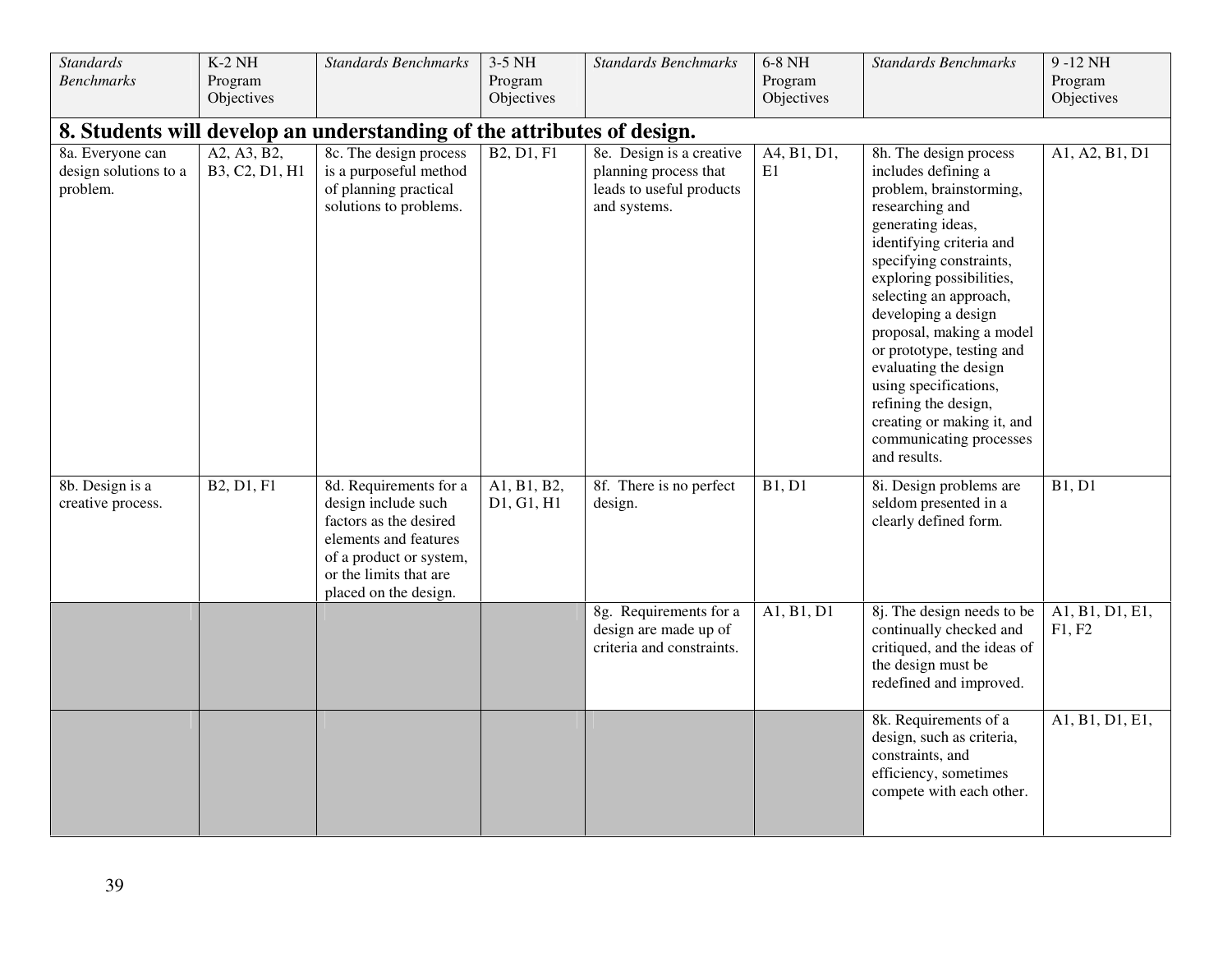| <b>Standards</b>                                                                                                                                                    | $K-2$ NH                                                | <b>Standards Benchmarks</b>                                                                                                                                                                                             | 3-5 NH                | <b>Standards Benchmarks</b>                                                                                           | $6-8$ NH $\,$                     | <b>Standards Benchmarks</b>                                                                                                             | 9-12 NH        |
|---------------------------------------------------------------------------------------------------------------------------------------------------------------------|---------------------------------------------------------|-------------------------------------------------------------------------------------------------------------------------------------------------------------------------------------------------------------------------|-----------------------|-----------------------------------------------------------------------------------------------------------------------|-----------------------------------|-----------------------------------------------------------------------------------------------------------------------------------------|----------------|
| <b>Benchmarks</b>                                                                                                                                                   | Program                                                 |                                                                                                                                                                                                                         | Program               |                                                                                                                       | Program                           |                                                                                                                                         | Program        |
|                                                                                                                                                                     | Objectives                                              |                                                                                                                                                                                                                         | Objectives            |                                                                                                                       | Objectives                        |                                                                                                                                         | Objectives     |
|                                                                                                                                                                     |                                                         | 9. Students will develop an understanding of engineering design.                                                                                                                                                        |                       |                                                                                                                       |                                   |                                                                                                                                         |                |
| 9a. The engineering<br>design process<br>includes identifying<br>a problem, looking<br>for ideas, developing<br>solutions, and<br>sharing solutions<br>with others. | A1, A2, A3,<br>B1, B2, B3, C2,<br>D1, E1, F1, G1,<br>H1 | 9c. The engineering<br>design process<br>involves defining a<br>problem, generating<br>ideas, selecting a<br>solution(s), testing the<br>solution(s), making the<br>item, evaluating it, and<br>presenting the results. | A1, C1, C2,<br>E1, H1 | 9f. Design involves a<br>set of steps, which can<br>be performed in<br>different sequences and<br>repeated as needed. | B1, D1                            | 9i. Established design<br>principles are used to<br>evaluate existing designs,<br>to collect data, and to<br>guide the design process.  | A1, A3, D1, E1 |
|                                                                                                                                                                     |                                                         | 9e. Models are used to<br>communicate and test<br>design ideas and<br>processes.                                                                                                                                        | F1                    | 9h. Modeling, testing,<br>evaluating, and<br>modifying are used to<br>transform ideas into<br>practical solutions.    | A1, A2, A4,<br>B1, C1, D1,<br>E1, | 9k. A prototype is a<br>working model used to<br>test design concepts by<br>making actual<br>observations and<br>necessary adjustments. | A1, B1, D1     |
|                                                                                                                                                                     |                                                         |                                                                                                                                                                                                                         |                       |                                                                                                                       |                                   | 91. The process of<br>engineering design takes<br>into account a number of<br>factors.                                                  | A3, H1         |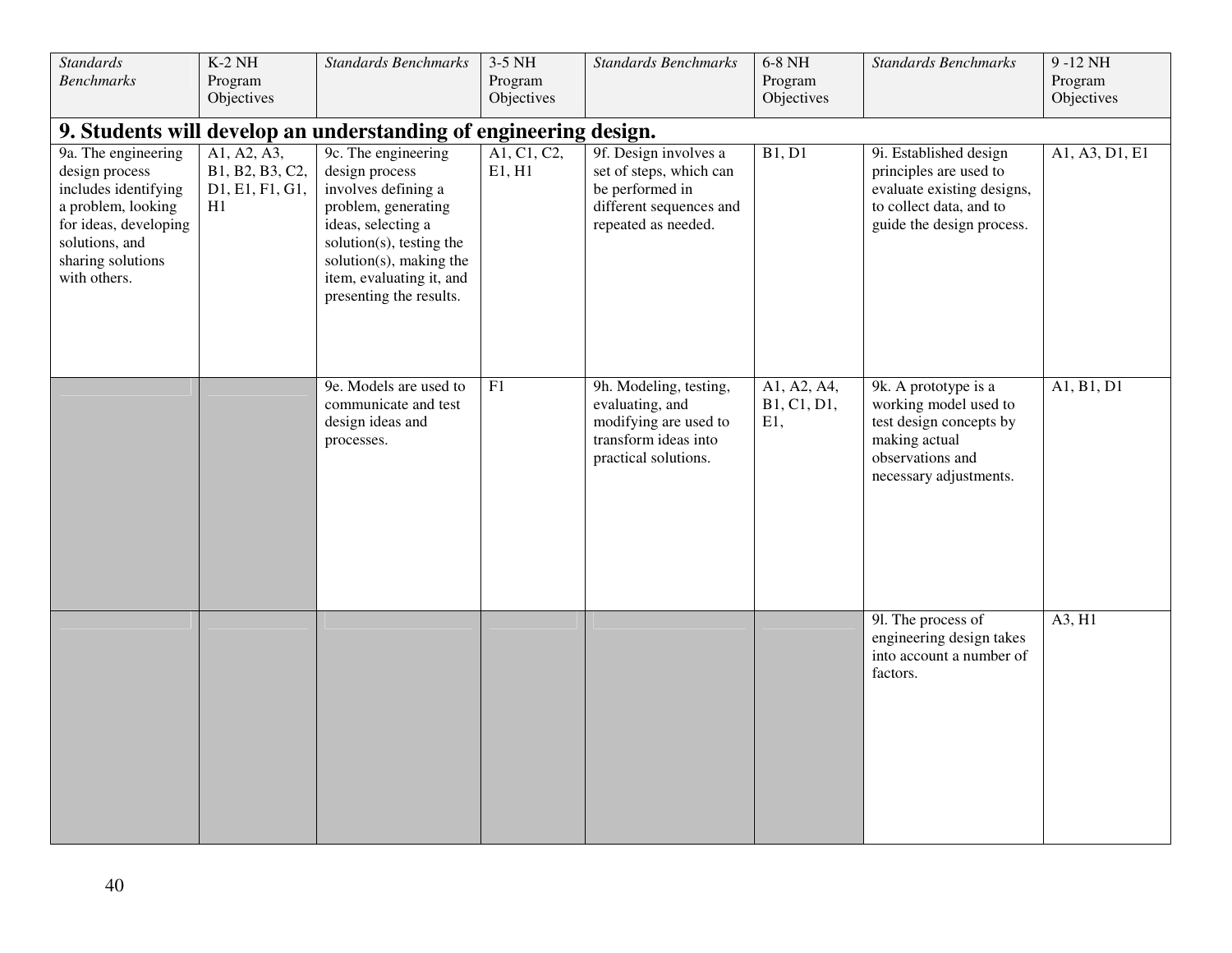| <b>Standards</b><br><b>Benchmarks</b>                                                                                  | $K-2$ NH<br>Program                                 | <b>Standards Benchmarks</b>                                                                                                       | 3-5 NH<br>Program | <b>Standards Benchmarks</b>                                                                                                                                                                     | 6-8 NH<br>Program                       | <b>Standards Benchmarks</b>                                                                                                                                                                     | $9 - 12$ NH<br>Program  |  |  |  |  |  |
|------------------------------------------------------------------------------------------------------------------------|-----------------------------------------------------|-----------------------------------------------------------------------------------------------------------------------------------|-------------------|-------------------------------------------------------------------------------------------------------------------------------------------------------------------------------------------------|-----------------------------------------|-------------------------------------------------------------------------------------------------------------------------------------------------------------------------------------------------|-------------------------|--|--|--|--|--|
|                                                                                                                        | Objectives                                          |                                                                                                                                   | Objectives        |                                                                                                                                                                                                 | Objectives                              |                                                                                                                                                                                                 | Objectives              |  |  |  |  |  |
|                                                                                                                        |                                                     |                                                                                                                                   |                   |                                                                                                                                                                                                 |                                         | 10. Students will develop an understanding of the role of troubleshooting, research and development, invention and                                                                              |                         |  |  |  |  |  |
|                                                                                                                        | innovation, and experimentation in problem solving. |                                                                                                                                   |                   |                                                                                                                                                                                                 |                                         |                                                                                                                                                                                                 |                         |  |  |  |  |  |
| 10a. Asking<br>questions and<br>making observations<br>helps a person figure<br>out how things<br>work.                | A4, B1, B2,<br>B3, D1, E1, F1,<br>G1, H1            | 10c. Troubleshooting<br>is a way of finding out<br>why something does<br>not work so that it can<br>be fixed.                     | B2, D1, G1,<br>G2 | 10f. Troubleshooting is<br>a problem-solving<br>method used to identify<br>the cause of<br>malfunction in a<br>technological system.                                                            | A1, B1, C1,<br>D1, E1                   | 10i. Research and<br>development is a specific<br>problem-solving approach<br>that is used intensively in<br>business and industry to<br>prepare devices and<br>systems for the<br>marketplace. | A1, D1,                 |  |  |  |  |  |
| 10b. All products<br>and systems are<br>subject to failure.<br>Many products and<br>systems, however,<br>can be fixed. | F1, G1                                              | 10d. Invention and<br>innovation are creative<br>ways to turn ideas into<br>real things.                                          | D1, F1, G1,<br>G2 | 10g. Invention is a<br>process of turning ideas<br>and imagination into<br>devices and systems.<br>Innovation is the<br>process of modifying an<br>existing product or<br>system to improve it. | $\overline{A1, B1, C1, }$<br>D1, E1, F1 | 10j. Technological<br>problems must be<br>researched before they can<br>be solved.                                                                                                              | $\overline{A1, C1, D1}$ |  |  |  |  |  |
|                                                                                                                        |                                                     | 10e. The process of<br>experimentation, which<br>is common in science,<br>can also be used to<br>solve technological<br>problems. | B2, D1, F1,<br>G2 | 10h. Some<br>technological problems<br>are best solved through<br>experimentation.                                                                                                              | A3, D1, E1                              | 10k. Not all problems are<br>technological, and not<br>every problem can be<br>solved using technology.                                                                                         | Cl, D1, E1              |  |  |  |  |  |
|                                                                                                                        |                                                     |                                                                                                                                   |                   |                                                                                                                                                                                                 |                                         | 10l. Many technological<br>problems require a<br>multidisciplinary approach.                                                                                                                    | B1, H1                  |  |  |  |  |  |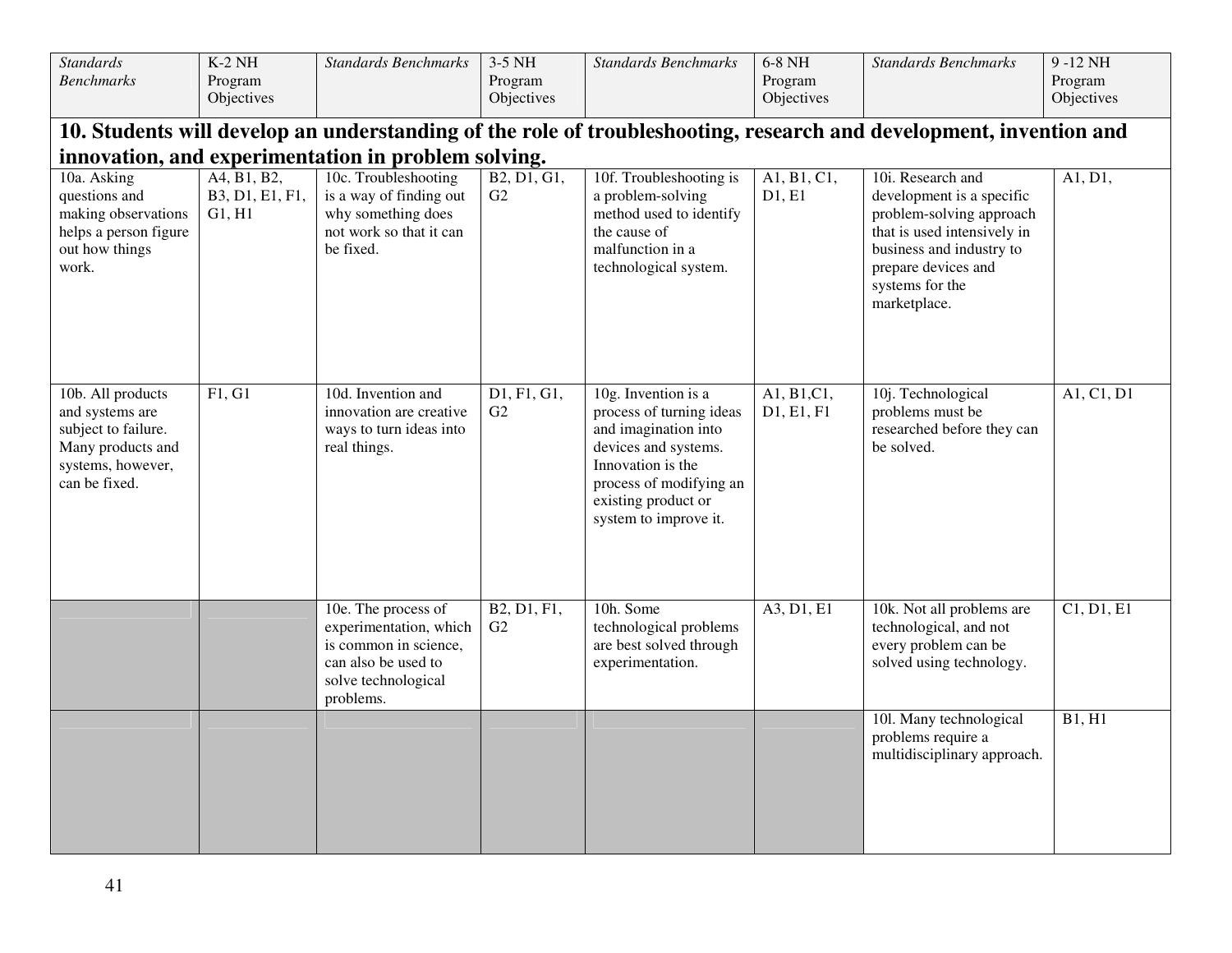| <b>Standards</b>     | $K-2$ NH        | <b>Standards Benchmarks</b>                      | 3-5 NH              | <b>Standards Benchmarks</b> | 6-8 NH      | <b>Standards Benchmarks</b>   | 9-12 NH        |
|----------------------|-----------------|--------------------------------------------------|---------------------|-----------------------------|-------------|-------------------------------|----------------|
| <b>Benchmarks</b>    | Program         |                                                  | Program             |                             | Program     |                               | Program        |
|                      | Objectives      |                                                  | Objectives          |                             | Objectives  |                               | Objectives     |
|                      |                 | 11. Students will develop the abilities to apply | the design process. |                             |             |                               |                |
| 11a. Brainstorm      | B2, D1, G1      | 11d. Identify and                                | A1, B1, B2,         | 11h. Apply a design         | B1, D1, E1, | 11m. Identify the design      | B1, D1         |
| people's needs and   |                 | collect information                              | B3, C2, D1,         | process to solve            |             | problem to solve and decide   |                |
| wants and pick some  |                 | about everyday                                   | E1, F1, G2,         | problems in and beyond      |             | whether or not to address it. |                |
| problems that can be |                 | problems that can be                             | H1                  | the laboratory-             |             |                               |                |
| solved through the   |                 | solved by technology,                            |                     | classroom.                  |             |                               |                |
| design process.      |                 | and generate ideas and                           |                     |                             |             |                               |                |
|                      |                 | requirements for                                 |                     |                             |             |                               |                |
|                      |                 | solving a problem.                               |                     |                             |             |                               |                |
| 11b. Build or        | A1, A2, A3,     | 11e. The process of                              | A1, B2, C2,         | 11i. Specify criteria and   | A1, B1, D1, | 11n. Identify criteria and    | A1, B1         |
| construct an object  | B2, B3, C2,     | designing involves                               | G1, G2              | constraints for the         | E1          | constraints and determine     |                |
| using the design     | D1, H1          | presenting some                                  |                     | design.                     |             | how these will affect the     |                |
| process.             |                 | possible solutions in                            |                     |                             |             | design process.               |                |
|                      |                 | visual form and then                             |                     |                             |             |                               |                |
|                      |                 | selecting the best                               |                     |                             |             |                               |                |
|                      |                 | solution(s) from many.                           |                     |                             |             |                               |                |
| 11c. Investigate how | B2, B3, D1, E1, | 11f. Test and evaluate                           | A1 B1, B2,          | 11j. Make two-              | A1, D1, E1  | 11o. Refine a design by       | A1, A2, C1, D1 |
| things are made and  | F1, H1,         | the solutions for the                            | D1, G1, G2          | dimensional and three-      |             | using prototypes and          |                |
| how they can be      |                 | design problem.                                  |                     | dimensional                 |             | modeling to ensure quality,   |                |
| improved.            |                 |                                                  |                     | representations of the      |             | efficiency, and productivity  |                |
|                      |                 |                                                  |                     | designed solution.          |             | of the final product.         |                |
|                      |                 | 11g. Improve the                                 | A1, B1, B2,         | 11k. Test and evaluate      | A1, A2, B1, | 11p. Evaluate the design      | A1, C1, D1, E1 |
|                      |                 | design solution.                                 | D1, G1, G2          | the design in relation to   | D1, E1      | solution using conceptual,    |                |
|                      |                 |                                                  |                     | pre-established             |             | physical, and mathematical    |                |
|                      |                 |                                                  |                     | requirements, such as       |             | models at various intervals   |                |
|                      |                 |                                                  |                     | criteria and constraints,   |             | of the design process in      |                |
|                      |                 |                                                  |                     | and refine as needed.       |             | order to check for proper     |                |
|                      |                 |                                                  |                     |                             |             | design and to note areas      |                |
|                      |                 |                                                  |                     |                             |             | where improvements are        |                |
|                      |                 |                                                  |                     |                             |             | needed.                       |                |
|                      |                 |                                                  |                     | 111. Make a product or      | A1, B1, D1, | 11q. Develop and produce a    | A2, B1         |
|                      |                 |                                                  |                     | system and document         | E1          | product or system using a     |                |
|                      |                 |                                                  |                     | the solution.               |             | design process.               |                |
|                      |                 |                                                  |                     |                             |             | 11r. Evaluate final solutions | A1, B1, C1, D1 |
|                      |                 |                                                  |                     |                             |             | & communicate                 |                |
|                      |                 |                                                  |                     |                             |             | observation, processes, and   |                |
|                      |                 |                                                  |                     |                             |             | results of the entire design  |                |
|                      |                 |                                                  |                     |                             |             | process, using verbal,        |                |
|                      |                 |                                                  |                     |                             |             | graphic, quantitative,        |                |
|                      |                 |                                                  |                     |                             |             | virtual, and written means,   |                |
|                      |                 |                                                  |                     |                             |             | in addition to three-         |                |
|                      |                 |                                                  |                     |                             |             | dimensional models.           |                |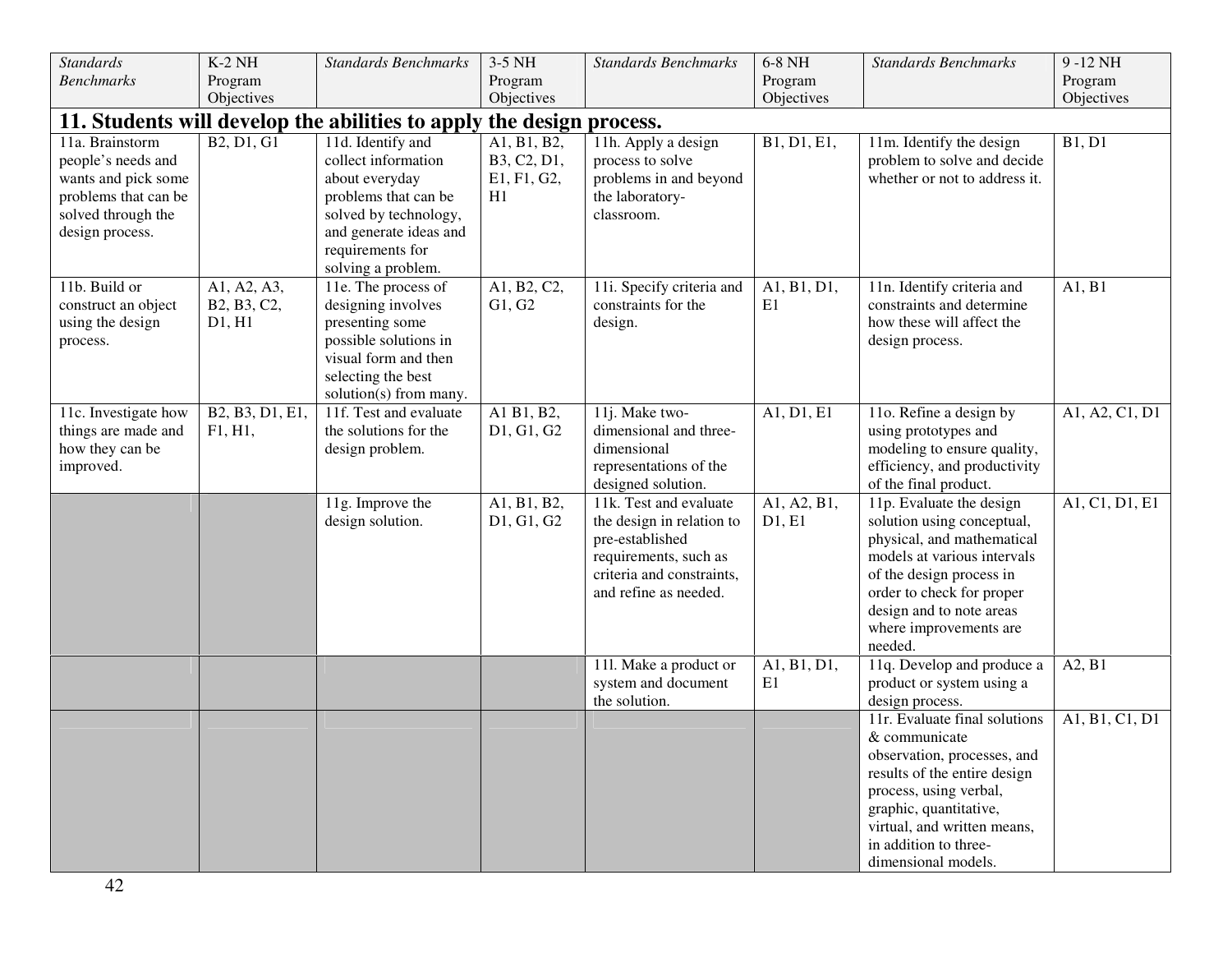| <b>Standards</b><br><b>Benchmarks</b>                                                 | $K-2$ NH<br>Program<br>Objectives        | <b>Standards Benchmarks</b>                                                              | $3-5$ NH<br>Program<br>Objectives    | <b>Standards Benchmarks</b>                                                                                                         | 6-8 NH<br>Program<br>Objectives | <b>Standards Benchmarks</b>                                                                                                                                               | $9 - 12$ NH<br>Program<br>Objectives |
|---------------------------------------------------------------------------------------|------------------------------------------|------------------------------------------------------------------------------------------|--------------------------------------|-------------------------------------------------------------------------------------------------------------------------------------|---------------------------------|---------------------------------------------------------------------------------------------------------------------------------------------------------------------------|--------------------------------------|
|                                                                                       |                                          |                                                                                          |                                      | 12. Students will develop the abilities to use and maintain technological products and systems.                                     |                                 |                                                                                                                                                                           |                                      |
| 12a. Discover how<br>things work.                                                     | A4, B1, B2,<br>B3, D1, E1, F1,<br>G1, H1 | 12d. Follow step-by-<br>step directions to<br>assemble a product.                        | $\overline{B2}$                      | 12h. Use information<br>provided in manuals,<br>protocols, or by<br>experienced people to<br>see and understand how<br>things work. | A1, A2, B2,<br>E1               | 12l. Document processes and<br>procedures and communicate<br>them to different audiences<br>using appropriate oral and<br>written techniques.                             | A1, F1                               |
| 12b. Use hand tools<br>correctly and safely<br>and be able to name<br>them correctly. | A2, A3, C2                               | 12e. Select and safely<br>use tools, products, and<br>systems for specific<br>tasks.     | A2, A3, B1,<br>B2, B3, D1,<br>G2, H1 | 12i. Use tools,<br>materials, and machines<br>safely to diagnose,<br>adjust, and repair<br>systems.                                 | A1, A2, A3,<br>B1, D1, E1       | 12m. Diagnose a system that is<br>malfunctioning and use tools,<br>materials, and knowledge to<br>repair it.                                                              | A1, A2, A3                           |
| 12c. Recognize and<br>use everyday<br>symbols.                                        | A2, C2                                   | 12f. Use computers to<br>access and organize<br>information.                             | G2, H1                               | 12j. Use computers and<br>calculators in various<br>applications.                                                                   | A1, D1, E1                      | 12n. Troubleshoot, analyze,<br>and maintain systems to ensure<br>safe and proper function and<br>precision.                                                               | A1, A2, A3,<br>H1                    |
|                                                                                       |                                          | 12g. Use common<br>symbols, such as<br>numbers and words to<br>communicate key<br>ideas. | A1, C2                               | 12k. Operate and<br>maintain systems in<br>order to achieve a given<br>purpose.                                                     | A3, B1                          | 12o. Operate systems so that<br>they function in the way they<br>were designed.                                                                                           | A3, H1                               |
|                                                                                       |                                          |                                                                                          |                                      |                                                                                                                                     |                                 | 12p. Use computers and<br>calculators to access, retrieve,<br>organize, process, maintain,<br>interpret, and evaluate data and<br>information in order to<br>communicate. | A1, D1                               |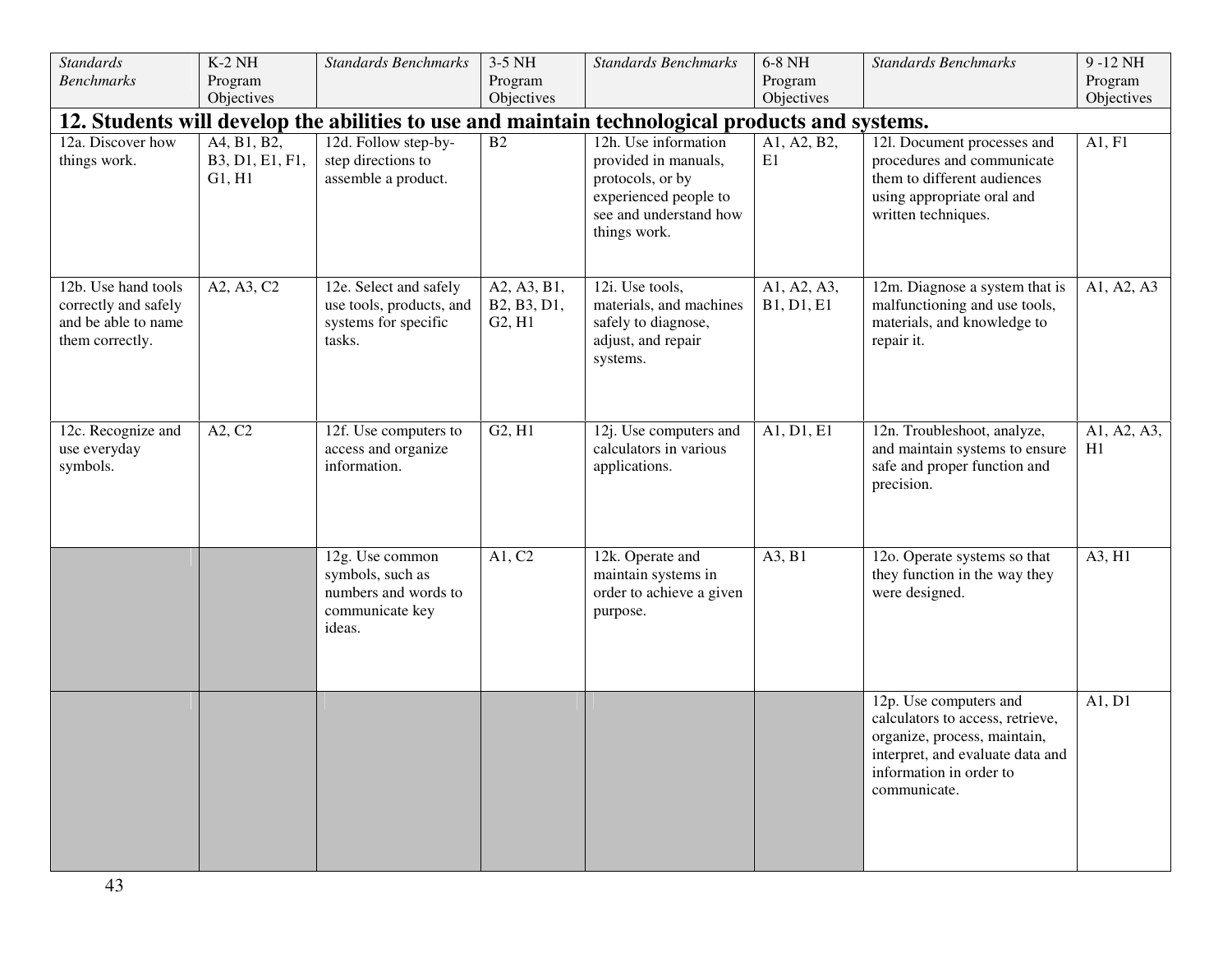| <b>Standards</b><br><b>Benchmarks</b>                                                                    | $K-2$ NH<br>Program<br>Objectives                           | <b>Standards Benchmarks</b>                                                                                                                  | 3-5 NH<br>Program<br>Objectives | <b>Standards Benchmarks</b>                                                                                                                   | 6-8 NH<br>Program<br>Objectives  | <b>Standards Benchmarks</b>                                                                                                                                | $9 - 12$ NH<br>Program<br>Objectives |
|----------------------------------------------------------------------------------------------------------|-------------------------------------------------------------|----------------------------------------------------------------------------------------------------------------------------------------------|---------------------------------|-----------------------------------------------------------------------------------------------------------------------------------------------|----------------------------------|------------------------------------------------------------------------------------------------------------------------------------------------------------|--------------------------------------|
|                                                                                                          |                                                             |                                                                                                                                              |                                 | 13. Students will develop the abilities to assess the impact of products and systems.                                                         |                                  |                                                                                                                                                            |                                      |
| 13a. Collect<br>information about<br>everyday products<br>and systems by<br>asking questions.            | A1, A2, A3,<br>A4, B1, B2,<br>B3, C2, D1, E1,<br>F1, G1, H1 | 13c. Compare,<br>contrast, and classify<br>collected information<br>in order to identify<br>patterns.                                        | A1, C2, F1,<br>G1               | 13f. Design and use<br>instruments to gather<br>data.                                                                                         | A1, A3, D1,<br>E1                | 13j. Collect information and<br>evaluate its quality.                                                                                                      | A1, A3                               |
| 13b. Determine if<br>the human use of a<br>product or system<br>creates positive or<br>negative results. | F1, G1                                                      | 13d. Investigate and<br>assess the influence of<br>a specific technology<br>on the individual,<br>family, community,<br>and the environment. | $\overline{F1, G1, G2}$         | 13g. Use data collected<br>to analyze and interpret<br>trends in order to<br>identify the positive or<br>negative effects of a<br>technology. | A1, C1, D1,<br>E1, G1            | 13k. Synthesize data, analyze<br>trends, and draw conclusions<br>regarding the effect of<br>technology on the individual,<br>society, and the environment. | A1, F1, F2,<br>G1                    |
|                                                                                                          |                                                             |                                                                                                                                              |                                 | 13h. Identify trends and<br>monitor potential<br>consequences of<br>technological<br>development.                                             | A1, A2, A4,<br>C1, D1, E1,<br>G1 | 131. Use assessment<br>techniques, such as trend<br>analysis and experimentation,<br>to make decisions about the<br>future development of<br>technology.   | A1, C1, D1                           |
|                                                                                                          |                                                             |                                                                                                                                              |                                 | 13i. Interpret and<br>evaluate the accuracy of<br>the information<br>obtained, and determine<br>if it is useful.                              | A1, B2, E1                       | 13m. Design forecasting<br>techniques to evaluate the<br>results of altering natural<br>systems.                                                           | A1, C1, D1,<br>F1                    |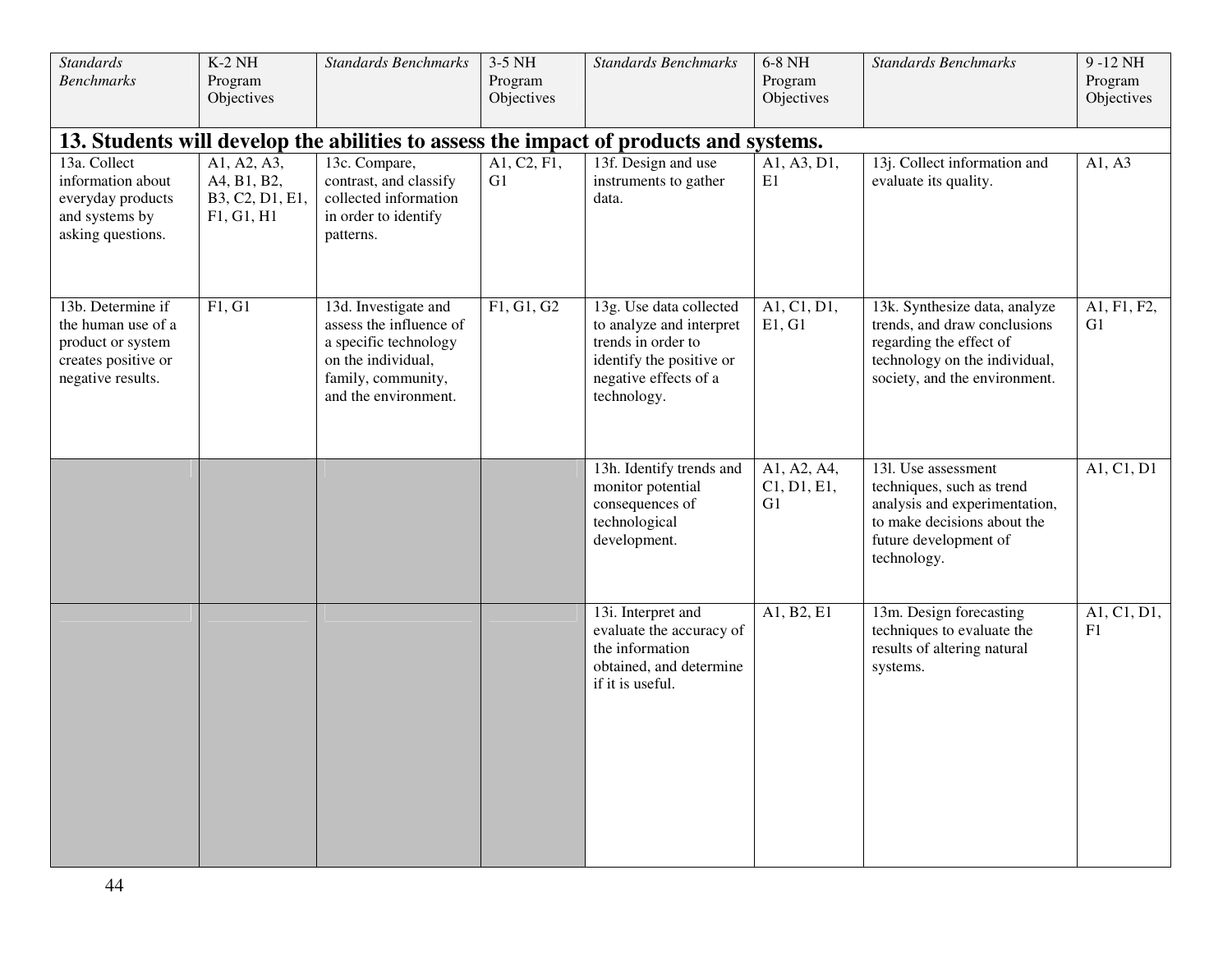| <b>Standards</b><br><b>Benchmarks</b>                                                                  | $K-2$ NH<br>Program<br>Objectives | <b>Standards Benchmarks</b>                                                                                                                                                         | 3-5 NH<br>Program<br>Objectives  | <b>Standards Benchmarks</b>                                                                                                                                                                | 6-8 NH<br>Program<br>Objectives      | <b>Standards Benchmarks</b>                                                                                                                                                                                                                                                                          | 9-12 NH<br>Program<br>Objectives |
|--------------------------------------------------------------------------------------------------------|-----------------------------------|-------------------------------------------------------------------------------------------------------------------------------------------------------------------------------------|----------------------------------|--------------------------------------------------------------------------------------------------------------------------------------------------------------------------------------------|--------------------------------------|------------------------------------------------------------------------------------------------------------------------------------------------------------------------------------------------------------------------------------------------------------------------------------------------------|----------------------------------|
|                                                                                                        |                                   |                                                                                                                                                                                     |                                  | 14. Students will develop an understanding of and be able to select and use medical technologies.                                                                                          |                                      |                                                                                                                                                                                                                                                                                                      |                                  |
| 14a. Vaccinations<br>protect people from<br>getting certain<br>diseases.                               | F1, G1                            | 14d. Vaccines are<br>designed to prevent<br>diseases from<br>developing and<br>spreading; medicines<br>are designed to relieve<br>symptoms and stop<br>diseases from<br>developing. | F1, G1, G2                       | 14g. Advances and<br>innovations in medical<br>technologies are used to<br>improve healthcare.                                                                                             | A2, A4, C1,<br>D1, E1, F1,<br>G1     | 14k. Medical technologies<br>include prevention and<br>rehabilitation, vaccines and<br>pharmaceuticals, medical and<br>surgical procedures, genetic<br>engineering, and the systems<br>within which health is<br>protected and maintained.                                                           | F1, F2                           |
| 14b. Medicine helps<br>people who are sick<br>to get better.                                           | F1, G1                            | 14e. Technological<br>advances have made it<br>possible to create new<br>devices, to repair or<br>replace certain parts of<br>the body, and to<br>provide a means for<br>mobility.  | A4, B1, B3,<br>E1, F1, G1,<br>G2 | 14h. Sanitation<br>processes used in the<br>disposal of medical<br>products help to protect<br>people from harmful<br>organisms and disease,<br>and shape the ethics of<br>medical safety. | A2, A3, A4,<br>B2, C1, D1,<br>E1, G1 | 141. Telemedicine reflects the<br>convergence of technological<br>advances in a number of fields,<br>including medicine,<br>telecommunications, virtual<br>presence, computer<br>engineering, informatics,<br>artificial intelligence, robotics,<br>materials science, and<br>perceptual psychology. | F1, F2                           |
| 14c. There are many<br>products designed<br>specifically to help<br>people take care of<br>themselves. | B1, E1, F1, G1                    | 14f. Many tools and<br>devices have been<br>designed to help<br>provide clues about<br>health and to provide a<br>safe environment.                                                 | A2, B1, E1,<br>F1, G1, G2        | 14i. The vaccines<br>developed for use in<br>immunization require<br>specialized technologies<br>to support environments<br>in which a sufficient<br>amount of vaccines are<br>produced.   | A2, A3, A4,<br>C1, D1, E1,<br>G1     | 14m. The sciences of<br>biotechnology and molecular<br>biology have made it possible<br>to manipulate the genetic<br>information found in living<br>creatures.                                                                                                                                       | F1, F2                           |
|                                                                                                        |                                   |                                                                                                                                                                                     |                                  | 14j. Genetic<br>engineering involves<br>modifying the structure<br>of DNA to produce<br>novel genetic make-ups.                                                                            | A3, A4, C1,<br>D1, E1, G1            |                                                                                                                                                                                                                                                                                                      |                                  |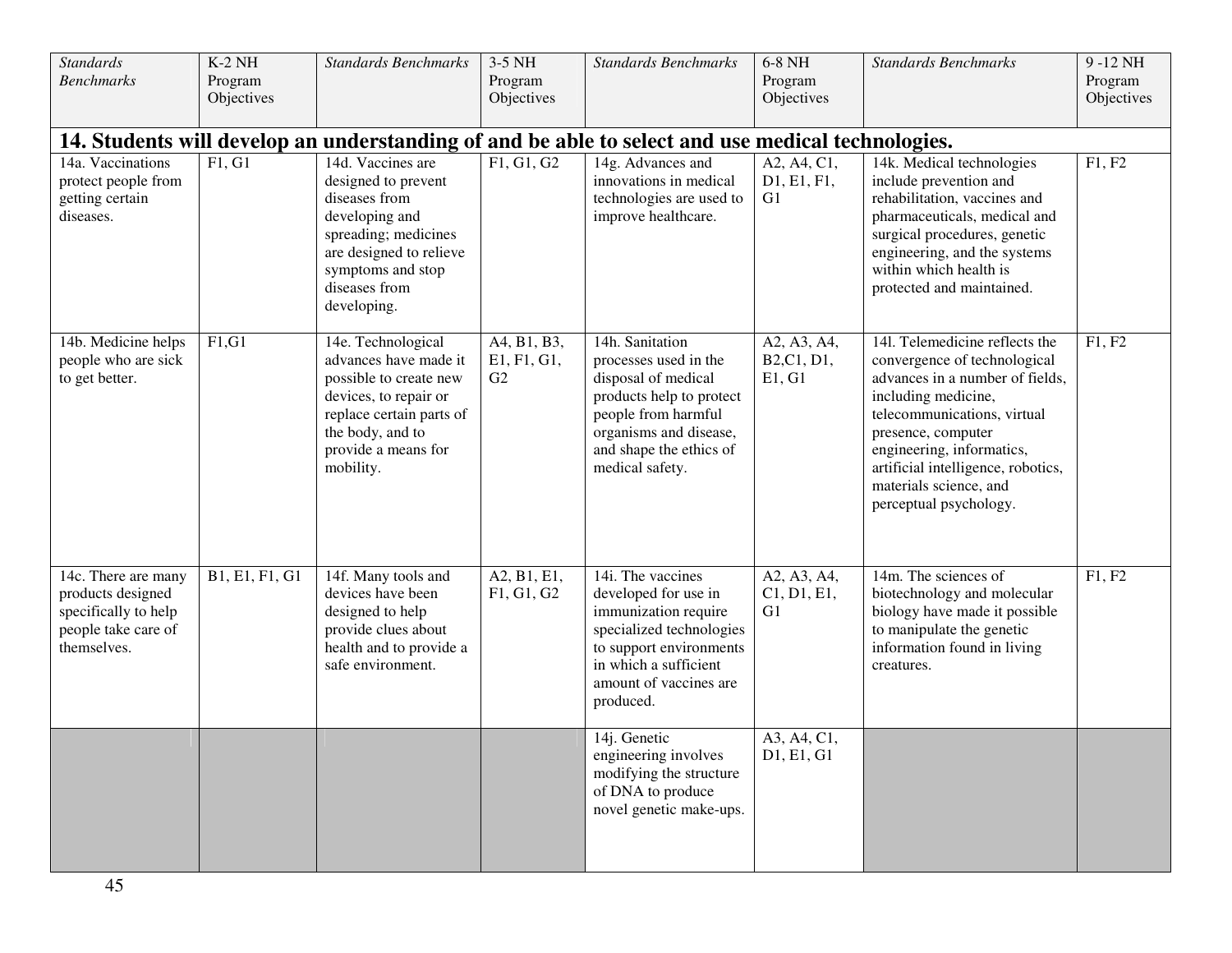| <b>Standards</b>                                                                                                                                                                  | $K-2$ NH                             | <b>Standards Benchmarks</b>                                                                                                                                                                      | $3-5$ NH                                 | <b>Standards Benchmarks</b>                                                                                                                                                                               | $6-8$ NH                         | Standards Benchmarks                                                                                                                                                                                                                        | 9-12 NH          |
|-----------------------------------------------------------------------------------------------------------------------------------------------------------------------------------|--------------------------------------|--------------------------------------------------------------------------------------------------------------------------------------------------------------------------------------------------|------------------------------------------|-----------------------------------------------------------------------------------------------------------------------------------------------------------------------------------------------------------|----------------------------------|---------------------------------------------------------------------------------------------------------------------------------------------------------------------------------------------------------------------------------------------|------------------|
| <b>Benchmarks</b>                                                                                                                                                                 | Program                              |                                                                                                                                                                                                  | Program                                  |                                                                                                                                                                                                           | Program                          |                                                                                                                                                                                                                                             | Program          |
|                                                                                                                                                                                   | Objectives                           |                                                                                                                                                                                                  | Objectives                               |                                                                                                                                                                                                           | Objectives                       |                                                                                                                                                                                                                                             | Objectives       |
|                                                                                                                                                                                   |                                      |                                                                                                                                                                                                  |                                          |                                                                                                                                                                                                           |                                  | 15. Students will develop an understanding of and be able to select and use agricultural technologies and related                                                                                                                           |                  |
| biotechnologies.                                                                                                                                                                  |                                      |                                                                                                                                                                                                  |                                          |                                                                                                                                                                                                           |                                  |                                                                                                                                                                                                                                             |                  |
| 15a. The use of<br>technologies in<br>agriculture makes it<br>possible for food to<br>be available year<br>round and for the<br>conservation<br>resources.<br>15b. There are many | A4, B1, F1, G1,<br>H1<br>A1, A2, A3, | 15c. Artificial<br>ecosystems are human-<br>made environments<br>that are designed to<br>function as a unit and<br>are comprised of<br>humans, plants, and<br>animals.<br>15d. Most agricultural | A4, B1, C2,<br>E1, F1, G2<br>A4, B1, B3, | 15f. Technological<br>advances in agriculture<br>directly affect the time<br>and number of people<br>required to produce<br>food for a large<br>population.<br>15g. A wide range of                       | A4, E1, G1<br>A1, A2, A3,        | 15k. Agriculture includes a<br>combination of businesses that<br>use a wide array of products<br>and systems to produce,<br>process, and distribute food,<br>fiber, fuel, chemical, and other<br>useful products.<br>151. Biotechnology has | F1, F2<br>F1, F2 |
| different tools<br>necessary to control<br>and make up the<br>parts of an<br>ecosystem.                                                                                           | A4, B1, B3, E1,<br>F1, G1, H1        | waste can be recycled.                                                                                                                                                                           | G1, G2, H1                               | specialized equipment<br>and practices is used to<br>improve the production<br>of food, fiber, fuel, and<br>other useful products<br>and in the care of<br>animals.                                       | C1, D1, E1,<br>F1, G1            | applications in such areas as<br>agriculture, pharmaceuticals,<br>food and beverages, medicine,<br>energy, the environment, and<br>genetic engineering.                                                                                     |                  |
|                                                                                                                                                                                   |                                      | 15e. Many processes<br>used in agriculture<br>require different<br>procedures, products,<br>or systems.                                                                                          | A4, B1, B3,<br>D1, G1, G2,<br>H1         | 15h. Biotechnology<br>applies the principles of<br>biology to create<br>commercial products or<br>processes.                                                                                              | A3, D1, E1,<br>G1                | 15m. Conservation is the<br>process of controlling soil<br>erosion, reducing sediment in<br>waterways, conserving water,<br>and improving water quality.                                                                                    | F1, F2           |
|                                                                                                                                                                                   |                                      |                                                                                                                                                                                                  |                                          | 15i. Artificial<br>ecosystems are human-<br>made complexes that<br>replicate some aspects<br>of the natural<br>environment.                                                                               | C1, D1, E1                       | 15n. The engineering design<br>and management of<br>agricultural systems requires<br>knowledge of artificial<br>ecosystems and the effects of<br>technological development on<br>flora and fauna.                                           | F1, F2           |
|                                                                                                                                                                                   |                                      |                                                                                                                                                                                                  |                                          | 15j. The development<br>of refrigeration,<br>freezing, dehydration,<br>preservation, and<br>irradiation provide<br>long-term storage of<br>food and reduce the<br>health risks caused by<br>tainted food. | A2, A3, C1,<br>D1, E1, F1,<br>G1 |                                                                                                                                                                                                                                             |                  |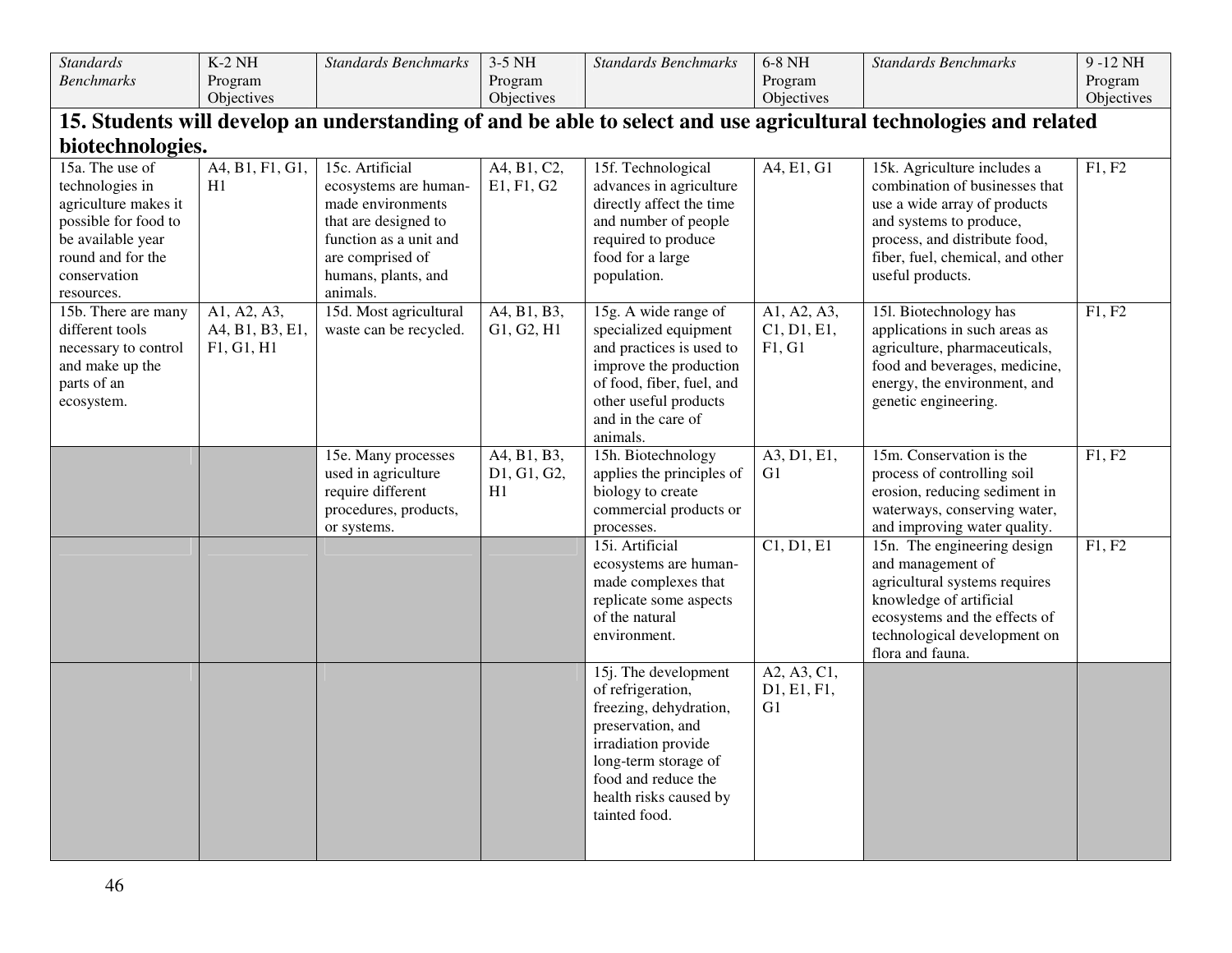| <b>Standards</b><br><b>Benchmarks</b> | $K-2$ NH<br>Program<br>Objectives | <b>Standards Benchmarks</b>                                                          | 3-5 NH<br>Program<br>Objectives | <b>Standards Benchmarks</b>                                                                                                                                                    | 6-8 NH<br>Program<br>Objectives | <b>Standards Benchmarks</b>                                                                                                    | $9 - 12$ NH<br>Program<br>Objectives |
|---------------------------------------|-----------------------------------|--------------------------------------------------------------------------------------|---------------------------------|--------------------------------------------------------------------------------------------------------------------------------------------------------------------------------|---------------------------------|--------------------------------------------------------------------------------------------------------------------------------|--------------------------------------|
|                                       |                                   |                                                                                      |                                 |                                                                                                                                                                                |                                 | 16. Students will develop an understanding of and be able to select and use energy and power technologies.                     |                                      |
| 16a. Energy comes<br>in many forms.   | A4, B1, B3, E1,                   | 16c. Energy comes in<br>different forms.                                             | A4, B1, C2,<br>E1, G2           | 16e. Energy is the<br>capacity to do work.                                                                                                                                     | $\overline{A1, E1}$             | 16j. Energy cannot be created<br>nor destroyed; however, it can<br>be converted from one form to<br>another.                   | A1, B1, D1,<br>E1                    |
| 16b. Energy should<br>not be wasted.  | G1, H1                            | 16d. Tools, machines,<br>products, and systems<br>use energy in order to<br>do work. | B1, E1, G2                      | 16f. Energy can be used<br>to do work, using many<br>processes.                                                                                                                | A1, A2, E1                      | 16k. Energy can be grouped<br>into major forms: thermal,<br>radiant, electrical, mechanical,<br>chemical, nuclear, and others. | B1, E1                               |
|                                       |                                   |                                                                                      |                                 | 16g. Power is the rate at<br>which energy is<br>converted from one<br>form to another or<br>transferred from one<br>place to another, or the<br>rate at which work is<br>done. | A1, E1                          | 16l. It is impossible to build an<br>engine to perform work that<br>does not exhaust thermal<br>energy to the surroundings.    | A1, B1, D1,<br>E1                    |
|                                       |                                   |                                                                                      |                                 | 16h. Power systems are<br>used to drive and<br>provide propulsion to<br>other technological<br>products and systems.                                                           | A1, A2, A3,<br>D1, E1           | 16m. Energy resources can be<br>renewable or nonrenewable.                                                                     | $\overline{A1, B1, D1,}$<br>E1       |
|                                       |                                   |                                                                                      |                                 | 16i. Much of the energy<br>used in our environment<br>is not used efficiently.                                                                                                 | A1, A3, A4,<br>E1               | 16n. Power systems must have<br>a source of energy, a process,<br>and loads.                                                   | B1, E1                               |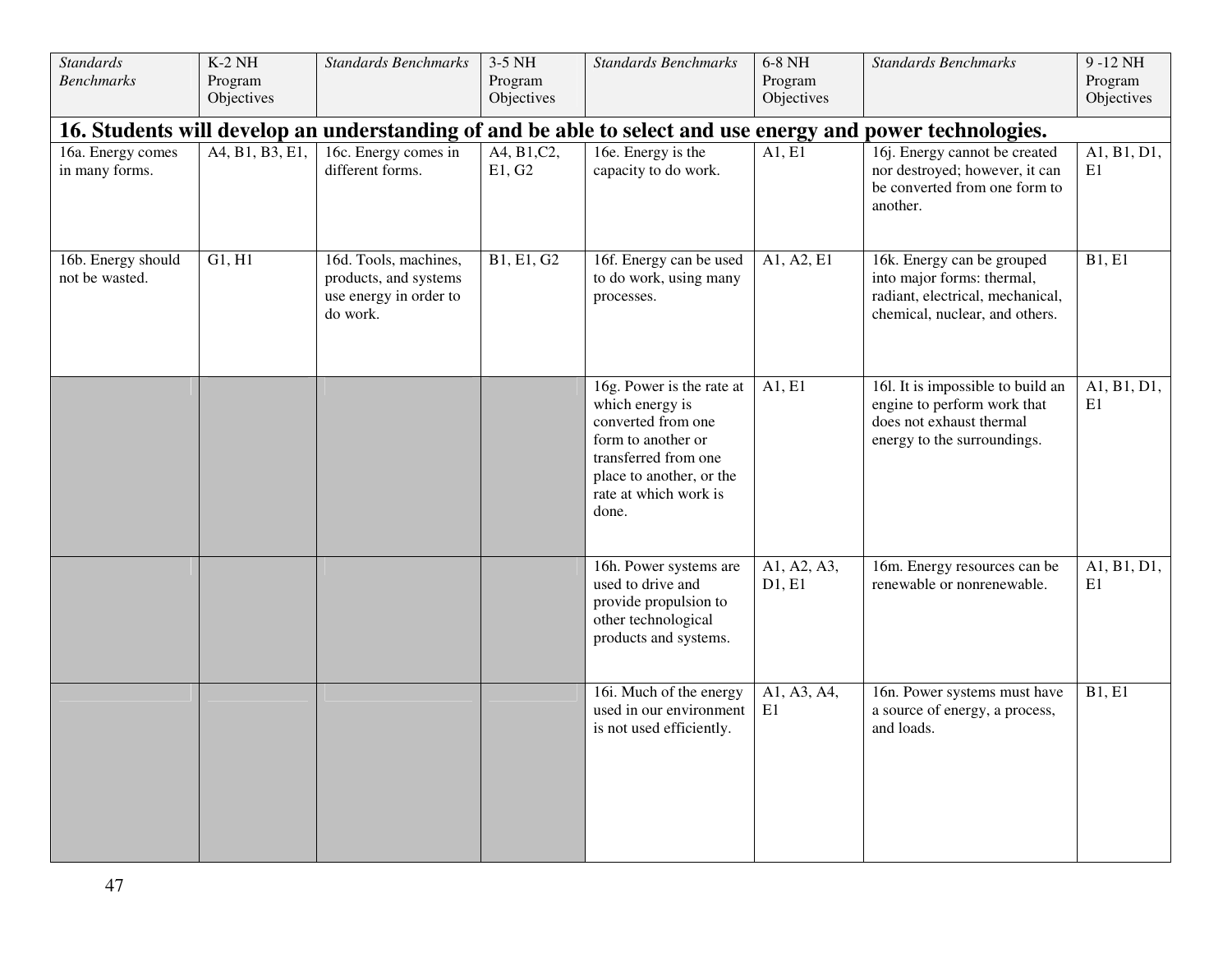| <b>Standards</b>                | $K-2$ NH                | <b>Standards Benchmarks</b>                       | $3-5$ NH          | <b>Standards Benchmarks</b>                   | 6-8 NH      | <b>Standards Benchmarks</b>                                                                               | 9-12 NH     |
|---------------------------------|-------------------------|---------------------------------------------------|-------------------|-----------------------------------------------|-------------|-----------------------------------------------------------------------------------------------------------|-------------|
| <b>Benchmarks</b>               | Program                 |                                                   | Program           |                                               | Program     |                                                                                                           | Program     |
|                                 | Objectives              |                                                   | Objectives        |                                               | Objectives  |                                                                                                           | Objectives  |
|                                 |                         |                                                   |                   |                                               |             | 17. Students will develop an understanding of and be able to select and use information and communication |             |
| technologies.                   |                         |                                                   |                   |                                               |             |                                                                                                           |             |
| 17a. Information is             | $\overline{C1}$         | 17d. The processing of                            | A1, B2,           | 17h. Information and                          | A1, B1, E1  | 17 l. Information and                                                                                     | A1, D1      |
| data that has been              |                         | information through the                           | D1, G1, G2        | communication systems                         |             | communication technologies                                                                                |             |
| organized.                      |                         | use of technology can be                          |                   | allow information to be                       |             | include the inputs, processes,                                                                            |             |
|                                 |                         | used to help humans                               |                   | transferred from human                        |             | and outputs associated with                                                                               |             |
|                                 |                         | make decisions and solve<br>problems.             |                   | to human, human to<br>machine, and machine to |             | sending and receiving<br>information.                                                                     |             |
|                                 |                         |                                                   |                   | human.                                        |             |                                                                                                           |             |
| 17b. Technology                 | F1, G1, H1              | 17e. Information can be                           | B3, F1, G1,       | 17i. Communication                            | A1, B1, E1  | 17m. Information and                                                                                      | A1, A3, D1  |
| enables people to               |                         | acquired and sent                                 | G2, H1            | systems are made up of                        |             | communication systems allow                                                                               |             |
| communicate by                  |                         | through a variety of                              |                   | a source, encoder,                            |             | information to be transferred                                                                             |             |
| sending and                     |                         | technological sources,                            |                   | transmitter, receiver,                        |             | from human to human, human                                                                                |             |
| receiving                       |                         | including print and                               |                   | decoder, storage,                             |             | to machine, machine to                                                                                    |             |
| information over a<br>distance. |                         | electronic media.                                 |                   | retrieval, and<br>destination.                |             | machine.                                                                                                  |             |
| 17c. People use                 | $\overline{A1, C2, F1}$ | 17f. Communication                                | F1, G1, G2,       | 17j. The design of a                          | A2, B1, D1, | 17n. Information and                                                                                      | A1, A3, B1, |
| symbols when they               |                         | technology is the transfer                        | H1                | message is influenced by                      | E1, G1      | communication systems can be                                                                              | D1, H1,     |
| communicate by                  |                         | of messages among                                 |                   | such factors as the                           |             | used to inform, persuade,                                                                                 |             |
| technology.                     |                         | people and/or machines                            |                   | intended audience,                            |             | entertain, manage, and educate.                                                                           |             |
|                                 |                         | over distances through                            |                   | medium, purpose, and                          |             |                                                                                                           |             |
|                                 |                         | the use of technology.                            |                   | nature of the message.                        |             |                                                                                                           |             |
|                                 |                         | 17g. Letters, characters,<br>icons, and signs are | A1, C2, F1,<br>G2 | 17k. The use of symbols,<br>measurements, and | A1, A2, E1  | 17o. Communication systems<br>are made up of a source,                                                    | A1, B1,     |
|                                 |                         | symbols that represent                            |                   | drawings promotes clear                       |             | encoder, transmitter, receiver,                                                                           |             |
|                                 |                         | ideas, quantities,                                |                   | communication by                              |             | decoder, storage, retrieval, and                                                                          |             |
|                                 |                         | elements, and operations.                         |                   | providing a common                            |             | destination.                                                                                              |             |
|                                 |                         |                                                   |                   | language to express                           |             |                                                                                                           |             |
|                                 |                         |                                                   |                   | ideas.                                        |             |                                                                                                           |             |
|                                 |                         |                                                   |                   |                                               |             | 17p. There are many ways to                                                                               | A1, B1, D1, |
|                                 |                         |                                                   |                   |                                               |             | communicate information, such<br>as graphic and electronic                                                | E1          |
|                                 |                         |                                                   |                   |                                               |             | means.                                                                                                    |             |
|                                 |                         |                                                   |                   |                                               |             | 17q.Technological knowledge                                                                               | A1, A3, B1, |
|                                 |                         |                                                   |                   |                                               |             | & processes are communicated                                                                              | E1,         |
|                                 |                         |                                                   |                   |                                               |             | using symbols, measurement,                                                                               |             |
|                                 |                         |                                                   |                   |                                               |             | conventions, icons, graphic                                                                               |             |
|                                 |                         |                                                   |                   |                                               |             | images, & languages that                                                                                  |             |
|                                 |                         |                                                   |                   |                                               |             | incorporate a variety of visual,<br>auditory, & tactile                                                   |             |
|                                 |                         |                                                   |                   |                                               |             | stimuli.                                                                                                  |             |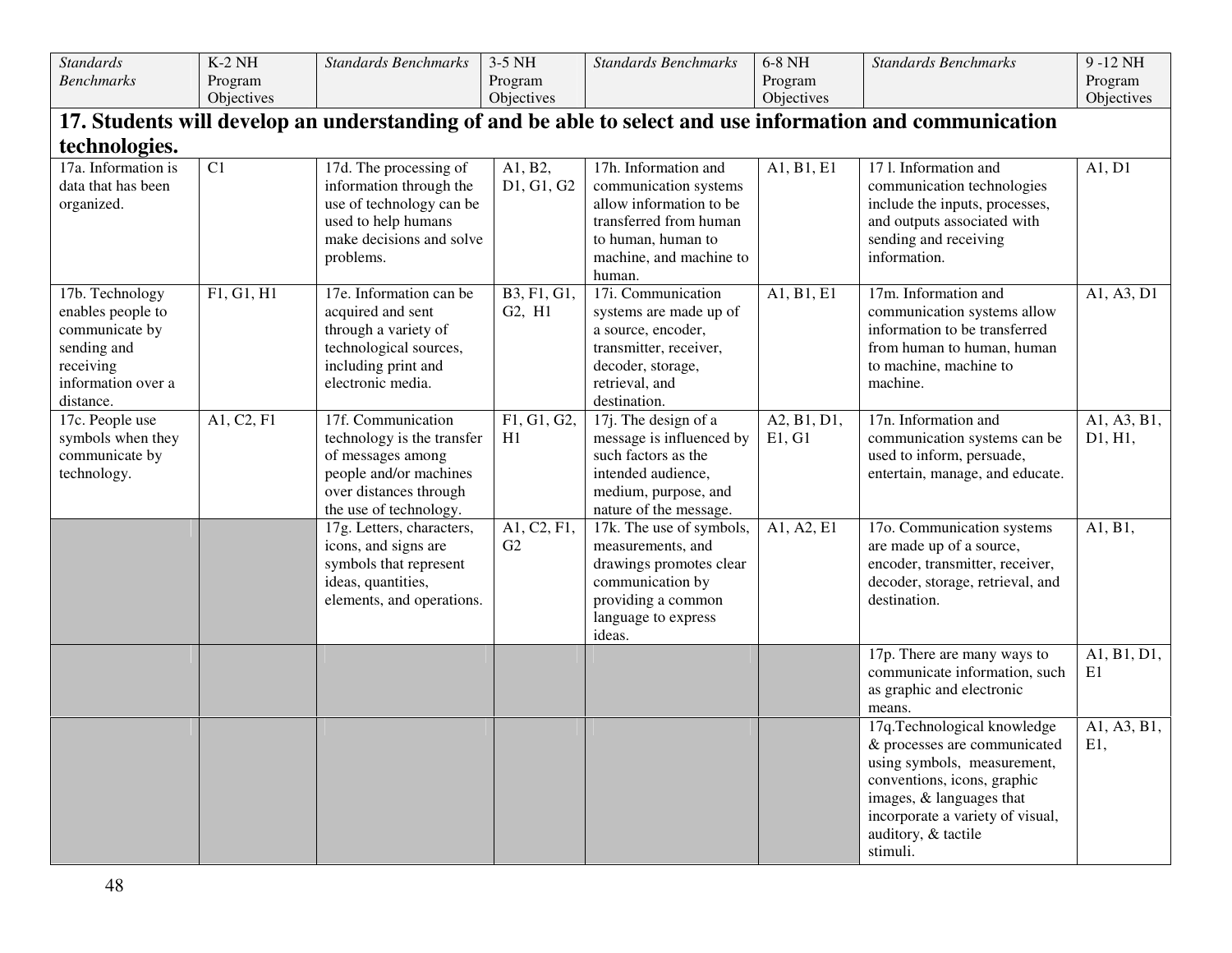| <b>Standards</b>                                                                                              | $K-2$ NH              | <b>Standards Benchmarks</b>                                                                                                                           | 3-5 NH                                      | <b>Standards Benchmarks</b>                                                                                                                                                                                                                                                 | 6-8 NH                    | <b>Standards Benchmarks</b>                                                                                                                                                                                                             | 9-12 NH                |
|---------------------------------------------------------------------------------------------------------------|-----------------------|-------------------------------------------------------------------------------------------------------------------------------------------------------|---------------------------------------------|-----------------------------------------------------------------------------------------------------------------------------------------------------------------------------------------------------------------------------------------------------------------------------|---------------------------|-----------------------------------------------------------------------------------------------------------------------------------------------------------------------------------------------------------------------------------------|------------------------|
| <b>Benchmarks</b>                                                                                             | Program<br>Objectives |                                                                                                                                                       | Program<br>Objectives                       |                                                                                                                                                                                                                                                                             | Program<br>Objectives     |                                                                                                                                                                                                                                         | Program<br>Objectives  |
|                                                                                                               |                       |                                                                                                                                                       |                                             |                                                                                                                                                                                                                                                                             |                           |                                                                                                                                                                                                                                         |                        |
|                                                                                                               |                       | 18. Students will develop an understanding of and be able to select and use transportation technologies.                                              |                                             |                                                                                                                                                                                                                                                                             |                           |                                                                                                                                                                                                                                         |                        |
| 18a. A<br>transportation<br>system has many<br>parts that work<br>together to help<br>people travel.          | A4, B1                | 18d. The use of<br>transportation allows<br>people and goods to be<br>moved from place to<br>place.                                                   | B <sub>2</sub> , E <sub>1</sub> ,<br>F1, G2 | 18h. Governmental<br>regulations often<br>influence the design and<br>operation of<br>transportation systems.                                                                                                                                                               | A1, A2, A3,<br>D1, E1     | 18j. Transportation plays a<br>vital role in the operation of<br>other technologies, such as<br>manufacturing, construction,<br>communication, health and<br>safety, and agriculture.                                                   | A3, F1                 |
| 18b. Vehicles move<br>people or goods<br>from one place to<br>another in water, air,<br>or space and on land. | <b>B2, E1, F1</b>     | 18e. A transportation<br>system may lose<br>efficiency or fail if one<br>part is missing or<br>malfunctioning or if a<br>subsystem is not<br>working. | B1, F1,<br>G1, G2                           | 18i. Processes, such as<br>receiving, holding,<br>storing, loading, moving,<br>unloading, delivering,<br>evaluating, marketing,<br>managing,<br>communication, and<br>using conventions are<br>necessary for the entire<br>transportation system to<br>operate efficiently. | A1, A2, A3,<br>B1, D1, E1 | 18k. Intermodalism is the use<br>of different modes of<br>transportation, such as<br>highways, railways, and<br>waterways, as part of an<br>interconnected system that can<br>move people and goods easily<br>from one mode to another. | A3, E1, F2,<br>G1, H1, |
| 18c. Transportation<br>vehicles need to be<br>cared for to prolong<br>their use.                              | $\overline{B1}$       |                                                                                                                                                       |                                             |                                                                                                                                                                                                                                                                             |                           | 181. Transportation services<br>and methods have led to a<br>population that is regularly on<br>the move.                                                                                                                               | A3, F1, F2,<br>G1, H1, |
|                                                                                                               |                       |                                                                                                                                                       |                                             |                                                                                                                                                                                                                                                                             |                           | 18m. The design of intelligent<br>and non-intelligent<br>transportation systems depends<br>on many processes and<br>innovative techniques.                                                                                              | A2, A3, B1,<br>D1, F2  |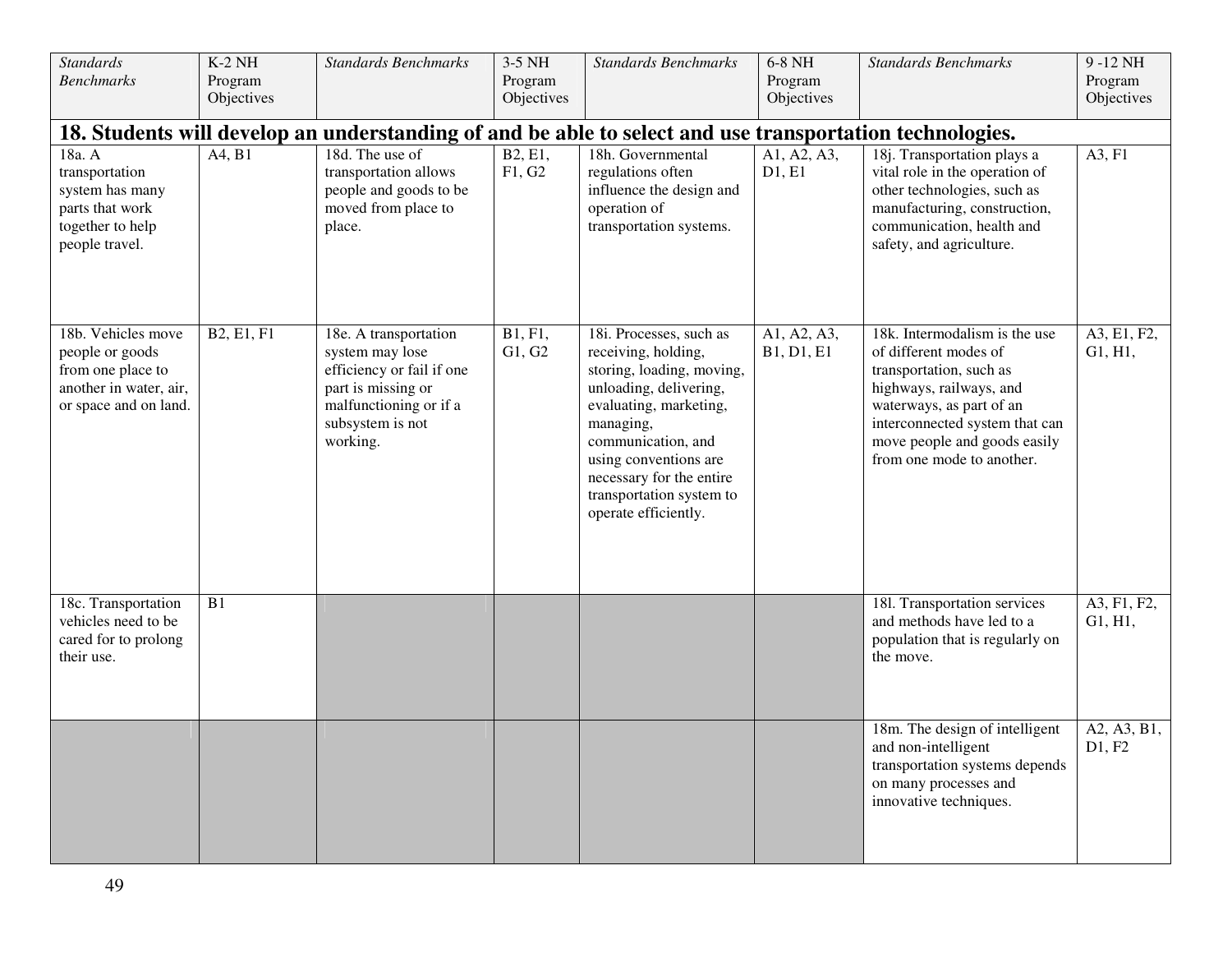| <b>Standards</b>                               | $K-2$ NH              | <b>Standards Benchmarks</b>                                                                                                                                                           | $3-5$ NH                                       | <b>Standards Benchmarks</b>                                                                                                                                 | 6-8 NH                       | <b>Standards Benchmarks</b>                                                                                                                                | 9-12 NH                                |
|------------------------------------------------|-----------------------|---------------------------------------------------------------------------------------------------------------------------------------------------------------------------------------|------------------------------------------------|-------------------------------------------------------------------------------------------------------------------------------------------------------------|------------------------------|------------------------------------------------------------------------------------------------------------------------------------------------------------|----------------------------------------|
| <b>Benchmarks</b>                              | Program<br>Objectives |                                                                                                                                                                                       | Program<br>Objectives                          |                                                                                                                                                             | Program<br>Objectives        |                                                                                                                                                            | Program<br>Objectives                  |
|                                                |                       | 19. Students will develop an understanding of and be able to select and use manufacturing technologies                                                                                |                                                |                                                                                                                                                             |                              |                                                                                                                                                            |                                        |
| 19a. Manufacturing                             | A4, B1, E1,           | 19c. Processing systems                                                                                                                                                               | B3, G2,                                        | 19f. Manufacturing                                                                                                                                          | A1, A2,                      | 191. Servicing keeps products in good                                                                                                                      | A1, A3,                                |
| systems produce                                | H1                    | convert natural materials                                                                                                                                                             | H1                                             | systems use mechanical                                                                                                                                      | A3, B1,                      | operating condition.                                                                                                                                       | <b>B1, E1</b>                          |
| products in quantity.                          |                       | into products.                                                                                                                                                                        |                                                | processes that change the<br>form of materials through<br>the processes of<br>separating, forming,<br>combining, and<br>conditioning them.                  | D1, E1                       |                                                                                                                                                            |                                        |
| 19b. Manufactured<br>products are<br>designed. | D1, F1                | 19d. Manufacturing<br>processes include<br>designing products,<br>gathering resources, &<br>using tools to separate,<br>form, & combine materials<br>in order to produce<br>products. | A1, A2,<br>A3, B1,<br>B2, B3,<br>D1, G2,<br>H1 | 19g. Manufacturing<br>goods may be classified<br>as durable and<br>nondurable.                                                                              | E1                           | 19m. Materials have different qualities<br>and may be classified as natural,<br>synthetic, or mixed.                                                       | $\overline{B1, D1}$ ,<br>E1, G1,<br>H1 |
|                                                |                       | 19e. Manufacturing<br>enterprises exist because<br>of a consumption of goods.                                                                                                         | F1, G2                                         | 19h. The manufacturing<br>process includes the<br>designing, developmnt,<br>making, and servicing of<br>products and systems.                               | A1, A3,<br>B1, D1,<br>E1, H1 | 19n. Durable goods are designed to<br>operate for a long period of time, while<br>non-durable goods are designed to<br>operate for a short period of time. | <b>B1, D1</b>                          |
|                                                |                       |                                                                                                                                                                                       |                                                | 19i. Chemical<br>technologies are used to<br>modify or alter chemical<br>substances.                                                                        | A2, E1                       | 19o. Manufacturing systems may be<br>classified into types, such as<br>customized production, batch<br>production, and continuous production.              | A2, A3,<br><b>B1</b> ,                 |
|                                                |                       |                                                                                                                                                                                       |                                                | 19j. Materials must first<br>be located before they<br>can be extracted from the<br>earth through such<br>processes as harvesting,<br>drilling, and mining. | A2, A3,<br>D1, E1            | 19p. The interchangeability of parts<br>increases the effectiveness of<br>manufacturing processes.                                                         | A2, D1,                                |
|                                                |                       |                                                                                                                                                                                       |                                                | 19k. Marketing a product<br>involves informing the<br>public about it as well as<br>assisting in selling and<br>distributing it.                            | A1, A4,<br>C1, D1,<br>E1, G1 | 19q. Chemical technologies provide a<br>means for humans to alter or modify<br>materials and to produce chemical<br>products.                              | A2, E1,<br>G1, H1                      |
|                                                |                       |                                                                                                                                                                                       |                                                |                                                                                                                                                             |                              | 19r. Marketing involves establishing a<br>product's identity, conducting research<br>on its potential, advertising it,<br>distributing it, and selling it. | A1, A4,<br>D1,                         |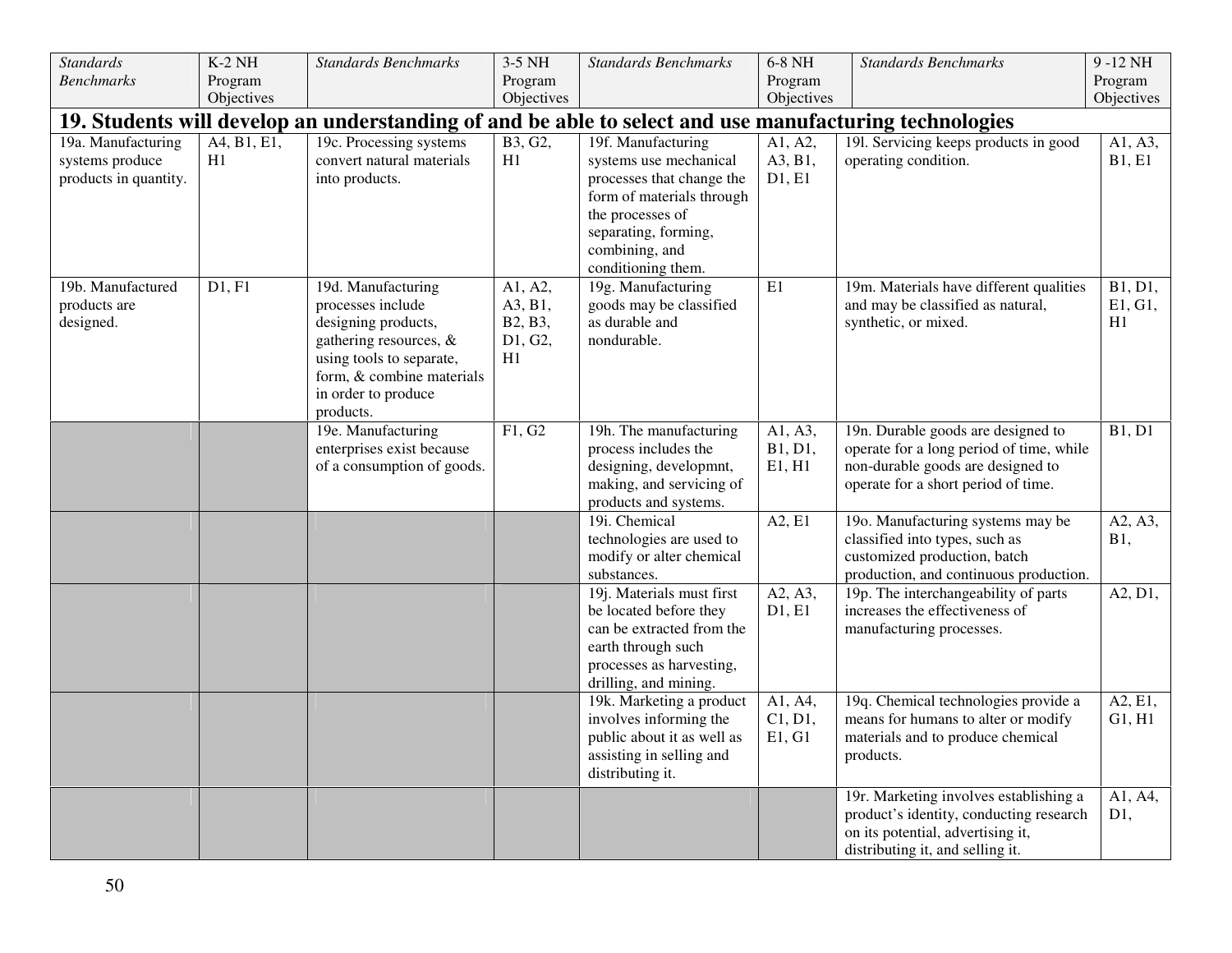| <b>Standards</b>      | $K-2$ NH   | <b>Standards Benchmarks</b> | $3-5$ NH    | <b>Standards Benchmarks</b>                                                                            | 6-8 NH         | <b>Standards Benchmarks</b> |        | 9-12 NH         |
|-----------------------|------------|-----------------------------|-------------|--------------------------------------------------------------------------------------------------------|----------------|-----------------------------|--------|-----------------|
| <b>Benchmarks</b>     | Program    |                             | Program     |                                                                                                        | Program        |                             |        | Program         |
|                       | Objectives |                             | Objectives  |                                                                                                        | Objectives     |                             |        | Objectives      |
|                       |            |                             |             | 20. Students will develop an understanding of and be able to select and use construction technologies. |                |                             |        |                 |
| 20a. People live,     | B1         | 20c. Modern                 | B3, G1, G2, | 20f. The selection of                                                                                  | A1, A2, A3,    | 20j. Infrastructure is the  | D1,    |                 |
| work, and go to       |            | communities are             | H1          | designs for structures is                                                                              | B1, B2, E1,    | underlying base or basic    |        |                 |
| school in buildings,  |            | usually planned             |             | based on factors such as                                                                               | G <sub>1</sub> | framework of a system.      |        |                 |
| which are of          |            | according to                |             | building laws and                                                                                      |                |                             |        |                 |
| different types:      |            | guidelines.                 |             | codes, style,                                                                                          |                |                             |        |                 |
| houses, apartments,   |            |                             |             | convenience, cost,                                                                                     |                |                             |        |                 |
| office buildings, and |            |                             |             | climate, and function.                                                                                 |                |                             |        |                 |
| schools.              |            |                             |             |                                                                                                        |                |                             |        |                 |
| 20b. The type of      | B1         | 20d. Structures need to     | B1, F1, G2  | 20g. Structures rest on a                                                                              | A2             | 20k.Structures are          |        | A1, A2, B1,     |
| structure determines  |            | be maintained.              |             | foundation.                                                                                            |                | constructed using a         |        |                 |
| how the parts are put |            |                             |             |                                                                                                        |                | variety of processes and    |        |                 |
| together.             |            |                             |             |                                                                                                        |                | procedures.                 |        |                 |
|                       |            | 20e. Many systems are       | A4, G2      | 20h. Some structures                                                                                   | A2, D1, E1     | 201. The design of          |        | A1, A2, A4, D1, |
|                       |            | used in buildings.          |             | are temporary, while                                                                                   |                | structures includes a       | E1, F2 |                 |
|                       |            |                             |             | others are permanent.                                                                                  |                | number of requirements.     |        |                 |
|                       |            |                             |             | 20i. Buildings generally                                                                               | A2, D1, E1     | 20m. Structures require     |        | A1, A2, A4, B1, |
|                       |            |                             |             | contain a variety of                                                                                   |                | maintenance, alteration,    |        | D1, F2, H1      |
|                       |            |                             |             | subsystems.                                                                                            |                | or renovation periodically  |        |                 |
|                       |            |                             |             |                                                                                                        |                | to improve them or the      |        |                 |
|                       |            |                             |             |                                                                                                        |                | altar their intended use.   |        |                 |
|                       |            |                             |             |                                                                                                        |                |                             |        |                 |
|                       |            |                             |             |                                                                                                        |                | 20n. Structures can         | A2, D1 |                 |
|                       |            |                             |             |                                                                                                        |                | include prefabricated       |        |                 |
|                       |            |                             |             |                                                                                                        |                | materials.                  |        |                 |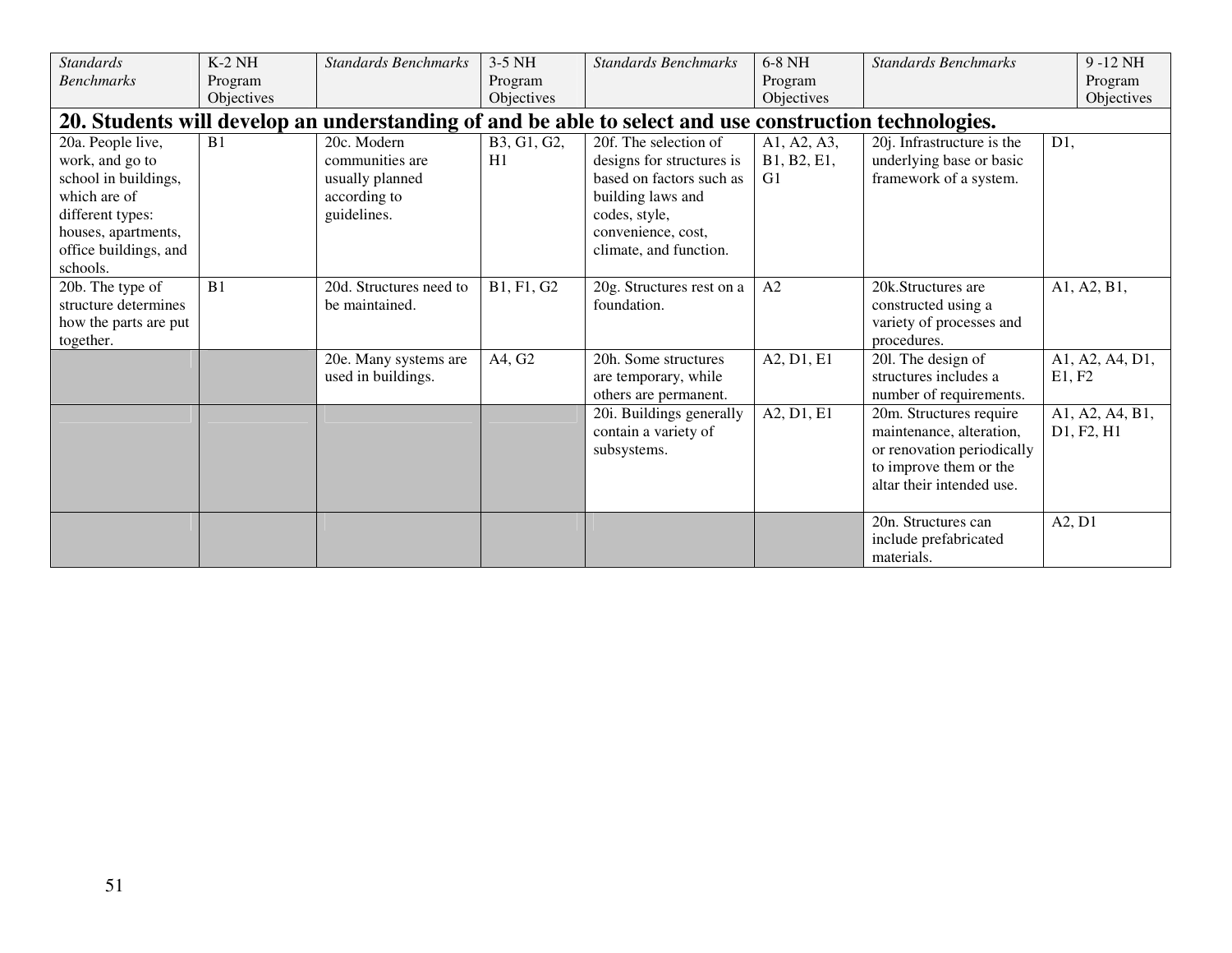## Technology/Engineering Education:

## **Appendix B: Comparing ITEA Standards to NH Framework Objectives**

| <b>STANDARD</b>                                                                                 | NH Technology<br>Education<br>Program<br>Objectives | NH English<br>Language Arts<br>Curriculum<br>Framework                       | NH Mathematics<br>Curriculum<br>Framework                                     | NH Science<br>Curriculum<br>Framework                                                              | <b>NH</b> Social<br><b>Studies</b><br>Curriculum<br>Framework | NH Career<br>Development<br>Curriculum<br>Framework | NH Arts<br>Frameworks<br>NH Phys. Ed.<br>Frameworks <sup>*</sup> |
|-------------------------------------------------------------------------------------------------|-----------------------------------------------------|------------------------------------------------------------------------------|-------------------------------------------------------------------------------|----------------------------------------------------------------------------------------------------|---------------------------------------------------------------|-----------------------------------------------------|------------------------------------------------------------------|
| 1. Students will develop an<br>understanding of the characteristics<br>and scope of technology. | $K-2$                                               | Written &<br>Oral<br>RC: 2, C: 1                                             |                                                                               | SPS: 1, 2, 3                                                                                       | Skill: 2.1<br>Theme: A,<br>B, C, D, E,<br>F, G                | 1, 3, 4, 5                                          |                                                                  |
|                                                                                                 | $3-5$                                               | Reading<br>V: 1, 2<br>IT: 1, 2<br>B: 3<br>Written &<br>Oral<br>RC: 2, C: 1   |                                                                               | SPS: $1, 2, 3$<br>ESS: 1<br>LS: 2<br>PS: 2                                                         | Skill: 2.1<br>Theme: A,<br>B, C, D, E,<br>F, G                | 1, 3, 4, 5                                          |                                                                  |
|                                                                                                 | $6-8$                                               | Reading<br>V: 1, 2<br>IT: $1, 2$<br>B: 3<br>Written &<br>Oral<br>RC: 2, C: 1 |                                                                               | SPS: 1, 2, 3,<br>$\overline{4}$<br>ESS: $1, 2, 3,$<br>$\overline{4}$<br>LS: 2, 5<br>PS: 1, 2, 4    | Skill: 2.1<br>Theme: A,<br>B, C, D, E,<br>F, G                | 1, 2, 3, 4, 5                                       |                                                                  |
|                                                                                                 | $9 - 12$                                            | Reading<br>V: 1, 2<br>IT: $1, 2$<br>B:3<br>Written &<br>Oral<br>RC: 2, C: 1  | N&O: 4, 6,<br>7, 8<br>G&M: 7, 10<br>F&A:1,4<br>DSP: $1, 2, 6$<br>CCR: 1, 2, 3 | SPS: $1, 2, 3$ ,<br>$\overline{4}$<br>ESS: $1, 2, 3,$<br>$\overline{4}$<br>LS: 2, 5<br>PS: 1, 2, 4 | Skill: 2.1<br>Theme: A,<br>B, C, D, E,<br>F, G                | 1, 2, 3, 4, 5                                       |                                                                  |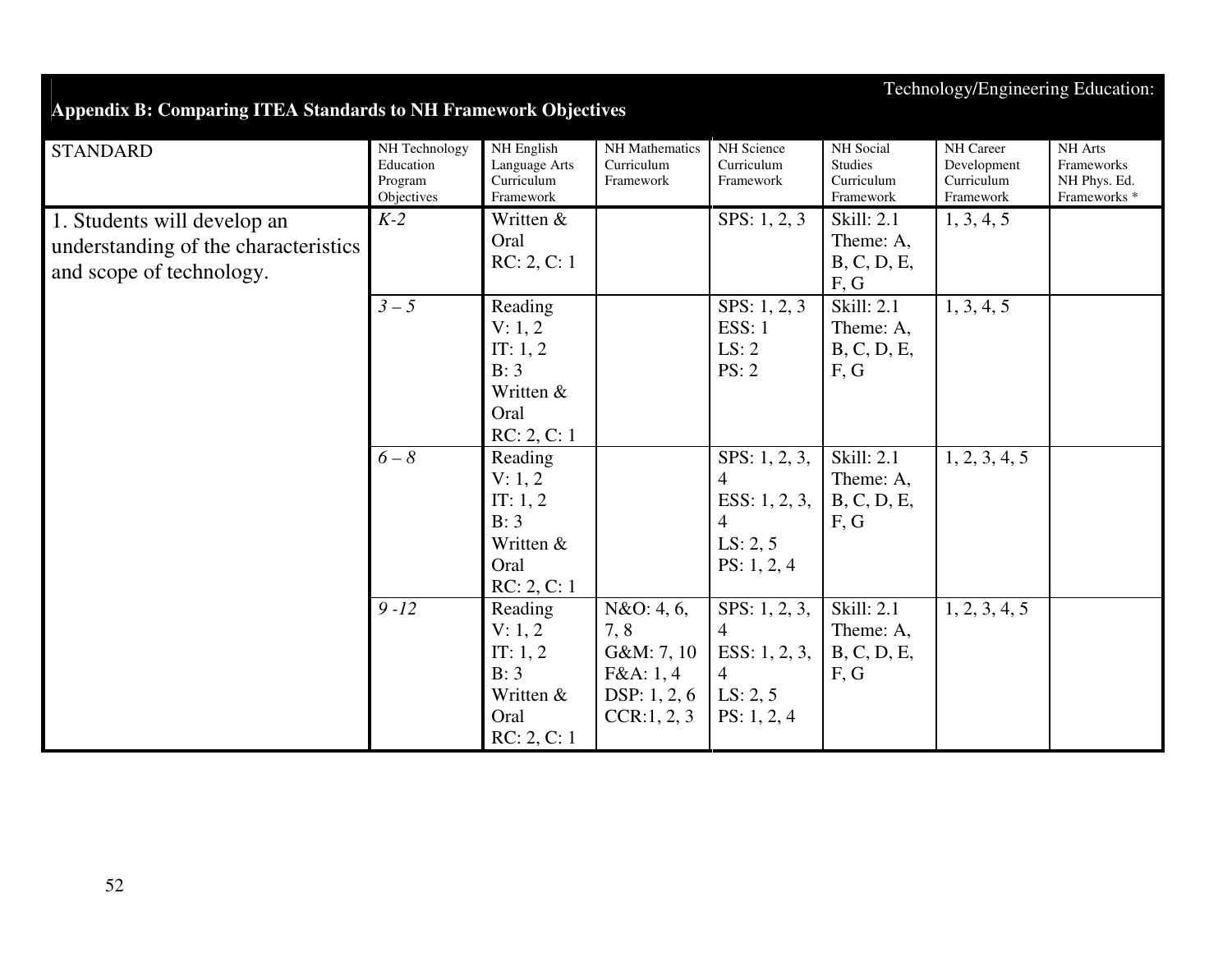| <b>STANDARD</b>                                                                     | NH Technology<br>Education<br>Program<br>Objectives | NH English<br>Language Arts<br>Curriculum<br>Framework                | NH Mathematics<br>Curriculum<br>Framework                                               | NH Science<br>Curriculum<br>Framework                   | NH Social<br><b>Studies</b><br>Curriculum<br>Framework | NH Career<br>Development<br>Curriculum<br>Framework | NH Arts<br>Frameworks<br>NH Phys. Ed.<br>Frameworks <sup>*</sup> |
|-------------------------------------------------------------------------------------|-----------------------------------------------------|-----------------------------------------------------------------------|-----------------------------------------------------------------------------------------|---------------------------------------------------------|--------------------------------------------------------|-----------------------------------------------------|------------------------------------------------------------------|
| 2. Students will develop an<br>understanding of the core concepts<br>of technology. | $K-2$                                               | Written &<br>Oral<br>C: 1                                             |                                                                                         | SPS: 2                                                  | Skills: 2.1,<br>2.2                                    | 1, 3, 4, 5                                          |                                                                  |
|                                                                                     | $3-5$                                               | Reading<br>V: 1, 2<br>IT: 1, 2<br>B: 3<br>Written &<br>Oral<br>C: 1   |                                                                                         | SPS: 2<br>ESS: 2<br>LS: 2                               | Skills: 2.1,<br>2.2                                    | 1, 3, 4, 5                                          |                                                                  |
|                                                                                     | $6-8$                                               | Reading<br>V: 1, 2<br>IT: 1, 2<br>B: 3<br>Written &<br>Oral<br>C:1    |                                                                                         | SPS: 2, 3, 4<br>ESS: 2, 3, 4<br>LS: 2<br>PS: 1, 2, 3, 4 | Skills: 2.1,<br>2.2                                    | 1, 2, 3, 4, 5                                       |                                                                  |
|                                                                                     | $9 - 12$                                            | Reading<br>V: 1, 2<br>IT: $1, 2$<br>B: 3<br>Written &<br>Oral<br>C: 1 | N&O: 4, 6,<br>7, 8<br>G&M: 7, 10<br>F&A:1,4<br>DSP: $1, 2, 6$<br>CCR: 1, 2, 3<br>F&A: 3 | SPS: 2, 3, 4<br>ESS: 2, 3, 4<br>LS: 2<br>PS: 1, 2, 3, 4 | Skills: 2.1,<br>2.2                                    | 1, 2, 3, 4, 5                                       |                                                                  |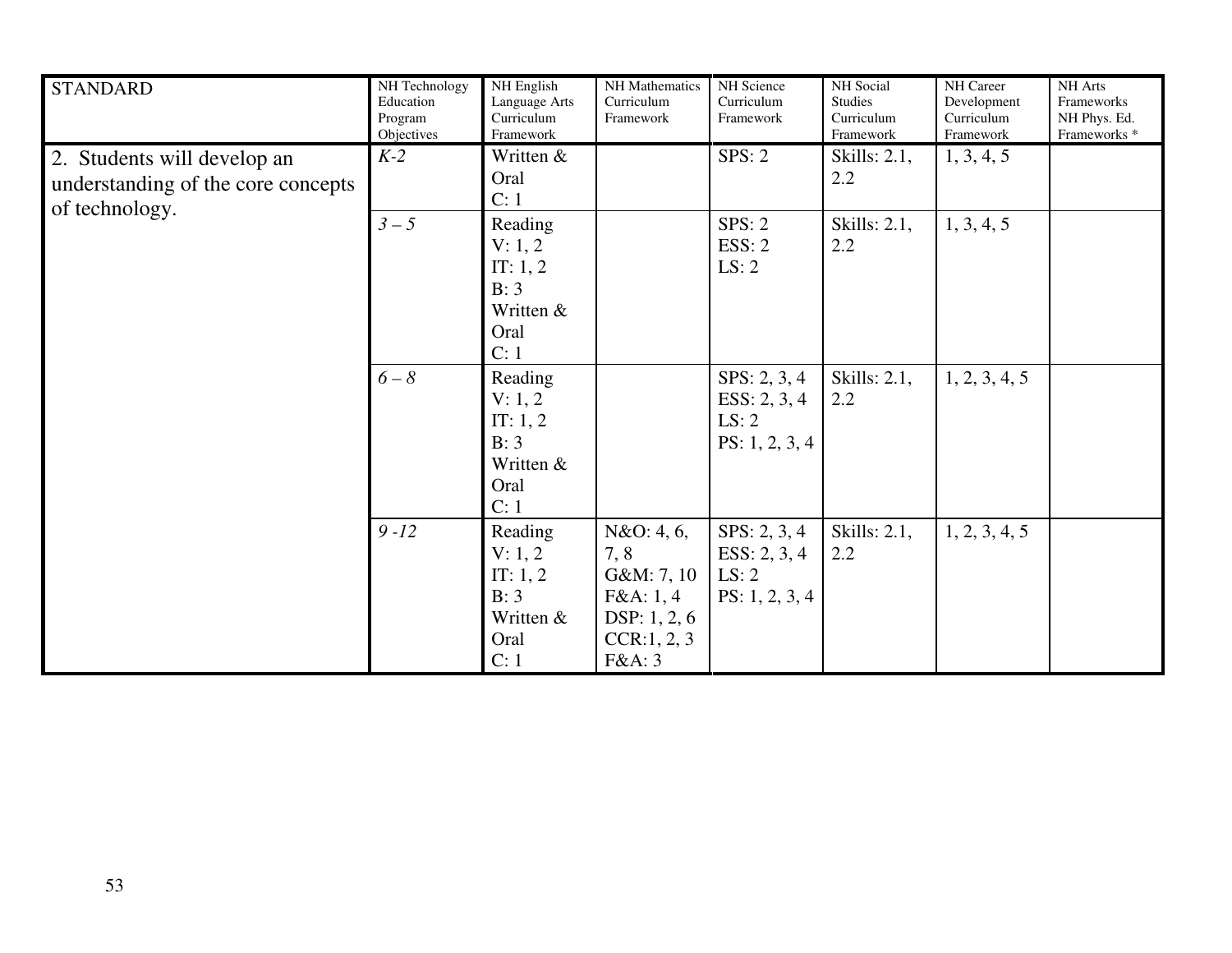| <b>STANDARD</b>                                                                                                                                                 | NH Technology<br>Education<br>Program<br>Objectives | NH English<br>Language Arts<br>Curriculum<br>Framework               | <b>NH</b> Mathematics<br>Curriculum<br>Framework                                                        | NH Science<br>Curriculum<br>Framework                         | <b>NH</b> Social<br><b>Studies</b><br>Curriculum<br>Framework | NH Career<br>Development<br>Curriculum<br>Framework | <b>NH</b> Arts<br>Frameworks<br>NH Phys. Ed.<br>Frameworks <sup>*</sup> |
|-----------------------------------------------------------------------------------------------------------------------------------------------------------------|-----------------------------------------------------|----------------------------------------------------------------------|---------------------------------------------------------------------------------------------------------|---------------------------------------------------------------|---------------------------------------------------------------|-----------------------------------------------------|-------------------------------------------------------------------------|
| 3. Students will develop an<br>understanding of the relationships<br>among technologies and the<br>connections between technology<br>and other fields of study. | $K-2$                                               | Written &<br>Oral<br>RC: 2                                           | CCR: 3                                                                                                  |                                                               | Skills: 2.2,<br>2.3<br>Themes: A,<br>B, C, D, E,<br>F, G      | 1, 3, 4, 5, 7                                       | T: 3                                                                    |
|                                                                                                                                                                 | $3-5$                                               | Reading<br>V: 1, 2<br>IT: 1, 2<br>B: 3<br>Written &<br>Oral<br>RC: 2 | CCR:3                                                                                                   | LS: 2                                                         | Skills: 2.2,<br>2.3<br>Themes: A,<br>B, C, D, E,<br>F, G      | 1, 3, 4, 5, 7                                       | T: 3                                                                    |
|                                                                                                                                                                 | $6 - 8$                                             | Reading<br>V: 1, 2<br>IT: 1, 2<br>B: 3<br>Written &<br>Oral<br>RC: 2 | CCR:3                                                                                                   | SPS: 3<br>ESS 1, 2, 3,<br>$\overline{4}$<br>LS: 2, 5<br>PS: 4 | Skills: 2.2,<br>2.3<br>Themes: A,<br>B, C, D, E,<br>F, G      | 1, 2, 3, 4, 5,<br>$\overline{7}$                    | T: 3                                                                    |
|                                                                                                                                                                 | $9 - 12$                                            | Reading<br>V: 1, 2<br>IT: 1, 2<br>B: 3<br>Written &<br>Oral<br>RC: 2 | N&O: 4, 6,<br>7,8<br>G&M: 7, 10<br>G&M: HS:2<br>F&A:1,4<br>DSP: 1, 2, 6<br>CCR: 1, 2, 3<br>G&S: 5, 6, 7 | SPS: 3<br>ESS 1, 2, 3,<br>4<br>LS: 2, 5<br>PS: 4              | Skills: 2.2,<br>2.3<br>Themes: A,<br>B, C, D, E,<br>F, G      | 1, 2, 3, 4, 5,<br>$\overline{7}$                    | T: 3                                                                    |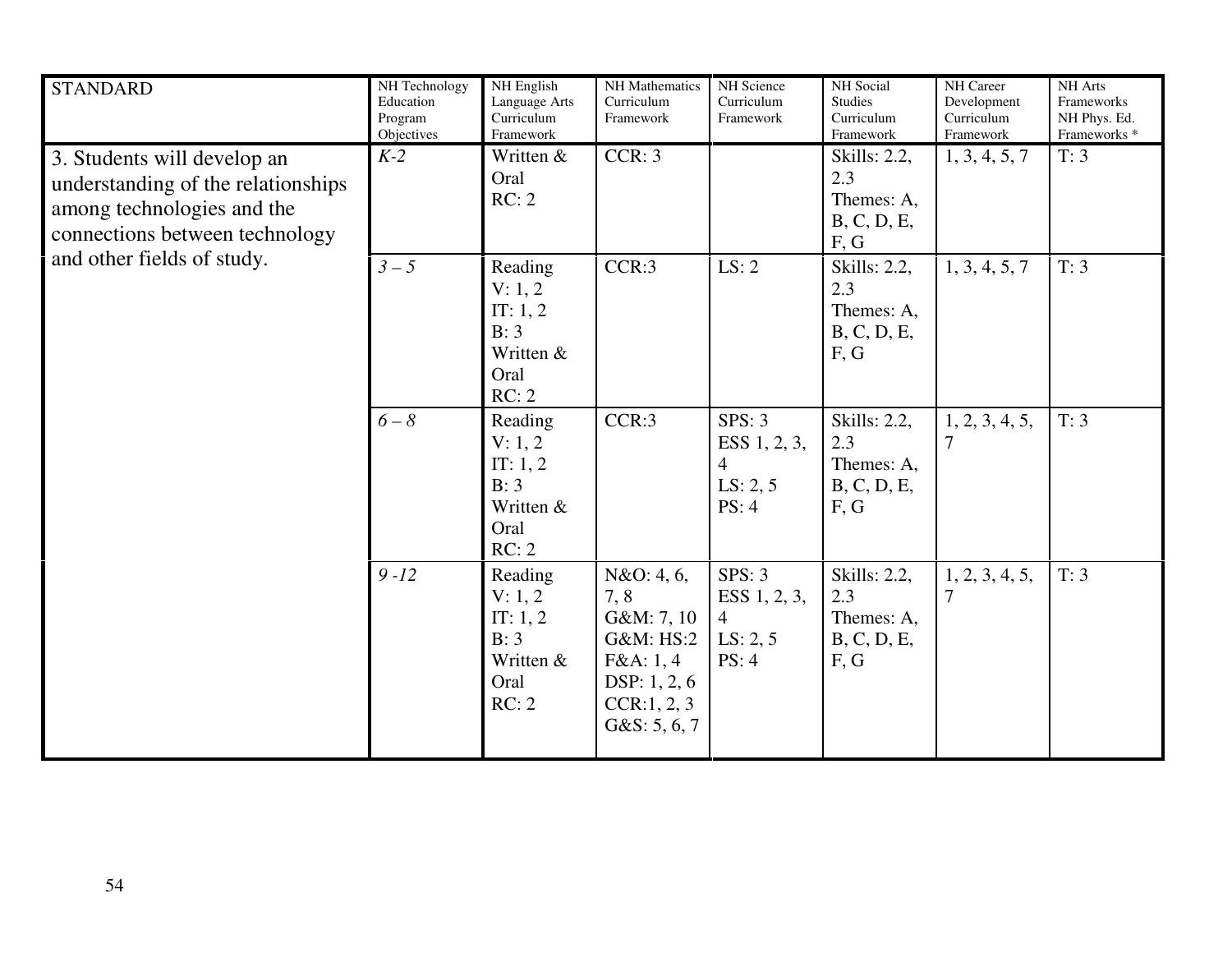| <b>STANDARD</b>                                                                                                            | NH Technology<br>Education<br>Program<br>Objectives | NH English<br>Language Arts<br>Curriculum<br>Framework                 | <b>NH</b> Mathematics<br>Curriculum<br>Framework                                                     | NH Science<br>Curriculum<br>Framework                                  | <b>NH</b> Social<br><b>Studies</b><br>Curriculum<br>Framework | NH Career<br>Development<br>Curriculum<br>Framework | NH Arts<br>Frameworks<br>NH Phys. Ed.<br>Frameworks <sup>*</sup> |
|----------------------------------------------------------------------------------------------------------------------------|-----------------------------------------------------|------------------------------------------------------------------------|------------------------------------------------------------------------------------------------------|------------------------------------------------------------------------|---------------------------------------------------------------|-----------------------------------------------------|------------------------------------------------------------------|
| 4. Students will develop an<br>understanding of the cultural,<br>social, economic, and political<br>effects of technology. | $K-2$                                               | Written &<br>Oral<br>RC: 2                                             |                                                                                                      | SPS: 1                                                                 | Skills: 2.1,<br>2.2, 2.3<br>Themes: A,<br>B, C, D, E,<br>F, G | 1, 3, 4, 5                                          | PE: 1                                                            |
|                                                                                                                            | $3-5$                                               | Reading<br>V: 1, 2<br>IT: 1, 2<br>B: 3<br>Written &<br>Oral<br>RC: 2   |                                                                                                      | SPS: $1, 4$<br>LS: 2                                                   | Skills: 2.1,<br>2.2, 2.3<br>Themes: A,<br>B, C, D, E,<br>F, G | 1, 3, 4, 5                                          | <b>PE: 1</b>                                                     |
|                                                                                                                            | $6 - 8$                                             | Reading<br>V: 1, 2<br>IT: 1, 2<br>B: 3<br>Written &<br>Oral<br>RC: 2   |                                                                                                      | SPS: 1, 3, 4<br>ESS: $1, 2, 3,$<br>$\overline{4}$<br>LS: 2, 3<br>PS: 4 | Skills: 2.1,<br>2.2, 2.3<br>Themes: A,<br>B, C, D, E,<br>F, G | 1, 2, 3, 4, 5                                       | PE: 1                                                            |
|                                                                                                                            | $9 - 12$                                            | Reading<br>V: 1, 2<br>IT: $1, 2$<br>B: 3<br>Written &<br>Oral<br>RC: 2 | N&O: 4, 6,<br>7,8<br>G&M: 7, 10<br>F&A:1,4<br>DSP: $1, 2, 4$ ,<br>6<br>CCR: 1, 2, 3<br><b>PRP: 2</b> | SPS: $1, 3, 4$<br>ESS: 1, 2, 3,<br>$\overline{4}$<br>LS: 2, 3<br>PS: 4 | Skills: 2.1,<br>2.2, 2.3<br>Themes: A,<br>B, C, D, E,<br>F, G | 1, 2, 3, 4, 5                                       | <b>PE: 1</b>                                                     |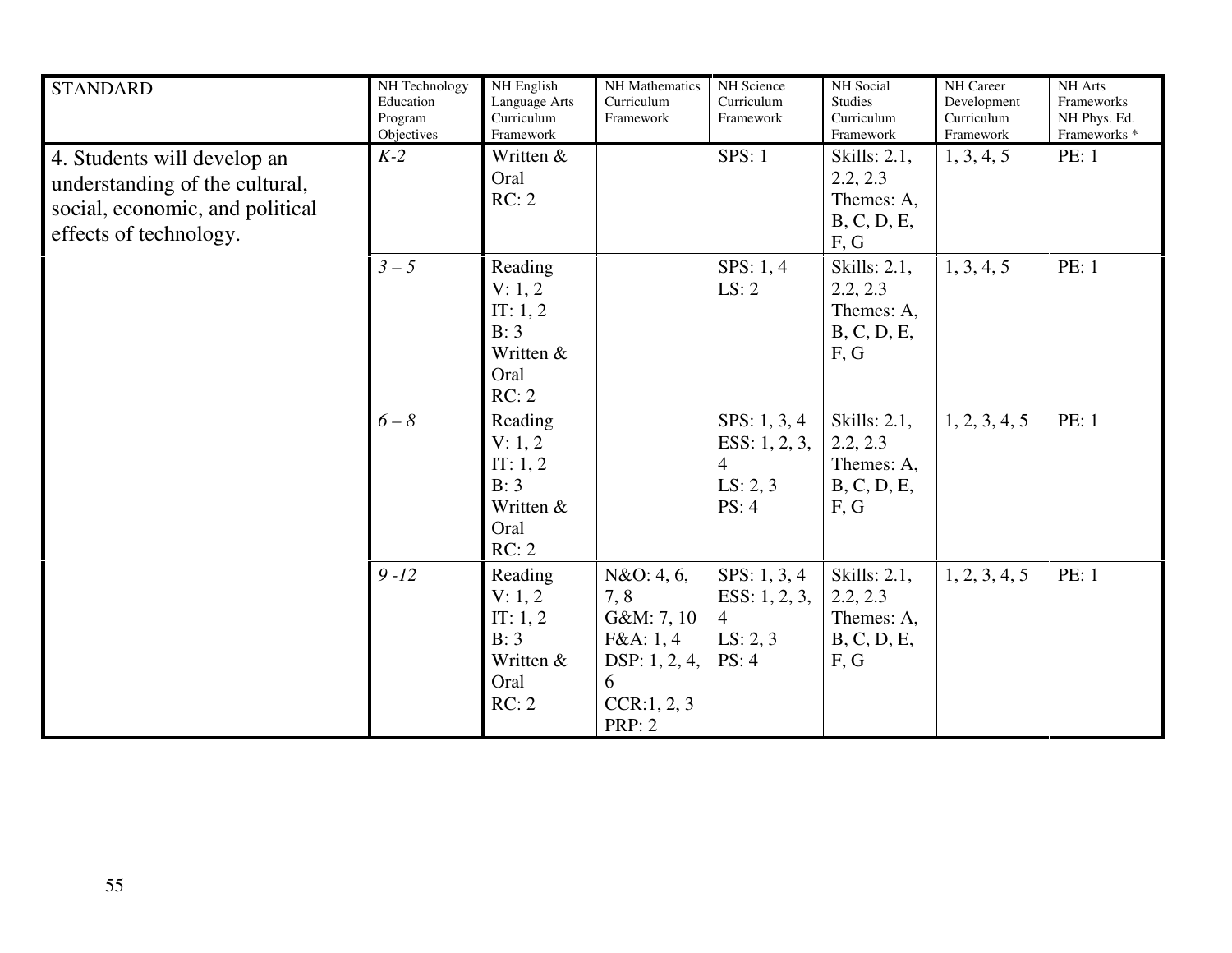| <b>STANDARD</b>                                                                                  | NH Technology<br>Education<br>Program<br>Objectives | NH English<br>Language Arts<br>Curriculum<br>Framework                | <b>NH</b> Mathematics<br>Curriculum<br>Framework                                        | NH Science<br>Curriculum<br>Framework                                                            | NH Social<br><b>Studies</b><br>Curriculum<br>Framework | NH Career<br>Development<br>Curriculum<br>Framework | NH Arts<br>Frameworks<br>NH Phys. Ed.<br>Frameworks <sup>*</sup> |
|--------------------------------------------------------------------------------------------------|-----------------------------------------------------|-----------------------------------------------------------------------|-----------------------------------------------------------------------------------------|--------------------------------------------------------------------------------------------------|--------------------------------------------------------|-----------------------------------------------------|------------------------------------------------------------------|
| 5. Students will develop an<br>understanding of the effects of<br>technology on the environment. | $K-2$                                               | Written &<br>Oral<br>RC:1                                             |                                                                                         | SPS: $1, 2$                                                                                      | Skills: 2.2,<br>2.3<br>Themes: C,<br>D, F, G           | 1, 3, 4, 5                                          | <b>PE: 1</b>                                                     |
|                                                                                                  | $3-5$                                               | Reading<br>V: 1, 2<br>IT: 1, 2<br>B: 3<br>Written &<br>Oral<br>RC:1   |                                                                                         | SPS: 1, 2, 3,<br>4<br>ESS: $2, 4$<br>LS: 2<br>PS: 1, 2                                           | Skills: 2.2,<br>2.3<br>Themes: C,<br>D, F, G           | 1, 3, 4, 5                                          | PE: 1                                                            |
|                                                                                                  | $6 - 8$                                             | Reading<br>V: 1, 2<br>IT: 1, 2<br>B: 3<br>Written &<br>Oral<br>RC:1   |                                                                                         | SPS: 1, 2, 3,<br>$\overline{4}$<br>ESS: 1, 2, 3,<br>$\overline{4}$<br>LS: 2<br>PS: 1, 2, 4       | Skills: 2.2,<br>2.3<br>Themes: C,<br>D, F, G           | 1, 2, 3, 4, 5                                       | PE: 1                                                            |
|                                                                                                  | $9 - 12$                                            | Reading<br>V: 1, 2<br>IT: $1, 2$<br>B: 3<br>Written &<br>Oral<br>RC:1 | N&O: 4, 6,<br>7,8<br>G&M: 7, 10<br>F&A: 1, 2, 4<br>DSP: 1, 2, 6<br>CCR:1, 2, 3<br>PRP:2 | SPS: $1, 2, 3$ ,<br>$\overline{4}$<br>ESS: $1, 2, 3$ ,<br>$\overline{4}$<br>LS: 2<br>PS: 1, 2, 4 | Skills: 2.2,<br>2.3<br>Themes: C,<br>D, F, G           | 1, 2, 3, 4, 5                                       | <b>PE: 1</b>                                                     |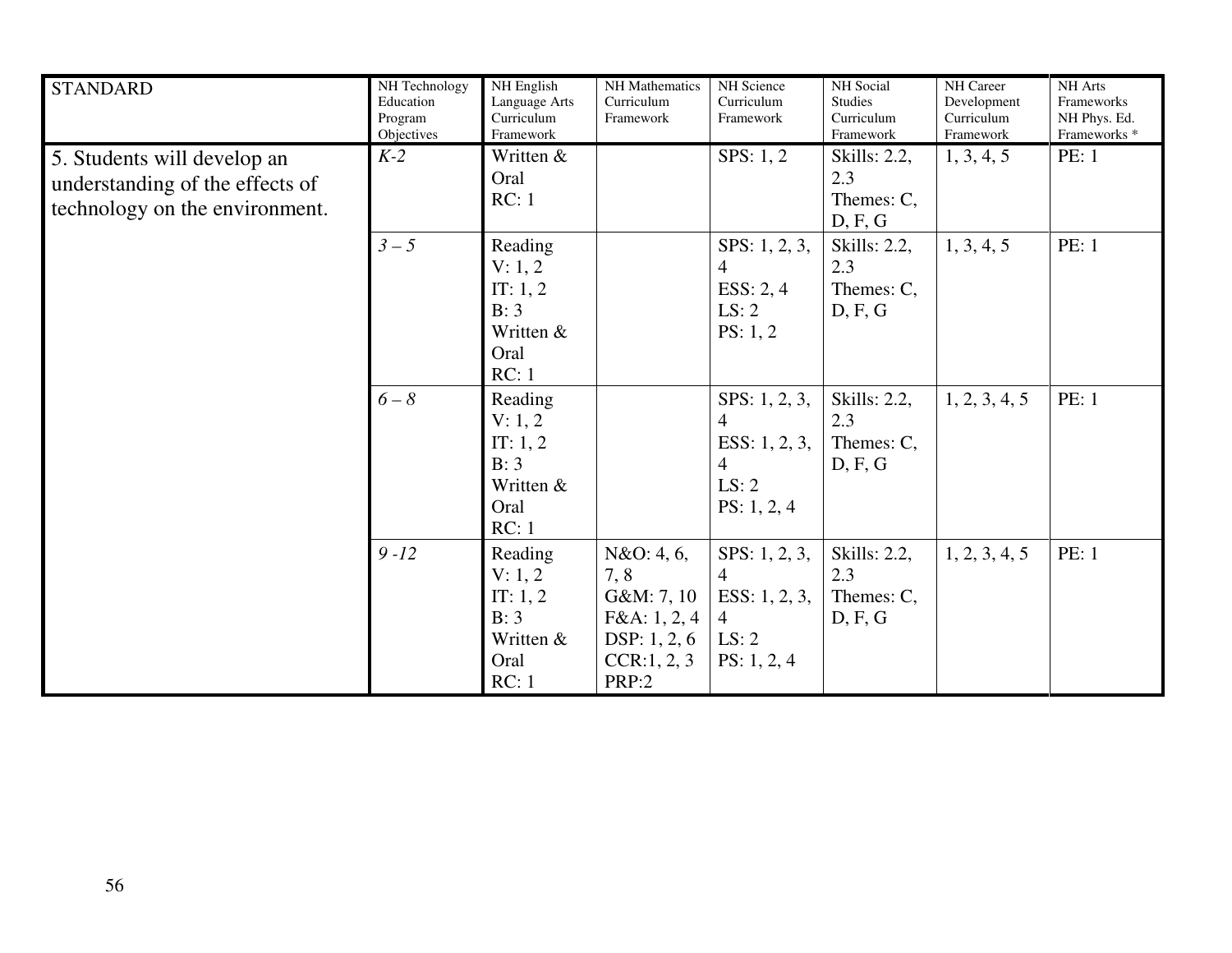| <b>STANDARD</b>                                                                                                     | NH Technology<br>Education<br>Program<br>Objectives | NH English<br>Language Arts<br>Curriculum<br>Framework     | <b>NH</b> Mathematics<br>Curriculum<br>Framework                                                   | NH Science<br>Curriculum<br>Framework                                                                              | <b>NH</b> Social<br><b>Studies</b><br>Curriculum<br>Framework | NH Career<br>Development<br>Curriculum<br>Framework | NH Arts<br>Frameworks<br>NH Phys. Ed.<br>Frameworks <sup>*</sup> |
|---------------------------------------------------------------------------------------------------------------------|-----------------------------------------------------|------------------------------------------------------------|----------------------------------------------------------------------------------------------------|--------------------------------------------------------------------------------------------------------------------|---------------------------------------------------------------|-----------------------------------------------------|------------------------------------------------------------------|
| 6. Students will develop an<br>understanding of the role of society<br>in the development and use of<br>technology. | $K-2$                                               | Written &<br>Oral<br>C: 1                                  |                                                                                                    | SPS: 1                                                                                                             | Skills: 2.1,<br>2.2, 2.3<br>Themes: A,<br>C, D, E, F,<br>G    | 1, 3, 4, 5, 6                                       |                                                                  |
|                                                                                                                     | $3-5$                                               | Reading<br>IT: 1, 2<br>B: 3<br>Written &<br>Oral<br>C:1    |                                                                                                    | SPS: 1, 3, 4<br>ESS: $3, 4$<br>LS: 2                                                                               | Skills: $2.1$ ,<br>2.2, 2.3<br>Themes: A,<br>C, D, E, F,<br>G | 1, 3, 4, 5, 6                                       |                                                                  |
|                                                                                                                     | $6 - 8$                                             | Reading<br>IT: $1, 2$<br>B: 3<br>Written &<br>Oral<br>C: 1 |                                                                                                    | SPS: 1, 2, 3,<br>$\overline{4}$<br>ESS: 2, 3, 4<br>LS: 2, 3, 4,<br>5<br>PS: 4                                      | Skills: $2.1$ ,<br>2.2, 2.3<br>Themes: A,<br>C, D, E, F,<br>G | 1, 2, 3, 4, 5,<br>6                                 |                                                                  |
|                                                                                                                     | $9 - 12$                                            | Reading<br>IT: $1, 2$<br>B: 3<br>Written &<br>Oral<br>C: 1 | N&O: 4, 6,<br>7, 8<br>G&M: 7, 10<br>F&A:1,4<br>DSP: 1, 2, 4, $\vert$<br>6<br>CCR:1, 2, 3<br>PRP: 2 | SPS: $1, 2, 3$ ,<br>$\overline{4}$<br>ESS: $1, 2, 3,$<br>$\overline{4}$<br>LS: 2, 3, 4,<br>$\overline{5}$<br>PS: 4 | Skills: 2.1,<br>2.2, 2.3<br>Themes: A,<br>C, D, E, F,<br>G    | 1, 2, 3, 4, 5,<br>6                                 |                                                                  |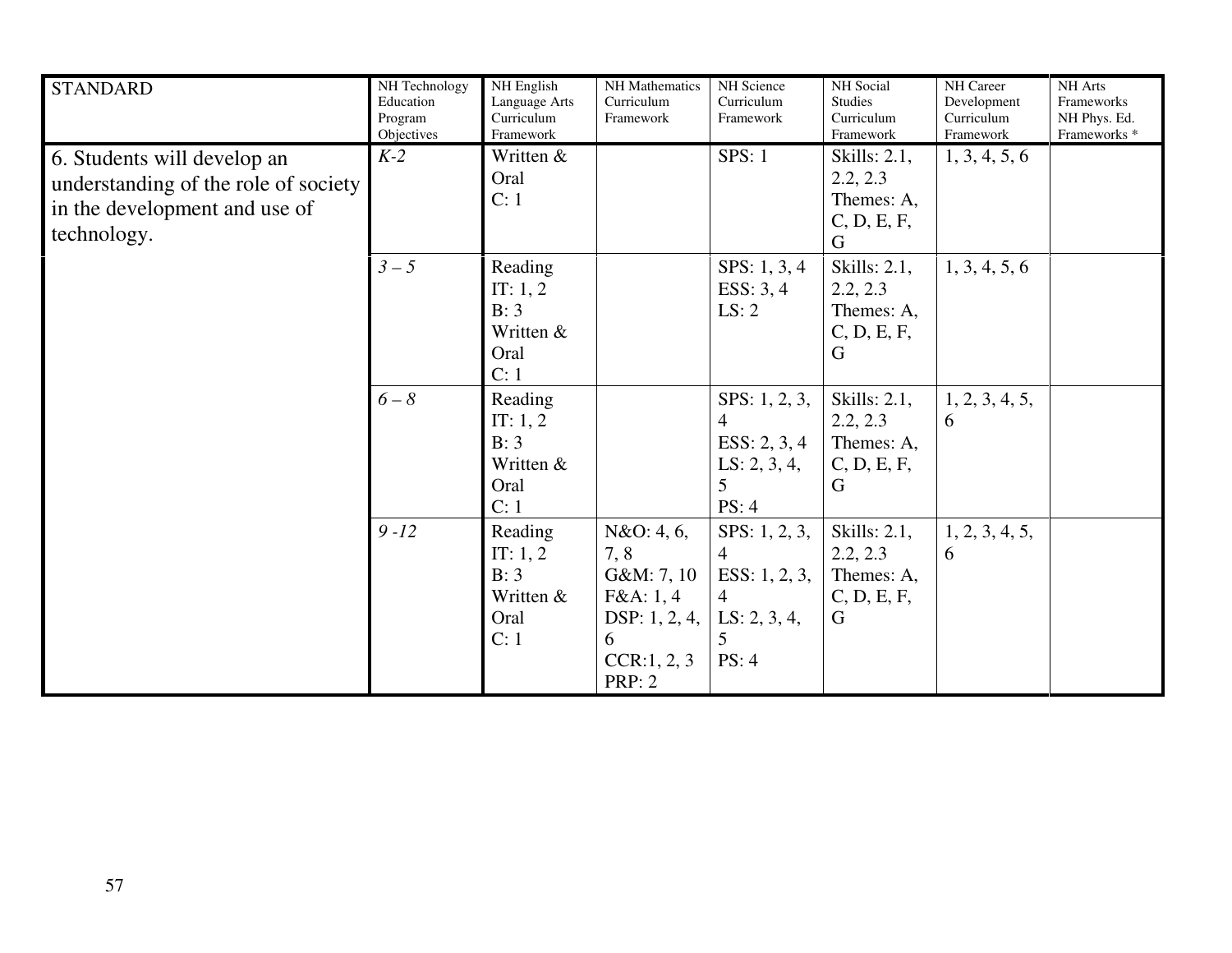| <b>STANDARD</b>                                                                            | NH Technology<br>Education<br>Program<br>Objectives | NH English<br>Language Arts<br>Curriculum<br>Framework      | <b>NH</b> Mathematics<br>Curriculum<br>Framework                                | NH Science<br>Curriculum<br>Framework                                | NH Social<br><b>Studies</b><br>Curriculum<br>Framework  | NH Career<br>Development<br>Curriculum<br>Framework | NH Arts<br>Frameworks<br>NH Phys. Ed.<br>Frameworks <sup>*</sup> |
|--------------------------------------------------------------------------------------------|-----------------------------------------------------|-------------------------------------------------------------|---------------------------------------------------------------------------------|----------------------------------------------------------------------|---------------------------------------------------------|-----------------------------------------------------|------------------------------------------------------------------|
| 7. Students will develop an<br>understanding of the influence of<br>technology on history. | $K-2$                                               |                                                             |                                                                                 | SPS: 1, 2                                                            | Skills: 2.1,<br>2.2, 2.3<br>Themes: A,<br>C, D, F, G    | 1, 3, 4, 5                                          |                                                                  |
|                                                                                            | $3 - 5$                                             | Reading<br>IT: $1, 2$<br>B: 3                               |                                                                                 | SPS: 1, 3, 4<br>ESS: $2, 4$<br>LS: 2                                 | Skills: $2.1$ ,<br>2.2, 2.3<br>Themes: A,<br>C, D, F, G | 1, 3, 4, 5                                          |                                                                  |
|                                                                                            | $6 - 8$                                             | Reading<br>IT: $1, 2$<br>B: 3<br>Written &<br>Oral<br>EW: 5 |                                                                                 | SPS: 1, 2, 3,<br>$\overline{4}$<br>ESS: 2, 3, 4<br>LS: 2, 3, 4,<br>5 | Skills: $2.1$ ,<br>2.2, 2.3<br>Themes: A,<br>C, D, F, G | 1, 2, 3, 4, 5                                       |                                                                  |
|                                                                                            | $9 - 12$                                            | Reading<br>IT: 1, 2<br>B: 3<br>Written &<br>Oral<br>EW: 5   | N&O: 4, 6,<br>7, 8<br>G&M: 7, 10<br>F&A: 1, 4<br>DSP: $1, 2, 6$<br>CCR: 1, 2, 3 | SPS: 1, 2, 3,<br>$\overline{4}$<br>ESS: 2, 3, 4<br>LS: 2, 3, 4,<br>5 | Skills: $2.1$ ,<br>2.2, 2.3<br>Themes: A,<br>C, D, F, G | 1, 2, 3, 4, 5                                       |                                                                  |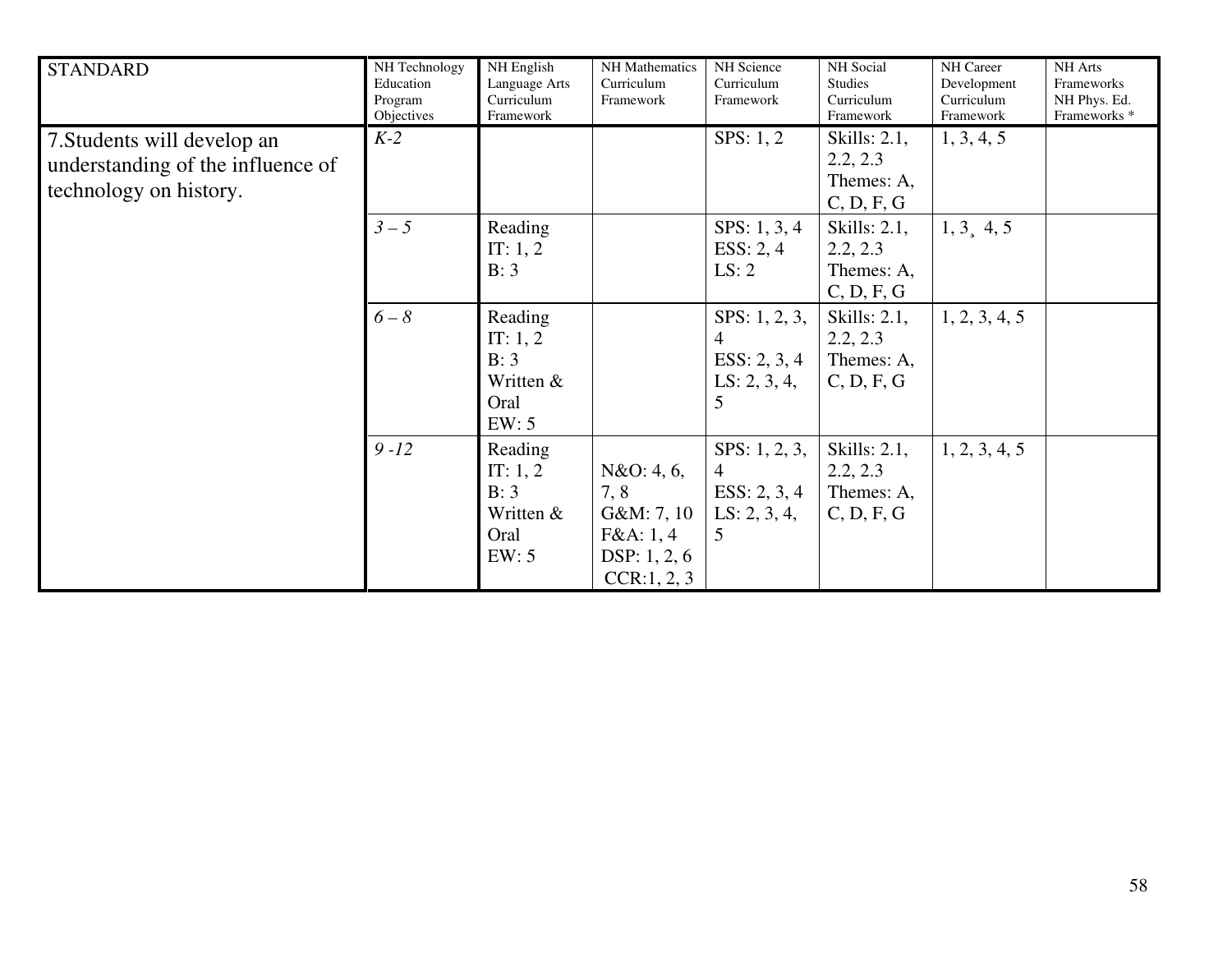| <b>STANDARD</b>                                                              | NH Technology<br>Education<br>Program<br>Objectives | NH English<br>Language Arts<br>Curriculum<br>Framework         | NH Mathematics<br>Curriculum<br>Framework                                                                                       | NH Science<br>Curriculum<br>Framework                                 | NH Social<br><b>Studies</b><br>Curriculum<br>Framework | NH Career<br>Development<br>Curriculum<br>Framework | NH Arts<br>Frameworks<br>NH Phys. Ed.<br>Frameworks <sup>*</sup> |
|------------------------------------------------------------------------------|-----------------------------------------------------|----------------------------------------------------------------|---------------------------------------------------------------------------------------------------------------------------------|-----------------------------------------------------------------------|--------------------------------------------------------|-----------------------------------------------------|------------------------------------------------------------------|
| 8. Students will develop an<br>understanding of the attributes of<br>design. | $K-2$                                               | Written &<br>Oral<br>IW: 1, 2                                  |                                                                                                                                 | SPS: 1, 2, 3,<br>$\overline{4}$                                       |                                                        | 1, 3, 4, 5                                          | T: 3<br>V: 1, 2, 5                                               |
|                                                                              | $3-5$                                               | Reading<br>V: 2<br>IT: $1, 2$<br>Written &<br>Oral<br>IW: 1, 2 |                                                                                                                                 | SPS: 1, 2, 3,<br>$\overline{4}$                                       |                                                        | 1, 3, 4, 5                                          | T: 3<br>V: 1, 2, 5                                               |
|                                                                              | $6-8$                                               | Reading<br>V: 2<br>IT: 1, 2<br>Written &<br>Oral<br>IW: 1, 2   |                                                                                                                                 | SPS: 1, 2, 3,<br>$\overline{4}$<br><b>ESS: 4</b><br>LS: 5<br>PS: 4    |                                                        | 1, 2, 3, 4, 5                                       | T: 3<br>V: 1, 2, 5                                               |
|                                                                              | $9 - 12$                                            | Reading<br>V: 2<br>IT: 1, 2<br>Written &<br>Oral<br>IW: 1, 2   | N&O: 1, 2,<br>4, 6, 7, 8<br>G&M: 5, 6,<br>7, 9, 10<br>F&A: 1, 2,<br>3, 4<br>DSP: 1, 2, 3,<br>6<br>CCR: 1, 2, 3<br><b>PRP: 2</b> | SPS: $1, 2, 3$ ,<br>$\overline{4}$<br><b>ESS: 4</b><br>LS: 5<br>PS: 4 |                                                        | 1, 2, 3, 4, 5                                       | T: 3<br>V: 1, 2, 5                                               |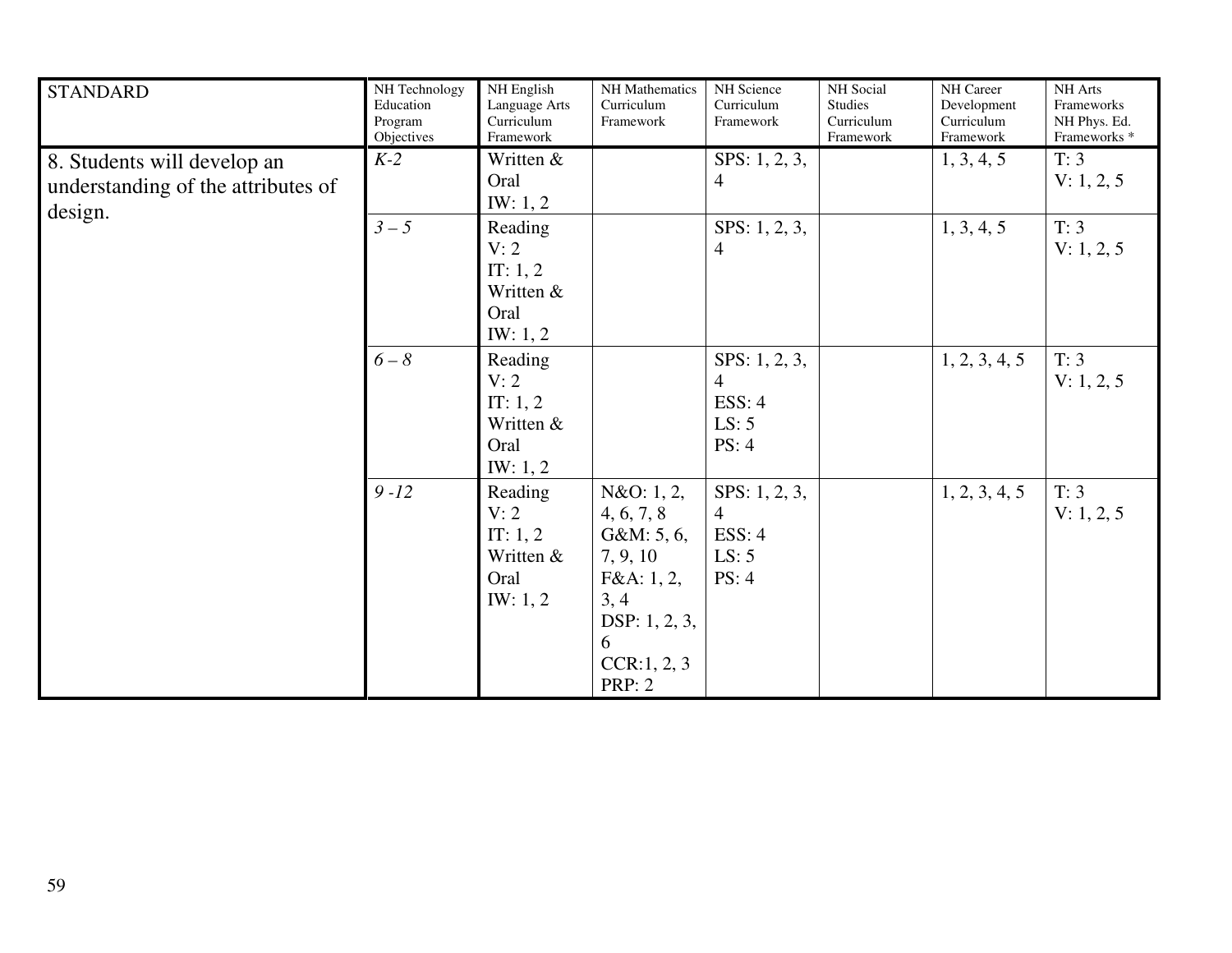| <b>STANDARD</b>                                                        | NH Technology<br>Education<br>Program<br>Objectives | NH English<br>Language Arts<br>Curriculum<br>Framework                    | <b>NH</b> Mathematics<br>Curriculum<br>Framework                                                                                 | NH Science<br>Curriculum<br>Framework                       | <b>NH</b> Social<br><b>Studies</b><br>Curriculum<br>Framework | NH Career<br>Development<br>Curriculum<br>Framework | NH Arts<br>Frameworks<br>NH Phys. Ed.<br>Frameworks <sup>*</sup> |
|------------------------------------------------------------------------|-----------------------------------------------------|---------------------------------------------------------------------------|----------------------------------------------------------------------------------------------------------------------------------|-------------------------------------------------------------|---------------------------------------------------------------|-----------------------------------------------------|------------------------------------------------------------------|
| 9. Students will develop an<br>understanding of engineering<br>design. | $K-2$                                               | Written &<br>Oral<br>IW: 1, 2<br>C:1                                      |                                                                                                                                  |                                                             |                                                               | 1, 3, 4, 5, 6                                       | V: 1, 6                                                          |
|                                                                        | $3-5$                                               | Reading<br>V: 1, 2<br>IT: 1, 2<br>Written &<br>Oral<br>IW: 1, 2<br>C: 1   |                                                                                                                                  |                                                             |                                                               | 1, 2, 3, 4, 5,<br>6                                 | V: 1, 6                                                          |
|                                                                        | $6 - 8$                                             | Reading<br>V: 1, 2<br>IT: 1, 2<br>Written &<br>Oral<br>IW: $1, 2$<br>C: 1 |                                                                                                                                  | SPS: 1, 2, 3,<br>$\overline{4}$<br>ESS: 4                   |                                                               | 1, 2, 3, 4, 5,<br>6                                 | V: 1, 6                                                          |
|                                                                        | $9 - 12$                                            | Reading<br>V: 1, 2<br>IT: 1, 2<br>Written &<br>Oral<br>IW: $1, 2$<br>C: 1 | N&O: 1, 2,<br>4, 6, 7, 8<br>G&M: 5, 6,<br>7, 9, 10<br>F&A: 1, 2,<br>3, 4<br>DSP: 1, 2, 3,<br>6<br>CCR: 1, 2, 3<br><b>PRP</b> : 2 | SPS: 1, 2, 3,<br>$\overline{4}$<br>ESS: 4<br>LS: 5<br>PS: 4 |                                                               | 1, 2, 3, 4, 5,<br>6                                 | V: 1, 6                                                          |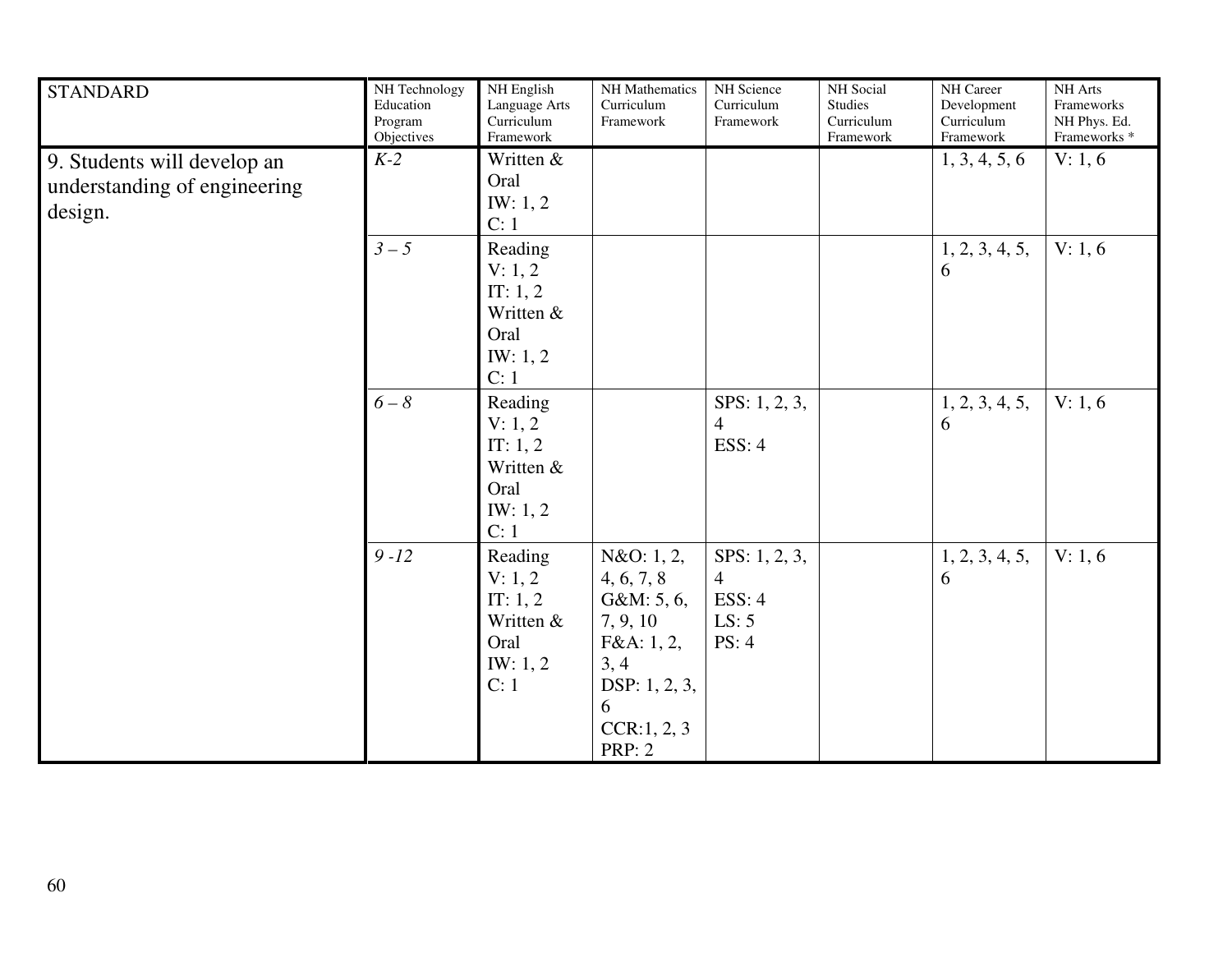| <b>STANDARD</b>                                                                                                                                                   | NH Technology<br>Education<br>Program<br>Objectives | NH English<br>Language Arts<br>Curriculum<br>Framework                                       | <b>NH</b> Mathematics<br>Curriculum<br>Framework                                                             | NH Science<br>Curriculum<br>Framework     | NH Social<br><b>Studies</b><br>Curriculum<br>Framework | NH Career<br>Development<br>Curriculum<br>Framework | NH Arts<br>Frameworks<br>NH Phys. Ed.<br>Frameworks <sup>*</sup> |
|-------------------------------------------------------------------------------------------------------------------------------------------------------------------|-----------------------------------------------------|----------------------------------------------------------------------------------------------|--------------------------------------------------------------------------------------------------------------|-------------------------------------------|--------------------------------------------------------|-----------------------------------------------------|------------------------------------------------------------------|
| 10. Students will develop an<br>understanding of the role of<br>troubleshooting, research and<br>development, invention and<br>innovation, and experimentation in | $K-2$                                               | Written &<br>Oral<br>SL:1<br>IW: 1, 2, 3<br>C: 1                                             | N&O: 5, 7<br>G&M: 7<br>F&A:1,3<br>DSP: 1, 6<br>PRP: 1, 2<br>CCR: 1, 2, 3                                     | SPS: 1, 2, 4                              | <b>Skill: 2.1</b>                                      | 1, 3, 4, 5                                          |                                                                  |
| problem solving.                                                                                                                                                  | $3-5$                                               | Reading<br>V: 1, 2<br>IT: 1, 2<br>B: 3<br>Written &<br>Oral<br>SL:1<br>IW: 1, 2, 3<br>C:1    | N&O: 5, 7<br>G&M: 7<br>F&A:1,3<br>DSP: 1, 6<br>PRP: 1, 2<br>CCR: 1, 2, 3                                     | SPS: $1, 2, 3$ ,<br>$\overline{4}$        | <b>Skill: 2.1</b>                                      | 1, 3, 4, 5                                          |                                                                  |
|                                                                                                                                                                   | $6 - 8$                                             | Reading<br>V: 1, 2<br>IT: $1, 2$<br>B: 3<br>Written &<br>Oral<br>SL:1<br>IW: 1, 2, 3<br>C: 1 | N&O: 5, 7<br>G&M: 7<br>F&A:1,3<br>DSP: 1, 6<br>PRP: 1, 2<br>CCR: 1, 2, 3                                     | SPS: 1, 2, 3,<br>$\overline{4}$<br>ESS: 4 | Skill: 2.1                                             | 1, 2, 3, 4, 5                                       |                                                                  |
|                                                                                                                                                                   | $9 - 12$                                            | Reading<br>V: 1, 2<br>IT: 1, 2<br>B: 3<br>Written &<br>Oral<br>SL:1<br>IW: 1, 2, 3<br>C: 1   | N&O: 1, 4,<br>6, 7, 8<br>DSP: 1, 2, 3,<br>4, 6<br><b>PRP: 2</b><br>G&M: 7,10<br>F&A: 1, 3, 4<br>CCR: 1, 2, 3 | SPS: 1, 2, 3,<br>4<br>ESS: 4<br>LS: 4, 5  | Skill: 2.1                                             | 1, 2, 3, 4, 5                                       |                                                                  |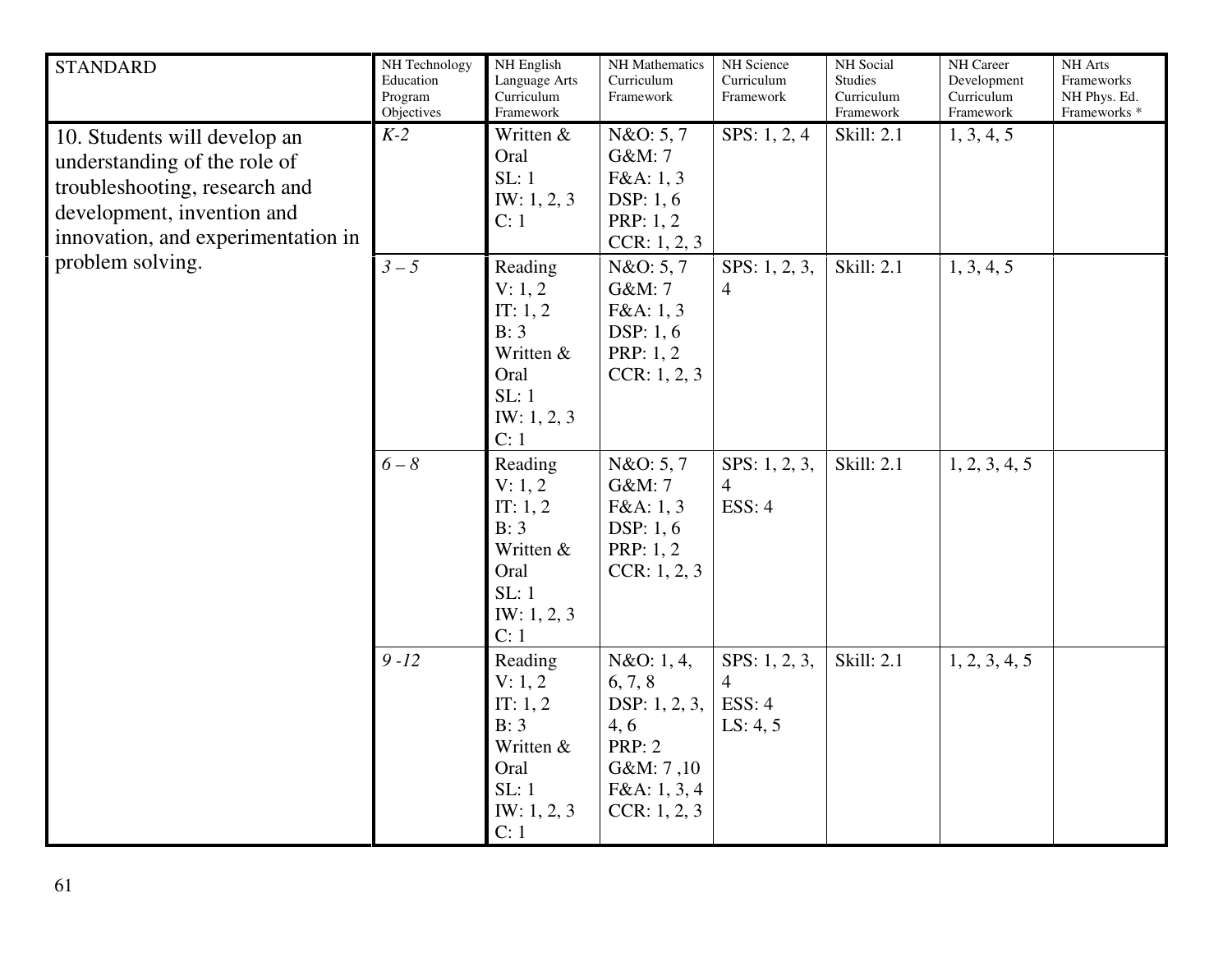| <b>STANDARD</b>                                                            | NH Technology<br>Education<br>Program<br>Objectives | NH English<br>Language Arts<br>Curriculum<br>Framework | NH Mathematics<br>Curriculum<br>Framework                                                                       | NH Science<br>Curriculum<br>Framework                 | NH Social<br>Studies<br>Curriculum<br>Framework | NH Career<br>Development<br>Curriculum<br>Framework | <b>NH</b> Arts<br>Frameworks<br>NH Phys. Ed.<br>Frameworks <sup>*</sup> |
|----------------------------------------------------------------------------|-----------------------------------------------------|--------------------------------------------------------|-----------------------------------------------------------------------------------------------------------------|-------------------------------------------------------|-------------------------------------------------|-----------------------------------------------------|-------------------------------------------------------------------------|
| 11. Students will develop the<br>abilities to apply the design<br>process. | $K-2$                                               | Written &<br>Oral<br>RC:1                              | F&A:1,3<br>DSP: 1, 2, 3,<br>4, 5, 6<br>PRP: 1, 2<br>CCR: 1, 2, 3                                                |                                                       |                                                 | 1, 3, 4, 5                                          | T: 3<br>V: 1, 2, 5, 6                                                   |
|                                                                            | $3-5$                                               | Written &<br>Oral<br>RC:1                              | F&A: 1, 3<br>DSP: 1, 2, 3,<br>4, 5, 6<br><b>PRP</b> : 1, 2<br>CCR: 1, 2, 3                                      | SPS: $1, 2, 3$ ,<br>$\overline{4}$                    |                                                 | 1, 3, 4, 5                                          | T: 3<br>V: 1, 2, 5, 6                                                   |
|                                                                            | $6 - 8$                                             | Written &<br>Oral<br>RC:1                              | F&A:1,3<br>DSP: 1, 2, 3,<br>4, 5, 6<br>PRP: 1, 2<br>CCR: 1, 2, 3                                                | SPS: 1, 2, 3,<br>4<br>ESS: 4                          |                                                 | 1, 2, 3, 4, 5                                       | T: 3<br>V: 1, 2, 5, 6                                                   |
|                                                                            | $9 - 12$                                            | Written &<br>Oral<br>RC:1                              | N&O: 1, 4,<br>6, 7, 8<br>F&A: 1, 2,<br>3, 4<br>DSP: 1, 2, 3,<br>$\overline{4}$<br><b>PRP: 2</b><br>CCR: 1, 2, 3 | SPS: $1, 2, 3$ ,<br>$\overline{4}$<br>ESS: 4<br>LS: 5 |                                                 | 1, 2, 3, 4, 5                                       | T: 3<br>V: 1, 2, 5, 6                                                   |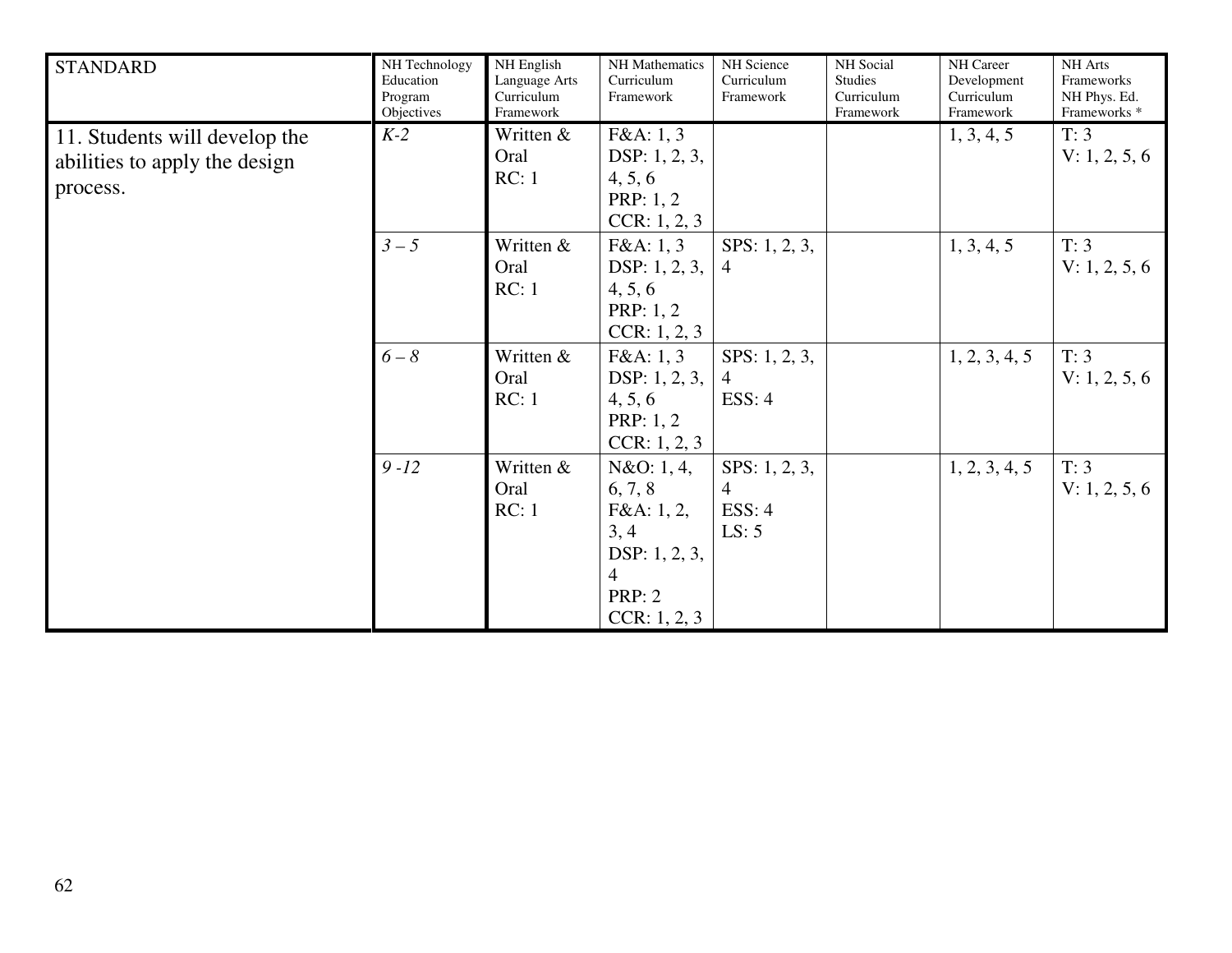| <b>STANDARD</b>                                                                                          | NH Technology<br>Education<br>Program<br>Objectives | NH English<br>Language Arts<br>Curriculum<br>Framework | NH Mathematics<br>Curriculum<br>Framework                                                              | NH Science<br>Curriculum<br>Framework                 | NH Social<br><b>Studies</b><br>Curriculum<br>Framework | NH Career<br>Development<br>Curriculum<br>Framework | <b>NH</b> Arts<br>Frameworks<br>NH Phys. Ed.<br>Frameworks <sup>*</sup> |
|----------------------------------------------------------------------------------------------------------|-----------------------------------------------------|--------------------------------------------------------|--------------------------------------------------------------------------------------------------------|-------------------------------------------------------|--------------------------------------------------------|-----------------------------------------------------|-------------------------------------------------------------------------|
| 12. Students will develop the<br>abilities to use and maintain<br>technological products and<br>systems. | $K-2$                                               |                                                        | N&O:4<br>G&M: 8<br>F&A: 1<br>DSP: 1, 2, 3,<br>4, 5, 6,<br>PRP: 1, 2<br>CCR: 1, 2, 3                    | SPS: $1, 2, 4$                                        | <b>Skill: 2.1</b><br>Themes: A,<br>C, D, F, G          | 1, 3, 4, 5, 6                                       |                                                                         |
|                                                                                                          | $3-5$                                               | Reading<br>V: 2<br>IT: 1, 2<br>B: 3                    | N&O: 4<br>G&M:8<br>F&A:1<br>DSP: 1, 2, 3,<br>4, 5, 6,<br>PRP: 1, 2<br>CCR: 1, 2, 3                     | SPS: 1, 2, 3,<br>4<br>LS: 2                           | <b>Skill: 2.1</b><br>Themes: A,<br>C, D, F, G          | 1, 3, 4, 5, 6                                       |                                                                         |
|                                                                                                          | $6 - 8$                                             | Reading<br>V: 2<br>IT: 1, 2<br>B: 3                    | N&O: 4<br>G&M: 8<br>F&A:1<br>DSP: 1, 2, 3,<br>4, 5, 6,<br>PRP: 1, 2<br>CCR: 1, 2, 3                    | SPS: 1, 2, 3,<br>$\overline{4}$<br>ESS: 4<br>LS: 2, 5 | <b>Skill: 2.1</b><br>Themes: A,<br>C, D, F, G          | 1, 2, 3, 4, 5,<br>6                                 |                                                                         |
|                                                                                                          | $9 - 12$                                            | Reading<br>V: 2<br>IT: 1, 2<br>B: 3                    | N&O: 1, 4,<br>6, 7, 8<br>G&M: 7, 10<br>F&A: 1, 3, 4<br>DSP: $1, 2, 6$<br><b>PRP: 2</b><br>CCR: 1, 2, 3 | SPS: 1, 2, 3,<br>$\overline{4}$<br>ESS: 4<br>LS: 2, 5 | Skill: 2.1<br>Themes: A,<br>C, D, F, G                 | 1, 2, 3, 4, 5,<br>6                                 |                                                                         |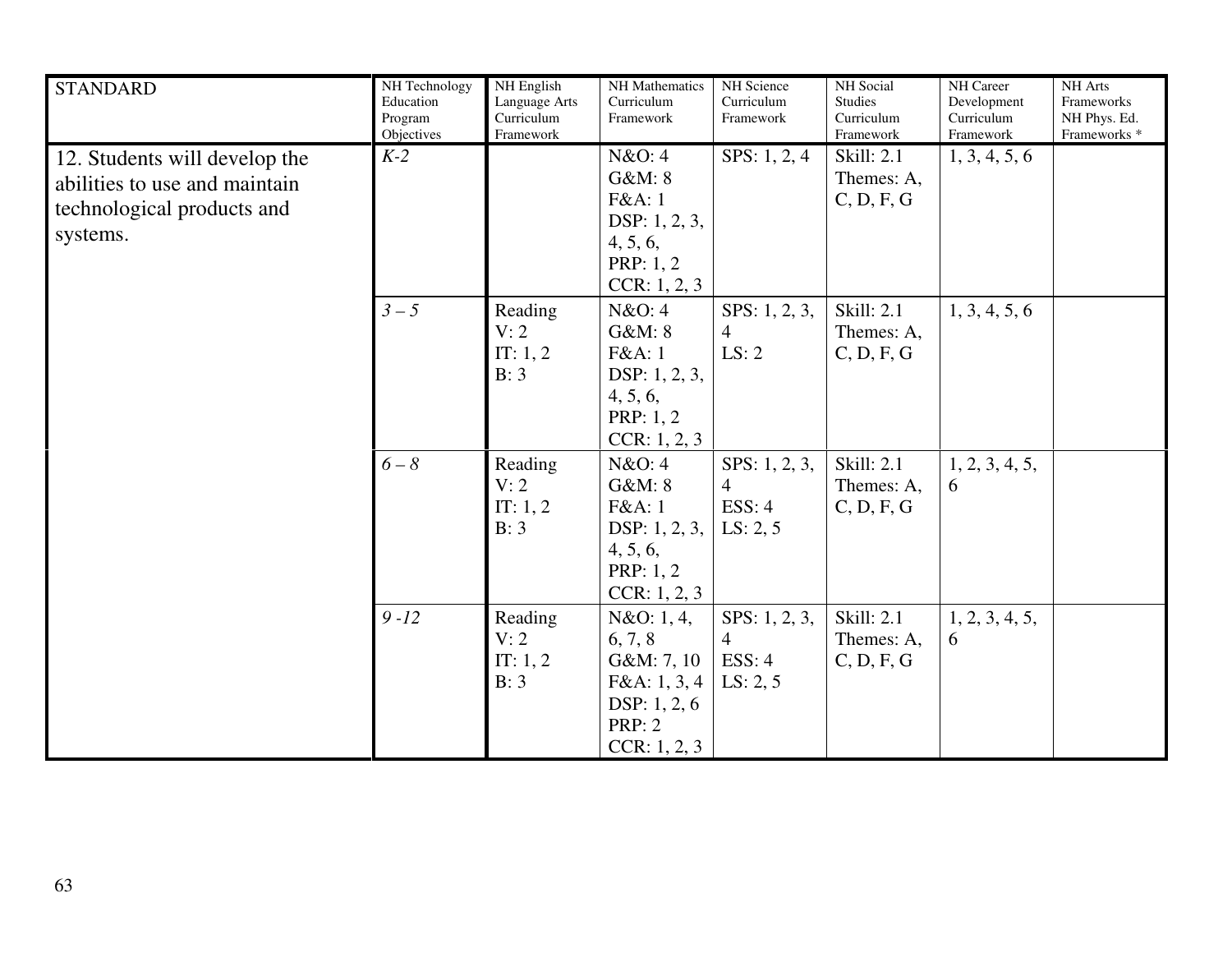| <b>STANDARD</b>                   | NH Technology<br>Education<br>Program | NH English<br>Language Arts<br>Curriculum<br>Framework | <b>NH</b> Mathematics<br>Curriculum<br>Framework | NH Science<br>Curriculum<br>Framework | NH Social<br><b>Studies</b><br>Curriculum<br>Framework | NH Career<br>Development<br>Curriculum | NH Arts<br>Frameworks<br>NH Phys. Ed. |
|-----------------------------------|---------------------------------------|--------------------------------------------------------|--------------------------------------------------|---------------------------------------|--------------------------------------------------------|----------------------------------------|---------------------------------------|
|                                   | Objectives<br>$K-2$                   | Written &                                              | N&O: 4                                           |                                       |                                                        | Framework                              | Frameworks <sup>*</sup>               |
| 13. Students will develop the     |                                       | Oral                                                   | G&M: 8                                           |                                       |                                                        | 1, 3, 4, 5,                            |                                       |
| abilities to assess the impact of |                                       | EW:2                                                   | F&A:1,4                                          |                                       |                                                        |                                        |                                       |
| products and systems.             |                                       |                                                        | DSP: 1, 2, 3,                                    |                                       |                                                        |                                        |                                       |
|                                   |                                       |                                                        | 4, 5, 6                                          |                                       |                                                        |                                        |                                       |
|                                   |                                       |                                                        | PRP: 1, 2                                        |                                       |                                                        |                                        |                                       |
|                                   |                                       |                                                        | CCR: 1, 2, 3                                     |                                       |                                                        |                                        |                                       |
|                                   |                                       |                                                        |                                                  |                                       |                                                        |                                        |                                       |
|                                   | $3-5$                                 | Reading                                                | N&O: 4                                           | SPS: 1, 2, 3,                         |                                                        | 1, 2, 3, 4, 5,                         |                                       |
|                                   |                                       | V: 1, 2                                                | G&M: 8                                           | $\overline{4}$                        |                                                        |                                        |                                       |
|                                   |                                       | IT: 1, 2                                               | F&A: 1, 4                                        |                                       |                                                        |                                        |                                       |
|                                   |                                       | B: 3                                                   | DSP: 1, 2, 3,                                    |                                       |                                                        |                                        |                                       |
|                                   |                                       | Written &                                              | 4, 5, 6                                          |                                       |                                                        |                                        |                                       |
|                                   |                                       | Oral                                                   | PRP: 1, 2                                        |                                       |                                                        |                                        |                                       |
|                                   |                                       | EW: 2                                                  | CCR: 1, 2, 3                                     |                                       |                                                        |                                        |                                       |
|                                   | $6 - 8$                               | Reading                                                | N&O: 4                                           | SPS: 1, 2, 3,                         |                                                        | 1, 2, 3, 4, 5,                         |                                       |
|                                   |                                       | V: 1, 2                                                | G&M: 8                                           | $\overline{4}$                        |                                                        |                                        |                                       |
|                                   |                                       | IT: 1, 2                                               | F&A:1,4                                          | ESS: 4                                |                                                        |                                        |                                       |
|                                   |                                       | B: 3                                                   | DSP: 1, 2, 3,                                    | LS: 5                                 |                                                        |                                        |                                       |
|                                   |                                       | Written &                                              | 4, 5, 6                                          |                                       |                                                        |                                        |                                       |
|                                   |                                       | Oral                                                   | PRP: 1, 2                                        |                                       |                                                        |                                        |                                       |
|                                   |                                       | EW:2                                                   | CCR: 1, 2, 3                                     |                                       |                                                        |                                        |                                       |
|                                   | $9 - 12$                              | Reading                                                | N&O: 1, 4,                                       | SPS: 1, 2, 3,                         |                                                        | 1, 2, 3, 4, 5,                         |                                       |
|                                   |                                       | V: 1, 2                                                | 6, 7, 8                                          | $\overline{4}$                        |                                                        |                                        |                                       |
|                                   |                                       | IT: 1, 2                                               | G&M: 7, 10                                       | ESS: 4                                |                                                        |                                        |                                       |
|                                   |                                       | B: 3                                                   | F&A: 1, 3, 4                                     | LS: 5                                 |                                                        |                                        |                                       |
|                                   |                                       | Written &                                              | DSP: 1, 2, 4                                     |                                       |                                                        |                                        |                                       |
|                                   |                                       | Oral                                                   | PRP: $1, 2, 6$                                   |                                       |                                                        |                                        |                                       |
|                                   |                                       | EW: 2                                                  | CCR: 1, 2, 3                                     |                                       |                                                        |                                        |                                       |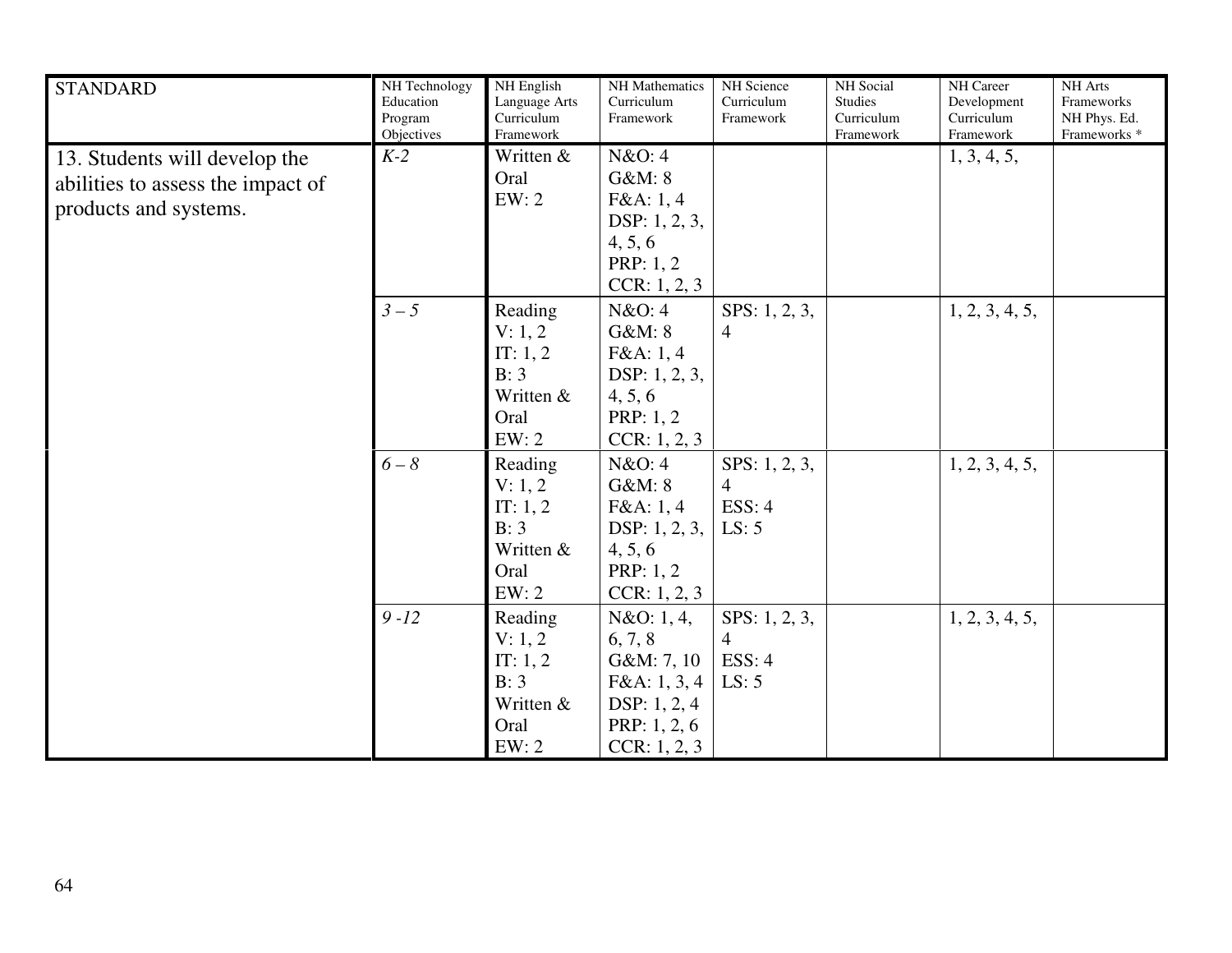| <b>STANDARD</b>                                                                           | NH Technology<br>Education<br>Program<br>Objectives | NH English<br>Language Arts<br>Curriculum<br>Framework                    | <b>NH</b> Mathematics<br>Curriculum<br>Framework                                                                      | NH Science<br>Curriculum<br>Framework                                                  | NH Social<br><b>Studies</b><br>Curriculum<br>Framework | NH Career<br>Development<br>Curriculum<br>Framework | NH Arts<br>Frameworks<br>NH Phys. Ed.<br>Frameworks <sup>*</sup> |
|-------------------------------------------------------------------------------------------|-----------------------------------------------------|---------------------------------------------------------------------------|-----------------------------------------------------------------------------------------------------------------------|----------------------------------------------------------------------------------------|--------------------------------------------------------|-----------------------------------------------------|------------------------------------------------------------------|
| 14. Students will develop an<br>understanding of and be able to<br>select and use medical | $K-2$                                               | Written &<br>Oral<br>OC: 1, 2                                             |                                                                                                                       |                                                                                        |                                                        | 1, 3, 4, 5, 6                                       | PE: 1                                                            |
| technologies.                                                                             | $3-5$                                               | Reading<br>V: 1, 2<br>IT: 1, 2<br>B: 3<br>Written &<br>Oral<br>OC: 1, 2   |                                                                                                                       | SPS: 3                                                                                 |                                                        | 1, 2, 3, 4, 5,<br>6                                 | PE: 1                                                            |
|                                                                                           | $6 - 8$                                             | Reading<br>V: 1, 2<br>IT: 1, 2<br>B: 3<br>Written &<br>Oral<br>OC: 1, 2   | N&O: 1, 4,<br>6, 7, 8<br>G&M: 7, 10<br>F&A: 1, 3, 4<br>DSP: $1, 2, 6$<br>CCR: 1, 2, 3                                 | SPS: 1, 2, 3,<br>$\overline{4}$<br>ESS: 4<br>LS: $1, 2, 3$ ,<br>4, 5<br>PS: 1, 2, 3, 4 |                                                        | 1, 2, 3, 4, 5,<br>6                                 | <b>PE: 1</b>                                                     |
|                                                                                           | $9 - 12$                                            | Reading<br>V: 1, 2<br>IT: $1, 2$<br>B: 3<br>Written &<br>Oral<br>OC: 1, 2 | N&O: 1, 4,<br>6, 7, 8<br>G&M: 6, 7,<br>10<br>F&A: 1, 2,<br>3, 4<br>DSP 1, 2, 4,<br>6<br><b>PRP: 2</b><br>CCR: 1, 2, 3 | SPS: $1, 2, 3$ ,<br>4<br>ESS: 4<br>LS: $1, 2, 3$ ,<br>4, 5<br>PS: 1, 2, 3, 4           |                                                        | 1, 2, 3, 4, 5,<br>6                                 | <b>PE: 1</b>                                                     |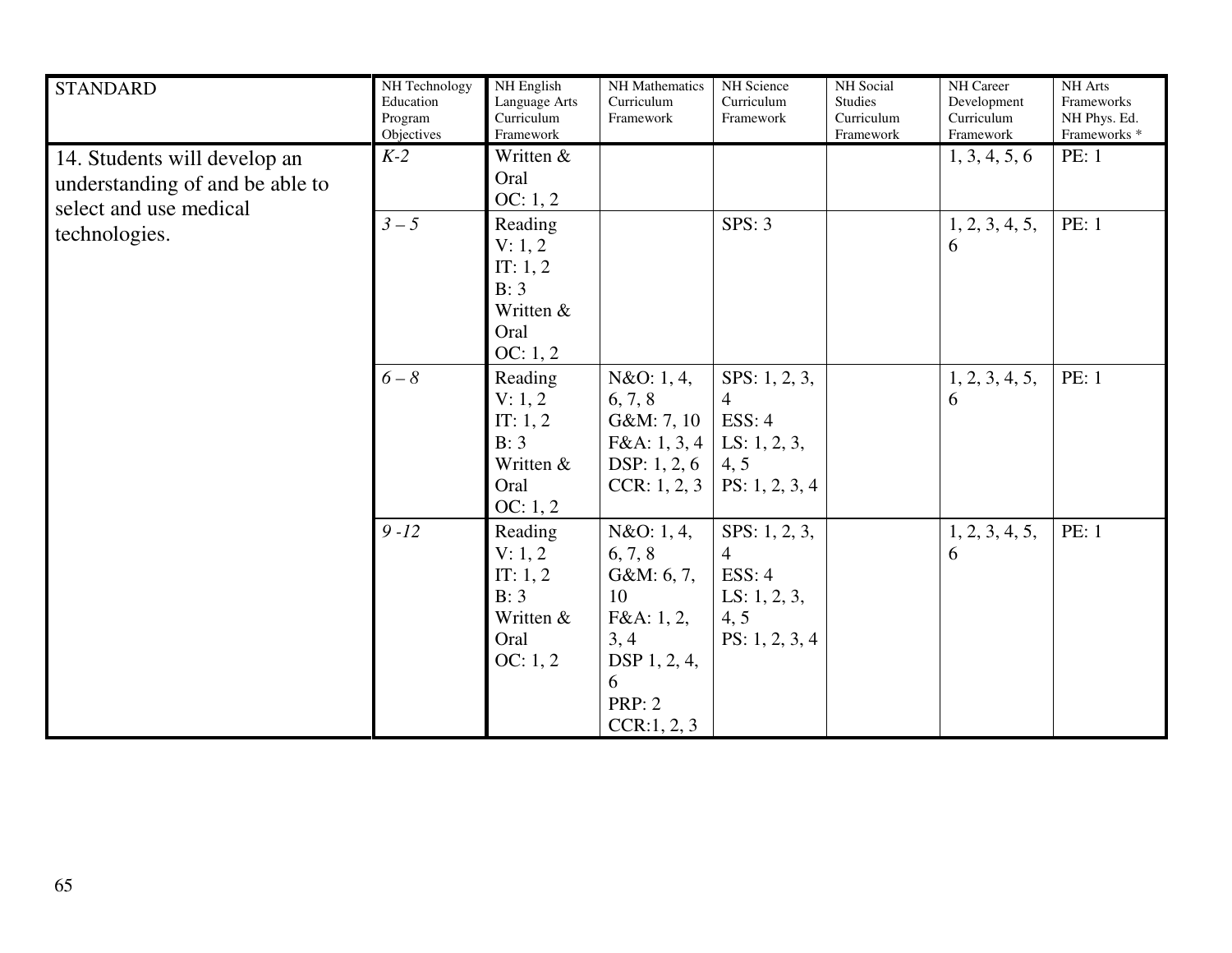| <b>STANDARD</b>                                                                                | NH Technology<br>Education<br>Program<br>Objectives | NH English<br>Language Arts<br>Curriculum<br>Framework                    | NH Mathematics<br>Curriculum<br>Framework                                                                  | NH Science<br>Curriculum<br>Framework                                                            | NH Social<br><b>Studies</b><br>Curriculum<br>Framework | NH Career<br>Development<br>Curriculum<br>Framework | NH Arts<br>Frameworks<br>NH Phys. Ed.<br>Frameworks <sup>*</sup> |
|------------------------------------------------------------------------------------------------|-----------------------------------------------------|---------------------------------------------------------------------------|------------------------------------------------------------------------------------------------------------|--------------------------------------------------------------------------------------------------|--------------------------------------------------------|-----------------------------------------------------|------------------------------------------------------------------|
| 15. Students will develop an<br>understanding of and be able to<br>select and use agricultural | $K-2$                                               | Written &<br>Oral<br>OC: 1, 2                                             |                                                                                                            | SPS: 1, 2, 3<br>PS: 1                                                                            |                                                        | 1, 3, 4, 5, 6                                       |                                                                  |
| technologies and related<br>biotechnologies.                                                   | $3-5$                                               | Reading<br>V: 1, 2<br>IT: $1, 2$<br>B: 3<br>Written &<br>Oral<br>OC: 1, 2 |                                                                                                            | SPS: 1, 2, 3<br>LS: 2, 3<br><b>PS: 1</b>                                                         |                                                        | 1, 2, 3, 4, 5,<br>6                                 |                                                                  |
|                                                                                                | $6 - 8$                                             | Reading<br>V: 1, 2<br>IT: $1, 2$<br>B: 3<br>Written &<br>Oral<br>OC: 1, 2 | N&O: 1, 4,<br>6, 7, 8<br>G&M: 7, 10<br>F&A: 1, 3, 4<br>DSP: 1, 2, 6<br>CCR: 1, 2, 3                        | SPS: $1, 2, 3$ ,<br>4<br>ESS: 4<br>LS: $1, 2, 3$ ,<br>4, 5<br>PS: 1, 2, 3, 4                     |                                                        | 1, 2, 3, 4, 5,<br>6                                 |                                                                  |
|                                                                                                | $9 - 12$                                            | Reading<br>V: 1, 2<br>IT: $1, 2$<br>B: 3<br>Written &<br>Oral<br>OC: 1, 2 | N&O: 1, 4,<br>6, 7, 8<br>G&M: 6, 7,<br>10<br><b>PRP: 2</b><br>F&A: 1, 3, 4<br>DSP: 1, 2, 6<br>CCR: 1, 2, 3 | SPS: $1, 2, 3$ ,<br>$\overline{4}$<br><b>ESS: 4</b><br>LS: $1, 2, 3$ ,<br>4, 5<br>PS: 1, 2, 3, 4 |                                                        | 1, 2, 3, 4, 5,<br>6                                 |                                                                  |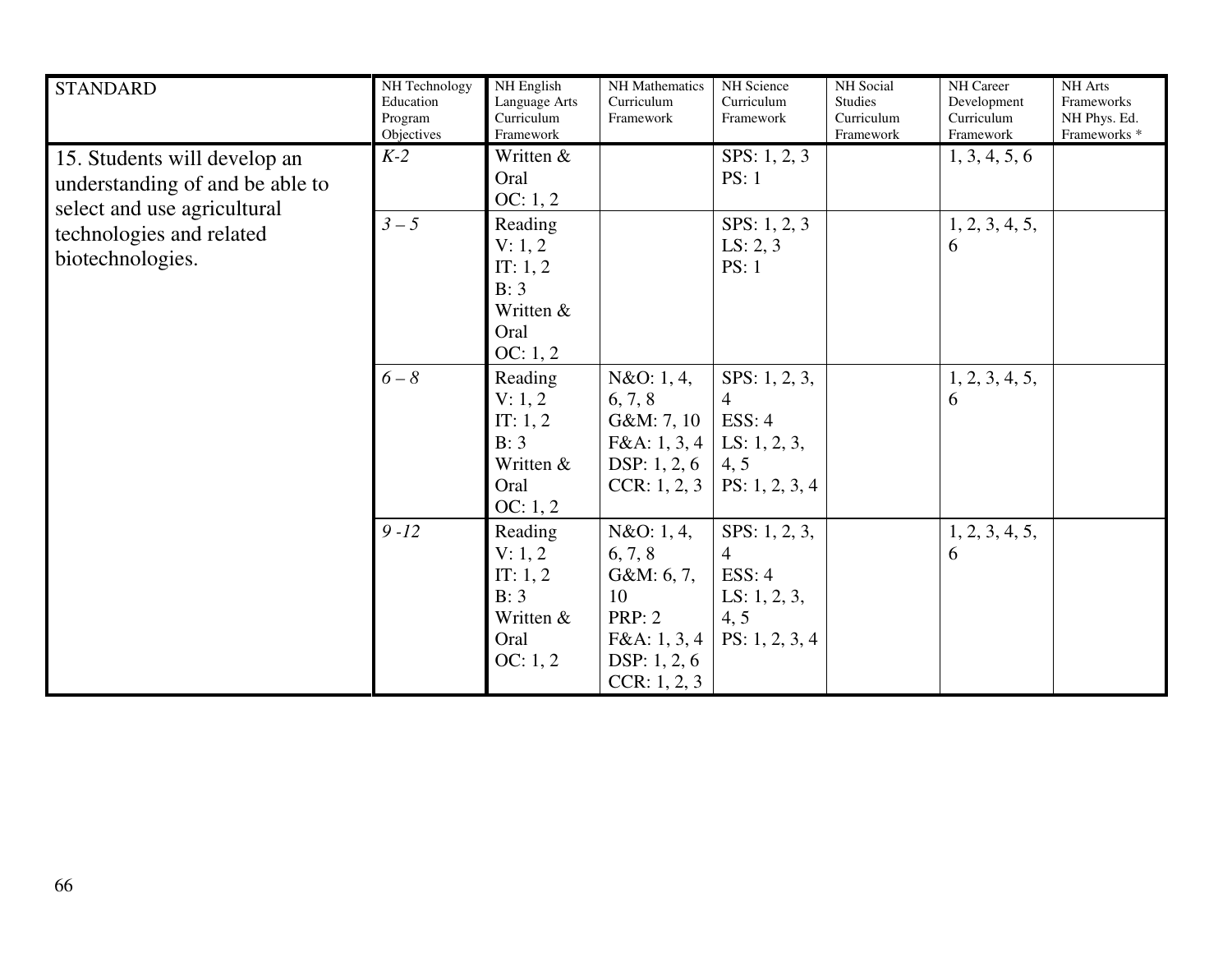| <b>STANDARD</b>                                                                                    | NH Technology<br>Education<br>Program<br>Objectives | NH English<br>Language Arts<br>Curriculum<br>Framework                         | <b>NH</b> Mathematics<br>Curriculum<br>Framework                                                  | NH Science<br>Curriculum<br>Framework                                        | NH Social<br><b>Studies</b><br>Curriculum<br>Framework | NH Career<br>Development<br>Curriculum<br>Framework | NH Arts<br>Frameworks<br>NH Phys. Ed.<br>Frameworks <sup>*</sup> |
|----------------------------------------------------------------------------------------------------|-----------------------------------------------------|--------------------------------------------------------------------------------|---------------------------------------------------------------------------------------------------|------------------------------------------------------------------------------|--------------------------------------------------------|-----------------------------------------------------|------------------------------------------------------------------|
| 16. Students will develop an<br>understanding of and be able to<br>select and use energy and power | $K-2$                                               | Written &<br>Oral<br>IW: $1, 2, 3$                                             |                                                                                                   |                                                                              |                                                        | 1, 3, 4, 5, 6                                       | T: 3                                                             |
| technologies.                                                                                      | $3-5$                                               | Reading<br>V: 1, 2<br>IT: $1, 2$<br>B: 3<br>Written &<br>Oral<br>IW: 1, 2, 3   |                                                                                                   | SPS: $1, 2, 3$ ,<br>$\overline{4}$<br>LS: 2<br>PS: 1, 2, 3                   |                                                        | 1, 2, 3, 4, 5,<br>6                                 | T: 3                                                             |
|                                                                                                    | $6 - 8$                                             | Reading<br>V: 1, 2<br>IT: $1, 2$<br>B: 3<br>Written &<br>Oral<br>IW: $1, 2, 3$ | N&O: 1, 4,<br>6, 7, 8<br>G&M: 7, 10<br>F&A: 1, 3, 4<br>DSP: 1, 2, 6<br>CCR: 1, 2, 3               | SPS: $1, 2, 3$ ,<br>$\overline{4}$<br>ESS: $2, 4$<br>LS: 2<br>PS: 1, 2, 3, 4 |                                                        | 1, 2, 3, 4, 5,<br>6                                 | T: 3                                                             |
|                                                                                                    | $9 - 12$                                            | Reading<br>V: 1, 2<br>IT: 1, 2<br>B: 3<br>Written &<br>Oral<br>IW: 1, 2, 3     | N&O: 1, 4,<br>6, 7, 8<br>G&M: 5, 6,<br>7, 9, 10<br>F&A: 1, 3, 4<br>DSP: $1, 2, 6$<br>CCR: 1, 2, 3 | SPS: 1, 2, 3,<br>$\overline{4}$<br>ESS: $2, 4$<br>LS: 2<br>PS: 1, 2, 3, 4    |                                                        | 1, 2, 3, 4, 5,<br>6                                 | T: 3                                                             |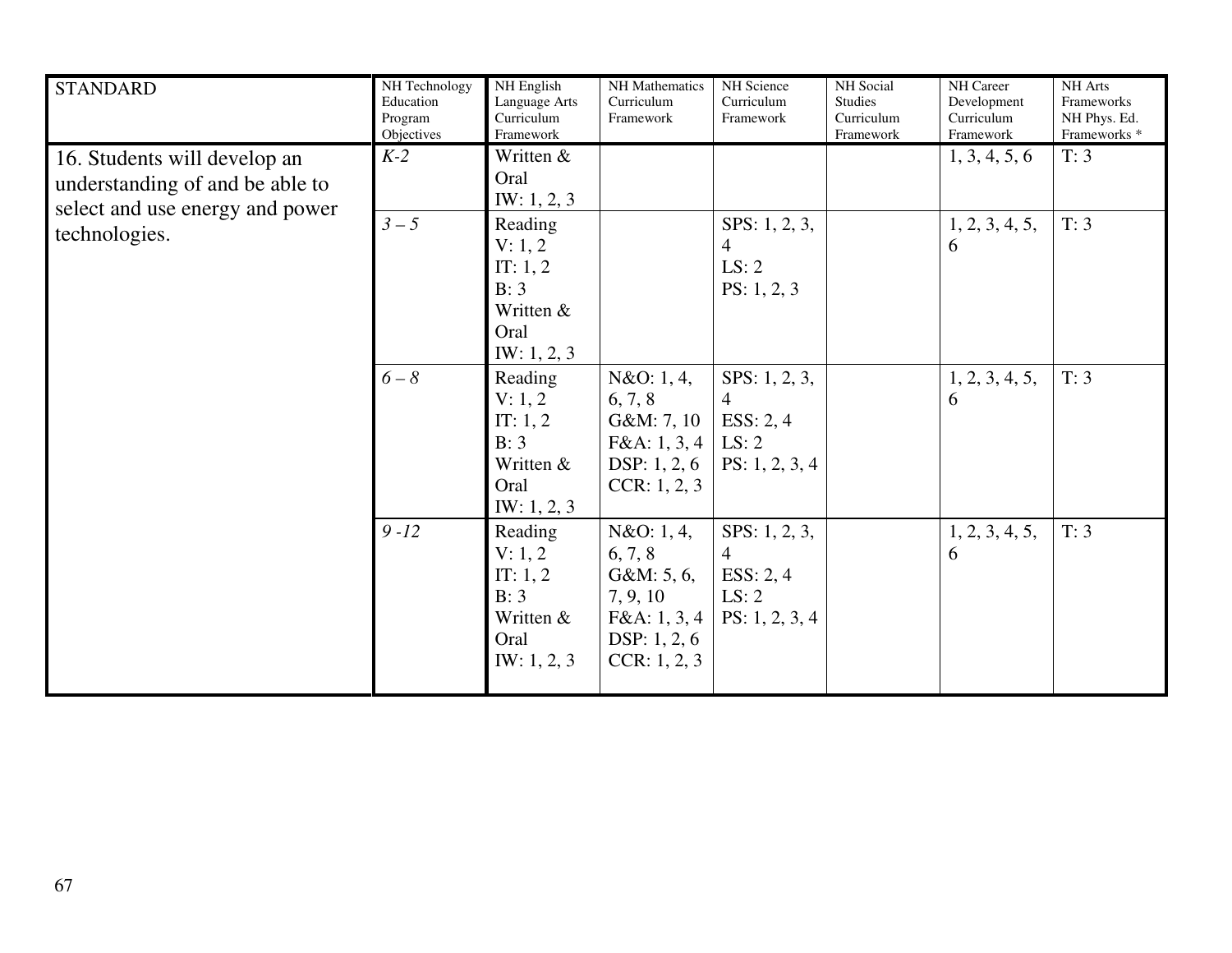| <b>STANDARD</b>                                                                                                                  | NH Technology<br>Education<br>Program<br>Objectives | NH English<br>Language Arts<br>Curriculum<br>Framework                        | <b>NH</b> Mathematics<br>Curriculum<br>Framework                                    | NH Science<br>Curriculum<br>Framework             | <b>NH</b> Social<br><b>Studies</b><br>Curriculum<br>Framework | NH Career<br>Development<br>Curriculum<br>Framework | NH Arts<br>Frameworks<br>NH Phys. Ed.<br>Frameworks <sup>*</sup> |
|----------------------------------------------------------------------------------------------------------------------------------|-----------------------------------------------------|-------------------------------------------------------------------------------|-------------------------------------------------------------------------------------|---------------------------------------------------|---------------------------------------------------------------|-----------------------------------------------------|------------------------------------------------------------------|
| 17. Students will develop an<br>understanding of and be able to<br>select and use information and<br>communication technologies. | $K-2$                                               | Written &<br>Oral<br>SL:1<br>RC:1                                             |                                                                                     | SPS: 2<br><b>ESS: 1</b>                           |                                                               | 1, 3, 4, 5, 6                                       | V: 1, 2, 5, 6                                                    |
|                                                                                                                                  | $3-5$                                               | Reading<br>V: 1, 2<br>IT: $1, 2$<br>B: 3<br>Written &<br>Oral<br>SL:1<br>RC:1 |                                                                                     | SPS: 1, 2, 4<br><b>ESS: 1</b>                     |                                                               | 1, 2, 3, 4, 5,<br>6                                 | V: 1, 2, 5, 6                                                    |
|                                                                                                                                  | $6 - 8$                                             | Reading<br>V: 1, 2<br>IT: 1, 2<br>B: 3<br>Written &<br>Oral<br>SL:1<br>RC:1   | N&O: 1, 4,<br>6, 7, 8<br>G&M: 7, 10<br>F&A: 1, 3, 4<br>DSP: 1, 2, 6<br>CCR: 1, 2, 3 | SPS: $1, 2, 3$ ,<br>$\overline{4}$<br>ESS: $1, 4$ |                                                               | 1, 2, 3, 4, 5,<br>6                                 | V: 1, 2, 5, 6                                                    |
|                                                                                                                                  | $9 - 12$                                            | Reading<br>V: 1, 2<br>IT: 1, 2<br>B: 3<br>Written &<br>Oral<br>SL:1<br>RC:1   | N&O: 1, 4,<br>6, 7, 8<br>G&M: 7, 10<br>F&A: 1, 3, 4<br>DSP: 1, 2, 6<br>CCR: 1, 2, 3 | SPS: $1, 2, 3$ ,<br>$\overline{4}$<br>ESS: $1, 4$ |                                                               | 1, 2, 3, 4, 5,<br>6                                 | V: 1, 2, 5, 6                                                    |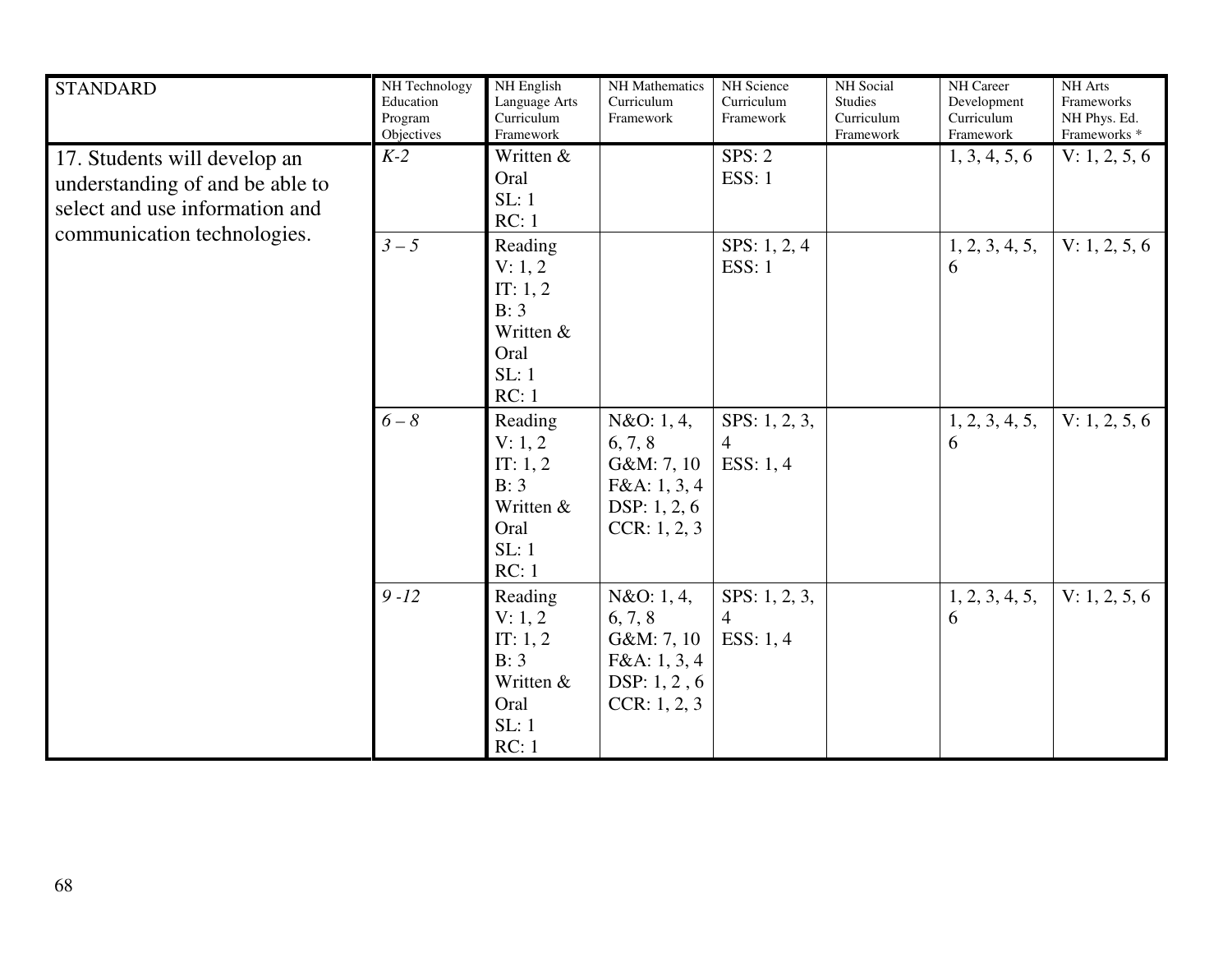| <b>STANDARD</b>                                                                                  | NH Technology<br>Education<br>Program<br>Objectives | NH English<br>Language Arts<br>Curriculum<br>Framework                  | NH Mathematics<br>Curriculum<br>Framework                                                   | NH Science<br>Curriculum<br>Framework                               | NH Social<br><b>Studies</b><br>Curriculum<br>Framework | NH Career<br>Development<br>Curriculum<br>Framework | NH Arts<br>Frameworks<br>NH Phys. Ed.<br>Frameworks <sup>*</sup> |
|--------------------------------------------------------------------------------------------------|-----------------------------------------------------|-------------------------------------------------------------------------|---------------------------------------------------------------------------------------------|---------------------------------------------------------------------|--------------------------------------------------------|-----------------------------------------------------|------------------------------------------------------------------|
| 18. Students will develop an<br>understanding of and be able to<br>select and use transportation | $K-2$                                               | Written &<br>Oral<br>OC: 1, 2                                           |                                                                                             |                                                                     |                                                        | 1, 3, 4, 5, 6                                       |                                                                  |
| technologies.                                                                                    | $3-5$                                               | V: 1, 2<br>IT: 1, 2<br>B: 3<br>Written &<br>Oral<br>OC: 1, 2            |                                                                                             | SPS: 1, 2, 3,<br>4<br><b>ESS: 1</b>                                 |                                                        | 1, 2, 3, 4, 5,<br>6                                 |                                                                  |
|                                                                                                  | $6-8$                                               | Reading<br>V: 1, 2<br>IT: 1, 2<br>B: 3<br>Written &<br>Oral<br>OC: 1, 2 | N&O: 1, 4,<br>6, 7, 8<br>G&M: 7, 10<br>F&A: 1, 3, 4<br>DSP: $1, 2, 6$<br>CCR: 1, 2, 3       | SPS: $1, 2, 3$ ,<br>$\overline{4}$<br>ESS: $1, 4$<br>PS: 4          |                                                        | 1, 2, 3, 4, 5,<br>6                                 |                                                                  |
|                                                                                                  | $9 - 12$                                            | Reading<br>V: 1, 2<br>IT: 1, 2<br>B: 3<br>Written &<br>Oral<br>OC: 1, 2 | N&O: 1, 4,<br>6, 7, 8<br>G&M: 6, 7,<br>10<br>F&A: 1, 3, 4<br>DSP: $1, 2, 6$<br>CCR: 1, 2, 3 | SPS: $1, 2, 3$ ,<br>$\overline{4}$<br>ESS: $1, 4$<br>LS: 5<br>PS: 4 |                                                        | 1, 2, 3, 4, 5,<br>6                                 |                                                                  |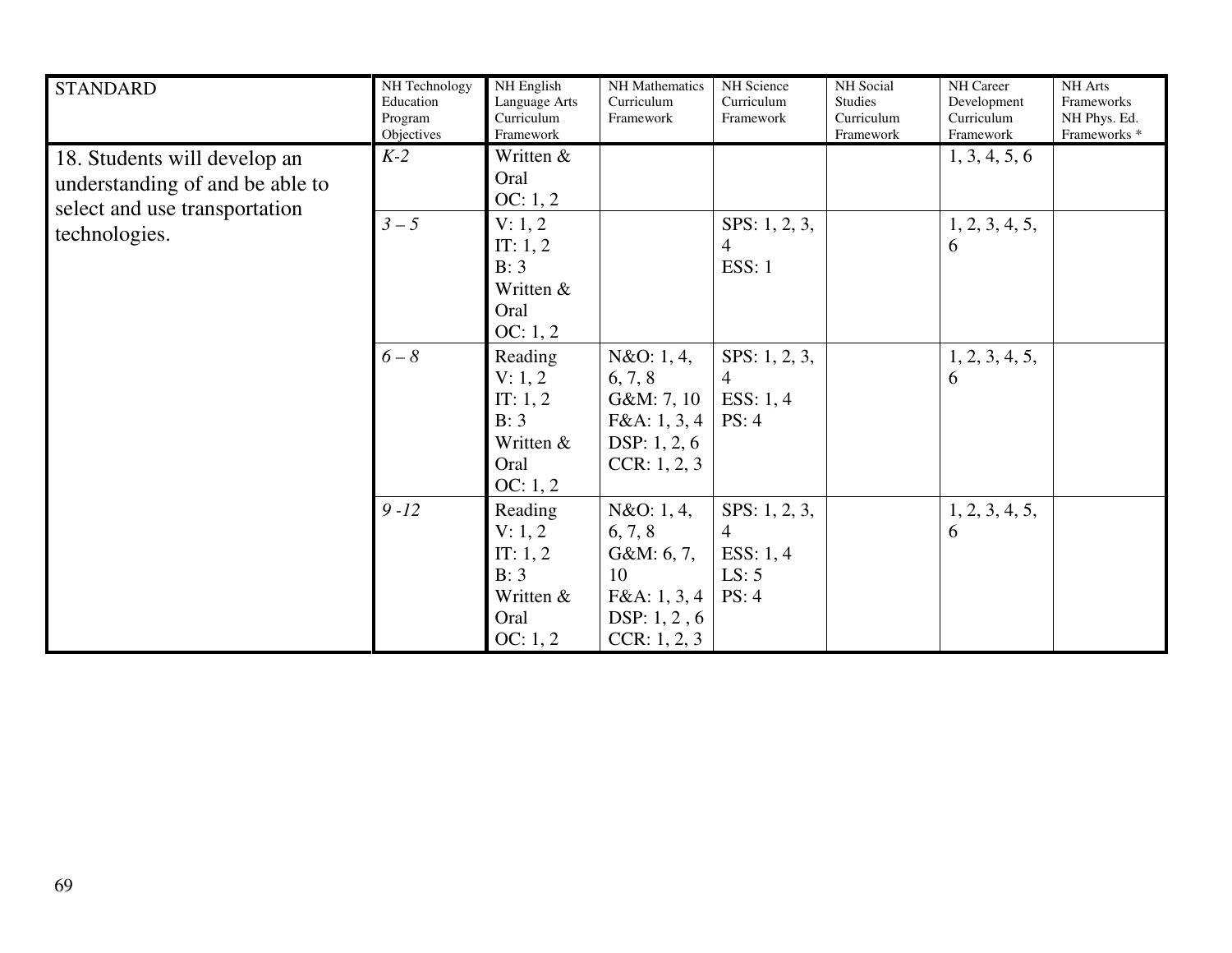| <b>STANDARD</b>                                                                                 | NH Technology<br>Education<br>Program<br>Objectives | <b>NH</b> English<br>Language Arts<br>Curriculum<br>Framework             | NH Mathematics<br>Curriculum<br>Framework                                                    | NH Science<br>Curriculum<br>Framework                                              | NH Social<br><b>Studies</b><br>Curriculum<br>Framework | NH Career<br>Development<br>Curriculum<br>Framework | NH Arts<br>Frameworks<br>NH Phys. Ed.<br>Frameworks <sup>*</sup> |
|-------------------------------------------------------------------------------------------------|-----------------------------------------------------|---------------------------------------------------------------------------|----------------------------------------------------------------------------------------------|------------------------------------------------------------------------------------|--------------------------------------------------------|-----------------------------------------------------|------------------------------------------------------------------|
| 19. Students will develop an<br>understanding of and be able to<br>select and use manufacturing | $K-2$                                               | Written &<br>Oral<br>OC: 1, 2                                             |                                                                                              | SPS: $1, 2$<br>PS: 1                                                               |                                                        | 1, 3, 4, 5, 6                                       |                                                                  |
| technologies.                                                                                   | $3-5$                                               | Reading<br>V: 1, 2<br>IT: 1, 2<br>B: 3<br>Written &<br>Oral<br>OC: 1, 2   |                                                                                              | SPS: 1, 2, 3,<br>4<br>LS: 2<br>PS: 1, 2                                            |                                                        | 1, 2, 3, 4, 5,<br>6                                 |                                                                  |
|                                                                                                 | $6-8$                                               | Reading<br>V: 1, 2<br>IT: $1, 2$<br>B: 3<br>Written &<br>Oral<br>OC: 1, 2 | N&O: 1, 4,<br>6, 7, 8<br>G&M: 7, 10<br>F&A: 1, 3, 4<br>DSP: $1, 2, 6$<br>CCR: 1, 2, 3        | SPS: $1, 2, 3$ ,<br>$\overline{4}$<br>ESS: $1, 4$<br>LS: 2, 4, 5<br>PS: 1, 2, 3, 4 |                                                        | 1, 2, 3, 4, 5,<br>6                                 |                                                                  |
|                                                                                                 | $9 - 12$                                            | Reading<br>V: 1, 2<br>IT: $1, 2$<br>B: 3<br>Written &<br>Oral<br>OC: 1, 2 | N&O: 1, 4,<br>6, 7, 8<br>G&M: 5, 6,<br>7, 10<br>F&A: 1, 3, 4<br>DSP: 1, 2, 6<br>CCR: 1, 2, 3 | SPS: $1, 2, 3$ ,<br>$\overline{4}$<br>ESS: $1, 4$<br>LS: 2, 4, 5<br>PS: 1, 2, 3, 4 |                                                        | 1, 2, 3, 4, 5,<br>6                                 |                                                                  |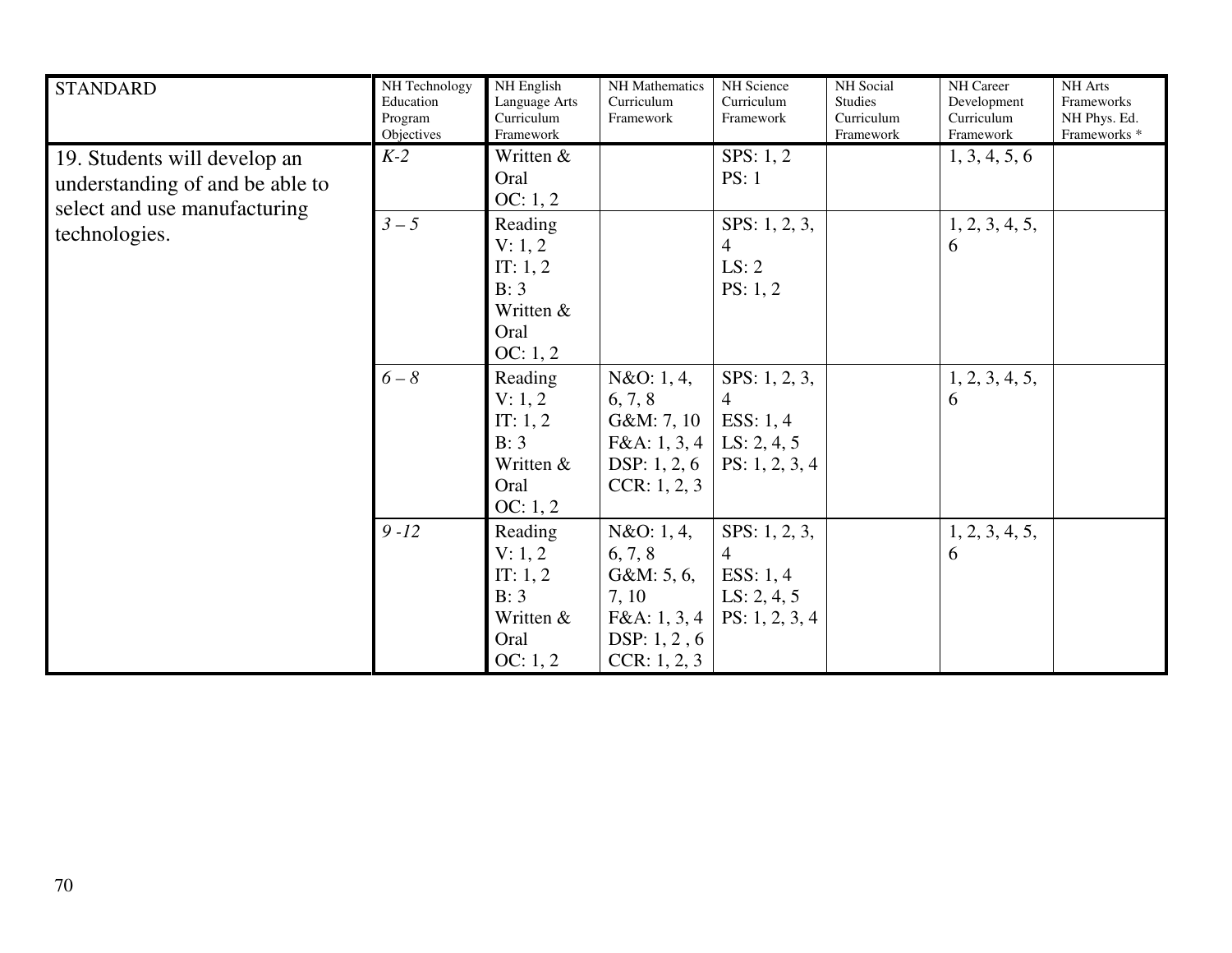| <b>STANDARD</b>                                                                                | NH Technology<br>Education<br>Program<br>Objectives | NH English<br>Language Arts<br>Curriculum<br>Framework                    | NH Mathematics<br>Curriculum<br>Framework                                                              | NH Science<br>Curriculum<br>Framework                                                           | <b>NH</b> Social<br><b>Studies</b><br>Curriculum<br>Framework | <b>NH</b> Career<br>Development<br>Curriculum<br>Framework | NH Arts<br>Frameworks<br>NH Phys. Ed.<br>Frameworks <sup>*</sup> |
|------------------------------------------------------------------------------------------------|-----------------------------------------------------|---------------------------------------------------------------------------|--------------------------------------------------------------------------------------------------------|-------------------------------------------------------------------------------------------------|---------------------------------------------------------------|------------------------------------------------------------|------------------------------------------------------------------|
| 20. Students will develop an<br>understanding of and be able to<br>select and use construction | $K-2$                                               | Written &<br>Oral<br>OC: 1, 2                                             |                                                                                                        | SPS: $1, 2$<br>PS: 1                                                                            |                                                               | 1, 3, 4, 5, 6                                              | T: 3                                                             |
| technologies.                                                                                  | $3-5$                                               | Reading<br>V: 1, 2<br>IT: 1, 2<br>Written &<br>Oral<br>OC: 1, 2<br>B: 3   |                                                                                                        | SPS: 1, 2, 3,<br>4<br>PS: 1                                                                     |                                                               | 1, 2, 3, 4, 5,<br>6                                        | T: 3                                                             |
|                                                                                                | $6 - 8$                                             | Reading<br>V: 1, 2<br>IT: $1, 2$<br>B: 3<br>Written &<br>Oral<br>OC: 1, 2 | N&O: 1, 4,<br>6, 7, 8<br>G&M:7,10<br>F&A: 1, 3, 4<br>DSP: 1, 2, 6<br>CCR: 1, 2, 3                      | SPS: 1, 2, 3,<br>4<br>ESS: 1, 2, 3,<br>4<br>PS: 1, 4                                            |                                                               | 1, 2, 3, 4, 5,<br>6                                        | T: 3                                                             |
|                                                                                                | $9 - 12$                                            | Reading<br>V: 1, 2<br>IT: $1, 2$<br>B: 3<br>Written &<br>Oral<br>OC: 1, 2 | N&O: 1, 4,<br>6, 7, 8<br>G&M: 2, 5,<br>6, 7, 8, 10<br>F&A: 1, 3, 4<br>DSP: $1, 2, 6$<br>CCR: $1, 2, 3$ | SPS: $1, 2, 3$ ,<br>$\overline{4}$<br>ESS: 1, 2, 3,<br>4<br>LS: $1, 2, 3$ ,<br>4, 5<br>PS: 1, 4 |                                                               | 1, 2, 3, 4, 5,<br>6                                        | T: 3                                                             |

\* Under the Arts/Physical Education Frameworks, V stands for Visual, T stands for Theater, PE stands for Physical Education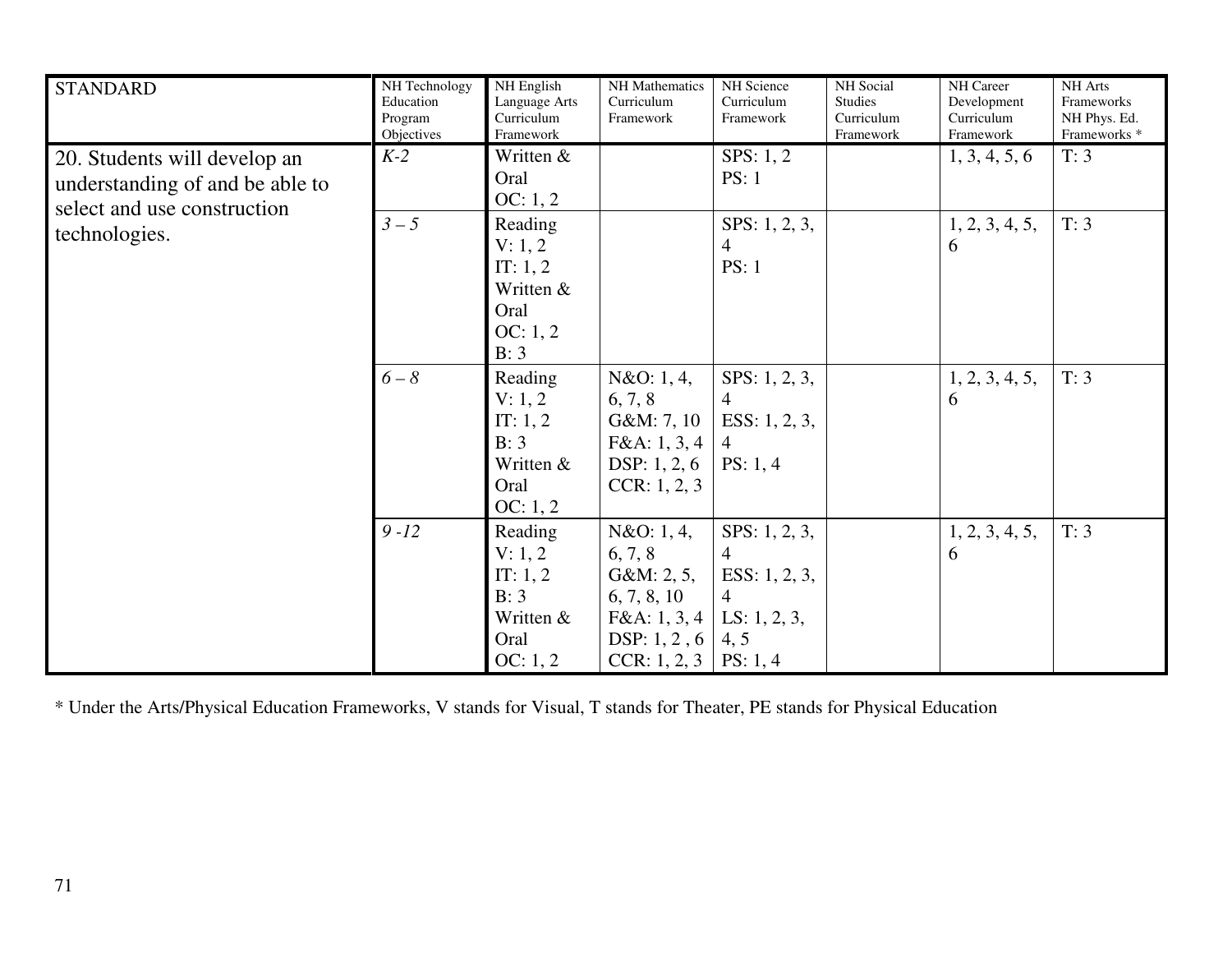## Technology/Engineering Education: **Appendix C: State Statutes**

## Ed 306.17 Class Size.

- (a) Class size for instructional purposes, in each school shall:
	- (1) Be:
		- a. Kindergarten grade 2, 25 students or fewer per teacher, provided that each school shall strive to achieve the class size of 20 students or fewer per teacher;
		- b. Grades  $3 5$ , 30 students or fewer per teacher, provided that each school shall strive to achieve the class size of 25 students or fewer per teacher; and
		- c. Middle and senior high school, 30 students or fewer per teacher; or
	- (2) Have received approval under alternative compliance requirements as provided in Ed 306.29, for any category listed in (1) above that does not meet the standards in (1) above.

 (b) These class size requirements may be exceeded for study halls, band and chorus, and other types of large group instruction, including but not limited to, lectures, combined group instruction, and showing of educational television and films.

 (c) In the interest of safety, the maximum number of students in laboratory classes in such areas as science and career and technical education shall be determined by the number of work stations and the size and design of the area. In no case shall the number of students in laboratory classes exceed 24.

(g) The following shall apply relative to required program areas and credits:

(1) Consistent with Ed 306, the local school board shall verify in writing to the commissioner that each high school shall offer courses which total at least 45 credits distributed as shown in Table 306-1 when the school seeks approval or renewal of approval under Ed 306.28;

(2) Each high school's credit course offerings shall be composed of single credit courses, fractional credit courses, or integrated sequences of courses, or any combination of these;

(3) Each high school may use any relevant title to identify a particular course;

(4) Local school boards may propose innovative ways to meet or exceed the requirements in Table 306-1, pursuant to Ed 306.29; and

(5) The required credits in program areas offered by each high school shall be distributed as specified in Table 306-1 below:

| <b>Required Program Areas</b>              | Credit(s)            |
|--------------------------------------------|----------------------|
| Arts education                             | 3 credits            |
| <b>Business education</b>                  | 5 credits            |
| Information and communication technologies | $\frac{1}{2}$ credit |
| Family and consumer science                | 3 credits            |
| World languages                            | 5 credits            |
| Health education                           | $\frac{1}{2}$ credit |
| Physical education                         | 2 credits            |
| Technology education                       | 4 credits            |
| English                                    | 6 credits            |
| Mathematics                                | 6 credits            |
| Science                                    | 5 credits            |
| Social studies                             | 5 credits            |

Table 306-1 Required Program Areas and Credits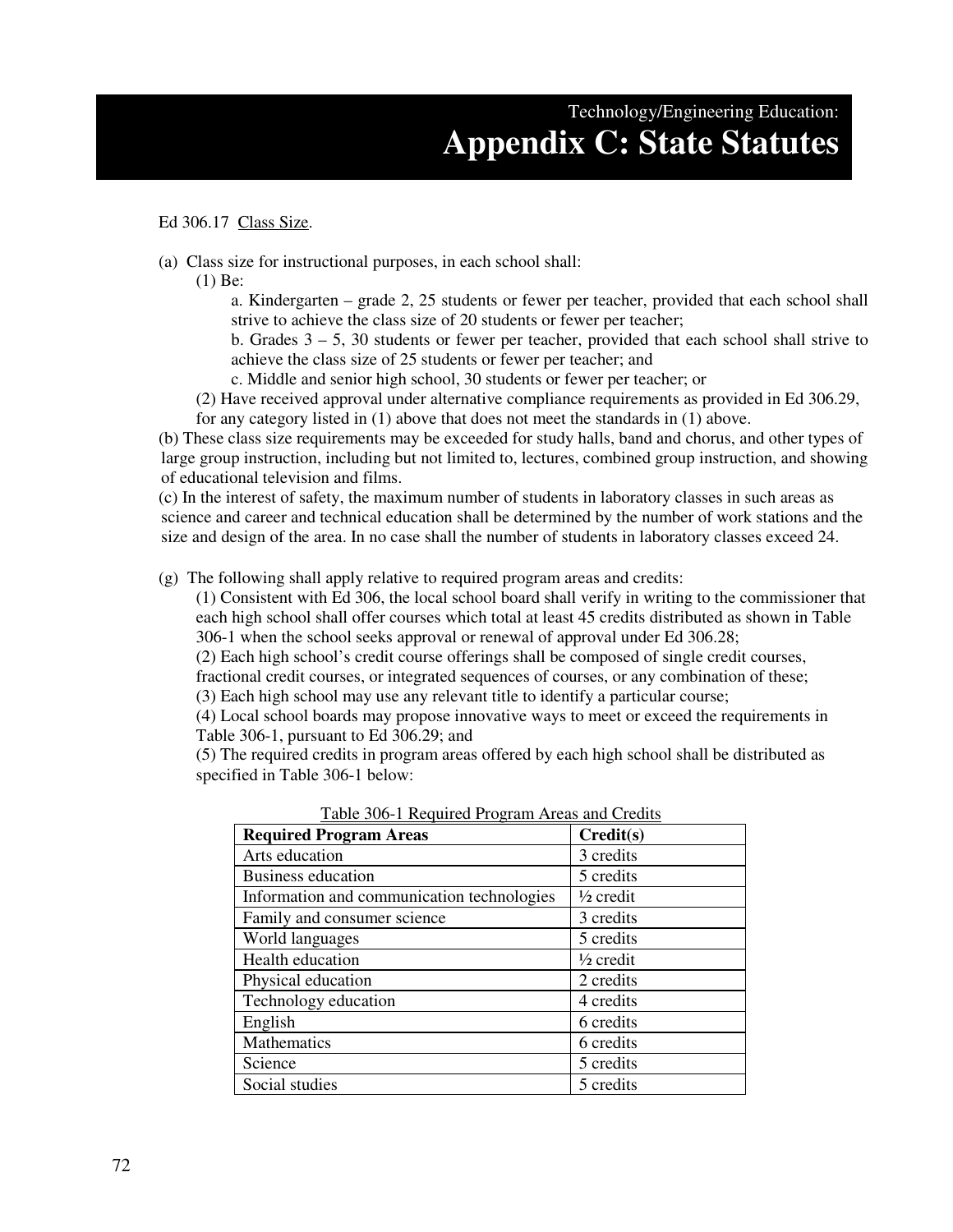(a) The local school board shall require that a technology education program in each elementary and middle school provides:

(1) Opportunities for students to develop an understanding of the technological world in which they live and will someday work;

(2) Opportunities for students to develop positive attitudes and knowledge about industry and technology in the cluster areas of information communication, energy/power/transportation, and materials and process technology;

(3) Opportunities for students to develop a knowledge and understanding of the free-enterprise system and to promote the development of problem-solving skills as well as basic skills in planning, designing, fabricating, and evaluating technical processes; and

(4) Systematic instruction and activities designed to enable students to:

a. Acquire an understanding of technical processes, the practical application of mathematics and scientific principles, and the interrelationships between technology education and other subject areas in the school curriculum;

b. Be aware of the right to a safe work environment as well as the safe and appropriate use of tools, small machines, and processes;

c. Understand industry and technology, their systematic structures, and their place in our culture and in the free-enterprise system;

d. Learn leadership and group-process skills;

e. Recognize and build upon individual talents and interests; and

f. Become familiar with opportunities and requirements for careers in communications,

energy/power/ transportation, and materials and process technology cluster areas.

 (b) The local school board shall require that a technology education program in each high school provides:

(1) Opportunities for students to develop insight, understanding, and application of technological concepts, processes, and systems to solve future problems and to satisfy future needs;

(2) Opportunities for students to develop safe and efficient application of tools, materials, machines, processes, and technical concepts;

(3) Planned activities designed to increase students' knowledge and skills related to energy and power, materials and processes, and information and communications technology;

(4) Courses totaling at least 4 credits in technology education of which at least one credit shall be offered in each of the following cluster areas:

a. Energy and power, including electricity, electronics, power mechanics, transportation, alternative energy, and energy conservation;

b. Process technology, including manufacturing technology, construction technology, wood technology, metal technology, medical technology, agricultural technology, and biotechnology; and

c. Communication and information technology, including drafting fundamentals, engineering drafting, architectural drafting, photography, printing, including desktop printing, and graphic arts and design; and

(5) Systematic instruction and activities designed to enable students to:

a. Understand the factors of production, including capital, labor, and management, in relation to industrial organization, systems and structure;

b. Perform manipulative tasks and develop skills in specific machine and tool operations;

c. Plan, design, and produce jigs, fixtures, and templates, as well as various products;

d. Think critically and constructively in supporting individual and societal needs for productivity and protection of the environment and our resources;

e. Develop leadership abilities required in a technological society; and

f. Analyze, research, and solve technological problems in a systematic and economically sound manner.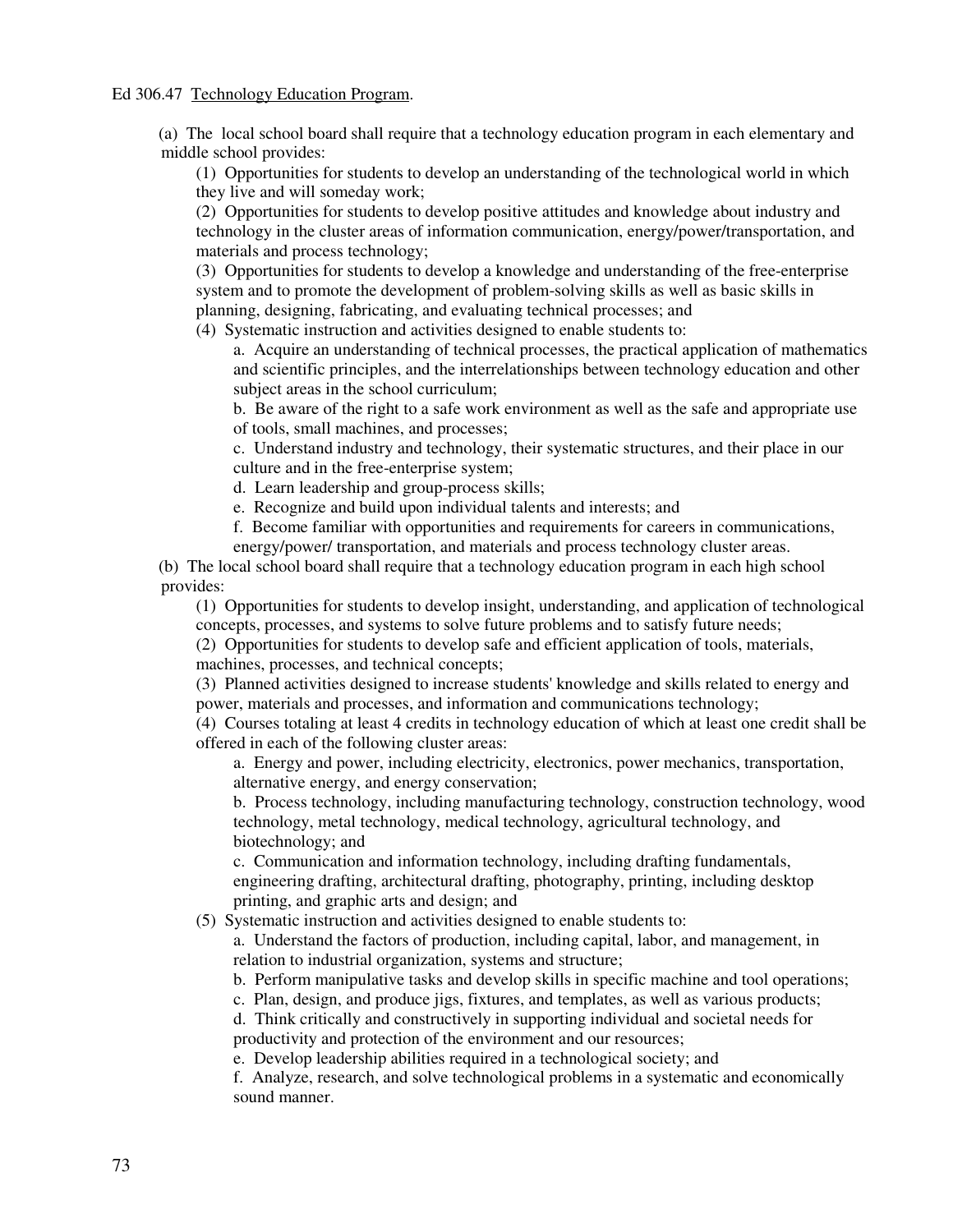#### **188-E:14 Pre-Engineering Technology Curriculum. –**

 I. The department of education shall facilitate the development and implementation of a preengineering technology curriculum in the public schools for students in grades 6 through 12 who are interested in careers in engineering, or allied engineering fields.

 II. The state board of education shall adopt rules, pursuant to RSA 541-A, relative to course content, curricular requirements, and general procedures for implementing the pre-engineering technology curriculum. At a minimum, the curriculum shall include the following courses:

- (a) Introduction to engineering design.
- (b) Principles of engineering.
- (c) Engineering design and development.

 III. In developing and implementing a pre-engineering technology curriculum, the efforts of the department of education shall complement existing public and private actions, and shall include the pursuit of innovative public-private partnerships with businesses, nongovernmental organizations, academic institutions, and other appropriate groups. Such partnerships shall at a minimum consist of a 50/50 match of public and private funds. Teachers teaching in the pre-engineering technology curriculum, shall be certified to teach the course work as required in this curriculum.

 IV. The department of education, in coordination with the regional vocational education centers, shall include in its biennial capital budget request, funding for the planning, construction, and renovation of equipment necessary for the operation of pre-engineering technology curriculum in the public schools for students in grades 6 through 12.

 V. Public schools which implement the pre-engineering technology curriculum shall be responsible for maintaining the program with funding requests made through the budgetary cycle.

 VI. The department of education shall develop a procedure for evaluating existing pre-engineering programs funded under this section and shall submit a report on the status of such programs to the speaker of the house of representatives and the president of the senate annually on December 1. **Source.** 2002, 271:1, eff. July 1, 2002. 2008, 244:1-3, eff. Aug. 23, 2008.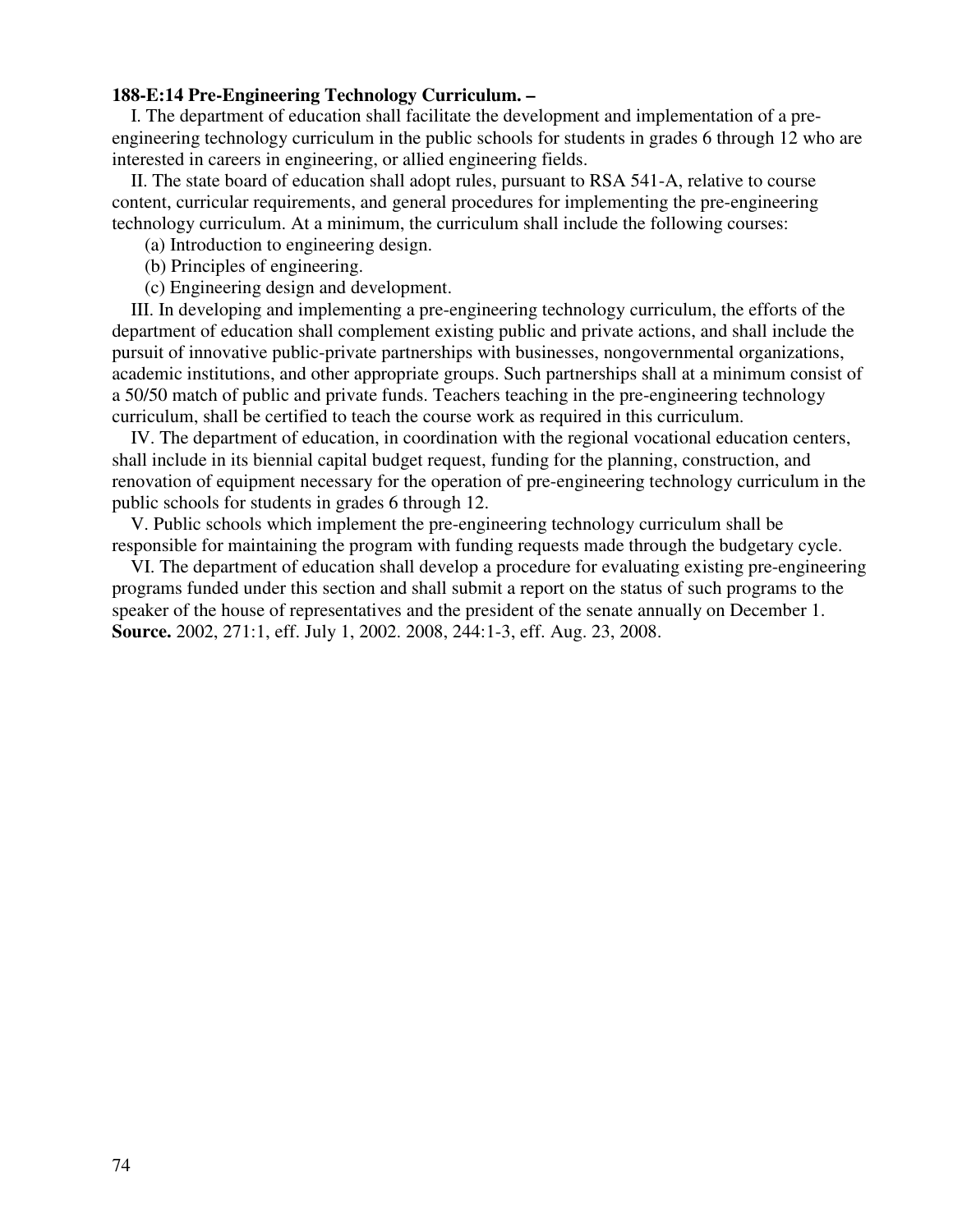# Technology/Engineering Education: **Appendix D: Recommended Program Affiliates**



# **New Hampshire Technology Education Association**

The purpose of the NHTEA organization is to encourage and assist the development of Technology Education, vocational, and technical educational programs within the state. The organization will promote the professional growth of its members while emphasizing the importance of Technology Education for all children. The NHTEA will encourage research and its application in Technology Education activities.

Additional Information at: http://www.nhtea.org/ (accessed 12/2/2008)



## **New England Association of Technology Teachers**

The Mission of the NEATT is to promote the development of the curriculum standards for Technology Education and the technological literacy of all students. Technology Education is a school discipline used to deliver an applied academic,

hands-on approach to learning about the design and fabrication, problem solving and decisionmaking skills necessary for living in a technological world. To this end, the NEATT shall endeavor to provide a central exchange for the dissemination, discussion, and evaluation of professional issues in the field of Technology Education for the mutual benefit of our profession and the students we serve in the New England region.

#### **Goals and Purpose of the NEATT**

1.The NEATT recognizes and supports the "Technology for All Americans" project which has developed national Technology Education curriculum content standards from kindergarten through grade twelve.

2.The NEATT recognizes and supports the mission and purpose of the Technology Student Association (TSA) as the unique entity which addresses the Technology Education curriculum and its teachers.

3.The NEATT shall provide an annual fall Conference for its members. The conference shall rotate through the six New England States and will:

a. provide for professional development for New England teachers interested in Technology Education.

b. showcase, via the Technology Festival, outstanding Technology Education programs and activities in the New England Region.

c. provide a showcase for vendors to demonstrate and market their products to New England Technology Education teachers.

4.The NEATT shall provide opportunities which support the development and offering of new and continuing education scholarships, including:

- a. an annual post-graduate professional scholarship to a member of NEATT to support formal study or related activities which enhance development in Technology Education areas.
- b. several annual scholarships to support academic preparation of promising Technology Education degree candidates.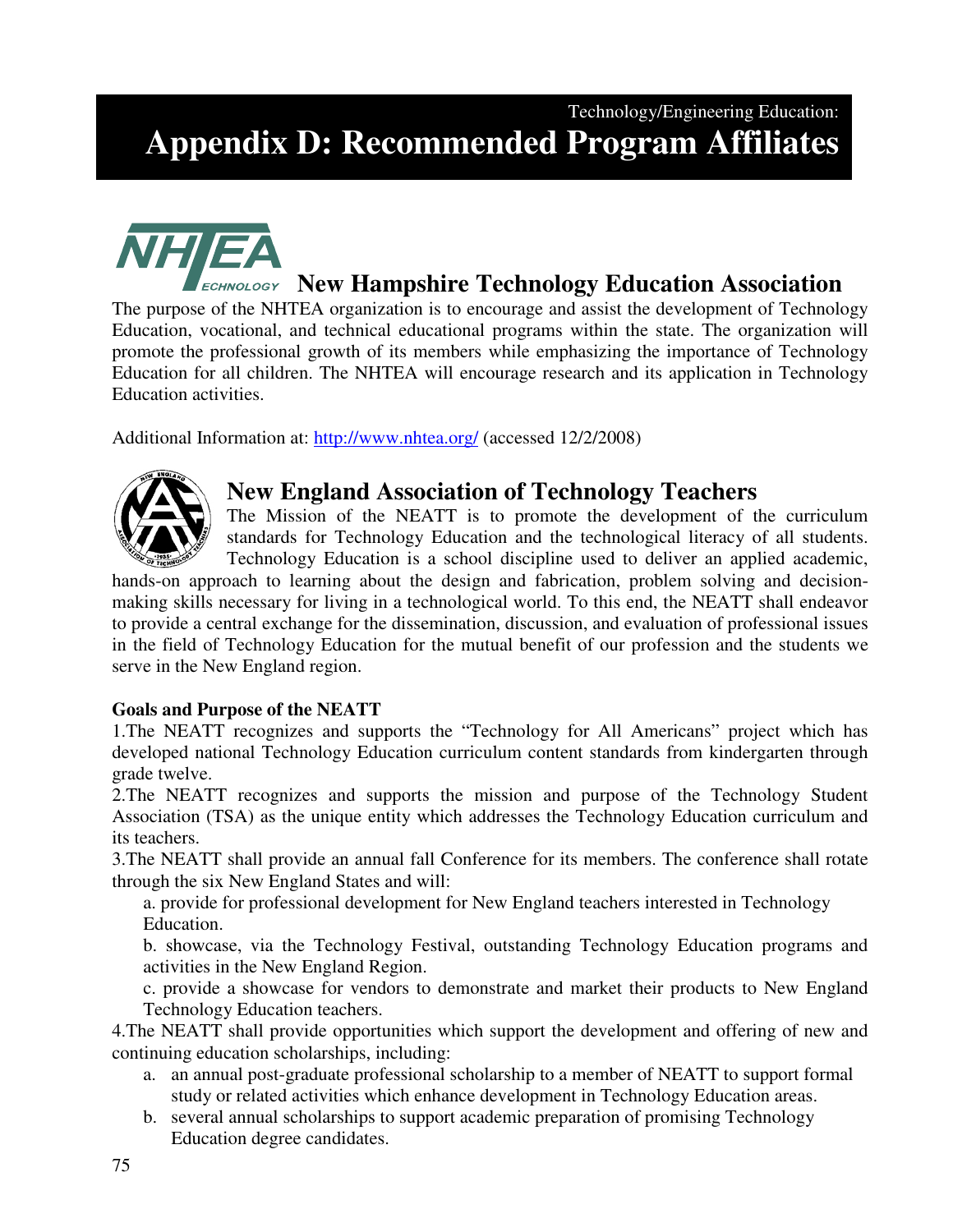## **ACTE - The Association for Career and Technical Education**

is the largest national education association dedicated to the advancement of education that prepares youth and adults for careers. Its mission is to provide educational leadership in developing a competitive workforce.

This mission is carried out through four purposes:

- 1. Professional Development--Encourage career development, professional involvement and leadership among members.
- 2. Program Improvement -- Foster excellence in career and technical education.
- 3. Policy Development -- Advocate national public policy to benefit career and technical education.
- 4. Marketing -- Promote career and technical to the general public.

ACTE offers many avenues to fulfill those purposes, including:

- o Annual convention and trade show
- o Year-round regional workshops
- o Legislative Action Center
- o Award-winning publications
- o National awards program
- o Professional resources
- o Other membership services

About ACTE:

Founded in 1926, ACTE now has more than 38,000 members nationally who represent subject areas ranging from business education to health occupations education. (See Divisions for more details.) They are teachers, administrators, guidance counselors, university professors, state/local employees and students at middle, secondary and postsecondary educational levels.

Because the ultimate goal of ACTE is preparing students for the workplace, its members have strong ties with employers. ACTE sponsors the ACTE Business-Education Partnership, a group of business and education leaders that supports career and technical education programs.

For a more detailed breakdown of member demographics, see our media kit.

The association's national headquarters is based in Alexandria, Virginia, a suburb of Washington, D.C. Association policy is determined by a 21-member elected Board of Directors, including a president, past president and president-elect and 18 vice presidents representing the association's 13 divisions and five geographic regions. Members of the divisions and regions are appointed by the board to 12 standing committees that help determine policy. Day-to-day operations of the association are managed by a 45-member staff.

ACTE works full-time on legislative issues to make sure career and technical education programs are adequately funded... and that our members get all they need to make the most of their professional abilities.

Additional Information at: http://www.acteonline.org/ (accessed 12/2/2008)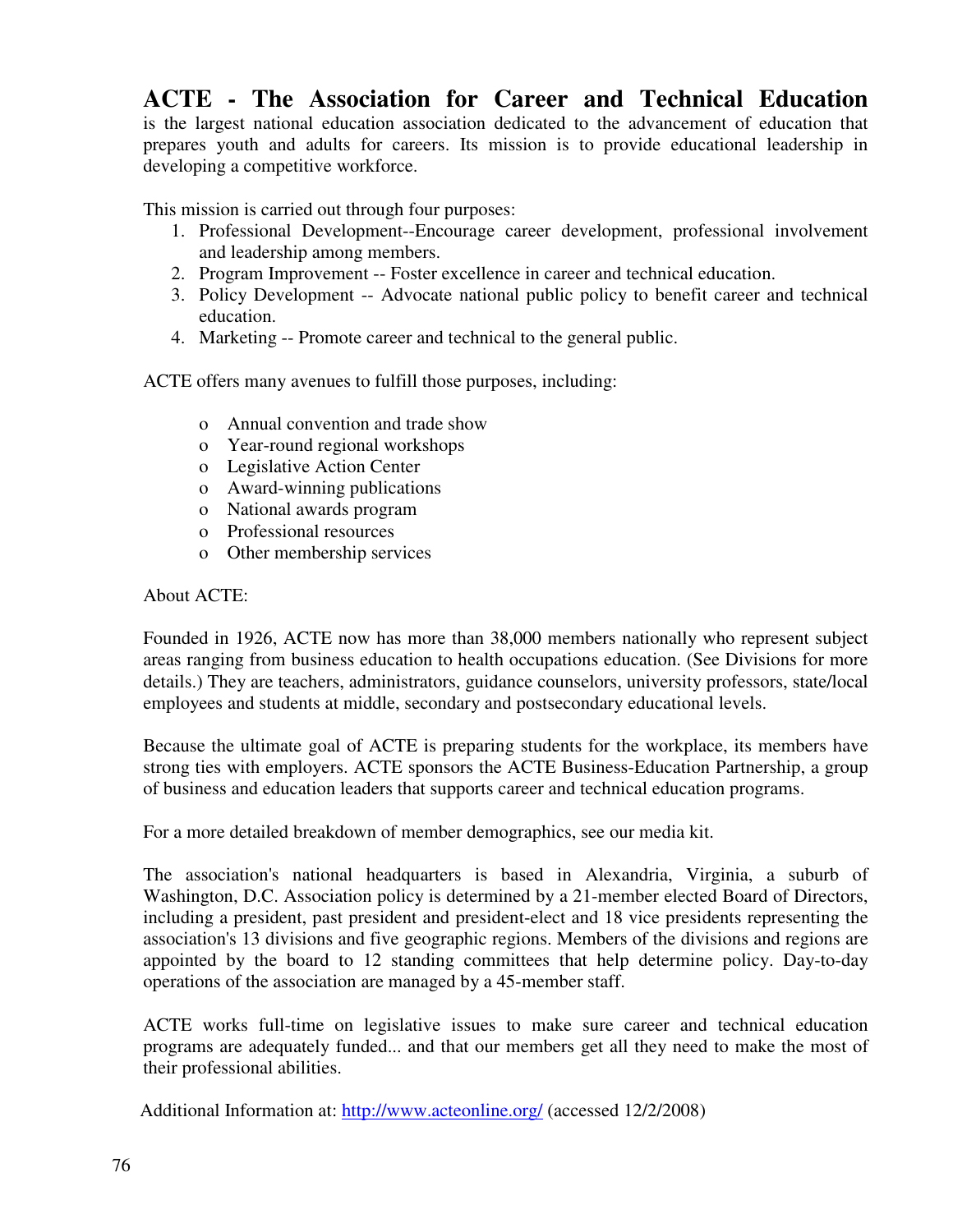

### **International Technology Education Association WHAT IS ITEA?**

The International Technology Education Association is the largest professional educational association, principal voice, and information clearinghouse devoted to enhancing technology education through experiences in our schools (K-12). Its membership encompasses individuals and institutions throughout the world with the primary membership in North America.

ITEA's mission is to advance technological capabilities for all people and to nurture and promote the professionalism of those engaged in these pursuits.

ITEA seeks to meet the professional needs and interests of members as well as to improve public understanding of technology education and its contributions.

ITEA represents more than 40,000 technology educators in the U.S. alone who are developers, administrators, and university personnel in the field representing all levels of education.

ITEA corporate members are comprised of leading technology companies.

ITEA conducts various professional development programs and holds an Annual Conference -- the largest technology education showcase of exhibits and educational sessions in the world.

ITEA publishes *The Technology Teacher, Technology and Children, The Journal of Technology Education, The Technology Teacher* (the electronic version of TTT), and a variety of other publications and videos that lead the profession by providing teaching directions, instructional ideas, and networking opportunities.

ITEA has ten primary committees that coordinate all aspects of technology education and sponsor dozens of meetings, conferences, and exhibits each year.

ITEA sponsors an active honors and awards program that recognizes outstanding teachers and programs (K-12) from states, provinces, and countries that are affiliated with the Association. ITEA also presents award certificates and supports other programs which recognize outstanding efforts in the technology teaching profession.

ITEA conducts a vigorous public policy program, frequently providing information to government, agencies, associations, and other special interest groups concerning technology education. The Association strives to provide an understanding of the importance of technology education to the future growth and well-being of all nations.

Additional Information at: http://www.iteaconnect.org/ (accessed 12/2/2008)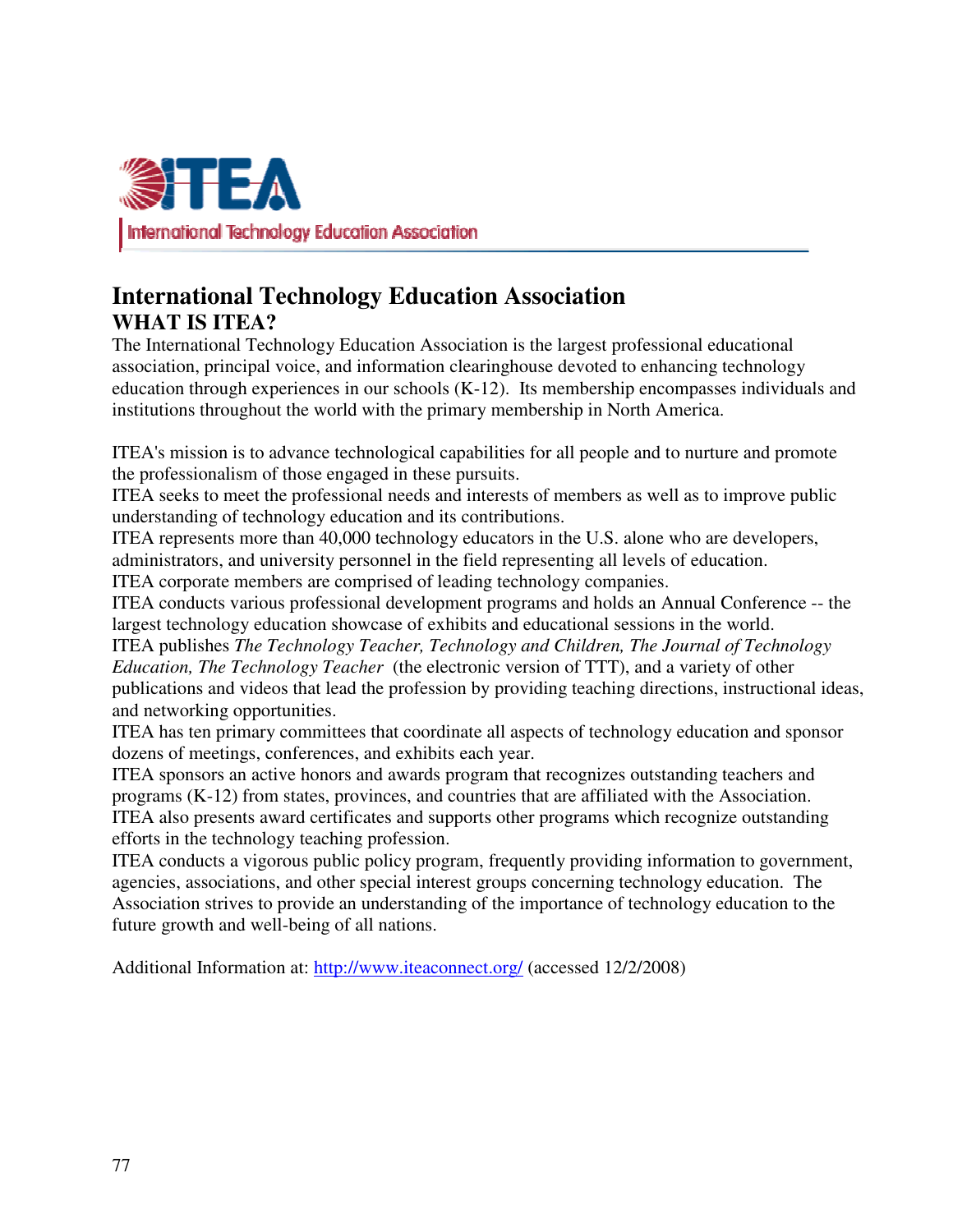

**TECHNOLOGY STUDENT ASSOCIATION (TSA)** 

The committee strongly endorses the incorporation of the Technology Student Association (TSA) activities into the Technology Education Curriculum. This may be done any number of ways depending on the circumstances at the individual school. Some teachers are able to utilize TSA each day in the classroom while others find that it is best left as an after-school activity. The mission of the New Hampshire Technology Student Association is to help students develop an understanding of all aspects of industry and technology and to aid them in the discovery and development of individual potential. NH-TSA has been organized to aid local chapters wishing to integrate TSA activities into their curricula. The specific goals of NH-TSA are:

- 1. To assist local associations in the growth and development of TSA.
- 2. To assist local associations in the development of leadership and citizenship in social, economic, scholastic and civic activities.
- 3. To increase the knowledge and understanding of our technological society.
- 4. To assist technology education students in exploration of occupational choices.

The objectives of all NH-TSA chapters are:

- 1. To develop leadership through group activities.
- 2. To explore the technologies of industry.
- 3. To promote high standards in scholarship.
- 4. To promote the application of safe practices throughout life.
- 5. To encourage students in critical thinking skills.
- 6. To provide career awareness and their requirements.

These goals and objectives may be achieved when technology lessons are followed by meaningful activities that allow students to solve real-life situations.

Additional Information concerning NHTSA at: http://nh-tsa.org/ (accessed 12/2/2008) Additional Information concerning TSA at: http://www.tsaweb.org/ (accessed 12/2/2008)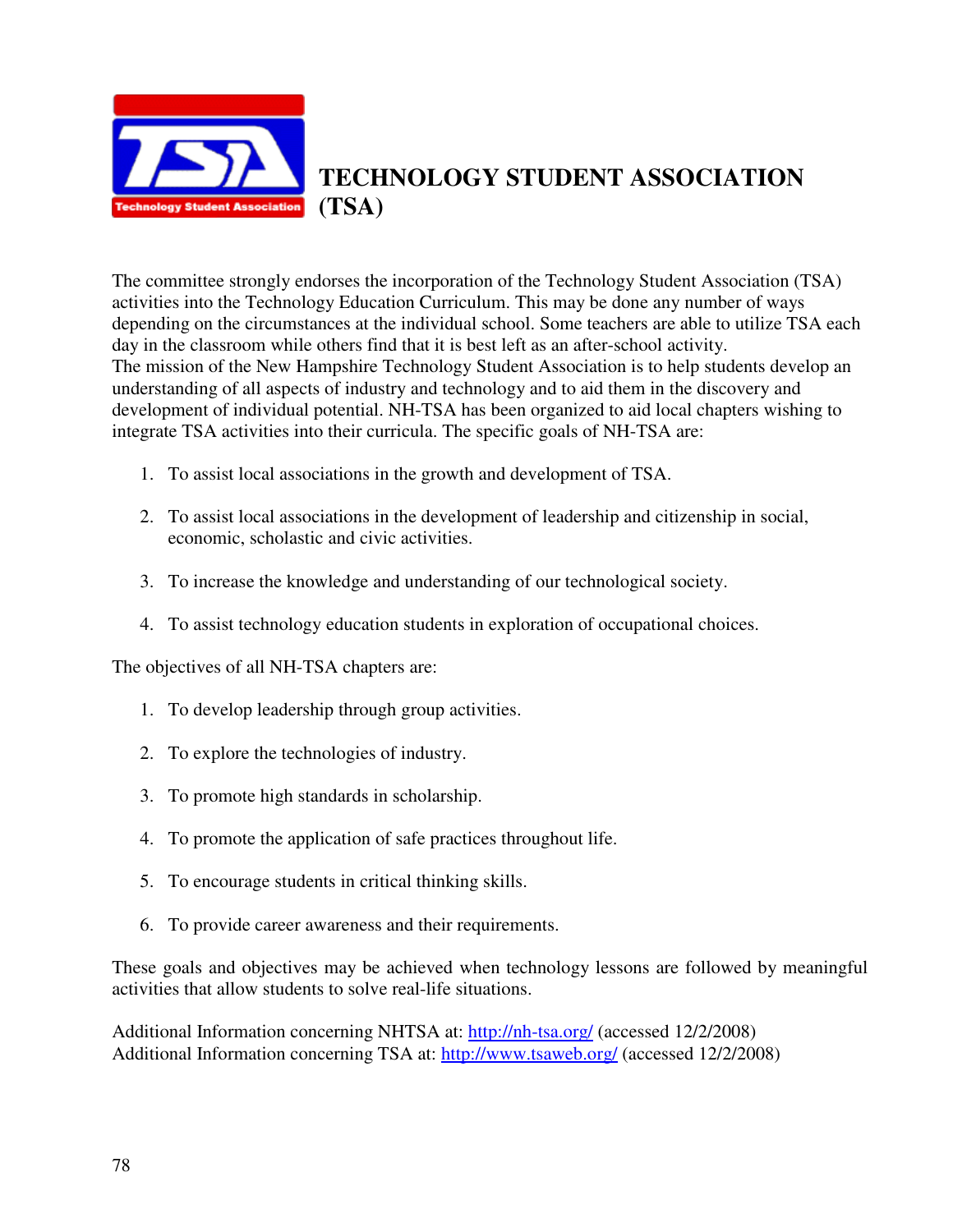The following TSA competitive events could provide some of these situations for your students:

| <b>High School Competitive Events</b>          | <b>Middle School Competitive Events</b> |  |
|------------------------------------------------|-----------------------------------------|--|
| Agriculture and Biotechnology Design           | Agriculture and Biotechnology Challenge |  |
| Animatronics                                   | <b>Career Challenge</b>                 |  |
| Architectural Model                            | <b>Challenging Technology Issues</b>    |  |
| <b>Career Comparisons</b>                      | <b>Chapter Team</b>                     |  |
| <b>Chapter Team</b>                            | <b>Communication Challenge</b>          |  |
| Computer-Aided Drafting, Architecture          | <b>Construction Challenge</b>           |  |
| Computer-Aided Drafting, Engineering           | Cyberspace Pursuit                      |  |
| <b>Construction Systems</b>                    | Digital Photography Challenge           |  |
| Cyberspace Pursuit                             | <b>Dragster Design Challenge</b>        |  |
| <b>Debating Technological Issues</b>           | <b>Electrical Applications</b>          |  |
| Desktop Publishing                             | <b>Electronic Game Challenge</b>        |  |
| <b>Dragster Design</b>                         | <b>Environmental Challenge</b>          |  |
| Electronic Game Design                         | <b>Flight Challenge</b>                 |  |
| <b>Electronic Research and Experimentation</b> | Graphic Design Challenge                |  |
| <b>Engineering Design</b>                      | <b>Inventions and Innovations</b>       |  |
| <b>Essays on Technology</b>                    | Leadership Challenge                    |  |
| <b>Extemporaneous Presentation</b>             | <b>Manufacturing Challenge</b>          |  |
| <b>Fashion Design</b>                          | Medical Technology Challenge            |  |
| Film                                           | <b>Prepared Speech</b>                  |  |
| <b>Flight Endurance</b>                        | Problem Solving                         |  |
| <b>Future Technology Teacher</b>               | Structural Challenge                    |  |
| <b>Imaging Technology</b>                      | <b>System Control Technology</b>        |  |
| Manufacturing Prototype                        | <b>Technical Design Challenge</b>       |  |
| <b>Medical Technology</b>                      | <b>Technical Writing Challenge</b>      |  |
| <b>Music Production</b>                        | <b>Technology Bowl Challenge</b>        |  |
| <b>On-Demand Video</b>                         | <b>Technology Transfer Challenge</b>    |  |
| <b>Prepared Presentation</b>                   | <b>Transportation Challenge</b>         |  |
| <b>Promotional Graphics</b>                    | TSA Cup: Marine Design Challenge        |  |
| Radio Controlled Transportation                | <b>TSA Multimedia</b>                   |  |
| Scientific and Technical Visualization         | Video Challenge                         |  |
| <b>Structural Engineering</b>                  |                                         |  |
| <b>System Control Technology</b>               |                                         |  |
| Technical Sketching and Application            |                                         |  |
| <b>Technology Bowl</b>                         |                                         |  |
| <b>Technology Dare</b>                         |                                         |  |
| <b>Technology Problem Solving</b>              |                                         |  |
| <b>Transportation Modeling</b>                 |                                         |  |

For additional information concerning the TSA Competitive Event Program, visit http://www.tsaweb.org/ (accessed 12/2/2008)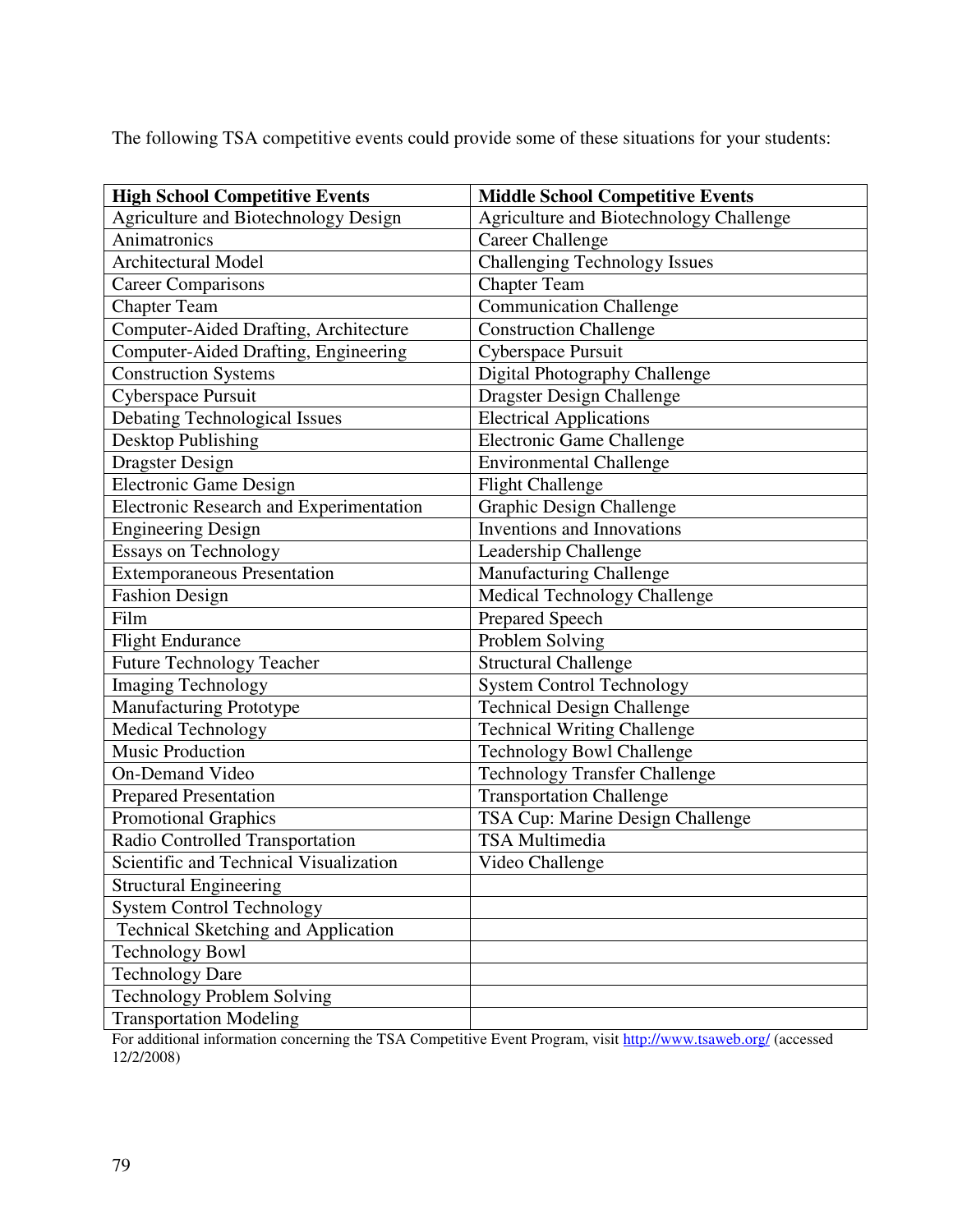### **Task Force Members for the 2001 Revision**

I would like to personally thank Sarah Hale (copy editor) and the following people who have donated both their time and knowledge to create this curriculum guide. Through the work of many different people, this guide is a true reflection of the state of New Hampshire's beliefs regarding Technology Education. I hope that it will be used to prepare local curriculum that is diverse and challenging to our students. As the advancements of technology continue to flourish, so too should our curriculum guide.

Cynthia Allen, President

New Hampshire Technology Education Association

| Marge Albano            | <b>Rich Jallot</b>      | Paul Picariello      |
|-------------------------|-------------------------|----------------------|
| <b>Bristol</b>          | Derry                   | Hollis               |
| Cynthia Allen           | Gerald Kuhn             | David Purington      |
| Walpole                 | Swanzey                 | <b>Nashua</b>        |
| <b>Richard Amarosa</b>  | <b>Christine Landry</b> | Dr. Charles Sheaff   |
| Pembroke                | Salem                   | Keene                |
| <b>Richard Anderson</b> | Pierre Langlois         | <b>Patrick Smith</b> |
| Exeter                  | Alstead                 | Langdon              |
| Robert Austin           | Marc Lauze              | Ed Taylor            |
| Keene                   | Berlin                  | Concord              |
| Ron Biron               | <b>Bob Levin</b>        | Nancy Torborg        |
| Pembroke                | Wolfboro                | Bedford              |
| Linda Brenneman         | Peter Olesen Lund       | Lena Vitagliano      |
| Acworth                 | Stratham                | Hollis               |
| Dan Caron               | Don Manter              | <b>James Walter</b>  |
| Wolfboro                | Salem                   | Nashua               |
| Evin Connary            | Lisa Miller             | Joe Wesolowski       |
| Whitefield              | Keene                   | Portsmouth           |
| <b>Peter Desautels</b>  | <b>Mellissa Morrow</b>  | <b>Bruce Wheeler</b> |
| Pelham                  | Winstead, CT            | <b>Bristol</b>       |
| <b>Bill Holman</b>      | Julie Panus             | Curt Willard         |
| Colebrook               | Plymouth                | Londonderry          |

#### **Task Force Members for the 2008 Revision and Competencies Addendum**

| <b>Robert Austin</b> | Dawn Korade | Julie Panus |
|----------------------|-------------|-------------|
| Keene                |             | Plymouth    |
| Dan Caron            | Jerry Kuhn  | Doug Ross   |
| Wolfboro             | Swanzey     | Plymouth    |